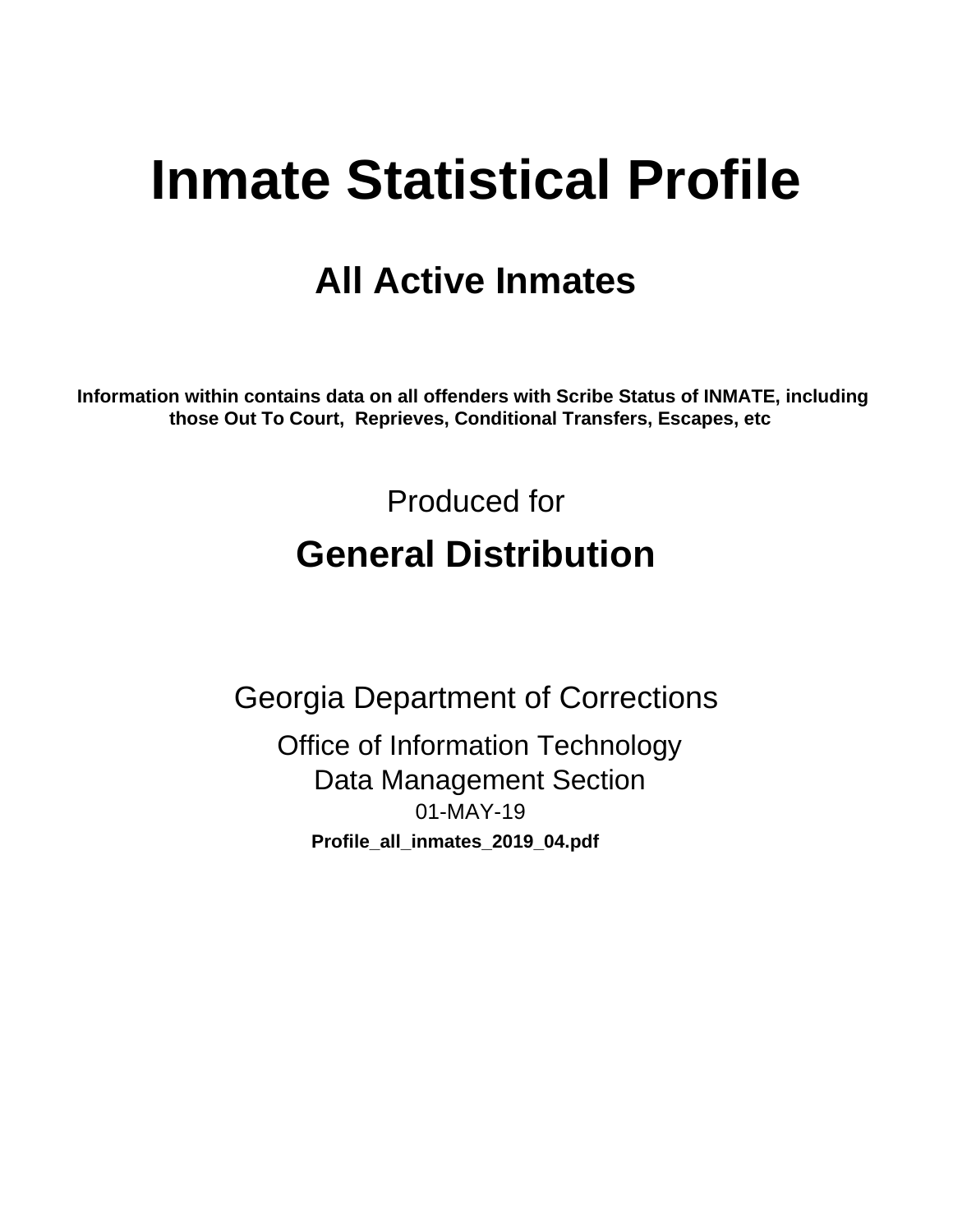#### **Inmate Statistical Profile 01-MAY-19** Contents

**All Active Inmates** 

Produced for General Distribution

## **Table of Contents**

| <b>Demographic information</b>                                        |
|-----------------------------------------------------------------------|
| 4 Current age, broken out in ten year age groups                      |
| 5 Race group                                                          |
| 6 Marital status, self-reported at entry to prison                    |
| 7 Number of Inmates with Dependents, self-reported at entry to prison |
| 8 Religious affiliation, self-reported at entry to prison             |
| 9 Home county - self-reported at entry to prison                      |
| 14 Employment status before prison, self-reported at entry to prison  |
| 15 Age at admission                                                   |
| 17 Age at admission                                                   |
| 20 Height, measured at entry to prison                                |
| 22 Weight, measured at entry to prison                                |
| 23 Military service                                                   |
| <b>Correctional information</b>                                       |
| 24 Type of admission to prison                                        |
| 25 Current / last supervision level                                   |
| 26 Current / last institution type                                    |
| 27 Institution type - transitional centers                            |
| 28 Institution type - county prisons                                  |
| 30 Institution type - state prisons                                   |
| 32 Institution type - private prisons                                 |
| 33 Institution type - inmate boot camp                                |
| 34 Number of disciplinary reports                                     |
| 35 Number of transfers                                                |
| 36 Number of escapes                                                  |
| 37 Split sentence - Probation to follow                               |
| 38 Probable future release type of still active inmates               |
| 39 Time served in current (or last) institution                       |
| Educational, psychological and physical information                   |
| 40 Highest grade level attained                                       |
| 41 Culture fair IQ scores                                             |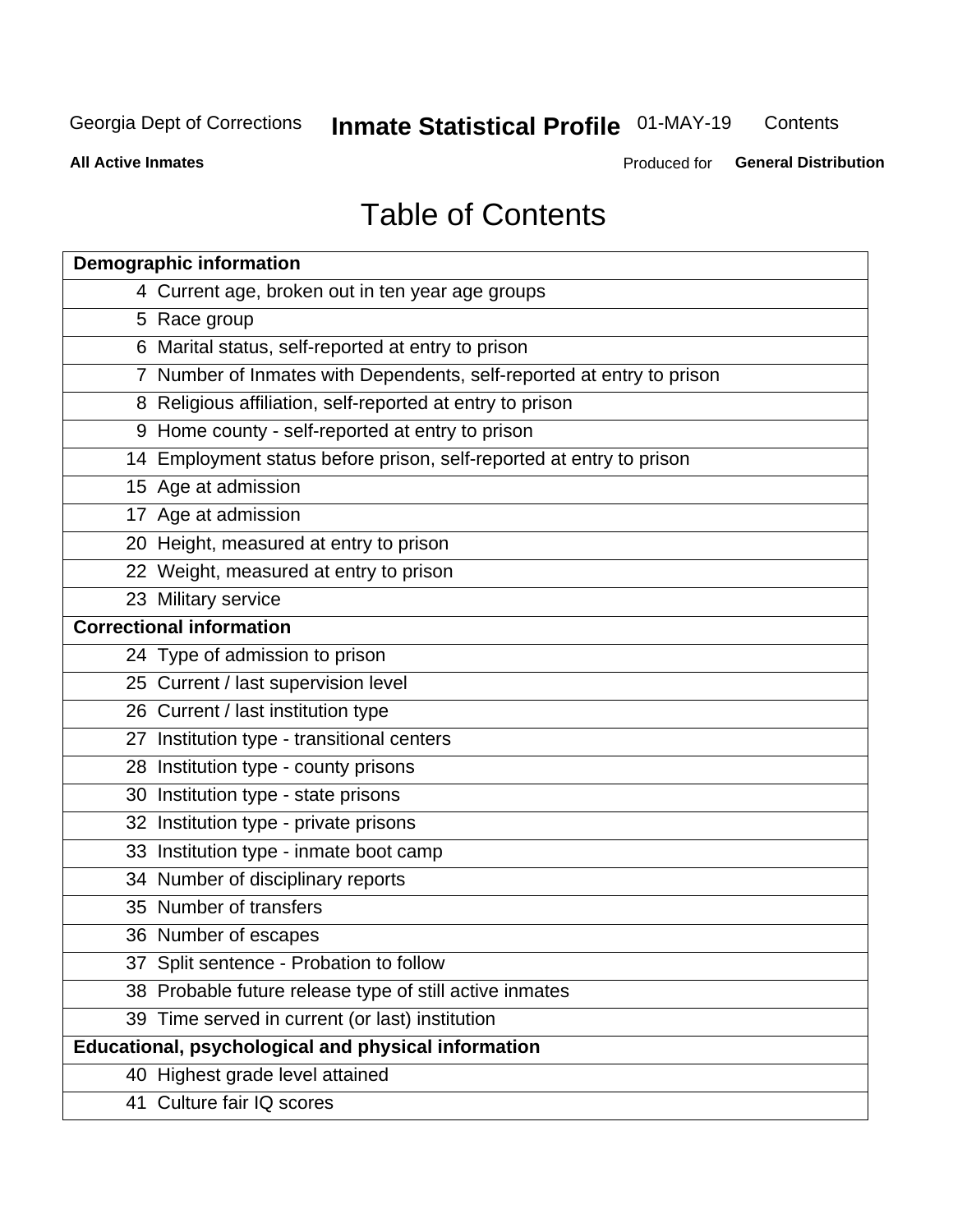## **Inmate Statistical Profile 01-MAY-19**

Contents

**All Active Inmates** 

Produced for General Distribution

## **Table of Contents**

| Educational, psychological and physical information              |
|------------------------------------------------------------------|
| 42 Wide Range Achievement Test (WRAT) reading score              |
| 43 Wide Range Achievement Test (WRAT) math score                 |
| 44 Wide Range Achievement Test (WRAT) spelling score             |
| 45 Current / last mental health treatment level                  |
| 46 PULHESDWIT medical scale - 'P' overall condition ('P'hysical) |
| 47 PULHESDWIT medical scale - 'U' upper body                     |
| 48 PULHESDWIT medical scale - 'L' lower body                     |
| 49 PULHESDWIT medical scale - 'H' hearing                        |
| 50 PULHESDWIT medical scale - 'E' vision                         |
| 51 PULHESDWIT medical scale -'S' psychiatric                     |
| 52 PULHESDWIT medical scale - 'D' dental                         |
| 53 PULHESDWIT medical scale - 'W' work ability                   |
| 54 PULHESDWIT medical scale - 'I' impairment                     |
| 55 PULHESDWIT medical scale - 'T' transportability               |
| <b>Crimes and criminal history information</b>                   |
| 56 Number of prior Georgia incarcerations                        |
| 57 Prison sentence in years                                      |
| 58 Primary offense, broken out into felonies vs misdemeanors     |
| 59 Primary offense, broken out into six broad crime categories   |
| 60 Primary offense, detailed offense code                        |
| 68 County of conviction of primary offense                       |
| 73 Circuit of conviction of primary offense                      |
| 75 Years served (jail + prison) in this incarceration            |
| <b>Medical information</b>                                       |
| 76 Results of most recent HIV test                               |
| 77 Results of most recent tuberculosis test                      |
| 78 Results of most recent syphilis test                          |
| 79 Results of most recent Hepatitis-C test                       |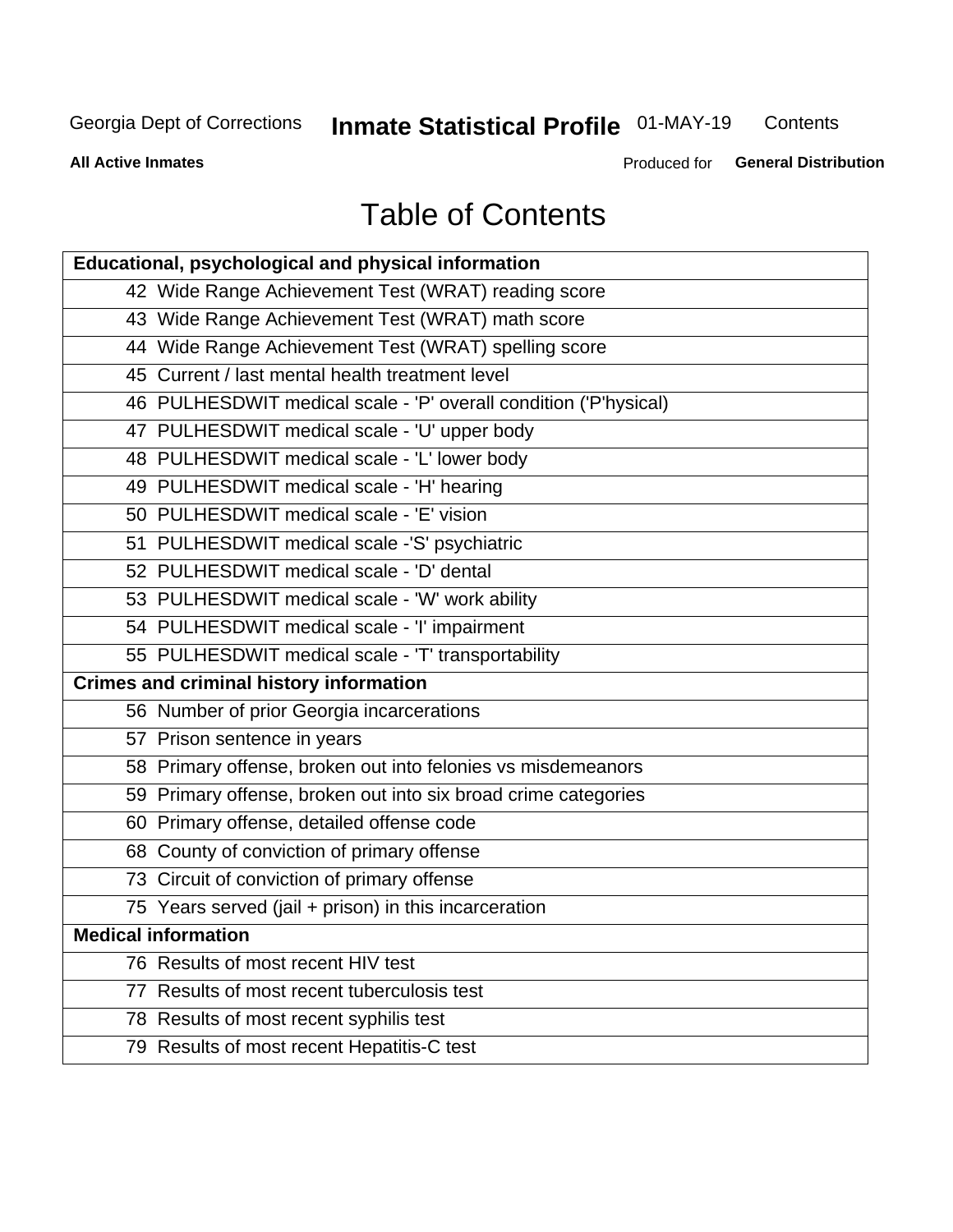## Inmate Statistical Profile 01-MAY-19 Page 4

### **All Active Inmates**

### Produced for General Distribution

## Current age, broken out in ten-year age groups

COL % - percent each COUNT is of its particular column

|                          |              | <b>Male</b> |        | <b>Female</b> |        |          | <b>Total</b> |        |
|--------------------------|--------------|-------------|--------|---------------|--------|----------|--------------|--------|
| <b>Current Age</b>       | <b>Count</b> | Col %       | Row %  | <b>Count</b>  | Col %  | Row %    | <b>Total</b> | Col %  |
| <b>Teens (1-19)</b>      | 676          | 1.33%       | 95.08% | 35            | 0.89%  | 4.92%    | 711          | 1.30%  |
| <b>Twenties (20-29)</b>  | 13,682       | 26.91%      | 93.11% | 1,012         | 25.69% | $6.89\%$ | 14,694       | 26.83% |
| <b>Thirties (30-39)</b>  | 15,485       | 30.46%      | 91.65% | 1,410         | 35.79% | $8.35\%$ | 16,895       | 30.84% |
| <b>Forties (40-49)</b>   | 10,777       | 21.20%      | 92.46% | 879           | 22.31% | 7.54%    | 11,656       | 21.28% |
| <b>Fifties (50-59)</b>   | 7,021        | 13.81%      | 93.80% | 464           | 11.78% | 6.20%    | 7,485        | 13.66% |
| <b>Sixties (60-69)</b>   | 2,551        | 5.02%       | 95.58% | 118           | 2.99%  | 4.42%    | 2,669        | 4.87%  |
| Seventy + (70 and above) | 645          | 1.27%       | 96.70% | 22            | 0.56%  | $3.30\%$ | 667          | 1.22%  |
| <b>Total Reported</b>    | 50,837       | 100%        | 92.81% | 3,940         | 100%   | 7.19%    | 54,777       | 100%   |

| <b>Not Reported</b> | 070<br><u>_</u> |       | $\sim$<br>21 J |
|---------------------|-----------------|-------|----------------|
| <b>Total</b>        | ,109            | 3,941 | 55,050         |

| <b>Mean</b><br>(average) | 38.50    | 37.54 | 38.43 |
|--------------------------|----------|-------|-------|
| Median (middle)          | ^<br>ا پ | 36    | 36    |
| Mode<br>(most frequent)  | 29       | 29    | 29    |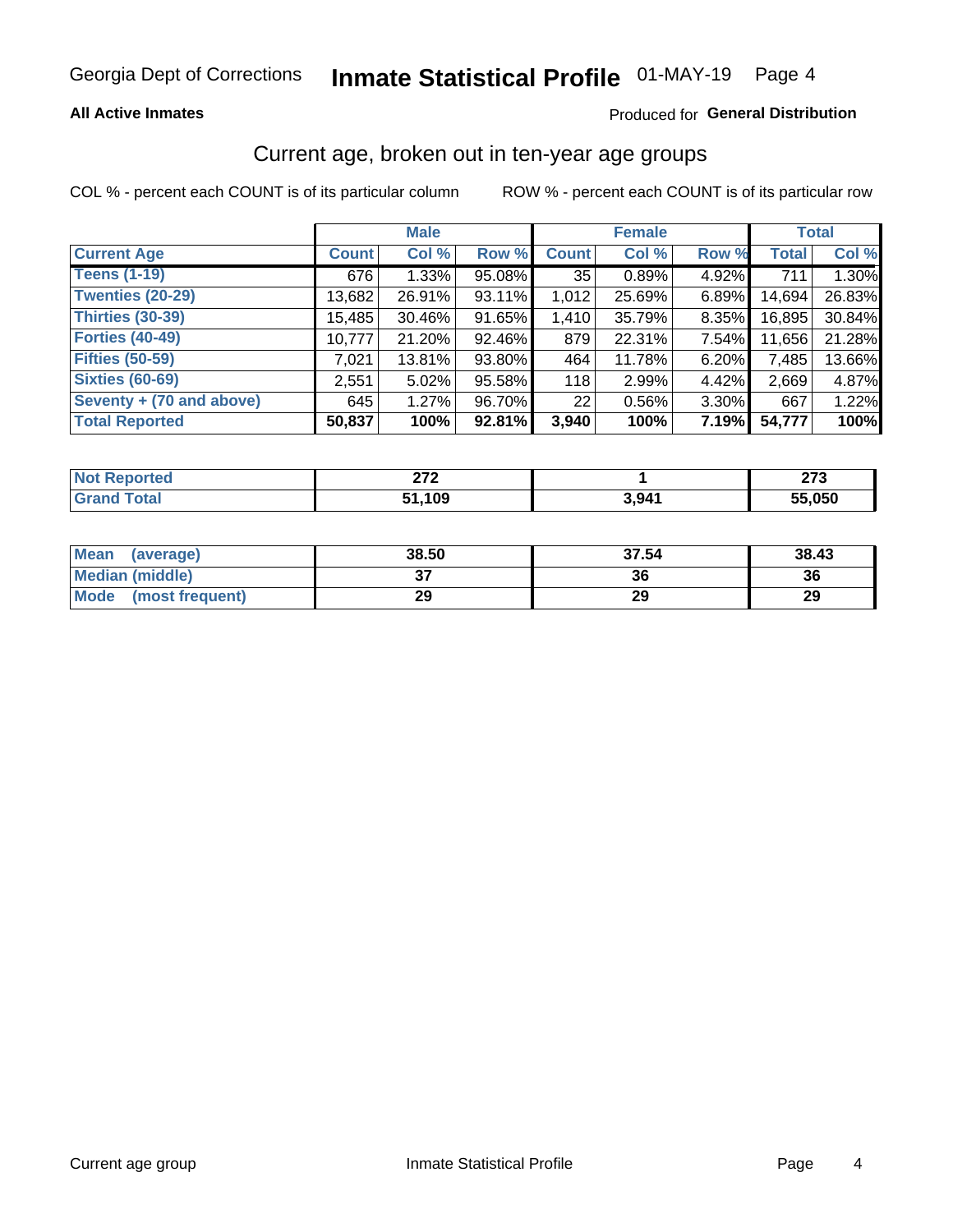## Inmate Statistical Profile 01-MAY-19 Page 5

#### **All Active Inmates**

### Produced for General Distribution

### Race group

COL % - percent each COUNT is of its particular column

|                                   |              | <b>Male</b> |         |             | <b>Female</b> |          |              | <b>Total</b> |  |
|-----------------------------------|--------------|-------------|---------|-------------|---------------|----------|--------------|--------------|--|
| <b>Race Group</b>                 | <b>Count</b> | Col %       |         | Row % Count | Col %         | Row %    | <b>Total</b> | Col %        |  |
| <b>White</b>                      | 17,451       | 34.14%      | 88.19%  | 2,336       | 59.27%        | 11.81%   | 19,787       | 35.94%       |  |
| <b>Black</b><br>2                 | 31,343       | 61.33%      | 95.36%  | .525        | 38.70%        | $4.64\%$ | 32,868       | 59.71%       |  |
| <b>Other</b><br>5                 | 54           | .11%        | 88.52%  |             | .18%          | 11.48%   | 61           | .11%         |  |
| <b>Asian</b><br>6                 | 172          | .34%        | 93.99%  | 11          | .28%          | 6.01%    | 183          | .33%         |  |
| <b>Unknown</b><br>9               | 15           | $.03\%$     | 100.00% |             |               |          | 15           | .03%         |  |
| <b>Hispanic</b><br>10             | 2,053        | 4.02%       | 97.11%  | 61          | 1.55%         | 2.89%    | 2,114        | 3.84%        |  |
| <b>Native American</b><br>$12 \,$ | 21           | .04%        | 95.45%  |             | .03%          | 4.55%    | 22           | .04%         |  |
| <b>Total Reported</b>             | 51,109       | 100%        | 92.84%  | 3,941       | 100%          | 7.16%    | 55,050       | 100%         |  |

| Reported<br><b>NOT</b> |              |       |        |
|------------------------|--------------|-------|--------|
| Total<br>'Grano        | 51,109<br>E4 | 3,941 | 55,050 |

| m | <br>w<br>$\sim$ $\sim$ $\sim$ $\sim$ |  |
|---|--------------------------------------|--|
|   |                                      |  |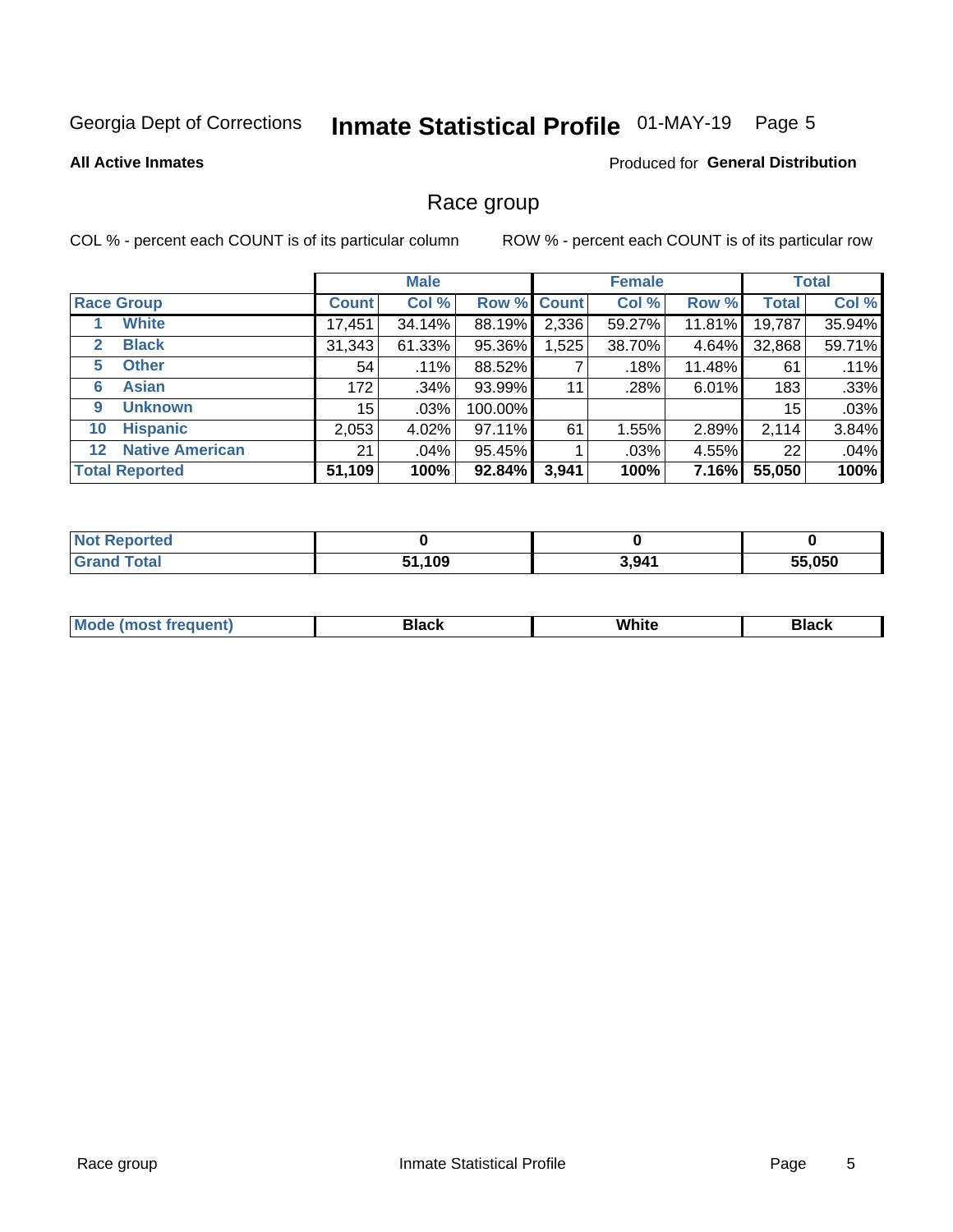## Inmate Statistical Profile 01-MAY-19 Page 6

**All Active Inmates** 

#### Produced for General Distribution

## Marital status, self-reported at entry to prison

COL % - percent each COUNT is of its particular column

|                            | <b>Male</b>  |        |        |                  | <b>Female</b> | <b>Total</b> |              |        |
|----------------------------|--------------|--------|--------|------------------|---------------|--------------|--------------|--------|
| <b>Marital Status</b>      | <b>Count</b> | Col %  | Row %  | <b>Count</b>     | Col %         | Row %        | <b>Total</b> | Col %  |
| <b>Unknown</b><br>$\bf{0}$ | 1,640        | 3.21%  | 86.59% | 254              | 6.45%         | 13.41%       | 1,894        | 3.44%  |
| <b>Divorced</b><br>D       | 4,779        | 9.35%  | 89.88% | 538              | 13.65%        | 10.12%       | 5,317        | 9.66%  |
| <b>Married</b><br>М        | 6,724        | 13.16% | 91.72% | 607              | 15.40%        | 8.28%        | 7,331        | 13.32% |
| <b>Separated</b><br>S.     | 1,732        | 3.39%  | 84.65% | 314              | 7.97%         | 15.35%       | 2,046        | 3.72%  |
| <b>Unmarried</b><br>U      | 35,664       | 69.78% | 94.44% | 2,099            | 53.26%        | 5.56%        | 37,763       | 68.60% |
| <b>Widow</b><br>W          | 570          | 1.12%  | 81.55% | 129 <sub>1</sub> | 3.27%         | 18.45%       | 699          | 1.27%  |
| <b>Total Reported</b>      | 51,109       | 100%   | 92.84% | 3,941            | 100%          | 7.16%        | 55,050       | 100%   |

| <b>orted</b><br>I NOT |      |       |        |
|-----------------------|------|-------|--------|
| $\sim$                | ,109 | 3,941 | 55.050 |

|--|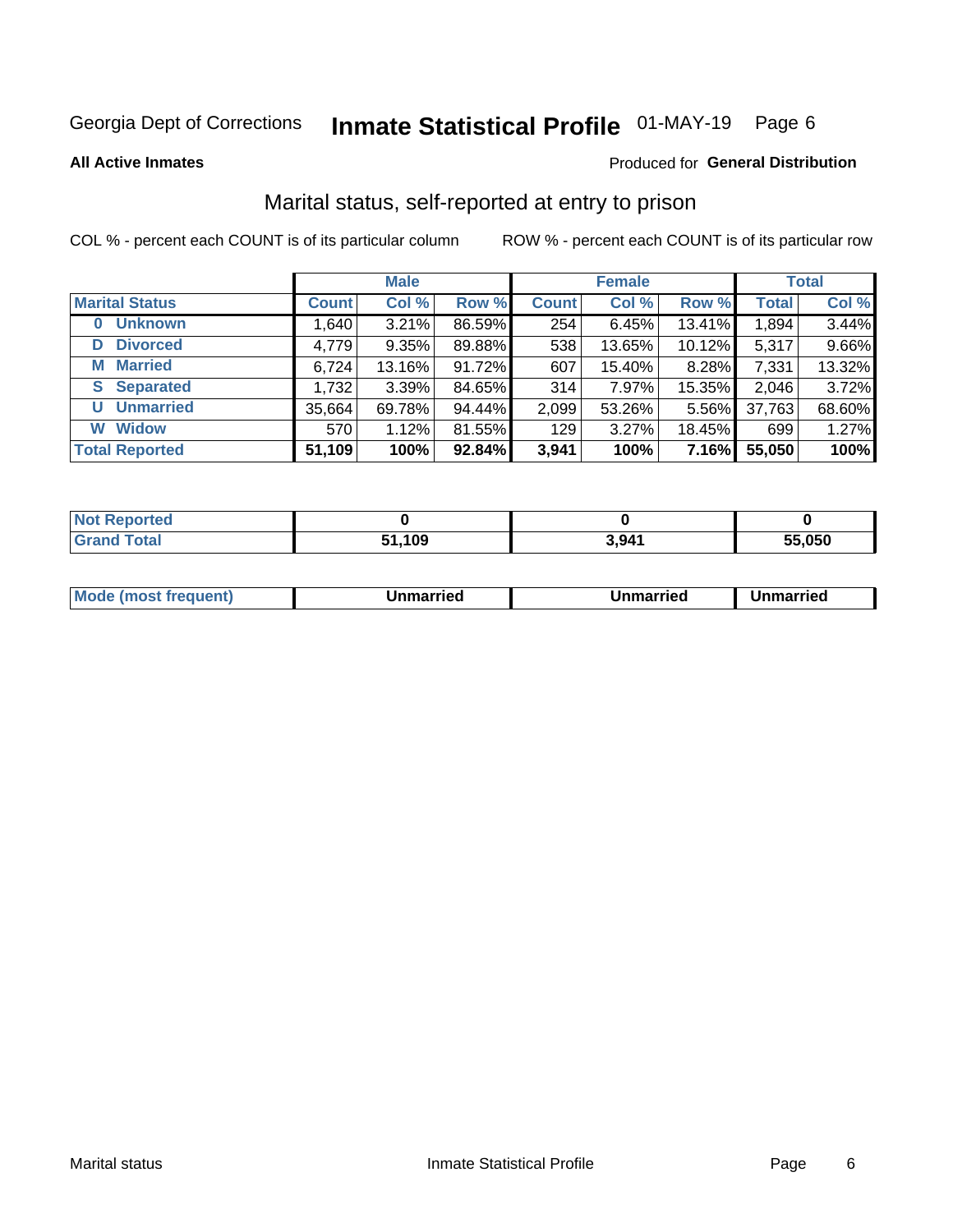#### Inmate Statistical Profile 01-MAY-19 Page 7

#### **All Active Inmates**

### Produced for General Distribution

## Number of Inmates with Dependents, Self-Reported at Entry to Prison

COL % - percent each COUNT is of its particular column

|                             |              | <b>Male</b> |        |              | <b>Female</b> |       |              | <b>Total</b> |
|-----------------------------|--------------|-------------|--------|--------------|---------------|-------|--------------|--------------|
| <b>Number of dependents</b> | <b>Count</b> | Col %       | Row %  | <b>Count</b> | Col %         | Row % | <b>Total</b> | Col %        |
| l 0                         | 15,562       | 36.88%      | 93.20% | 1,135        | 34.59%        | 6.80% | 16,697       | 36.72%       |
|                             | 9,827        | 23.29%      | 93.56% | 676          | 20.60%        | 6.44% | 10,503       | 23.10%       |
| $\overline{2}$              | 7,345        | 17.41%      | 92.02% | 637          | 19.41%        | 7.98% | 7,982        | 17.55%       |
| $\overline{\mathbf{3}}$     | 4,511        | 10.69%      | 90.76% | 459          | 13.99%        | 9.24% | 4,970        | 10.93%       |
| 4                           | 2,336        | 5.54%       | 91.68% | 212          | 6.46%         | 8.32% | 2,548        | 5.60%        |
| 5                           | 1,186        | 2.81%       | 93.02% | 89           | 2.71%         | 6.98% | 1,275        | 2.80%        |
| 6                           | 639          | 1.51%       | 93.83% | 42           | 1.28%         | 6.17% | 681          | 1.50%        |
| 7                           | 314          | 0.74%       | 95.44% | 15           | 0.46%         | 4.56% | 329          | 0.72%        |
| 8                           | 186          | 0.44%       | 95.38% | 9            | 0.27%         | 4.62% | 195          | 0.43%        |
| 9                           | 88           | 0.21%       | 97.78% | 2            | 0.06%         | 2.22% | 90           | 0.20%        |
| 10                          | 82           | 0.19%       | 96.47% | 3            | 0.09%         | 3.53% | 85           | 0.19%        |
| Over 10                     | 115          | 0.27%       | 98.29% | 2            | 0.06%         | 1.71% | 117          | 0.26%        |
| <b>Total Reported</b>       | 42,191       | 100%        | 92.78% | 3,281        | 100%          | 7.22% | 45,472       | 100%         |

| w. | 3.918  | 660   | 9,578  |
|----|--------|-------|--------|
|    | 51,109 | 3.941 | 55,050 |

| Mean (average)          | .52 | 57.، | 1.52 |
|-------------------------|-----|------|------|
| <b>Median (middle)</b>  |     |      |      |
| Mode<br>(most frequent) |     |      |      |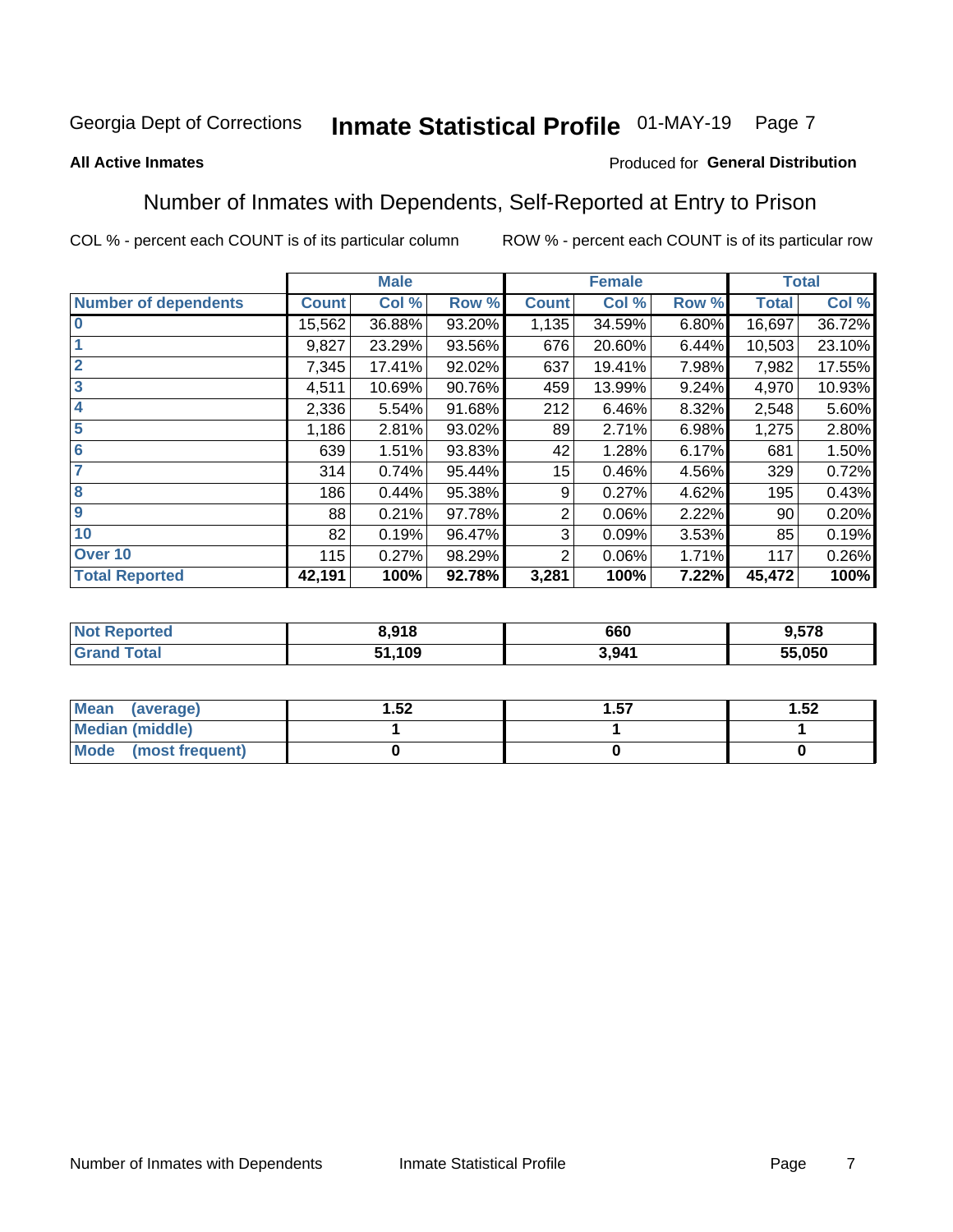## Inmate Statistical Profile 01-MAY-19 Page 8

#### **All Active Inmates**

#### Produced for General Distribution

## Religious affiliation, self-reported at entry to prison

COL % - percent each COUNT is of its particular column

|                         |                              |              | <b>Male</b> |         |                | <b>Female</b> |        |                     | <b>Total</b> |
|-------------------------|------------------------------|--------------|-------------|---------|----------------|---------------|--------|---------------------|--------------|
|                         | <b>Religious Affiliation</b> | <b>Count</b> | Col %       | Row %   | <b>Count</b>   | Col %         | Row %  | <b>Total</b>        | Col %        |
| 1                       | <b>Islam</b>                 | 1,499        | 7.10%       | 97.21%  | 43             | 1.67%         | 2.79%  | 1,542               | 6.50%        |
| $\mathbf{2}$            | <b>Catholic</b>              | 1,055        | 4.99%       | 86.55%  | 164            | 6.36%         | 13.45% | 1,219               | 5.14%        |
| $\overline{\mathbf{3}}$ | <b>Baptist</b>               | 13,144       | 62.21%      | 87.24%  | 1,922          | 74.53%        | 12.76% | 15,066              | 63.55%       |
| 4                       | <b>Methodist</b>             | 372          | 1.76%       | 84.74%  | 67             | 2.60%         | 15.26% | 439                 | 1.85%        |
| $\overline{5}$          | <b>EpiscopIn</b>             | 43           | .20%        | 87.76%  | 6              | .23%          | 12.24% | 49                  | .21%         |
| $6\phantom{1}6$         | <b>Presbytrn</b>             | 66           | .31%        | 91.67%  | 6              | .23%          | 8.33%  | 72                  | .30%         |
| 7                       | <b>Chc Of God</b>            | 395          | 1.87%       | 90.39%  | 42             | 1.63%         | 9.61%  | 437                 | 1.84%        |
| 8                       | <b>Holiness</b>              | 538          | 2.55%       | 82.64%  | 113            | 4.38%         | 17.36% | 651                 | 2.75%        |
| 9                       | <b>Jewish</b>                | 67           | .32%        | 82.72%  | 14             | .54%          | 17.28% | 81                  | .34%         |
| 10                      | <b>Anglican</b>              | 39           | .18%        | 97.50%  | 1              | .04%          | 2.50%  | 40                  | .17%         |
| 11                      | <b>Grk Orthdx</b>            | 4            | .02%        | 66.67%  | $\overline{2}$ | .08%          | 33.33% | 6                   | .03%         |
| 12                      | <b>Hindu</b>                 | 9            | .04%        | 81.82%  | $\overline{2}$ | .08%          | 18.18% | 11                  | .05%         |
| 13                      | <b>Buddhist</b>              | 49           | .23%        | 85.96%  | 8              | .31%          | 14.04% | 57                  | .24%         |
| 14                      | <b>Taoist</b>                | 5            | .02%        | 100.00% |                |               |        | 5                   | .02%         |
| 15                      | <b>Shintoist</b>             | 4            | .02%        | 100.00% |                |               |        | 4                   | .02%         |
| 16                      | <b>Seven D Ad</b>            | 59           | .28%        | 88.06%  | 8              | .31%          | 11.94% | 67                  | .28%         |
| 17                      | <b>Jehovah Wt</b>            | 243          | 1.15%       | 87.73%  | 34             | 1.32%         | 12.27% | 277                 | 1.17%        |
| 18                      | <b>Latr Day S</b>            | 24           | .11%        | 88.89%  | 3              | .12%          | 11.11% | 27                  | .11%         |
| 19                      | Quaker                       | 2            | .01%        | 100.00% |                |               |        | $\overline{2}$      | .01%         |
| 20                      | <b>Other Prot</b>            | 1,869        | 8.85%       | 93.54%  | 129            | 5.00%         | 6.46%  | 1,998               | 8.43%        |
| 21                      | <b>Messianic Judaism</b>     | 21           | .10%        | 87.50%  | 3              | .12%          | 12.50% | 24                  | .10%         |
| 96                      | <b>None</b>                  | 1,620        | 7.67%       | 99.26%  | 12             | .47%          | .74%   | 1,632               | 6.88%        |
|                         | <b>Total Reported</b>        | 21,127       | 100%        | 89.12%  | 2,579          | 100%          | 10.88% | $\overline{23,706}$ | 100%         |

| orted | 29,982      | ,362  | 31,344       |
|-------|-------------|-------|--------------|
| ſotal | 1,109<br>51 | 3,941 | 55.050<br>55 |

| <b>Mode (most frequent)</b> | <b>Japtist</b> | Baptist | Baptist |
|-----------------------------|----------------|---------|---------|
|-----------------------------|----------------|---------|---------|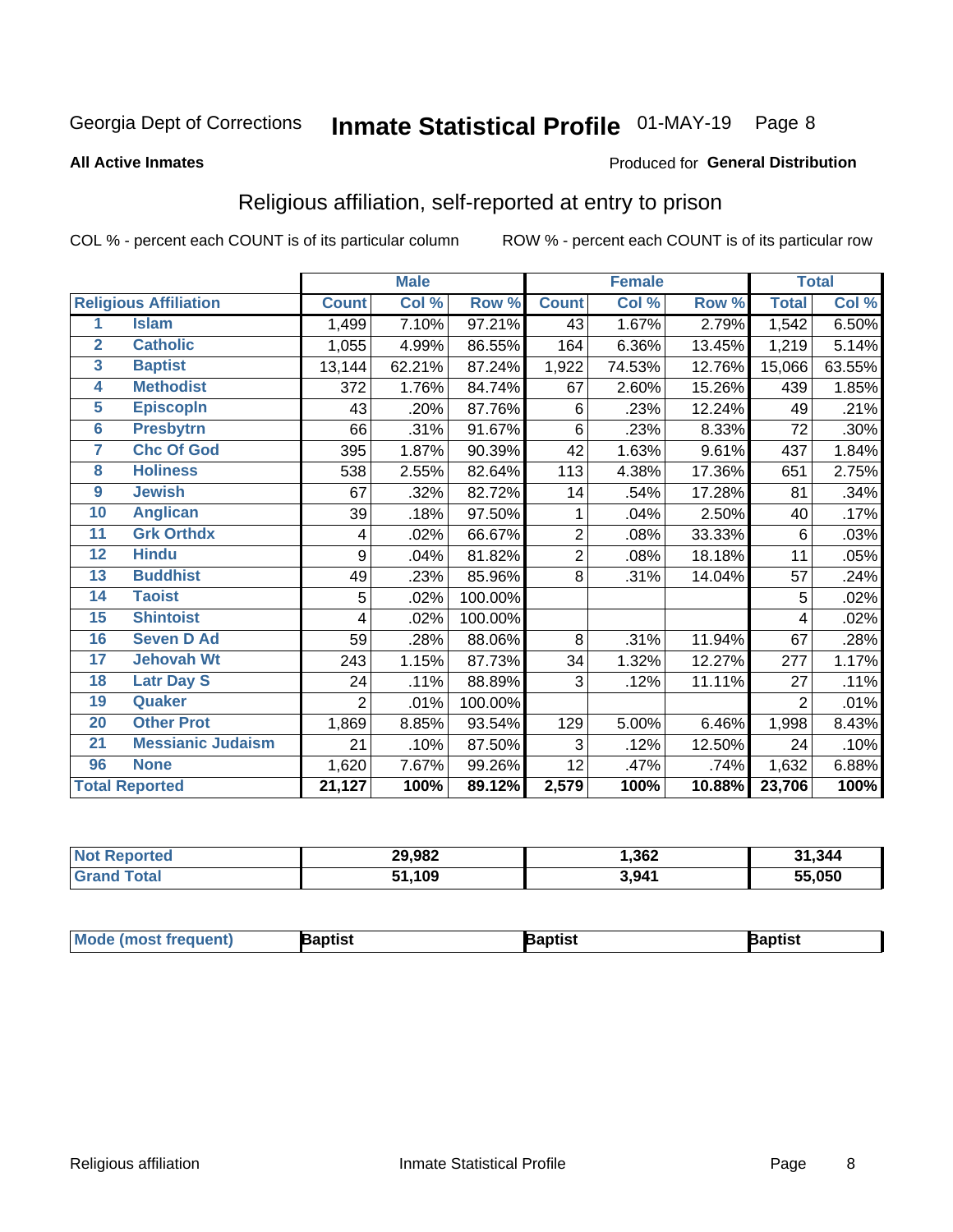## Inmate Statistical Profile 01-MAY-19 Page 9

#### **All Active Inmates**

#### Produced for General Distribution

## Home county, self-reported at entry to prison

COL % - percent each COUNT is of its particular column

|     |                             |              | <b>Male</b> |        |                  | <b>Female</b> |        | <b>Total</b> |        |
|-----|-----------------------------|--------------|-------------|--------|------------------|---------------|--------|--------------|--------|
|     | <b>Home County</b>          | <b>Count</b> | Col %       | Row %  | <b>Count</b>     | Col %         | Row %  | <b>Total</b> | Col %  |
| 000 | <b>Unknown</b>              | 7,884        | 15.43%      | 92.14% | 673              | 17.08%        | 7.86%  | 8,557        | 15.54% |
| 001 | <b>Appling County</b>       | 136          | .27%        | 93.79% | 9                | .23%          | 6.21%  | 145          | .26%   |
| 002 | <b>Atkinson County</b>      | 44           | .09%        | 91.67% | 4                | .10%          | 8.33%  | 48           | .09%   |
| 003 | <b>Bacon County</b>         | 82           | .16%        | 93.18% | $\,6$            | .15%          | 6.82%  | 88           | .16%   |
| 004 | <b>Baker County</b>         | 14           | .03%        | 87.50% | $\overline{2}$   | .05%          | 12.50% | 16           | .03%   |
| 005 | <b>Baldwin County</b>       | 270          | .53%        | 91.84% | 24               | .61%          | 8.16%  | 294          | .53%   |
| 006 | <b>Banks County</b>         | 77           | .15%        | 89.53% | $\boldsymbol{9}$ | .23%          | 10.47% | 86           | .16%   |
| 007 | <b>Barrow County</b>        | 306          | .60%        | 89.21% | 37               | .94%          | 10.79% | 343          | .62%   |
| 008 | <b>Bartow County</b>        | 509          | 1.00%       | 86.86% | 77               | 1.95%         | 13.14% | 586          | 1.06%  |
| 009 | <b>Ben Hill County</b>      | 190          | .37%        | 94.53% | 11               | .28%          | 5.47%  | 201          | .37%   |
| 010 | <b>Berrien County</b>       | 84           | .16%        | 97.67% | $\overline{c}$   | .05%          | 2.33%  | 86           | .16%   |
| 011 | <b>Bibb County</b>          | 1,129        | 2.21%       | 94.71% | 63               | 1.60%         | 5.29%  | 1,192        | 2.17%  |
| 012 | <b>Bleckley County</b>      | 71           | .14%        | 87.65% | 10               | .25%          | 12.35% | 81           | .15%   |
| 013 | <b>Brantley County</b>      | 75           | .15%        | 82.42% | 16               | .41%          | 17.58% | 91           | .17%   |
| 014 | <b>Brooks County</b>        | 193          | .38%        | 98.97% | $\overline{2}$   | .05%          | 1.03%  | 195          | .35%   |
| 015 | <b>Bryan County</b>         | 85           | .17%        | 94.44% | 5                | .13%          | 5.56%  | 90           | .16%   |
| 016 | <b>Bulloch County</b>       | 340          | .67%        | 91.89% | 30               | .76%          | 8.11%  | 370          | .67%   |
| 017 | <b>Burke County</b>         | 225          | .44%        | 97.40% | $\,6$            | .15%          | 2.60%  | 231          | .42%   |
| 018 | <b>Butts County</b>         | 140          | .27%        | 95.89% | $\,6$            | .15%          | 4.11%  | 146          | .27%   |
| 019 | <b>Calhoun County</b>       | 65           | .13%        | 91.55% | 6                | .15%          | 8.45%  | 71           | .13%   |
| 020 | <b>Camden County</b>        | 137          | .27%        | 91.33% | 13               | .33%          | 8.67%  | 150          | .27%   |
| 021 | <b>Candler County</b>       | 106          | .21%        | 95.50% | 5                | .13%          | 4.50%  | 111          | .20%   |
| 022 | <b>Carroll County</b>       | 564          | 1.10%       | 90.53% | 59               | 1.50%         | 9.47%  | 623          | 1.13%  |
| 023 | <b>Catoosa County</b>       | 226          | .44%        | 88.28% | 30               | .76%          | 11.72% | 256          | .47%   |
| 024 | <b>Charlton County</b>      | 38           | .07%        | 92.68% | 3                | .08%          | 7.32%  | 41           | .07%   |
| 025 | <b>Chatham County</b>       | 1,597        | 3.12%       | 96.50% | 58               | 1.47%         | 3.50%  | 1,655        | 3.01%  |
| 026 | <b>Chattahoochee County</b> | 26           | .05%        | 96.30% | $\mathbf{1}$     | .03%          | 3.70%  | 27           | .05%   |
| 027 | <b>Chattooga County</b>     | 197          | .39%        | 85.28% | 34               | .86%          | 14.72% | 231          | .42%   |
| 028 | <b>Cherokee County</b>      | 388          | .76%        | 91.08% | 38               | .96%          | 8.92%  | 426          | .77%   |
| 029 | <b>Clarke County</b>        | 482          | .94%        | 92.51% | 39               | .99%          | 7.49%  | 521          | .95%   |
| 030 | <b>Clay County</b>          | 42           | .08%        | 93.33% | $\mathbf{3}$     | .08%          | 6.67%  | 45           | .08%   |
| 031 | <b>Clayton County</b>       | 1,453        | 2.84%       | 92.78% | 113              | 2.87%         | 7.22%  | 1,566        | 2.84%  |
| 032 | <b>Clinch County</b>        | 53           | .10%        | 91.38% | 5                | .13%          | 8.62%  | 58           | .11%   |
| 033 | <b>Cobb County</b>          | 1,677        | 3.28%       | 92.40% | 138              | 3.50%         | 7.60%  | 1,815        | 3.30%  |
| 034 | <b>Coffee County</b>        | 257          | .50%        | 92.78% | 20               | .51%          | 7.22%  | 277          | .50%   |
| 035 | <b>Colquitt County</b>      | 197          | .39%        | 95.63% | 9                | .23%          | 4.37%  | 206          | .37%   |
| 036 | <b>Columbia County</b>      | 302          | .59%        | 89.88% | 34               | .86%          | 10.12% | 336          | .61%   |
| 037 | <b>Cook County</b>          | 124          | .24%        | 93.94% | $\bf 8$          | .20%          | 6.06%  | 132          | .24%   |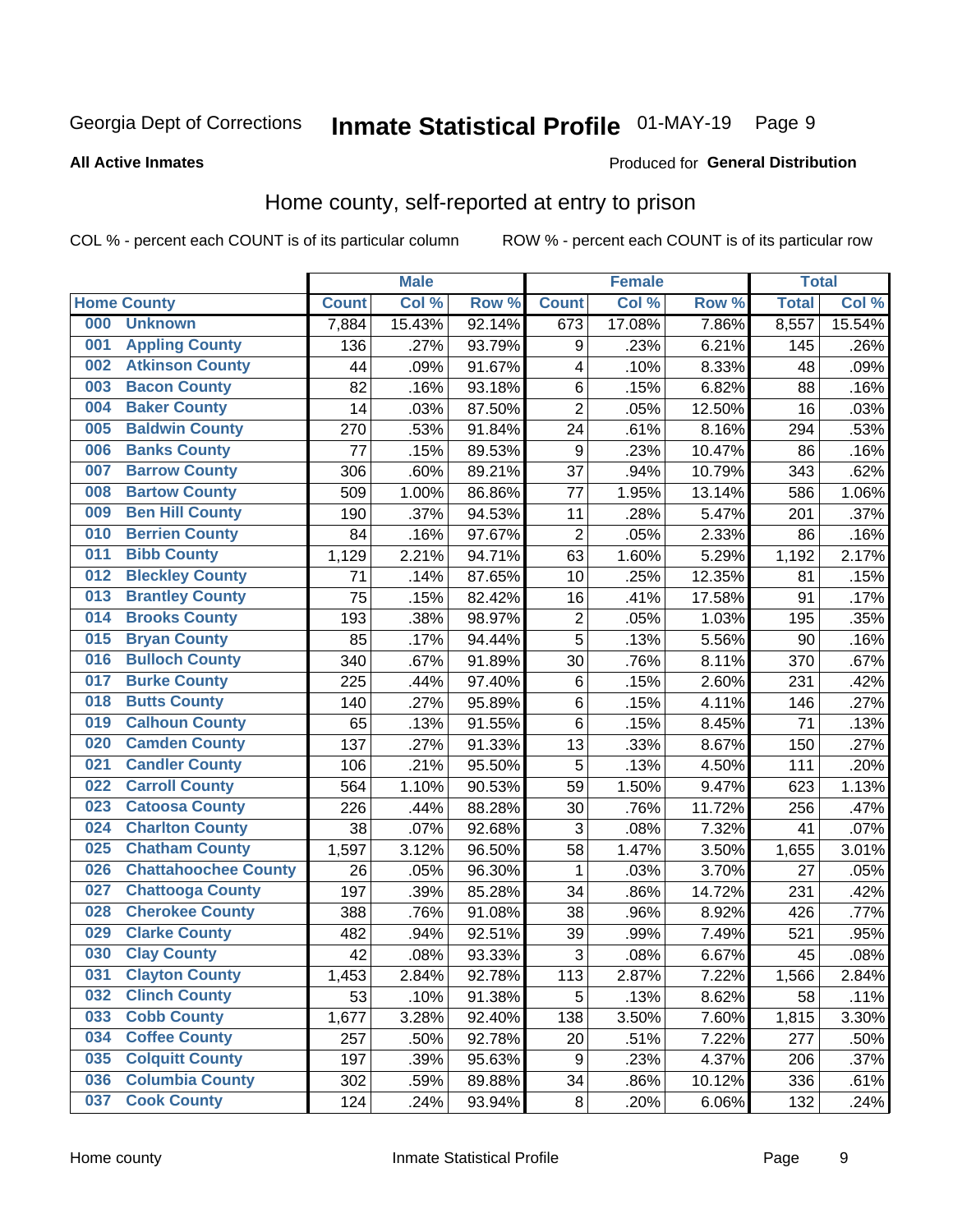## Inmate Statistical Profile 01-MAY-19 Page 10

### **All Active Inmates**

### Produced for General Distribution

### Home county, self-reported at entry to prison

COL % - percent each COUNT is of its particular column

|     |                         |                    | <b>Male</b> |         |                         | <b>Female</b> |        | <b>Total</b> |       |
|-----|-------------------------|--------------------|-------------|---------|-------------------------|---------------|--------|--------------|-------|
|     | <b>Home County</b>      | <b>Count</b>       | Col%        | Row %   | <b>Count</b>            | Col %         | Row %  | <b>Total</b> | Col % |
| 038 | <b>Coweta County</b>    | 490                | .96%        | 93.33%  | $\overline{35}$         | .89%          | 6.67%  | 525          | .95%  |
| 039 | <b>Crawford County</b>  | 44                 | .09%        | 91.67%  | 4                       | .10%          | 8.33%  | 48           | .09%  |
| 040 | <b>Crisp County</b>     | 240                | .47%        | 95.24%  | 12                      | .30%          | 4.76%  | 252          | .46%  |
| 041 | <b>Dade County</b>      | 59                 | .12%        | 92.19%  | 5                       | .13%          | 7.81%  | 64           | .12%  |
| 042 | <b>Dawson County</b>    | 88                 | .17%        | 88.00%  | 12                      | .30%          | 12.00% | 100          | .18%  |
| 043 | <b>Decatur County</b>   | 230                | .45%        | 95.44%  | 11                      | .28%          | 4.56%  | 241          | .44%  |
| 044 | <b>Dekalb County</b>    | 2,798              | 5.47%       | 94.98%  | 148                     | 3.76%         | 5.02%  | 2,946        | 5.35% |
| 045 | <b>Dodge County</b>     | 135                | .26%        | 92.47%  | 11                      | .28%          | 7.53%  | 146          | .27%  |
| 046 | <b>Dooly County</b>     | 109                | .21%        | 93.97%  | $\overline{7}$          | .18%          | 6.03%  | 116          | .21%  |
| 047 | <b>Dougherty County</b> | 722                | 1.41%       | 95.13%  | 37                      | .94%          | 4.87%  | 759          | 1.38% |
| 048 | <b>Douglas County</b>   | 526                | 1.03%       | 92.28%  | 44                      | 1.12%         | 7.72%  | 570          | 1.04% |
| 049 | <b>Early County</b>     | 64                 | .13%        | 88.89%  | 8                       | .20%          | 11.11% | 72           | .13%  |
| 050 | <b>Echols County</b>    | 8                  | .02%        | 100.00% |                         |               |        | 8            | .01%  |
| 051 | <b>Effingham County</b> | 213                | .42%        | 92.21%  | 18                      | .46%          | 7.79%  | 231          | .42%  |
| 052 | <b>Elbert County</b>    | 122                | .24%        | 90.37%  | 13                      | .33%          | 9.63%  | 135          | .25%  |
| 053 | <b>Emanuel County</b>   | 180                | .35%        | 92.78%  | 14                      | .36%          | 7.22%  | 194          | .35%  |
| 054 | <b>Evans County</b>     | 66                 | .13%        | 83.54%  | 13                      | .33%          | 16.46% | 79           | .14%  |
| 055 | <b>Fannin County</b>    | 88                 | .17%        | 88.89%  | 11                      | .28%          | 11.11% | 99           | .18%  |
| 056 | <b>Fayette County</b>   | 153                | .30%        | 91.07%  | 15                      | .38%          | 8.93%  | 168          | .31%  |
| 057 | <b>Floyd County</b>     | 661                | 1.29%       | 88.61%  | 85                      | 2.16%         | 11.39% | 746          | 1.36% |
| 058 | <b>Forsyth County</b>   | 207                | .41%        | 93.67%  | 14                      | .36%          | 6.33%  | 221          | .40%  |
| 059 | <b>Franklin County</b>  | 119                | .23%        | 86.86%  | 18                      | .46%          | 13.14% | 137          | .25%  |
| 060 | <b>Fulton County</b>    | 4,644              | 9.09%       | 95.36%  | 226                     | 5.73%         | 4.64%  | 4,870        | 8.85% |
| 061 | <b>Gilmer County</b>    | 89                 | .17%        | 86.41%  | 14                      | .36%          | 13.59% | 103          | .19%  |
| 062 | <b>Glascock County</b>  | $\overline{7}$     | .01%        | 77.78%  | $\overline{2}$          | .05%          | 22.22% | 9            | .02%  |
| 063 | <b>Glynn County</b>     | 399                | .78%        | 94.33%  | 24                      | .61%          | 5.67%  | 423          | .77%  |
| 064 | <b>Gordon County</b>    | 318                | .62%        | 89.83%  | 36                      | .91%          | 10.17% | 354          | .64%  |
| 065 | <b>Grady County</b>     | 91                 | .18%        | 93.81%  | $\,6$                   | .15%          | 6.19%  | 97           | .18%  |
| 066 | <b>Greene County</b>    | 95                 | .19%        | 89.62%  | 11                      | .28%          | 10.38% | 106          | .19%  |
| 067 | <b>Gwinnett County</b>  | $\overline{1,760}$ | 3.44%       | 93.42%  | 124                     | 3.15%         | 6.58%  | 1,884        | 3.42% |
| 068 | <b>Habersham County</b> | 110                | .22%        | 82.09%  | 24                      | .61%          | 17.91% | 134          | .24%  |
| 069 | <b>Hall County</b>      | 590                | 1.15%       | 90.77%  | 60                      | 1.52%         | 9.23%  | 650          | 1.18% |
| 070 | <b>Hancock County</b>   | 62                 | .12%        | 88.57%  | 8                       | .20%          | 11.43% | 70           | .13%  |
| 071 | <b>Haralson County</b>  | 111                | .22%        | 87.40%  | 16                      | .41%          | 12.60% | 127          | .23%  |
| 072 | <b>Harris County</b>    | 104                | .20%        | 98.11%  | $\overline{\mathbf{c}}$ | .05%          | 1.89%  | 106          | .19%  |
| 073 | <b>Hart County</b>      | 143                | .28%        | 94.08%  | 9                       | .23%          | 5.92%  | 152          | .28%  |
| 074 | <b>Heard County</b>     | 53                 | .10%        | 88.33%  | $\overline{7}$          | .18%          | 11.67% | 60           | .11%  |
| 075 | <b>Henry County</b>     | 654                | 1.28%       | 93.30%  | 47                      | 1.19%         | 6.70%  | 701          | 1.27% |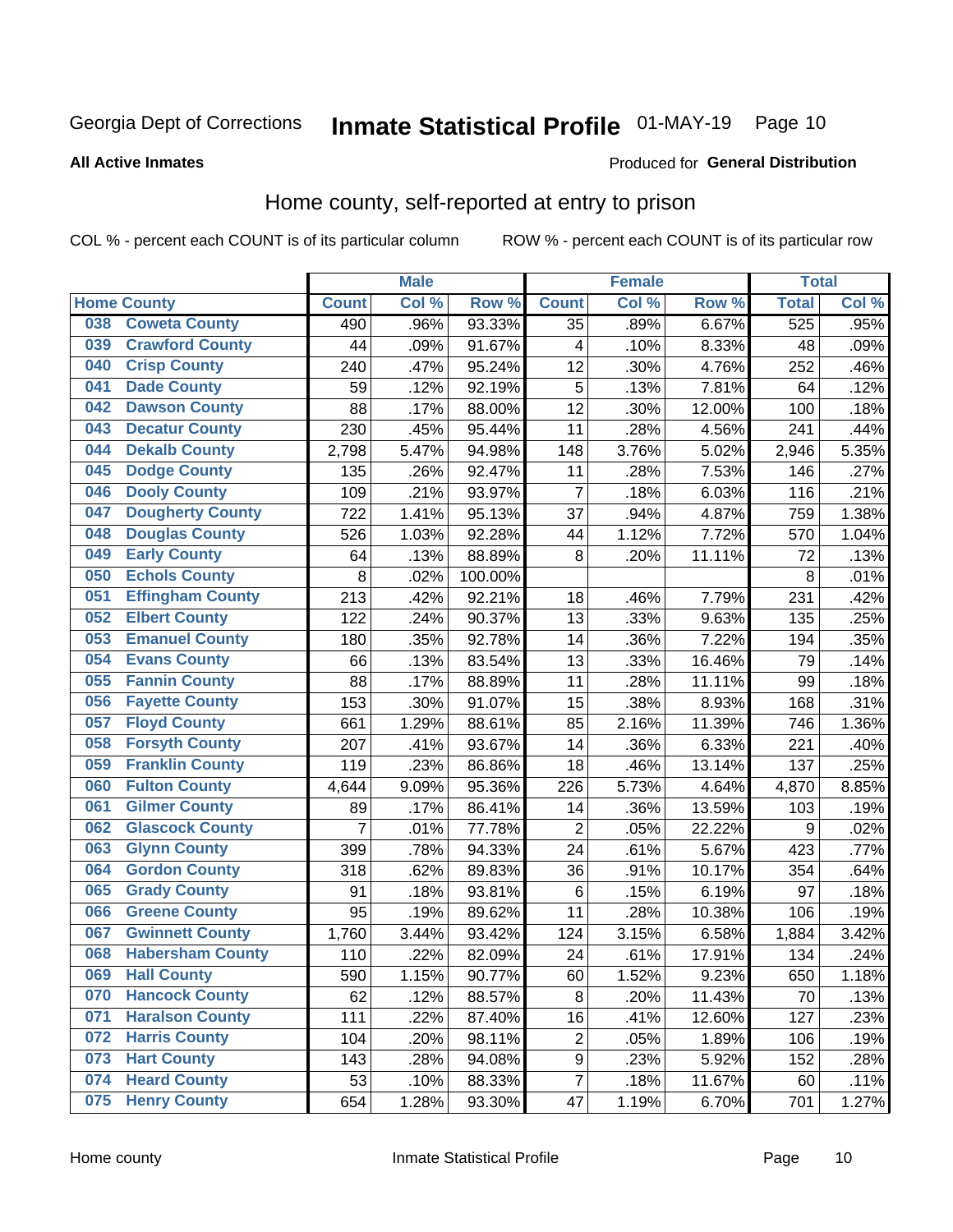## Inmate Statistical Profile 01-MAY-19 Page 11

#### **All Active Inmates**

### Produced for General Distribution

### Home county, self-reported at entry to prison

COL % - percent each COUNT is of its particular column

|     |                          |              | <b>Male</b> |                  |                         | <b>Female</b> |        | <b>Total</b> |       |
|-----|--------------------------|--------------|-------------|------------------|-------------------------|---------------|--------|--------------|-------|
|     | <b>Home County</b>       | <b>Count</b> | Col %       | Row <sup>%</sup> | <b>Count</b>            | Col %         | Row %  | <b>Total</b> | Col % |
|     | 076 Houston County       | 541          | 1.06%       | 91.85%           | 48                      | 1.22%         | 8.15%  | 589          | 1.07% |
| 077 | <b>Irwin County</b>      | 60           | .12%        | 93.75%           | 4                       | .10%          | 6.25%  | 64           | .12%  |
| 078 | <b>Jackson County</b>    | 249          | .49%        | 93.61%           | 17                      | .43%          | 6.39%  | 266          | .48%  |
| 079 | <b>Jasper County</b>     | 85           | .17%        | 92.39%           | $\overline{7}$          | .18%          | 7.61%  | 92           | .17%  |
| 080 | <b>Jeff Davis County</b> | 75           | .15%        | 93.75%           | 5                       | .13%          | 6.25%  | 80           | .15%  |
| 081 | <b>Jefferson County</b>  | 181          | .35%        | 93.30%           | 13                      | .33%          | 6.70%  | 194          | .35%  |
| 082 | <b>Jenkins County</b>    | 61           | .12%        | 93.85%           | 4                       | .10%          | 6.15%  | 65           | .12%  |
| 083 | <b>Johnson County</b>    | 33           | .06%        | 89.19%           | $\overline{\mathbf{4}}$ | .10%          | 10.81% | 37           | .07%  |
| 084 | <b>Jones County</b>      | 115          | .23%        | 91.27%           | 11                      | .28%          | 8.73%  | 126          | .23%  |
| 085 | <b>Lamar County</b>      | 52           | .10%        | 89.66%           | $\,6$                   | .15%          | 10.34% | 58           | .11%  |
| 086 | <b>Lanier County</b>     | 58           | .11%        | 90.63%           | $\,6$                   | .15%          | 9.38%  | 64           | .12%  |
| 087 | <b>Laurens County</b>    | 257          | .50%        | 91.13%           | 25                      | .63%          | 8.87%  | 282          | .51%  |
| 088 | <b>Lee County</b>        | 96           | .19%        | 94.12%           | $\,6$                   | .15%          | 5.88%  | 102          | .19%  |
| 089 | <b>Liberty County</b>    | 215          | .42%        | 95.13%           | 11                      | .28%          | 4.87%  | 226          | .41%  |
| 090 | <b>Lincoln County</b>    | 34           | .07%        | 91.89%           | 3                       | .08%          | 8.11%  | 37           | .07%  |
| 091 | <b>Long County</b>       | 48           | .09%        | 87.27%           | $\overline{7}$          | .18%          | 12.73% | 55           | .10%  |
| 092 | <b>Lowndes County</b>    | 405          | .79%        | 96.66%           | 14                      | .36%          | 3.34%  | 419          | .76%  |
| 093 | <b>Lumpkin County</b>    | 72           | .14%        | 91.14%           | $\overline{7}$          | .18%          | 8.86%  | 79           | .14%  |
| 094 | <b>Macon County</b>      | 66           | .13%        | 86.84%           | 10                      | .25%          | 13.16% | 76           | .14%  |
| 095 | <b>Madison County</b>    | 174          | .34%        | 93.55%           | 12                      | .30%          | 6.45%  | 186          | .34%  |
| 096 | <b>Marion County</b>     | 54           | .11%        | 93.10%           | $\overline{\mathbf{4}}$ | .10%          | 6.90%  | 58           | .11%  |
| 097 | <b>Mcduffie County</b>   | 154          | .30%        | 95.65%           | $\overline{7}$          | .18%          | 4.35%  | 161          | .29%  |
| 098 | <b>Mcintosh County</b>   | 48           | .09%        | 90.57%           | $\overline{5}$          | .13%          | 9.43%  | 53           | .10%  |
| 099 | <b>Meriwether County</b> | 183          | .36%        | 92.89%           | 14                      | .36%          | 7.11%  | 197          | .36%  |
| 100 | <b>Miller County</b>     | 30           | .06%        | 96.77%           | 1                       | .03%          | 3.23%  | 31           | .06%  |
| 101 | <b>Mitchell County</b>   | 155          | .30%        | 95.68%           | $\overline{7}$          | .18%          | 4.32%  | 162          | .29%  |
| 102 | <b>Monroe County</b>     | 103          | .20%        | 92.79%           | 8                       | .20%          | 7.21%  | 111          | .20%  |
| 103 | <b>Montgomery County</b> | 73           | .14%        | 82.95%           | 15                      | .38%          | 17.05% | 88           | .16%  |
| 104 | <b>Morgan County</b>     | 115          | .23%        | 94.26%           | $\overline{7}$          | .18%          | 5.74%  | 122          | .22%  |
| 105 | <b>Murray County</b>     | 206          | .40%        | 88.79%           | 26                      | .66%          | 11.21% | 232          | .42%  |
| 106 | <b>Muscogee County</b>   | 1,018        | 1.99%       | 94.79%           | 56                      | 1.42%         | 5.21%  | 1,074        | 1.95% |
| 107 | <b>Newton County</b>     | 548          | 1.07%       | 90.13%           | 60                      | 1.52%         | 9.87%  | 608          | 1.10% |
| 108 | <b>Oconee County</b>     | 49           | .10%        | 83.05%           | 10                      | .25%          | 16.95% | 59           | .11%  |
| 109 | <b>Oglethorpe County</b> | 64           | .13%        | 90.14%           | $\overline{7}$          | .18%          | 9.86%  | 71           | .13%  |
| 110 | <b>Paulding County</b>   | 314          | .61%        | 89.97%           | 35                      | .89%          | 10.03% | 349          | .63%  |
| 111 | <b>Peach County</b>      | 119          | .23%        | 95.97%           | 5                       | .13%          | 4.03%  | 124          | .23%  |
| 112 | <b>Pickens County</b>    | 111          | .22%        | 86.05%           | 18                      | .46%          | 13.95% | 129          | .23%  |
| 113 | <b>Pierce County</b>     | 89           | .17%        | 94.68%           | $\sqrt{5}$              | .13%          | 5.32%  | 94           | .17%  |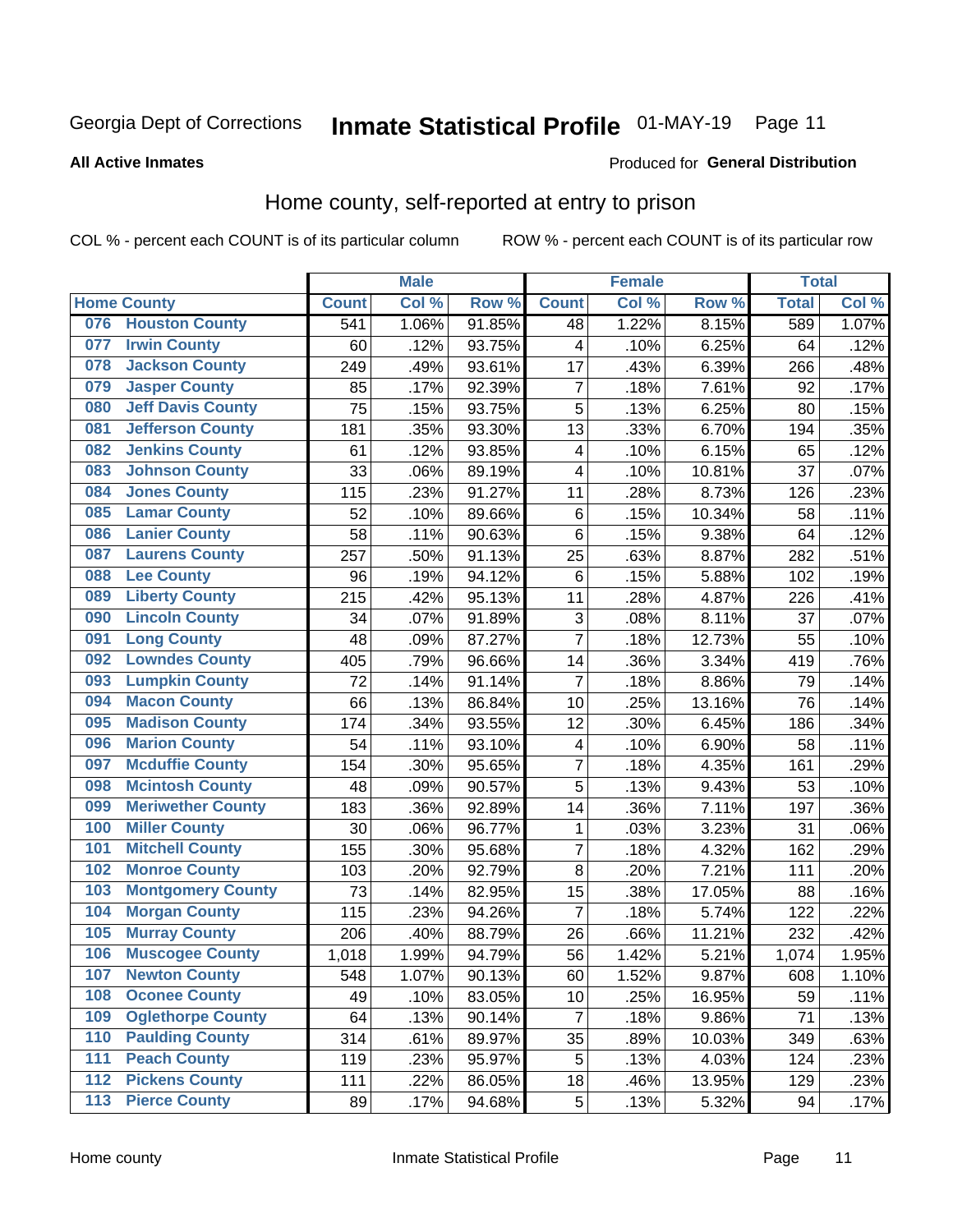## Inmate Statistical Profile 01-MAY-19 Page 12

#### **All Active Inmates**

#### Produced for General Distribution

### Home county, self-reported at entry to prison

COL % - percent each COUNT is of its particular column

|                    |                          |              | <b>Male</b> |         |                  | <b>Female</b> |        | <b>Total</b>    |       |
|--------------------|--------------------------|--------------|-------------|---------|------------------|---------------|--------|-----------------|-------|
| <b>Home County</b> |                          | <b>Count</b> | Col %       | Row %   | <b>Count</b>     | Col %         | Row %  | <b>Total</b>    | Col % |
| 114                | <b>Pike County</b>       | 38           | .07%        | 90.48%  | 4                | .10%          | 9.52%  | $\overline{42}$ | .08%  |
| 115                | <b>Polk County</b>       | 219          | .43%        | 86.22%  | 35               | .89%          | 13.78% | 254             | .46%  |
| 116                | <b>Pulaski County</b>    | 49           | .10%        | 84.48%  | 9                | .23%          | 15.52% | 58              | .11%  |
| 117                | <b>Putnam County</b>     | 132          | .26%        | 91.03%  | 13               | .33%          | 8.97%  | 145             | .26%  |
| 118                | <b>Quitman County</b>    | 15           | .03%        | 100.00% |                  |               |        | 15              | .03%  |
| 119                | <b>Rabun County</b>      | 48           | .09%        | 85.71%  | 8                | .20%          | 14.29% | 56              | .10%  |
| 120                | <b>Randolph County</b>   | 63           | .12%        | 94.03%  | 4                | .10%          | 5.97%  | 67              | .12%  |
| 121                | <b>Richmond County</b>   | 1,710        | 3.35%       | 93.90%  | 111              | 2.82%         | 6.10%  | 1,821           | 3.31% |
| 122                | <b>Rockdale County</b>   | 373          | .73%        | 94.19%  | 23               | .58%          | 5.81%  | 396             | .72%  |
| 123                | <b>Schley County</b>     | 18           | .04%        | 90.00%  | $\overline{2}$   | .05%          | 10.00% | 20              | .04%  |
| 124                | <b>Screven County</b>    | 110          | .22%        | 98.21%  | $\overline{2}$   | .05%          | 1.79%  | 112             | .20%  |
| 125                | <b>Seminole County</b>   | 72           | .14%        | 91.14%  | $\overline{7}$   | .18%          | 8.86%  | 79              | .14%  |
| 126                | <b>Spalding County</b>   | 433          | .85%        | 93.52%  | 30               | .76%          | 6.48%  | 463             | .84%  |
| 127                | <b>Stephens County</b>   | 131          | .26%        | 87.33%  | 19               | .48%          | 12.67% | 150             | .27%  |
| 128                | <b>Stewart County</b>    | 31           | .06%        | 96.88%  | 1                | .03%          | 3.13%  | 32              | .06%  |
| 129                | <b>Sumter County</b>     | 180          | .35%        | 95.24%  | $\boldsymbol{9}$ | .23%          | 4.76%  | 189             | .34%  |
| 130                | <b>Talbot County</b>     | 38           | .07%        | 90.48%  | 4                | .10%          | 9.52%  | 42              | .08%  |
| 131                | <b>Taliaferro County</b> | 9            | .02%        | 100.00% |                  |               |        | 9               | .02%  |
| 132                | <b>Tattnall County</b>   | 167          | .33%        | 90.27%  | 18               | .46%          | 9.73%  | 185             | .34%  |
| 133                | <b>Taylor County</b>     | 62           | .12%        | 92.54%  | 5                | .13%          | 7.46%  | 67              | .12%  |
| 134                | <b>Telfair County</b>    | 95           | .19%        | 96.94%  | $\mathbf{3}$     | .08%          | 3.06%  | 98              | .18%  |
| 135                | <b>Terrell County</b>    | 73           | .14%        | 97.33%  | $\overline{c}$   | .05%          | 2.67%  | 75              | .14%  |
| 136                | <b>Thomas County</b>     | 190          | .37%        | 96.45%  | $\overline{7}$   | .18%          | 3.55%  | 197             | .36%  |
| 137                | <b>Tift County</b>       | 279          | .55%        | 95.88%  | 12               | .30%          | 4.12%  | 291             | .53%  |
| 138                | <b>Toombs County</b>     | 274          | .54%        | 91.64%  | 25               | .63%          | 8.36%  | 299             | .54%  |
| 139                | <b>Towns County</b>      | 23           | .05%        | 85.19%  | 4                | .10%          | 14.81% | 27              | .05%  |
| 140                | <b>Treutlen County</b>   | 50           | .10%        | 87.72%  | $\overline{7}$   | .18%          | 12.28% | 57              | .10%  |
| 141                | <b>Troup County</b>      | 544          | 1.06%       | 93.31%  | 39               | .99%          | 6.69%  | 583             | 1.06% |
| 142                | <b>Turner County</b>     | 64           | .13%        | 96.97%  | $\overline{2}$   | .05%          | 3.03%  | 66              | .12%  |
| 143                | <b>Twiggs County</b>     | 50           | .10%        | 96.15%  | $\overline{2}$   | .05%          | 3.85%  | 52              | .09%  |
| 144                | <b>Union County</b>      | 100          | .20%        | 85.47%  | 17               | .43%          | 14.53% | 117             | .21%  |
| 145                | <b>Upson County</b>      | 164          | .32%        | 97.04%  | 5                | .13%          | 2.96%  | 169             | .31%  |
| 146                | <b>Walker County</b>     | 362          | .71%        | 89.16%  | 44               | 1.12%         | 10.84% | 406             | .74%  |
| 147                | <b>Walton County</b>     | 455          | .89%        | 91.37%  | 43               | 1.09%         | 8.63%  | 498             | .90%  |
| 148                | <b>Ware County</b>       | 274          | .54%        | 95.47%  | 13               | .33%          | 4.53%  | 287             | .52%  |
| 149                | <b>Warren County</b>     | 37           | .07%        | 94.87%  | $\overline{2}$   | .05%          | 5.13%  | 39              | .07%  |
| 150                | <b>Washington County</b> | 188          | .37%        | 92.16%  | 16               | .41%          | 7.84%  | 204             | .37%  |
| 151                | <b>Wayne County</b>      | 179          | .35%        | 92.75%  | 14               | .36%          | 7.25%  | 193             | .35%  |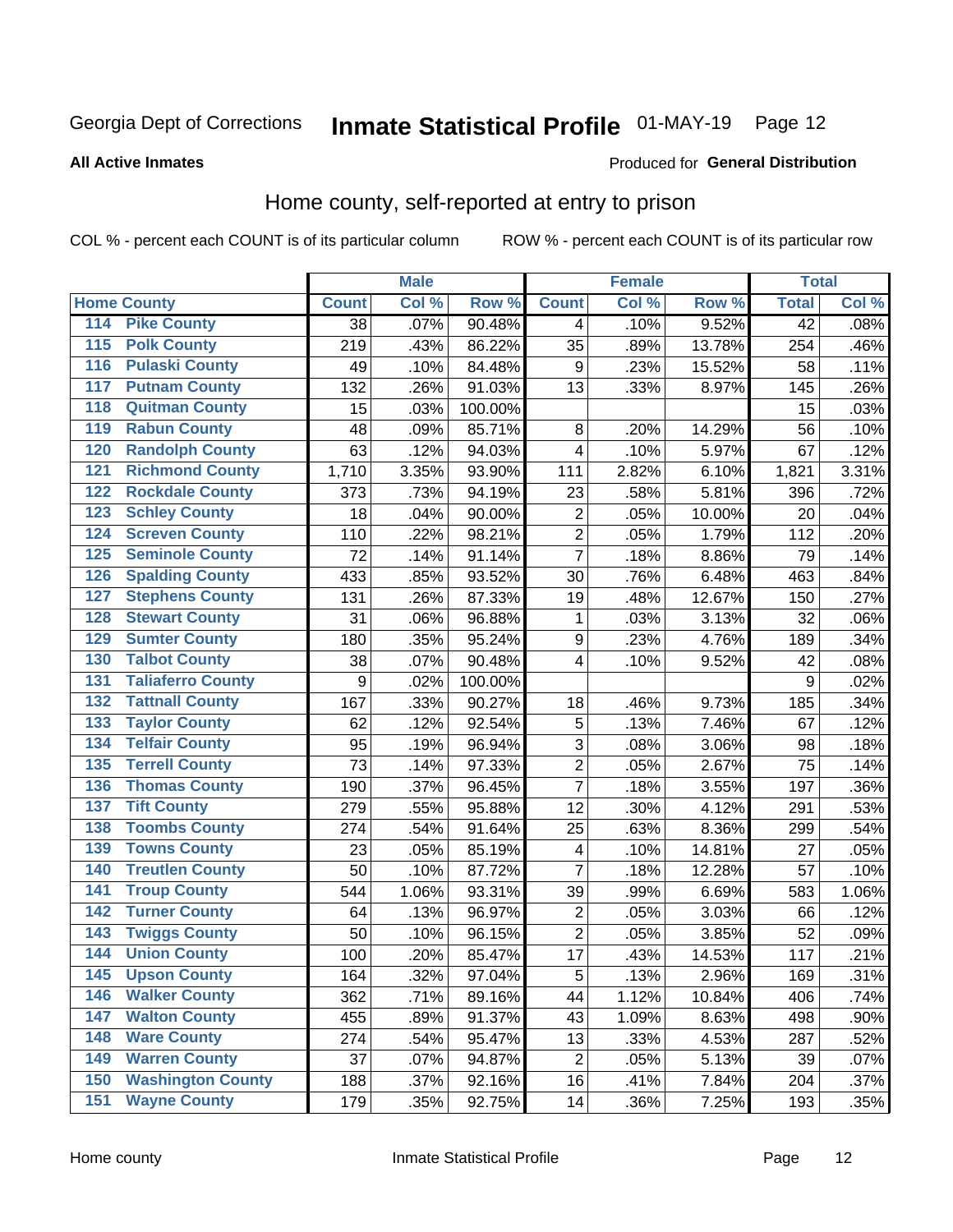## Inmate Statistical Profile 01-MAY-19 Page 13

#### **All Active Inmates**

#### Produced for General Distribution

### Home county, self-reported at entry to prison

COL % - percent each COUNT is of its particular column

|     |                             |              | <b>Male</b> |        |                | <b>Female</b> |          | <b>Total</b> |       |
|-----|-----------------------------|--------------|-------------|--------|----------------|---------------|----------|--------------|-------|
|     | <b>Home County</b>          | <b>Count</b> | Col %       | Row %  | <b>Count</b>   | Col %         | Row %    | <b>Total</b> | Col % |
| 152 | <b>Webster County</b>       | 8            | .02%        | 80.00% | $\overline{2}$ | .05%          | 20.00%   | 10           | .02%  |
| 153 | <b>Wheeler County</b>       | 88           | .17%        | 94.62% | 5              | .13%          | 5.38%    | 93           | .17%  |
| 154 | <b>White County</b>         | 91           | .18%        | 87.50% | 13             | .33%          | 12.50%   | 104          | .19%  |
| 155 | <b>Whitfield County</b>     | 556          | 1.09%       | 89.97% | 62             | 1.57%         | 10.03%   | 618          | 1.12% |
| 156 | <b>Wilcox County</b>        | 60           | .12%        | 92.31% | 5              | .13%          | 7.69%    | 65           | .12%  |
| 157 | <b>Wilkes County</b>        | 65           | .13%        | 90.28% | 7              | .18%          | 9.72%    | 72           | .13%  |
| 158 | <b>Wilkinson County</b>     | 56           | .11%        | 96.55% | 2              | .05%          | 3.45%    | 58           | .11%  |
| 159 | <b>Worth County</b>         | 117          | .23%        | 90.70% | 12             | .30%          | 9.30%    | 129          | .23%  |
| 999 | <b>Other Custody/Out Of</b> | 122          | .24%        | 97.60% | 3              | .08%          | $2.40\%$ | 125          | .23%  |
|     | <b>State</b>                |              |             |        |                |               |          |              |       |
|     | <b>Total Rported</b>        | 51,109       | 100%        | 92.84% | 3,941          | 100%          | 7.16%    | 55,050       | 100%  |

| 'Not<br>Reported |              |      |        |
|------------------|--------------|------|--------|
| <b>Total</b>     | 1,109<br>E4. | 3941 | 55,050 |

|  | Mode (most frequent) | <b>Fulton County</b> | <b>Fulton County</b> | <b>Fulton County</b> |
|--|----------------------|----------------------|----------------------|----------------------|
|--|----------------------|----------------------|----------------------|----------------------|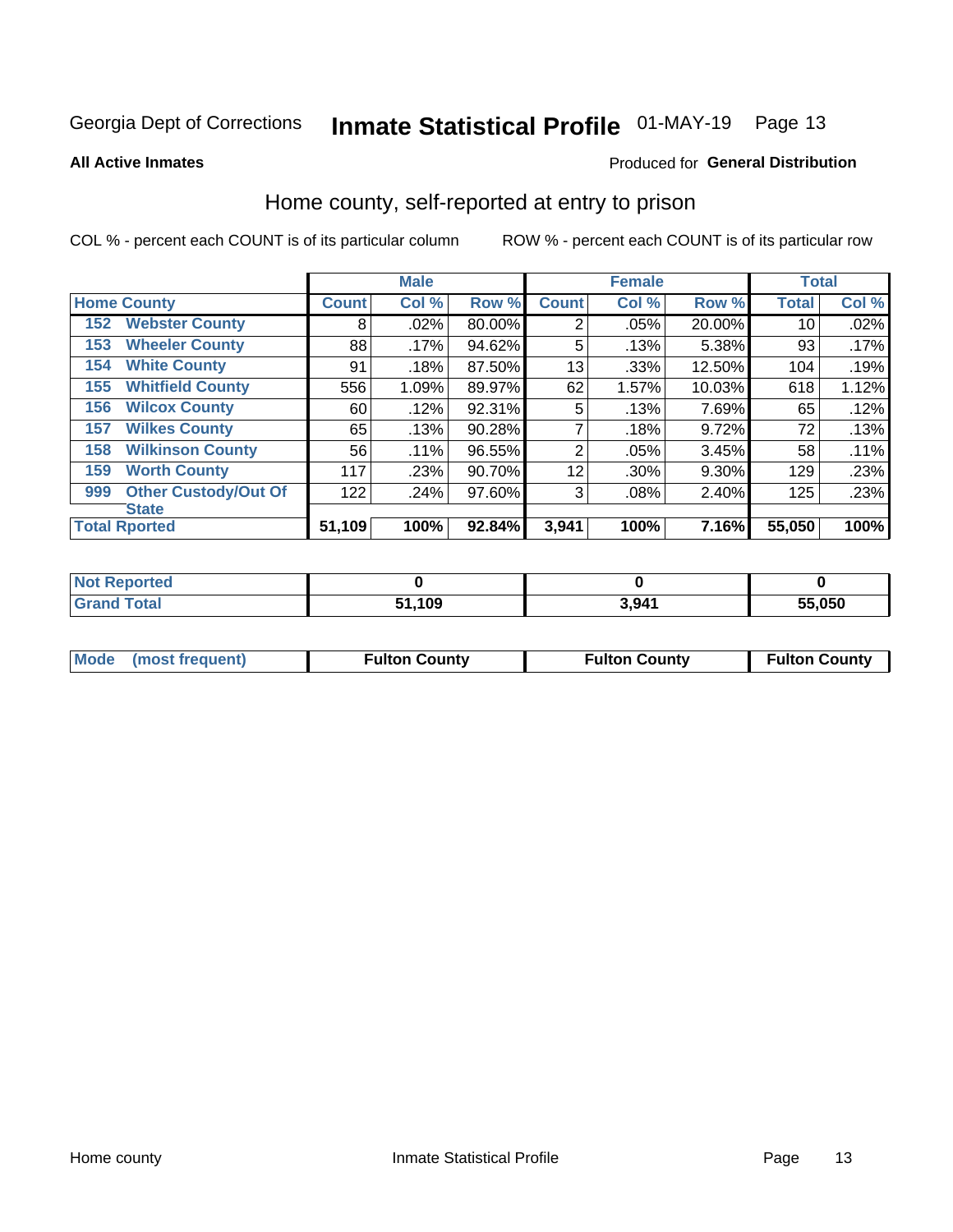## Inmate Statistical Profile 01-MAY-19 Page 14

### **All Active Inmates**

### Produced for General Distribution

## Employment status before prison, self-reported at entry to prison

COL % - percent each COUNT is of its particular column

|                           |         | <b>Male</b> |        |              | <b>Female</b> |        | <b>Total</b> |        |
|---------------------------|---------|-------------|--------|--------------|---------------|--------|--------------|--------|
| <b>Employment Status</b>  | Count l | Col %       | Row %  | <b>Count</b> | Col %         | Row %  | Total        | Col %  |
| <b>Full Time</b><br>01    | 14,976  | 45.71%      | 93.91% | 971          | 36.53%        | 6.09%  | 15,947       | 45.02% |
| <b>Part Time</b><br>02    | 2,218   | 6.77%       | 90.72% | 227          | 8.54%         | 9.28%  | 2,445        | 6.90%  |
| Unempl $<$ 6M<br>03       | 2,009   | 6.13%       | 97.95% | 42           | 1.58%         | 2.05%  | 2,051        | 5.79%  |
| Unempl > 6M<br>04         | 7,803   | 23.82%      | 89.83% | 883          | 33.22%        | 10.17% | 8,686        | 24.52% |
| <b>Never Worked</b><br>05 | 3,402   | 10.38%      | 94.68% | 191          | 7.19%         | 5.32%  | 3,593        | 10.14% |
| <b>Student</b><br>06      | 889     | 2.71%       | 96.00% | 37           | 1.39%         | 4.00%  | 926          | 2.61%  |
| <b>Incapable</b><br>07    | .467    | 4.48%       | 82.69% | 307          | 11.55%        | 17.31% | 1,774        | 5.01%  |
| <b>Total Reported</b>     | 32,764  | 100%        | 92.5%  | 2,658        | 100%          | 7.5%   | 35,422       | 100%   |

| orted<br>NOI | 18,345 | .283  | 19,628 |
|--------------|--------|-------|--------|
| $\sim$ 10    | ,109   | 3,941 | 55.050 |

| Mc | ∴ull | ----<br>ıme<br>w |
|----|------|------------------|
|    |      |                  |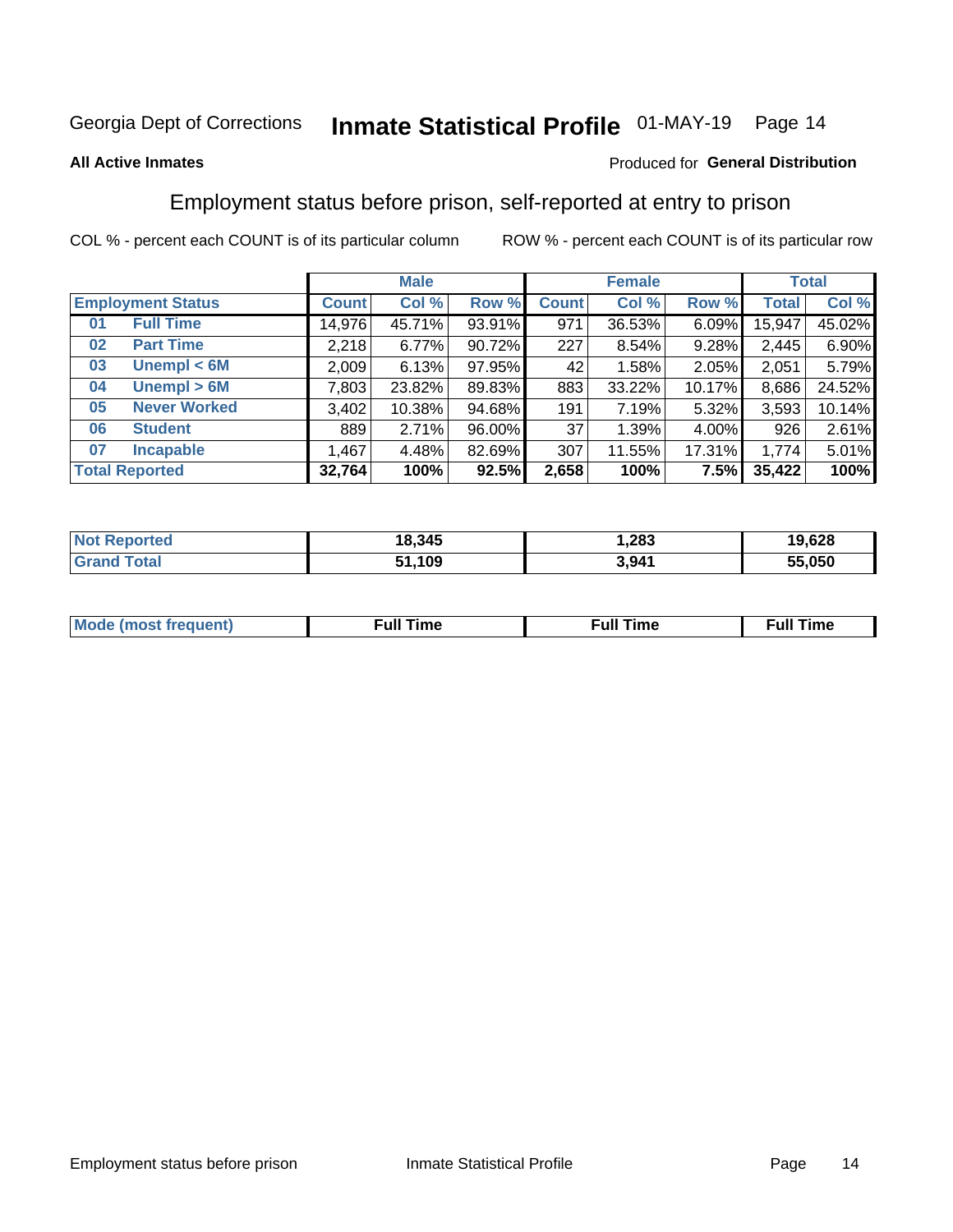## Inmate Statistical Profile 01-MAY-19 Page 15

### **All Active Inmates**

Produced for General Distribution

### Age at admission

COL % - percent each COUNT is of its particular column

|                         |                    | <b>Male</b> |         |                | <b>Female</b> |        |              | <b>Total</b> |
|-------------------------|--------------------|-------------|---------|----------------|---------------|--------|--------------|--------------|
| <b>Age At Admission</b> | <b>Count</b>       | Col %       | Row %   | <b>Count</b>   | Col %         | Row %  | <b>Total</b> | Col %        |
| 14                      | 8                  | 0.02%       | 80.00%  | $\overline{2}$ | 0.05%         | 20.00% | 10           | 0.02%        |
| $\overline{15}$         | 49                 | 0.10%       | 100.00% |                |               |        | 49           | 0.09%        |
| 16                      | 126                | 0.25%       | 98.44%  | 2              | 0.05%         | 1.56%  | 128          | 0.23%        |
| $\overline{17}$         | 651                | 1.27%       | 95.45%  | 31             | 0.79%         | 4.55%  | 682          | 1.24%        |
| $\overline{18}$         | $\overline{1,279}$ | 2.50%       | 96.60%  | 45             | 1.14%         | 3.40%  | 1,324        | 2.41%        |
| 19                      | 1,809              | 3.54%       | 96.63%  | 63             | 1.60%         | 3.37%  | 1,872        | 3.40%        |
| 20                      | 2,052              | 4.02%       | 95.66%  | 93             | 2.36%         | 4.34%  | 2,145        | 3.90%        |
| $\overline{21}$         | 2,029              | 3.97%       | 95.48%  | 96             | 2.44%         | 4.52%  | 2,125        | 3.86%        |
| $\overline{22}$         | 2,061              | 4.03%       | 94.41%  | 122            | 3.10%         | 5.59%  | 2,183        | 3.97%        |
| 23                      | 1,990              | 3.89%       | 94.22%  | 122            | 3.10%         | 5.78%  | 2,112        | 3.84%        |
| 24                      | 1,998              | 3.91%       | 92.84%  | 154            | 3.91%         | 7.16%  | 2,152        | 3.91%        |
| $\overline{25}$         | 1,953              | 3.82%       | 92.69%  | 154            | 3.91%         | 7.31%  | 2,107        | 3.83%        |
| $\overline{26}$         | 1,930              | 3.78%       | 92.92%  | 147            | 3.73%         | 7.08%  | 2,077        | 3.77%        |
| $\overline{27}$         | 1,956              | 3.83%       | 93.14%  | 144            | 3.65%         | 6.86%  | 2,100        | 3.81%        |
| 28                      | 1,823              | 3.57%       | 93.01%  | 137            | 3.48%         | 6.99%  | 1,960        | 3.56%        |
| 29                      | 1,782              | 3.49%       | 91.95%  | 156            | 3.96%         | 8.05%  | 1,938        | 3.52%        |
| 30                      | 1,678              | 3.28%       | 91.84%  | 149            | 3.78%         | 8.16%  | 1,827        | 3.32%        |
| 31                      | 1,605              | 3.14%       | 91.25%  | 154            | 3.91%         | 8.75%  | 1,759        | 3.20%        |
| 32                      | 1,489              | 2.91%       | 90.57%  | 155            | 3.93%         | 9.43%  | 1,644        | 2.99%        |
| 33                      | 1,559              | 3.05%       | 92.03%  | 135            | 3.43%         | 7.97%  | 1,694        | 3.08%        |
| 34                      | 1,376              | 2.69%       | 90.29%  | 148            | 3.76%         | 9.71%  | 1,524        | 2.77%        |
| 35                      | 1,392              | 2.72%       | 91.76%  | 125            | 3.17%         | 8.24%  | 1,517        | 2.76%        |
| 36                      | 1,373              | 2.69%       | 92.40%  | 113            | 2.87%         | 7.60%  | 1,486        | 2.70%        |
| 37                      | 1,329              | 2.60%       | 91.53%  | 123            | 3.12%         | 8.47%  | 1,452        | 2.64%        |
| 38                      | 1,240              | 2.43%       | 91.92%  | 109            | 2.77%         | 8.08%  | 1,349        | 2.45%        |
| 39                      | 1,154              | 2.26%       | 92.25%  | 97             | 2.46%         | 7.75%  | 1,251        | $2.27\%$     |
| 40                      | 1,131              | 2.21%       | 90.77%  | 115            | 2.92%         | 9.23%  | 1,246        | 2.26%        |
| 41                      | 1,008              | 1.97%       | 91.14%  | 98             | 2.49%         | 8.86%  | 1,106        | 2.01%        |
| 42                      | 909                | 1.78%       | 92.94%  | 69             | 1.75%         | 7.06%  | 978          | 1.78%        |
| 43                      | 848                | 1.66%       | 91.58%  | 78             | 1.98%         | 8.42%  | 926          | 1.68%        |
| 44                      | 764                | 1.49%       | 92.16%  | 65             | 1.65%         | 7.84%  | 829          | 1.51%        |
| 45                      | 777                | 1.52%       | 91.63%  | 71             | 1.80%         | 8.37%  | 848          | 1.54%        |
| 46                      | 770                | 1.51%       | 90.16%  | 84             | 2.13%         | 9.84%  | 854          | 1.55%        |
| 47                      | 727                | 1.42%       | 90.88%  | 73             | 1.85%         | 9.13%  | 800          | 1.45%        |
| 48                      | 704                | 1.38%       | 91.31%  | 67             | 1.70%         | 8.69%  | 771          | 1.40%        |
| 49                      | 630                | 1.23%       | 91.17%  | 61             | 1.55%         | 8.83%  | 691          | 1.26%        |
| 50                      | 573                | 1.12%       | 91.97%  | 50             | 1.27%         | 8.03%  | 623          | 1.13%        |
| 51                      | 490                | 0.96%       | 92.11%  | 42             | 1.07%         | 7.89%  | 532          | 0.97%        |
| 52                      | 540                | 1.06%       | 92.15%  | 46             | 1.17%         | 7.85%  | 586          | 1.06%        |
| 53                      | 487                | 0.95%       | 91.37%  | 46             | 1.17%         | 8.63%  | 533          | 0.97%        |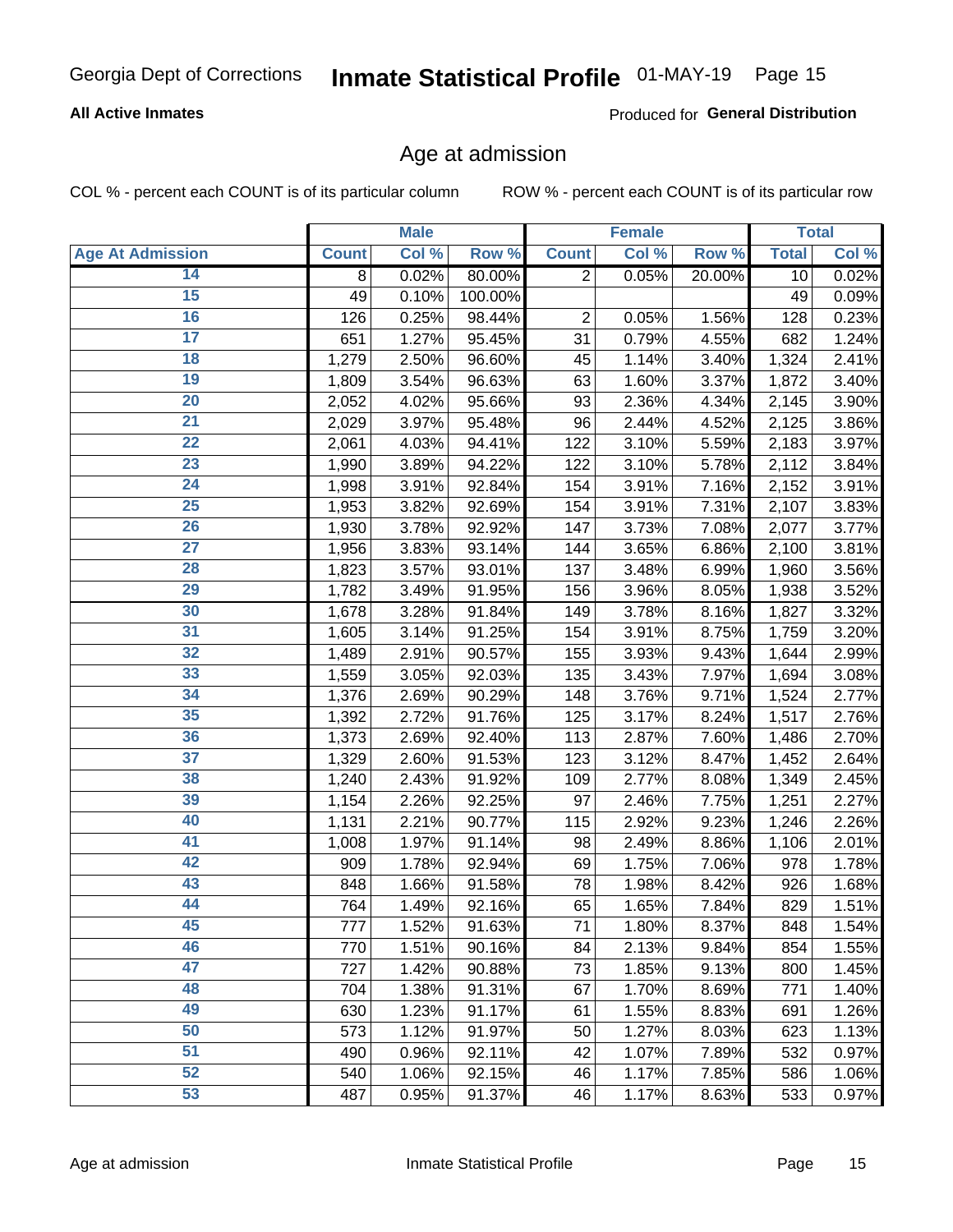## Inmate Statistical Profile 01-MAY-19 Page 16

### **All Active Inmates**

Produced for General Distribution

### Age at admission

COL % - percent each COUNT is of its particular column

|                         |                         | <b>Male</b> |         |                 | <b>Female</b> |        |                | <b>Total</b> |
|-------------------------|-------------------------|-------------|---------|-----------------|---------------|--------|----------------|--------------|
| <b>Age At Admission</b> | <b>Count</b>            | Col %       | Row %   | <b>Count</b>    | Col %         | Row %  | <b>Total</b>   | Col %        |
| 54                      | 426                     | 0.83%       | 92.41%  | $\overline{35}$ | 0.89%         | 7.59%  | 461            | 0.84%        |
| 55                      | 414                     | 0.81%       | 93.88%  | 27              | 0.69%         | 6.12%  | 441            | 0.80%        |
| 56                      | 338                     | 0.66%       | 91.60%  | 31              | 0.79%         | 8.40%  | 369            | 0.67%        |
| $\overline{57}$         | 308                     | 0.60%       | 95.06%  | 16              | 0.41%         | 4.94%  | 324            | 0.59%        |
| 58                      | 264                     | 0.52%       | 94.62%  | 15              | 0.38%         | 5.38%  | 279            | 0.51%        |
| 59                      | 216                     | 0.42%       | 91.14%  | 21              | 0.53%         | 8.86%  | 237            | 0.43%        |
| 60                      | 193                     | 0.38%       | 94.15%  | 12              | 0.30%         | 5.85%  | 205            | 0.37%        |
| 61                      | 178                     | 0.35%       | 96.22%  | $\overline{7}$  | 0.18%         | 3.78%  | 185            | 0.34%        |
| 62                      | 122                     | 0.24%       | 92.42%  | 10              | 0.25%         | 7.58%  | 132            | 0.24%        |
| 63                      | 114                     | 0.22%       | 95.80%  | 5               | 0.13%         | 4.20%  | 119            | 0.22%        |
| 64                      | 95                      | 0.19%       | 95.00%  | 5               | 0.13%         | 5.00%  | 100            | 0.18%        |
| 65                      | 56                      | 0.11%       | 96.55%  | $\overline{c}$  | 0.05%         | 3.45%  | 58             | 0.11%        |
| 66                      | 58                      | 0.11%       | 96.67%  | $\overline{2}$  | 0.05%         | 3.33%  | 60             | 0.11%        |
| 67                      | 49                      | 0.10%       | 96.08%  | $\overline{2}$  | 0.05%         | 3.92%  | 51             | 0.09%        |
| 68                      | 37                      | 0.07%       | 94.87%  | $\overline{2}$  | 0.05%         | 5.13%  | 39             | 0.07%        |
| 69                      | 37                      | 0.07%       | 97.37%  | 1               | 0.03%         | 2.63%  | 38             | 0.07%        |
| 70                      | 34                      | 0.07%       | 97.14%  | 1               | 0.03%         | 2.86%  | 35             | 0.06%        |
| $\overline{71}$         | 16                      | 0.03%       | 88.89%  | $\overline{2}$  | 0.05%         | 11.11% | 18             | 0.03%        |
| $\overline{72}$         | 19                      | 0.04%       | 90.48%  | $\overline{2}$  | 0.05%         | 9.52%  | 21             | 0.04%        |
| 73                      | 16                      | 0.03%       | 100.00% |                 |               |        | 16             | 0.03%        |
| 74                      | $\overline{7}$          | 0.01%       | 87.50%  | $\mathbf{1}$    | 0.03%         | 12.50% | 8              | 0.01%        |
| 75                      | 16                      | 0.03%       | 100.00% |                 |               |        | 16             | 0.03%        |
| 76                      | 13                      | 0.03%       | 100.00% |                 |               |        | 13             | 0.02%        |
| $\overline{77}$         | $\,6$                   | 0.01%       | 100.00% |                 |               |        | 6              | 0.01%        |
| 78                      | $\overline{5}$          | 0.01%       | 100.00% |                 |               |        | $\overline{5}$ | 0.01%        |
| 79                      | $\overline{3}$          | 0.01%       | 100.00% |                 |               |        | $\overline{3}$ | 0.01%        |
| 80                      | $\overline{2}$          | 0.01%       | 66.67%  | 1               | 0.03%         | 33.33% | 3              | 0.01%        |
| $\overline{81}$         | $\overline{3}$          | 0.01%       | 100.00% |                 |               |        | 3              | 0.01%        |
| 82                      | 6                       | 0.01%       | 100.00% |                 |               |        | 6              | 0.01%        |
| 83                      | $\overline{c}$          | 0.01%       | 100.00% |                 |               |        | $\overline{2}$ | 0.01%        |
| 84                      | $\overline{\mathbf{4}}$ | 0.01%       | 100.00% |                 |               |        | 4              | 0.01%        |
| 86                      | 1                       | 0.01%       | 100.00% |                 |               |        | 1              | 0.01%        |
| 87                      | $\mathbf{1}$            | 0.01%       | 100.00% |                 |               |        | $\mathbf{1}$   | 0.01%        |
| <b>Total Reported</b>   | 51,108                  | 100%        | 92.84%  | 3,941           | 100%          | 7.16%  | 55,049         | 100%         |

| τeι |            |       |        |
|-----|------------|-------|--------|
|     | ,109<br>c, | 3,941 | 55,050 |

|  | $M$ e<br>чин.<br>$\cdots$ | הה הה<br>טע, | 34 AA |  |
|--|---------------------------|--------------|-------|--|
|--|---------------------------|--------------|-------|--|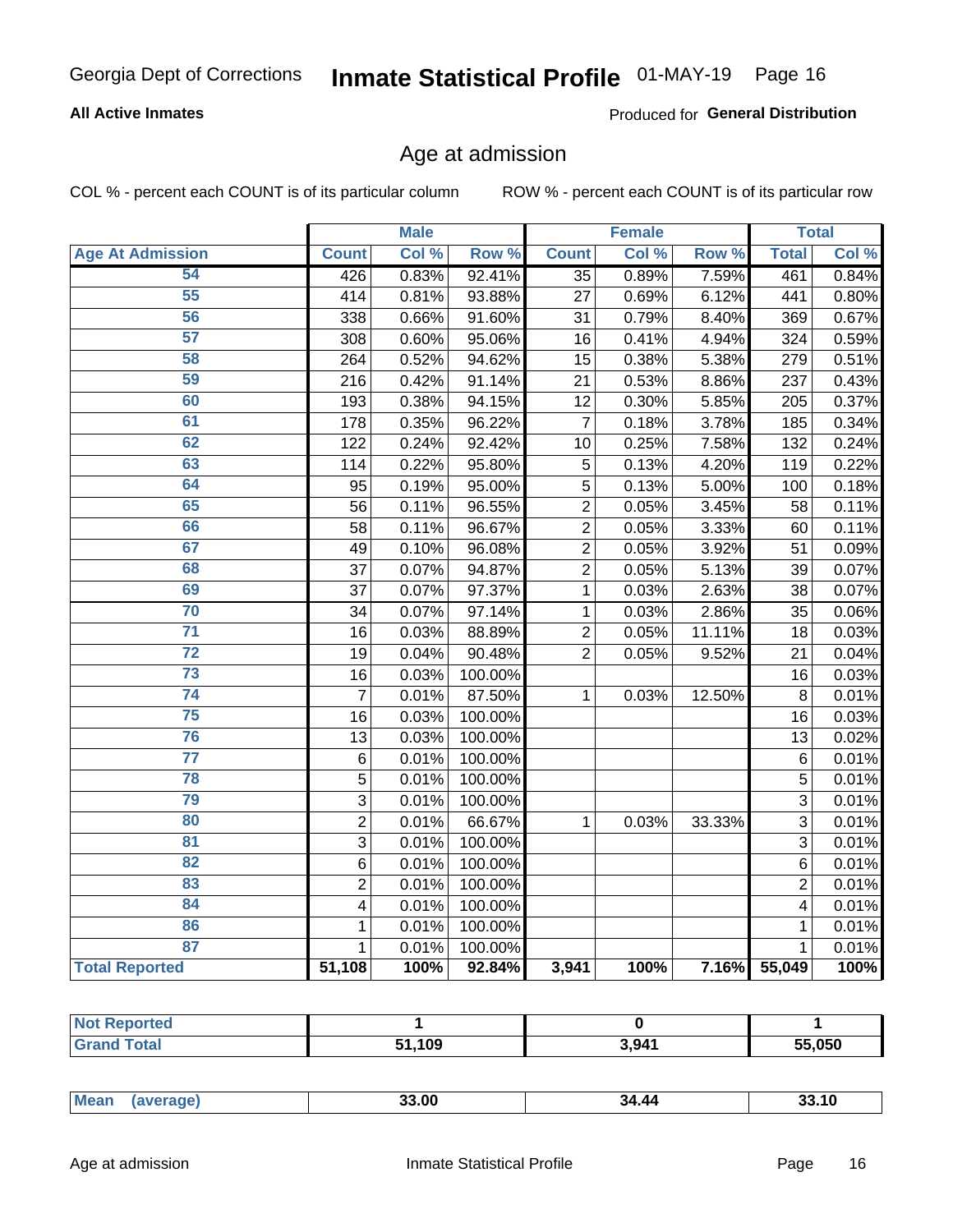**All Active Inmates** 

## Inmate Statistical Profile 01-MAY-19 Page 17

## Age at admission

COL % - percent each COUNT is of its particular column

ROW % - percent each COUNT is of its particular row

Produced for General Distribution

|                                   | <b>Male</b> | <b>Female</b> | <b>Total</b> |
|-----------------------------------|-------------|---------------|--------------|
| MetiRep(anicktig)                 |             | 33            | 31           |
| <b>Glicaded Tomadst frequent)</b> |             | 29            | 22           |
|                                   |             |               |              |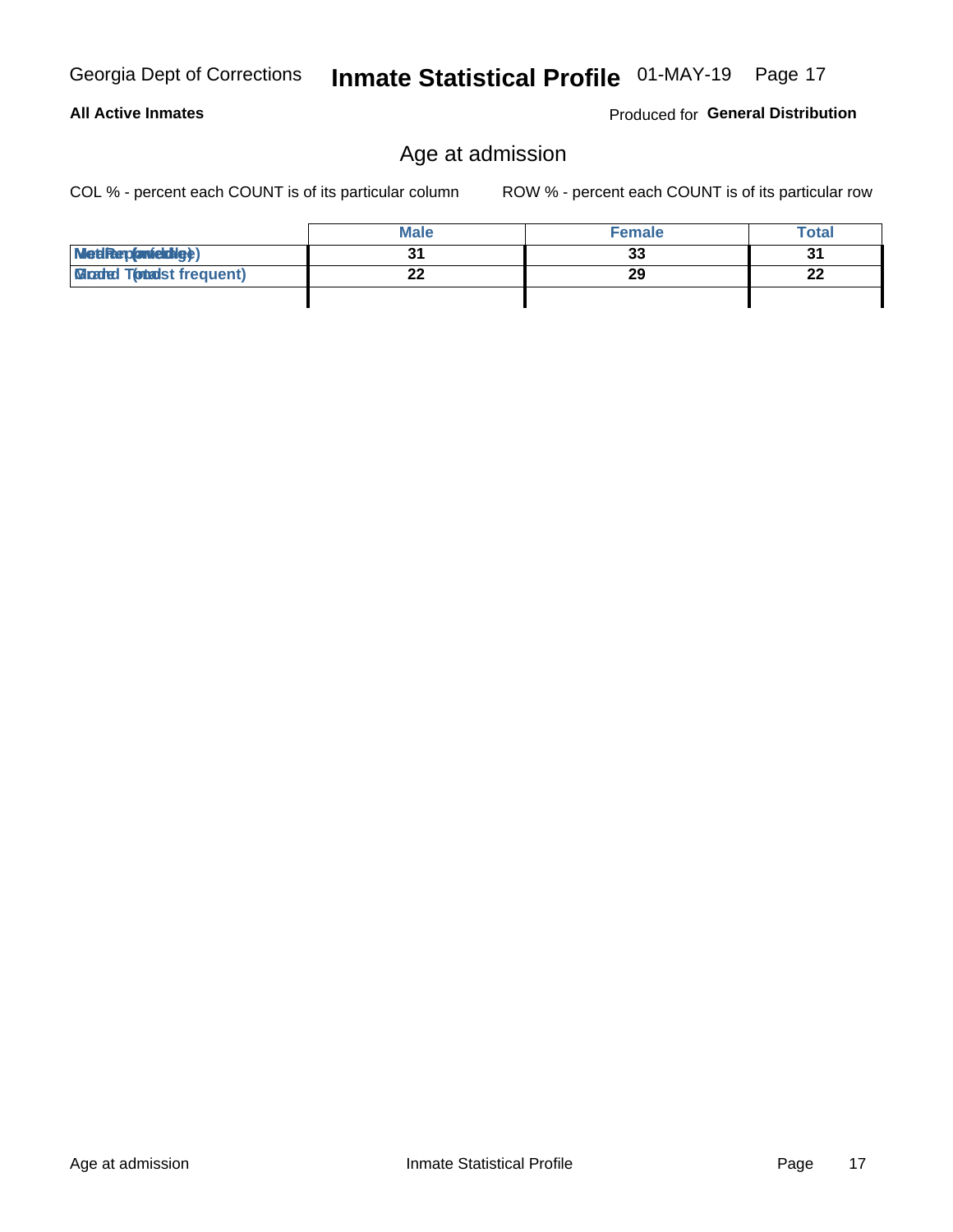## Inmate Statistical Profile 01-MAY-19 Page 20

### **All Active Inmates**

### Produced for General Distribution

### Height, measured at entry to prison

COL % - percent each COUNT is of its particular column

|                         |              | <b>Male</b> |         |                 | <b>Female</b> |         |                           | <b>Total</b> |
|-------------------------|--------------|-------------|---------|-----------------|---------------|---------|---------------------------|--------------|
| <b>Height</b>           | <b>Count</b> | Col %       | Row %   | <b>Count</b>    | Col %         | Row %   | <b>Total</b>              | Col %        |
| $\overline{\mathbf{0}}$ | 548          | 1.07%       | 97.86%  | $\overline{12}$ | 0.30%         | 2.14%   | 560                       | 1.02%        |
| 4'00"                   |              |             |         | 1               | 0.03%         | 100.00% | 1                         | 0.01%        |
| 4'02''                  | 1            | 0.01%       | 50.00%  | 1               | 0.03%         | 50.00%  | $\overline{c}$            | 0.01%        |
| 4'03"                   | 4            | 0.01%       | 100.00% |                 |               |         | 4                         | 0.01%        |
| 4'04"                   | 1            | 0.01%       | 100.00% |                 |               |         | 1                         | 0.01%        |
| 4'05"                   | 1            | 0.01%       | 33.33%  | 2               | 0.05%         | 66.67%  | 3                         | 0.01%        |
| 4'06"                   | 1            | 0.01%       | 100.00% |                 |               |         | 1                         | 0.01%        |
| 4'07"                   | 1            | 0.01%       | 33.33%  | 2               | 0.05%         | 66.67%  | $\ensuremath{\mathsf{3}}$ | 0.01%        |
| 4'08"                   | 8            | 0.02%       | 66.67%  | 4               | 0.10%         | 33.33%  | 12                        | 0.02%        |
| 4'09"                   | $\mathsf 3$  | 0.01%       | 30.00%  | 7               | 0.18%         | 70.00%  | 10                        | 0.02%        |
| 4'10''                  | 5            | 0.01%       | 23.81%  | 16              | 0.41%         | 76.19%  | 21                        | 0.04%        |
| 4'11''                  | 18           | 0.04%       | 16.36%  | 92              | 2.33%         | 83.64%  | 110                       | 0.20%        |
| 5'00''                  | 99           | 0.19%       | 38.08%  | 161             | 4.09%         | 61.92%  | 260                       | 0.47%        |
| 5'01"                   | 108          | 0.21%       | 30.95%  | 241             | 6.12%         | 69.05%  | 349                       | 0.63%        |
| 5'02"                   | 280          | 0.55%       | 39.27%  | 433             | 10.99%        | 60.73%  | 713                       | 1.30%        |
| 5'03''                  | 389          | 0.76%       | 45.29%  | 470             | 11.93%        | 54.71%  | 859                       | 1.56%        |
| 5'04"                   | 959          | 1.88%       | 62.15%  | 584             | 14.82%        | 37.85%  | 1,543                     | 2.80%        |
| 5'05"                   | 1,773        | 3.47%       | 79.36%  | 461             | 11.70%        | 20.64%  | 2,234                     | 4.06%        |
| 5'06''                  | 3,514        | 6.88%       | 88.34%  | 464             | 11.77%        | 11.66%  | 3,978                     | 7.23%        |
| 5'07''                  | 4,149        | 8.12%       | 90.85%  | 418             | 10.61%        | 9.15%   | 4,567                     | 8.30%        |
| 5'08''                  | 4,972        | 9.73%       | 96.19%  | 197             | 5.00%         | 3.81%   | 5,169                     | 9.39%        |
| 5'09''                  | 6,441        | 12.60%      | 97.21%  | 185             | 4.69%         | 2.79%   | 6,626                     | 12.04%       |
| 5'10''                  | 5,501        | 10.76%      | 98.50%  | 84              | 2.13%         | 1.50%   | 5,585                     | 10.15%       |
| 5'11"                   | 6,126        | 11.99%      | 98.90%  | 68              | 1.73%         | 1.10%   | 6,194                     | 11.25%       |
| 6'00''                  | 5,710        | 11.17%      | 99.76%  | 14              | 0.36%         | 0.24%   | 5,724                     | 10.40%       |
| 6'01''                  | 4,162        | 8.14%       | 99.64%  | 15              | 0.38%         | 0.36%   | 4,177                     | 7.59%        |
| 6'02"                   | 3,106        | 6.08%       | 99.90%  | 3               | 0.08%         | 0.10%   | 3,109                     | 5.65%        |
| 6'03''                  | 1,669        | 3.27%       | 99.76%  | 4               | 0.10%         | 0.24%   | 1,673                     | 3.04%        |
| 6'04"                   | 901          | 1.76%       | 99.78%  | $\overline{2}$  | 0.05%         | 0.22%   | 903                       | 1.64%        |
| 6'05"                   | 360          | 0.70%       | 100.00% |                 |               |         | 360                       | 0.65%        |
| 6'06"                   | 166          | 0.32%       | 100.00% |                 |               |         | 166                       | 0.30%        |
| 6'07"                   | 52           | 0.10%       | 100.00% |                 |               |         | 52                        | 0.09%        |
| 6'08''                  | 33           | 0.06%       | 100.00% |                 |               |         | 33                        | 0.06%        |
| 6'09''                  | 26           | 0.05%       | 100.00% |                 |               |         | 26                        | 0.05%        |
| 6'10''                  | 7            | 0.01%       | 100.00% |                 |               |         | $\overline{7}$            | 0.01%        |
| 6'11''                  | 8            | 0.02%       | 100.00% |                 |               |         | 8                         | 0.01%        |
| 7'00"                   | 5            | 0.01%       | 100.00% |                 |               |         | 5                         | 0.01%        |
| 7'02"                   | 1            | 0.01%       | 100.00% |                 |               |         | 1                         | 0.01%        |
| 7'03''                  | 1            | 0.01%       | 100.00% |                 |               |         | 1                         | 0.01%        |
| <b>Total Reported</b>   | 51,109       | 100%        | 92.84%  | 3,941           | 100%          | 7.16%   | 55,050                    | 100%         |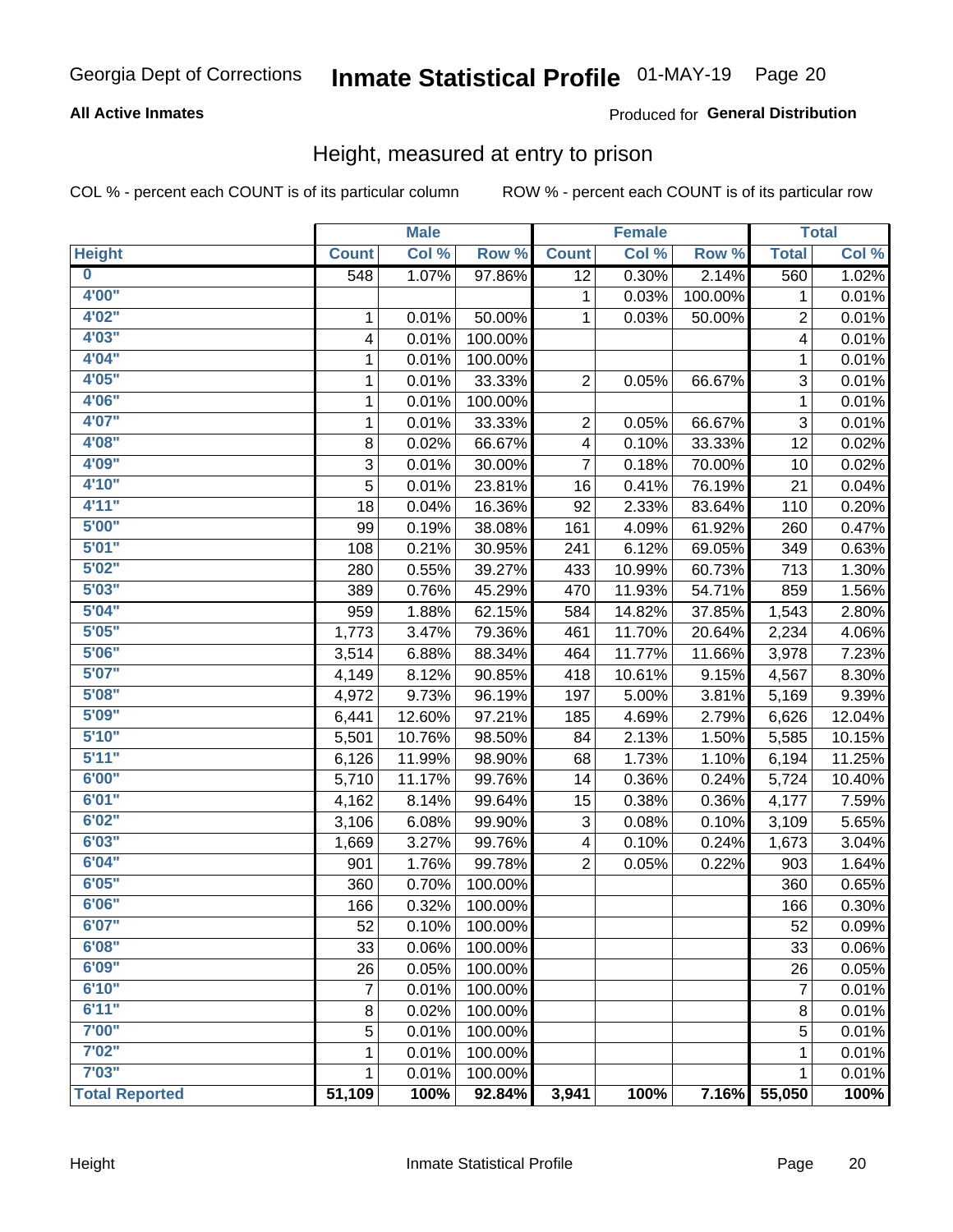## Inmate Statistical Profile 01-MAY-19 Page 21

### **All Active Inmates**

Produced for General Distribution

### Height, measured at entry to prison

COL % - percent each COUNT is of its particular column

|                     | <b>Male</b> | Female | Total  |
|---------------------|-------------|--------|--------|
| <b>Not Reported</b> |             |        |        |
| <b>Grand Total</b>  | 51,109      | 3,941  | 55,050 |

| Mean        | verage)       | 5'10" | 5'05" | ייח 1יי<br>. . u |
|-------------|---------------|-------|-------|------------------|
|             |               |       |       |                  |
| <b>Mode</b> | ost frequent) | 5'09" | 5'04" | 5'09"            |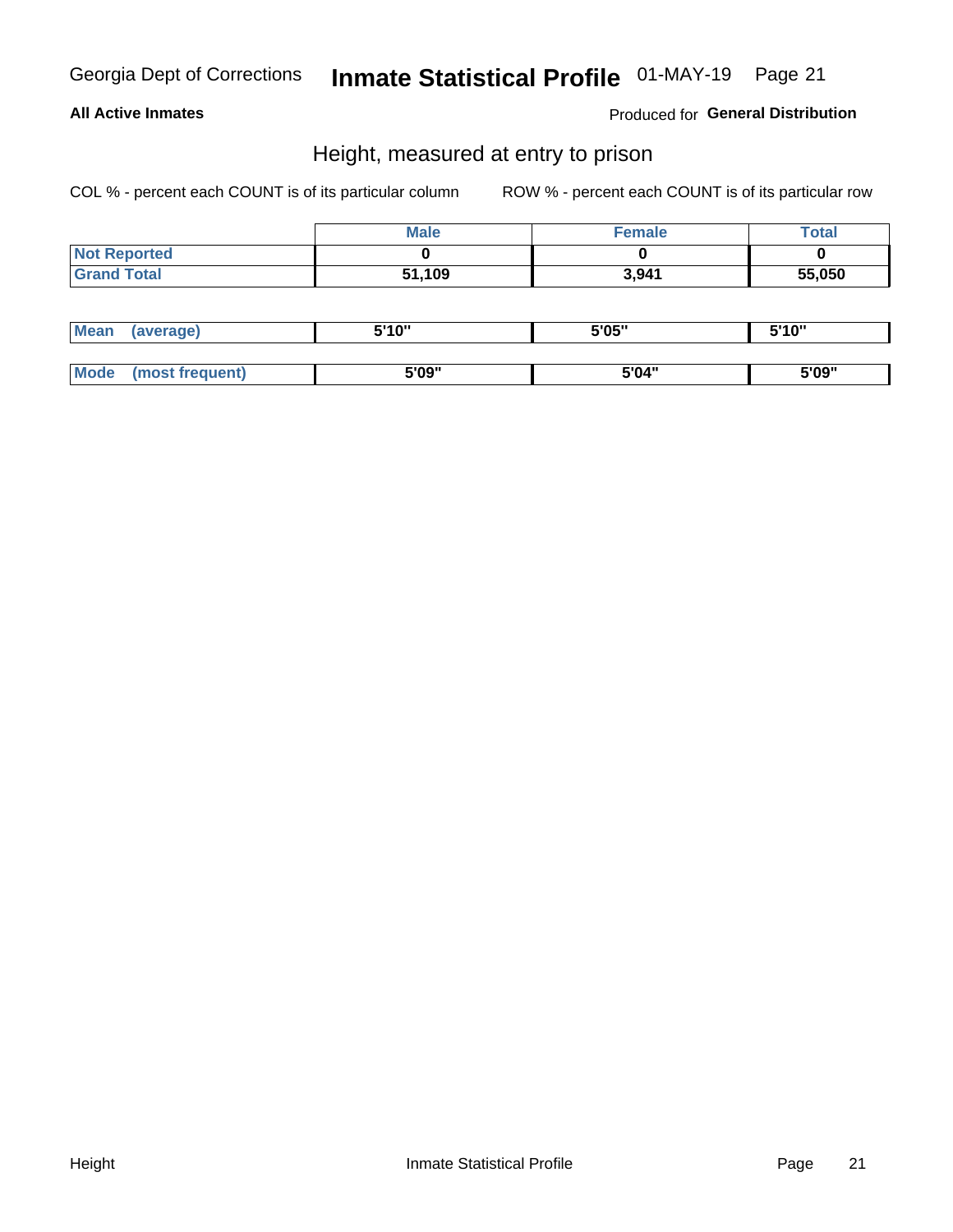#### **Inmate Statistical Profile 01-MAY-19** Page 22

**All Active Inmates** 

Produced for General Distribution

## Weight, measured at entry to prison

COL % - percent each COUNT is of its particular column

|                                | <b>Male</b>  |        | <b>Female</b> |                         |        | <b>Total</b> |                |                     |
|--------------------------------|--------------|--------|---------------|-------------------------|--------|--------------|----------------|---------------------|
| Weight                         | <b>Count</b> | Col %  | Row %         | <b>Count</b>            | Col %  | Row %        | <b>Total</b>   | Col %               |
| <b>Under 80 pounds</b>         | 9            | 0.02%  | 90.00%        | 1                       | 0.03%  | 10.00%       | 10             | 0.02%               |
| 90 - 99 pounds                 | 4            | 0.01%  | 33.33%        | 8                       | 0.20%  | 66.67%       | 12             | 0.02%               |
| 100 - 109 pounds               | 31           | 0.06%  | 47.69%        | 34                      | 0.87%  | 52.31%       | 65             | 0.12%               |
| 110 - 119 pounds               | 135          | 0.27%  | 60.00%        | 90                      | 2.29%  | 40.00%       | 225            | 0.41%               |
| 120 - 129 pounds               | 600          | 1.19%  | 71.94%        | 234                     | 5.96%  | 28.06%       | 834            | 1.53%               |
| 130 - 139 pounds               | 1,740        | 3.44%  | 83.29%        | 349                     | 8.89%  | 16.71%       | 2,089          | 3.83%               |
| 140 - 149 pounds               | 3,502        | 6.92%  | 90.37%        | 373                     | 9.50%  | 9.63%        | 3,875          | 7.11%               |
| 150 - 159 pounds               | 5,224        | 10.33% | 92.20%        | 442                     | 11.26% | 7.80%        | 5,666          | 10.39%              |
| 160 - 169 pounds               | 6,732        | 13.31% | 93.72%        | 451                     | 11.48% | 6.28%        | 7,183          | 13.18%              |
| 170 - 179 pounds               | 6,275        | 12.41% | 94.25%        | 383                     | 9.75%  | 5.75%        | 6,658          | 12.21%              |
| 180 - 189 pounds               | 6,498        | 12.85% | 94.46%        | 381                     | 9.70%  | 5.54%        | 6,879          | 12.62%              |
| 190 - 199 pounds               | 4,367        | 8.63%  | 94.75%        | 242                     | 6.16%  | 5.25%        | 4,609          | 8.46%               |
| 200 - 209 pounds               | 4,135        | 8.17%  | 93.55%        | 285                     | 7.26%  | 6.45%        | 4,420          | 8.11%               |
| 210 - 219 pounds               | 2,990        | 5.91%  | 95.74%        | 133                     | 3.39%  | 4.26%        | 3,123          | 5.73%               |
| 220 - 229 pounds               | 2,480        | 4.90%  | 95.09%        | 128                     | 3.26%  | 4.91%        | 2,608          | 4.78%               |
| 230 - 239 pounds               | 1,642        | 3.25%  | 94.21%        | 101                     | 2.57%  | 5.79%        | 1,743          | 3.20%               |
| 240 - 249 pounds               | 1,270        | 2.51%  | 94.99%        | 67                      | 1.71%  | 5.01%        | 1,337          | 2.45%               |
| 250 - 259 pounds               | 949          | 1.88%  | 94.62%        | 54                      | 1.38%  | 5.38%        | 1,003          | 1.84%               |
| 260 - 269 pounds               | 587          | 1.16%  | 91.72%        | 53                      | 1.35%  | 8.28%        | 640            | 1.17%               |
| 270 - 279 pounds               | 384          | 0.76%  | 92.75%        | 30                      | 0.76%  | 7.25%        | 414            | 0.76%               |
| 280 - 289 pounds               | 322          | 0.64%  | 93.33%        | 23                      | 0.59%  | 6.67%        | 345            | 0.63%               |
| 290 - 299 pounds               | 172          | 0.34%  | 94.51%        | 10                      | 0.25%  | 5.49%        | 182            | 0.33%               |
| 300 - 309 pounds               | 176          | 0.35%  | 88.89%        | 22                      | 0.56%  | 11.11%       | 198            | 0.36%               |
| 310 - 319 pounds               | 80           | 0.16%  | 88.89%        | 10                      | 0.25%  | 11.11%       | 90             | 0.17%               |
| 320 - 329 pounds               | 84           | 0.17%  | 94.38%        | $\mathbf 5$             | 0.13%  | 5.62%        | 89             | 0.16%               |
| 330 - 339 pounds               | 47           | 0.09%  | 95.92%        | $\overline{\mathbf{c}}$ | 0.05%  | 4.08%        | 49             | 0.09%               |
| 340 - 349 pounds               | 38           | 0.08%  | 92.68%        | $\overline{3}$          | 0.08%  | 7.32%        | 41             | 0.08%               |
| 350 - 359 pounds               | 38           | 0.08%  | 80.85%        | 9                       | 0.23%  | 19.15%       | 47             | 0.09%               |
| 360 - 369 pounds               | 16           | 0.03%  | 100.00%       |                         |        |              | 16             | 0.03%               |
| 370 - 379 pounds               | 15           | 0.03%  | 100.00%       |                         |        |              | 15             | 0.03%               |
| 380 - 389 pounds               | 9            | 0.02%  | 90.00%        | 1                       | 0.03%  | 10.00%       | 10             | 0.02%               |
| 390 - 399 pounds               | 5            | 0.01%  | 71.43%        | 2                       | 0.05%  | 28.57%       | $\overline{7}$ | $\overline{0.01\%}$ |
| 400 pounds and over            | 28           | 0.06%  | 96.55%        | 1                       | 0.03%  | 3.45%        | 29             | 0.05%               |
| <b>Total Reported</b>          | 50,584       | 100%   | 92.80%        | 3,927                   | 100%   | 7.20%        | 54,511         | 100%                |
|                                |              |        |               |                         |        |              |                |                     |
| <b>Not Reported</b>            |              | 525    |               |                         | 14     |              |                | 539                 |
| <b>Grand Total</b>             |              | 51,109 |               | 3,941                   |        |              | 55,050         |                     |
| <b>Mean</b><br>(average)       |              | 185    |               |                         | 174    |              |                | 184                 |
| <b>Median (middle)</b>         |              | 180    |               |                         | 168    |              |                | 180                 |
| <b>Mode</b><br>(most frequent) |              | 160    |               |                         | 150    |              |                | 160                 |
|                                |              |        |               |                         |        |              |                |                     |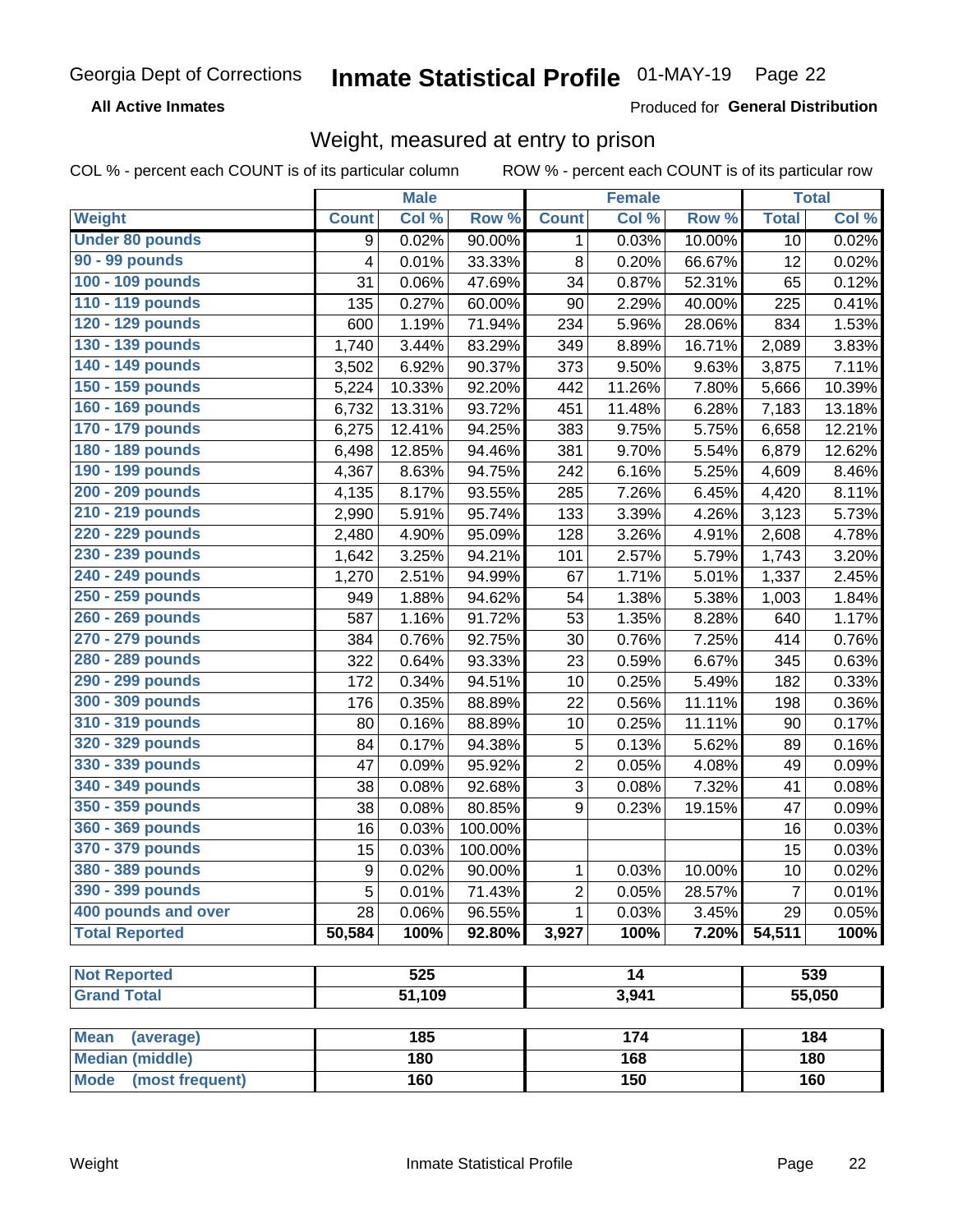## Inmate Statistical Profile 01-MAY-19 Page 23

**All Active Inmates** 

#### Produced for General Distribution

## Veterans validated by Veteran's Administration

COL % - percent each COUNT is of its particular column

|                          |              | <b>Male</b> |         |                    | <b>Female</b> |       |              | <b>Total</b> |
|--------------------------|--------------|-------------|---------|--------------------|---------------|-------|--------------|--------------|
| <b>Military service</b>  | <b>Count</b> | Col %       |         | <b>Row % Count</b> | Col %         | Row % | <b>Total</b> | Col %        |
| <b>Others</b><br>0       | 854          | 31.18%      | 96.17%  | 34                 | 55.74%        | 3.83% | 888          | 31.71%       |
| <b>Air Force</b>         | $1,103 +$    | 40.27%      | 98.57%  | 16                 | 26.23%        | 1.43% | 1,119        | 39.96%       |
| <b>Army</b><br>2         | 152          | 5.55%       | 98.70%  | 2                  | 3.28%         | 1.30% | 154          | 5.50%        |
| <b>Navy</b><br>3         | 359          | 13.11%      | 98.63%  | 5                  | 8.20%         | 1.37% | 364          | 13.00%       |
| <b>Marines</b><br>4      | 11           | .40%        | 100.00% |                    |               |       | 11           | .39%         |
| <b>Coast Guard</b><br>5. | 260          | 9.49%       | 98.48%  | 4                  | 6.56%         | 1.52% | 264          | 9.43%        |
| <b>Total Reported</b>    | 2,739        | 100%        | 97.82%  | 61                 | 100%          | 2.18% | 2,800        | 100%         |

| <b>Not</b><br>Reported | 48,370 | 3,880 | 52,250                         |
|------------------------|--------|-------|--------------------------------|
| <b>Total</b>           | 1,109  | 3,941 | 55.050<br>$\ddot{\phantom{a}}$ |

|  |  | <b>Mode (most frequent)</b> | <b>Force</b><br>Aır | วthers | orce |
|--|--|-----------------------------|---------------------|--------|------|
|--|--|-----------------------------|---------------------|--------|------|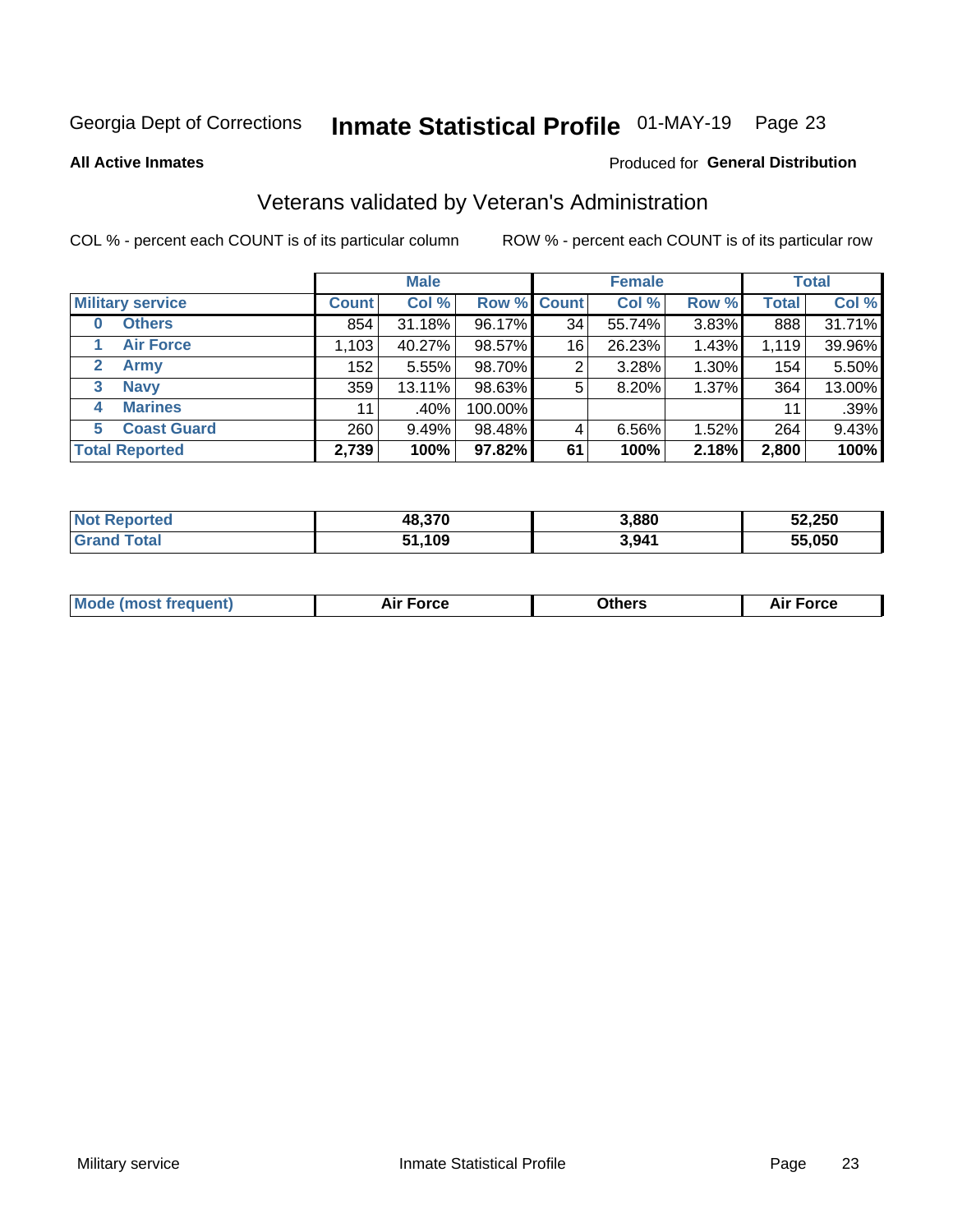## Inmate Statistical Profile 01-MAY-19 Page 24

#### **All Active Inmates**

#### Produced for General Distribution

### Type of admission to prison

COL % - percent each COUNT is of its particular column

|    |                                  |              | <b>Male</b> |                    |     | <b>Female</b> |       |              | <b>Total</b> |
|----|----------------------------------|--------------|-------------|--------------------|-----|---------------|-------|--------------|--------------|
|    | <b>Type of Admission</b>         | <b>Count</b> | Col %       | <b>Row % Count</b> |     | Col %         | Row % | <b>Total</b> | Col %        |
| 4  | <b>Completed Diagnostics</b>     |              | .01%        | 100.00%            |     |               |       |              | .01%         |
| 16 | <b>Population Redistribution</b> | 5            | .01%        | 100.00%            |     |               |       | 5            | .01%         |
| 27 | <b>Boot Camp Plus</b>            |              | .01%        | 100.00%            |     |               |       |              | .01%         |
| 28 | <b>Initial Assignment</b>        | 10           | .02%        | 100.00%            |     |               |       | 10           | .02%         |
| 52 | <b>New Sentence</b>              | 39,966       | 78.22%      | 92.82% 3,093       |     | 78.48%        | 7.18% | 43,059       | 78.24%       |
| 53 | <b>Probation Rev Partial</b>     | 2,674        | 5.23%       | 91.86%             | 237 | 6.01%         | 8.14% | 2,911        | 5.29%        |
| 54 | <b>Probation Rev Remainder</b>   | 3,712        | 7.26%       | 90.67%             | 382 | 9.69%         | 9.33% | 4,094        | 7.44%        |
| 55 | <b>Parole Rev New Sentence</b>   | 2,870        | 5.62%       | 95.16%             | 146 | 3.70%         | 4.84% | 3,016        | 5.48%        |
| 56 | <b>Parole Rev No New</b>         | 1,793        | 3.51%       | 95.58%             | 83  | 2.11%         | 4.42% | 1,876        | 3.41%        |
|    | <b>Sentence</b>                  |              |             |                    |     |               |       |              |              |
| 57 | <b>Released In Error</b>         | 12           | .02%        | 100.00%            |     |               |       | 12           | .02%         |
| 65 | <b>Return Appeal/Bond</b>        | 2            | .01%        | 100.00%            |     |               |       | 2            | .01%         |
| 67 | <b>Admit Fm Other Cust</b>       | 5            | .01%        | 100.00%            |     |               |       | 5            | .01%         |
| 69 | <b>New Sent/Par Rev Pnd</b>      | 3            | .01%        | 100.00%            |     |               |       | 3            | .01%         |
| 70 | <b>Life W/O Parole</b>           | 14           | .03%        | 100.00%            |     |               |       | 14           | .03%         |
| 72 | <b>Par Rev/Rsn Unknown</b>       | 22           | .04%        | 100.00%            |     |               |       | 22           | .04%         |
| 76 | <b>Par Rev/Revoc Center</b>      |              | .01%        | 100.00%            |     |               |       |              | .01%         |
| 82 | <b>Unknown</b>                   | 6            | .01%        | 100.00%            |     |               |       | 6            | .01%         |
|    | <b>Total Reported</b>            | 51,097       | 100%        | 92.84% 3,941       |     | 100%          | 7.16% | 55,038       | 100%         |

| <b>Not</b><br>Reported   |      |                   | . .    |
|--------------------------|------|-------------------|--------|
| $\mathsf{Total}$<br>Grar | .109 | 3.94 <sup>′</sup> | 55.050 |

| <b>Mode (most frequent)</b> | New Sentence | <b>New Sentence</b> | <b>New Sentence</b> |
|-----------------------------|--------------|---------------------|---------------------|
|                             |              |                     |                     |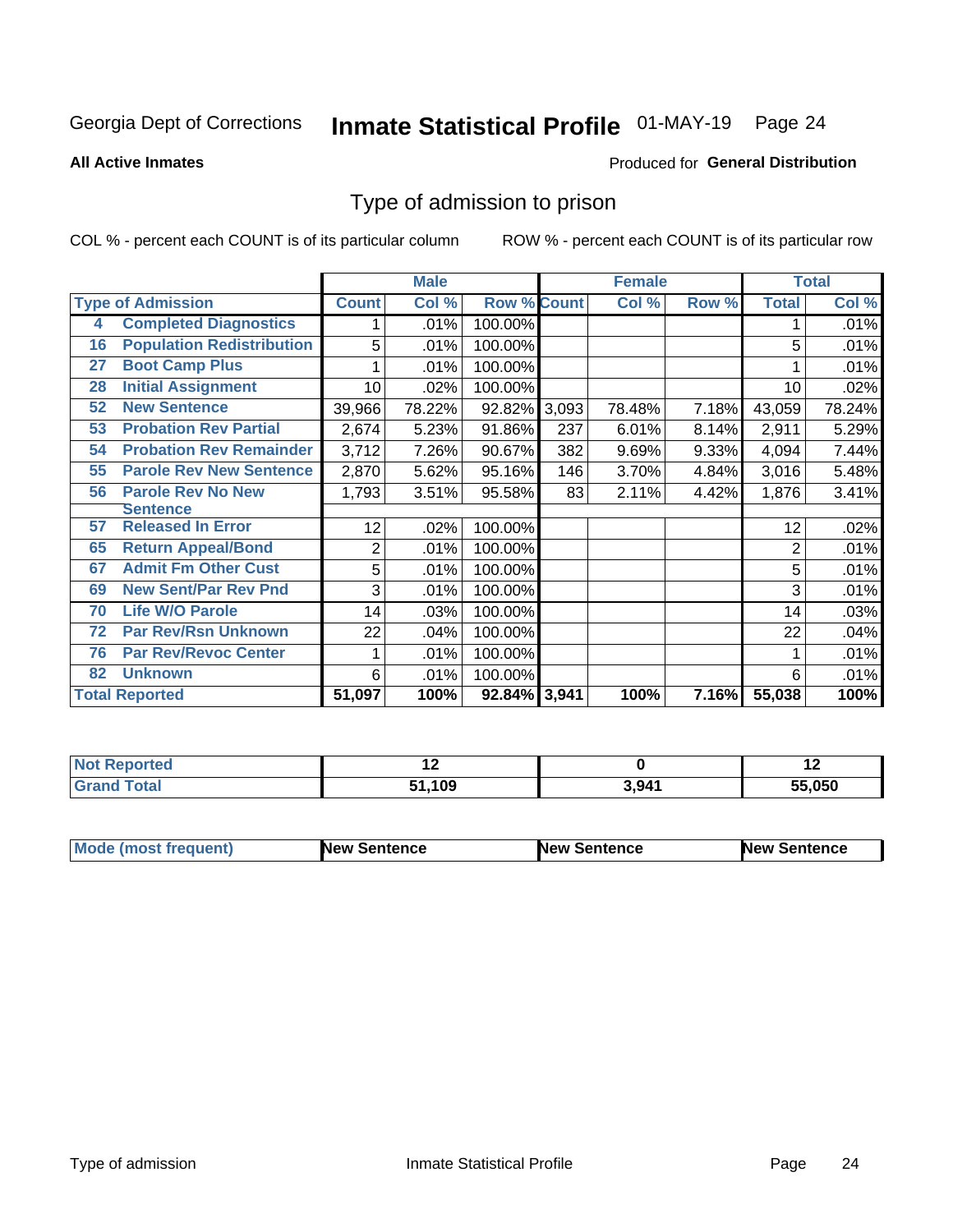## Inmate Statistical Profile 01-MAY-19 Page 25

**All Active Inmates** 

#### Produced for General Distribution

## Current / last supervision level

COL % - percent each COUNT is of its particular column

|                        |              | <b>Male</b> |                    |       | <b>Female</b> |          |        | <b>Total</b> |
|------------------------|--------------|-------------|--------------------|-------|---------------|----------|--------|--------------|
| <b>Security Status</b> | <b>Count</b> | Col %       | <b>Row % Count</b> |       | Col %         | Row %    | Total  | Col %        |
| 3 Minimum              | 3.925        | 7.68%l      | 70.53%             | 1,640 | 41.62%        | 29.47%   | 5,565  | 10.11%       |
| 4 Medium               | 37,052       | 72.51%      | 94.61%             | 2,112 | 53.60%        | $5.39\%$ | 39,164 | 71.16%       |
| 5 Close                | 10.119       | 19.80%      | 98.18%             | 188   | 4.77%         | $1.82\%$ | 10.307 | 18.73%       |
| <b>Total Reported</b>  | 51,096       | 100%        | $92.84\%$          | 3,940 | 100%          | $7.16\%$ | 55,036 | 100%         |

| <b>Still being diagnosed</b> |        |       |        |
|------------------------------|--------|-------|--------|
| <b>Not Reported</b>          |        |       | 14     |
| <b>Grand Total</b>           | 51,109 | 3,941 | 55,050 |

| M | M | . . |
|---|---|-----|
|   |   |     |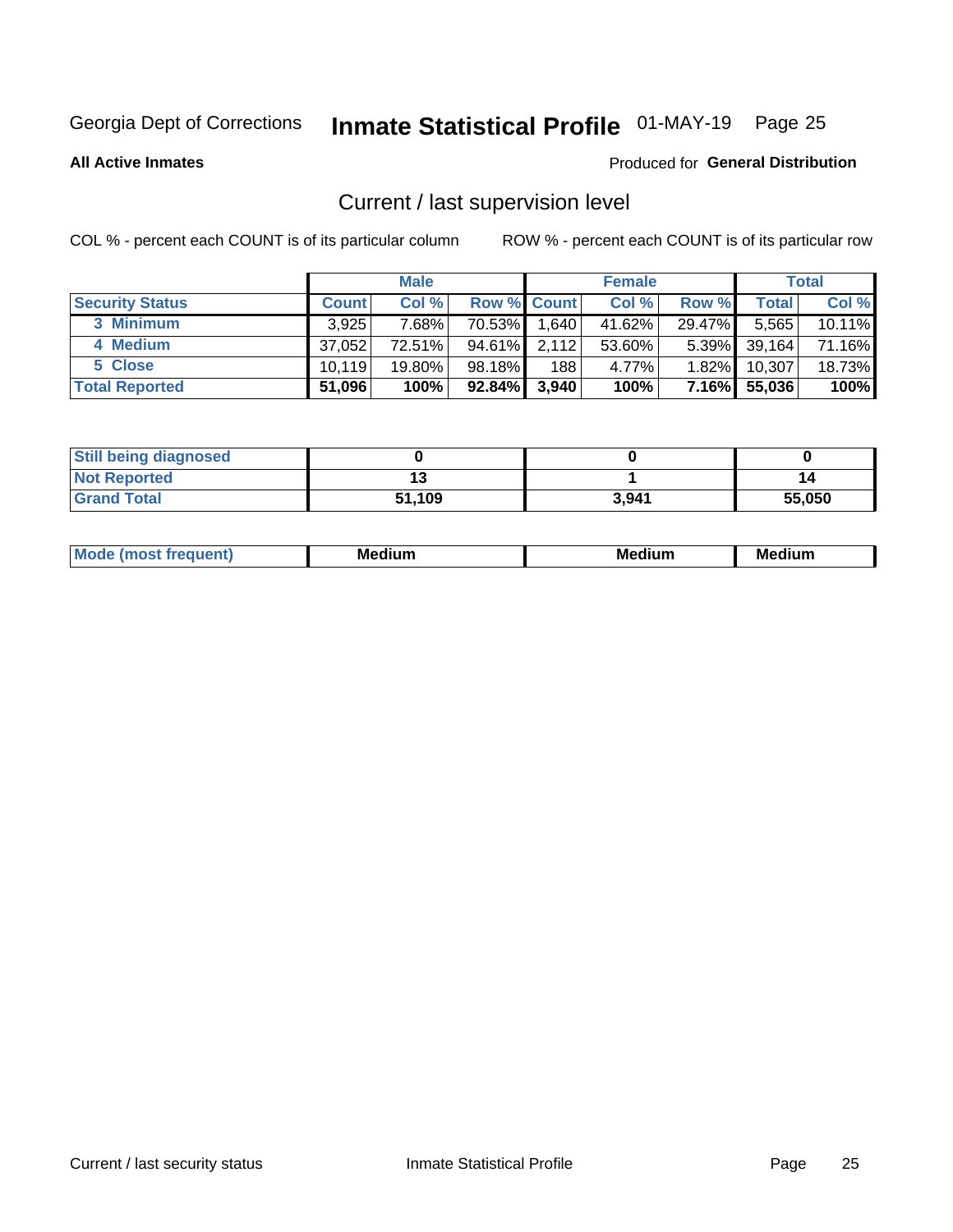## Inmate Statistical Profile 01-MAY-19 Page 26

**All Active Inmates** 

#### Produced for General Distribution

## Current / last type of institution

COL % - percent each COUNT is of its particular column

|                                   |                | <b>Male</b> |             |       | <b>Female</b> |         |              | <b>Total</b> |
|-----------------------------------|----------------|-------------|-------------|-------|---------------|---------|--------------|--------------|
| <b>Type of Institution</b>        | <b>Count</b>   | Col %       | Row % Count |       | Col %         | Row %   | <b>Total</b> | Col %        |
| <b>County Ci</b>                  | 4,967          | $9.77\%$    | 99.98%      |       | $.03\%$       | .02%    | 4,968        | 9.07%        |
| <b>Probation Detention Center</b> |                |             |             |       | .03%          | 100.00% |              | .01%         |
| <b>State Prison</b>               | 35,662         | 70.18%      | 90.70%      | 3,656 | 92.79%        | 9.30%   | 39,318       | 71.81%       |
| <b>Transitional Center</b>        | 2,174          | 4.28%       | 90.17%      | 237   | 6.02%         | 9.83%   | 2,411        | 4.40%        |
| <b>Private Prison</b>             | 8,002          | 15.75%      | 100.00%     |       |               |         | 8,002        | 14.61%       |
| <b>County Jail</b>                |                | .01%        | 100.00%     |       |               |         |              | .01%         |
| <b>Rsat - Center</b>              |                |             |             | 44    | 1.12%         | 100.00% | 44           | .08%         |
| <b>State Hospital</b>             | 3 <sup>1</sup> | .01%        | 75.00%      |       | .03%          | 25.00%  | 4            | .01%         |
| <b>Total Reported</b>             | 50,815         | 100%        | 92.8%       | 3,940 | 100%          | 7.2%    | 54,755       | 100%         |

| <b>Not</b><br>Reported |        |       |        |
|------------------------|--------|-------|--------|
| Total                  | 50,815 | 3,940 | 54,755 |

| Mode (most frequent) | <b>State Prison</b> | <b>State Prison</b> | <b>State Prisonl</b> |
|----------------------|---------------------|---------------------|----------------------|
|                      |                     |                     |                      |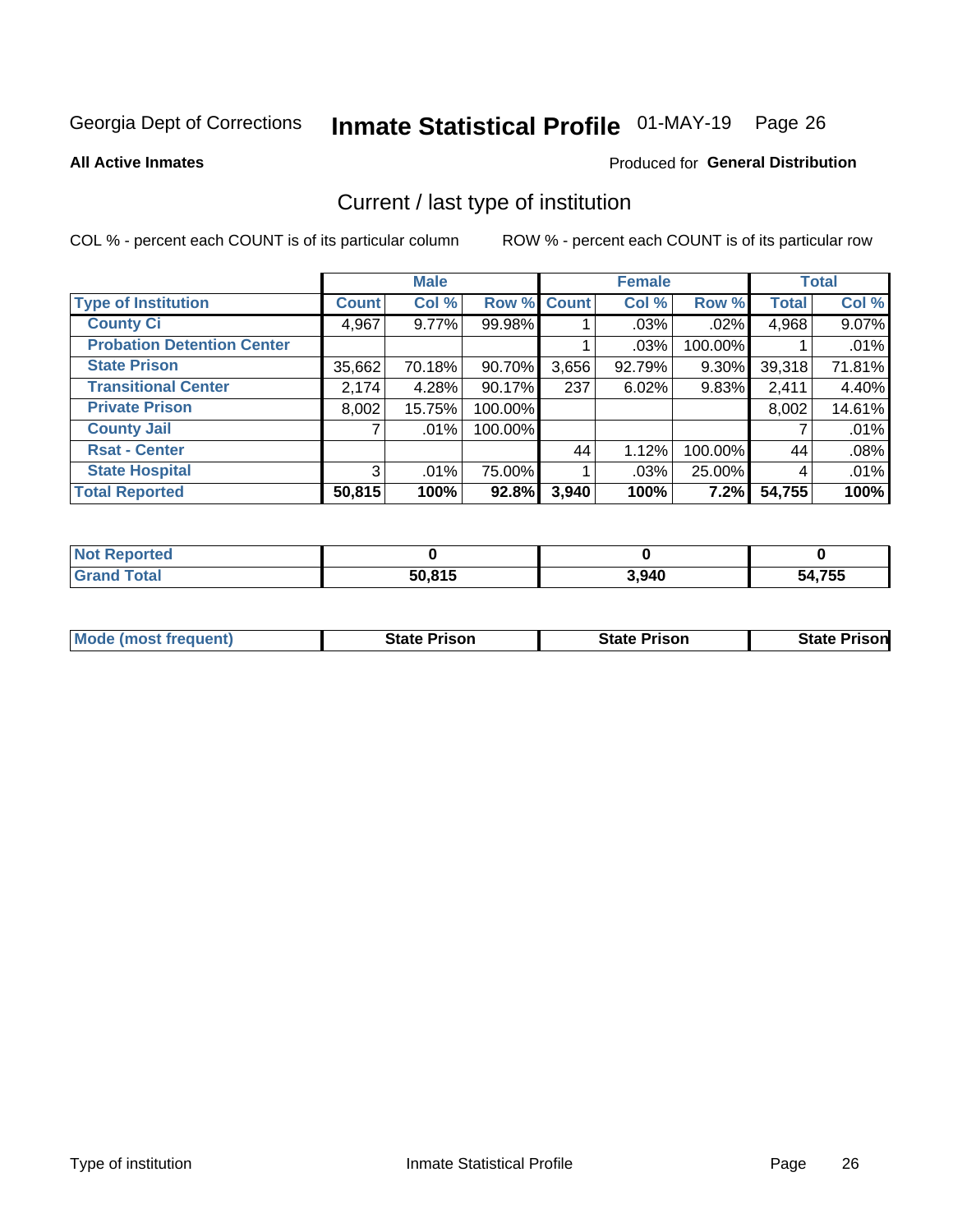## Inmate Statistical Profile 01-MAY-19 Page 27

#### **All Active Inmates**

#### Produced for General Distribution

### Institution type - transitional centers

COL % - percent each COUNT is of its particular column

|                                          |              | <b>Male</b> |         |                | <b>Female</b> |         |              | <b>Total</b> |
|------------------------------------------|--------------|-------------|---------|----------------|---------------|---------|--------------|--------------|
| <b>Institution Type - Trans. Centers</b> | <b>Count</b> | Col %       | Row %   | <b>Count</b>   | Col %         | Row %   | <b>Total</b> | Col %        |
| <b>Albany Tc</b>                         | 156          | 6.60%       | 100.00% |                |               |         | 156          | 5.76%        |
| <b>Arrendale State Prison</b>            |              |             |         | 108            | 31.30%        | 100.00% | 108          | 3.99%        |
| <b>Atlanta Tc</b>                        | 278          | 11.77%      | 100.00% |                |               |         | 278          | 10.27%       |
| <b>Augusta Tc</b>                        | 229          | 9.70%       | 100.00% |                |               |         | 229          | 8.46%        |
| <b>Bacon Tc</b>                          | 50           | 2.12%       | 100.00% |                |               |         | 50           | 1.85%        |
| <b>Charles D. Hudson Tc</b>              | 151          | 6.39%       | 100.00% |                |               |         | 151          | 5.58%        |
| <b>Clayton Tc</b>                        | 378          | 16.00%      | 100.00% |                |               |         | 378          | 13.96%       |
| <b>Coastal Tc</b>                        | 262          | 11.09%      | 100.00% |                |               |         | 262          | 9.68%        |
| <b>Columbus Tc</b>                       | 138          | 5.84%       | 100.00% |                |               |         | 138          | 5.10%        |
| <b>Macon Tc</b>                          | 157          | 6.65%       | 100.00% |                |               |         | 157          | 5.80%        |
| <b>Macon Womens Tc</b>                   |              |             |         | $\overline{2}$ | .58%          | 100.00% | 2            | .07%         |
| <b>Metro Tc</b>                          |              |             |         | 235            | 68.12%        | 100.00% | 235          | 8.68%        |
| <b>Phillips State Prison</b>             | 188          | 7.96%       | 100.00% |                |               |         | 188          | 6.94%        |
| <b>Savannah Mens Tc</b>                  | 1            | .04%        | 100.00% |                |               |         |              | .04%         |
| <b>Smith Tc</b>                          | 212          | 8.98%       | 100.00% |                |               |         | 212          | 7.83%        |
| <b>Valdosta Tc</b>                       | 162          | 6.86%       | 100.00% |                |               |         | 162          | 5.98%        |
| <b>Total Reported</b>                    | 2,362        | 100%        | 87.26%  | 345            | 100%          | 12.74%  | 2,707        | 100%         |

| <b>Reported</b> |       |     |                |
|-----------------|-------|-----|----------------|
| <b>Fotal</b>    | 2,362 | 345 | ラヘラ<br>, , v , |

| Mode (most frequent) | <b>Clayton Tc</b> | Metro Tc | <b>Clayton Tc</b> |
|----------------------|-------------------|----------|-------------------|
|                      |                   |          |                   |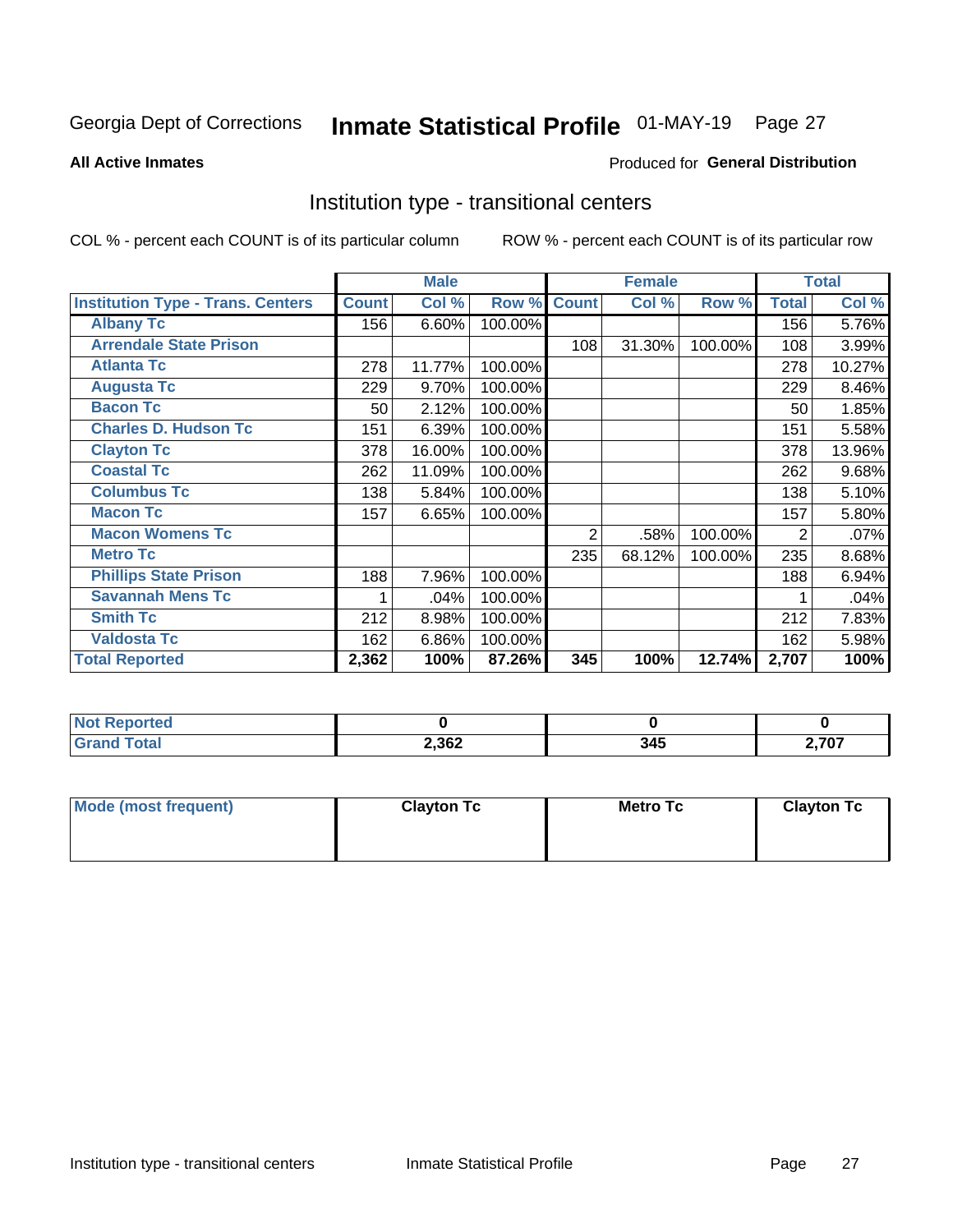## Inmate Statistical Profile 01-MAY-19 Page 28

#### **All Active Inmates**

#### Produced for General Distribution

### Institution type - county prisons

COL % - percent each COUNT is of its particular column

|                                          |                | <b>Male</b> |         |              | <b>Female</b> |       |                | <b>Total</b> |
|------------------------------------------|----------------|-------------|---------|--------------|---------------|-------|----------------|--------------|
| <b>Institution Type - County Prisons</b> | <b>Count</b>   | Col %       | Row %   | <b>Count</b> | Col %         | Row % | <b>Total</b>   | Col %        |
| <b>Adoc</b>                              | 10             | .20%        | 100.00% |              |               |       | 10             | .20%         |
| <b>Baldwin County Ci</b>                 | 1              | .02%        | 100.00% |              |               |       | 1              | .02%         |
| <b>Bulloch County Ci</b>                 | 122            | 2.46%       | 100.00% |              |               |       | 122            | 2.46%        |
| <b>Calhoun County Ci</b>                 | 1              | .02%        | 100.00% |              |               |       | 1              | .02%         |
| <b>Carroll County Ci</b>                 | 247            | 4.97%       | 100.00% |              |               |       | 247            | 4.97%        |
| <b>Clarke County Ci</b>                  | 159            | 3.20%       | 100.00% |              |               |       | 159            | 3.20%        |
| <b>Clayton County Ci</b>                 | 262            | 5.27%       | 100.00% |              |               |       | 262            | 5.27%        |
| <b>Colquitt County Ci</b>                | 194            | 3.91%       | 100.00% |              |               |       | 194            | 3.90%        |
| <b>Coweta County Ci</b>                  | 237            | 4.77%       | 100.00% |              |               |       | 237            | 4.77%        |
| <b>Decatur County Ci</b>                 | 200            | 4.03%       | 100.00% |              |               |       | 200            | 4.03%        |
| <b>Effingham County Ci</b>               | 192            | 3.87%       | 100.00% |              |               |       | 192            | 3.86%        |
| <b>Floyd County Ci</b>                   | 443            | 8.92%       | 100.00% |              |               |       | 443            | 8.92%        |
| <b>Fulton County Ci</b>                  | 8              | .16%        | 100.00% |              |               |       | 8              | .16%         |
| <b>Gilmer County Ci</b>                  | 3              | .06%        | 100.00% |              |               |       | 3              | .06%         |
| <b>Grady County Ci</b>                   | $\overline{2}$ | .04%        | 100.00% |              |               |       | $\overline{2}$ | .04%         |
| <b>Gwinnett County Ci</b>                | 224            | 4.51%       | 100.00% |              |               |       | 224            | 4.51%        |
| <b>Hall County Ci</b>                    | 194            | 3.91%       | 100.00% |              |               |       | 194            | 3.90%        |
| <b>Hancock County Ci</b>                 | 1              | .02%        | 100.00% |              |               |       | 1              | .02%         |
| <b>Harris County Ci</b>                  | 150            | 3.02%       | 100.00% |              |               |       | 150            | 3.02%        |
| <b>Hart County Ci</b>                    | 4              | .08%        | 100.00% |              |               |       | 4              | .08%         |
| <b>Jackson County Ci</b>                 | 151            | 3.04%       | 100.00% |              |               |       | 151            | 3.04%        |
| Jefferson County Ci                      | 188            | 3.78%       | 100.00% |              |               |       | 188            | 3.78%        |
| <b>Meriwether County Ci</b>              | 3              | .06%        | 100.00% |              |               |       | 3              | .06%         |
| <b>Miller County Ci</b>                  | 1              | .02%        | 100.00% |              |               |       | 1              | .02%         |
| <b>Mitchell County Ci</b>                | 140            | 2.82%       | 100.00% |              |               |       | 140            | 2.82%        |
| <b>Morgan County Ci</b>                  | 1              | .02%        | 100.00% |              |               |       | 1              | .02%         |
| <b>Muscogee County Ci</b>                | 537            | 10.81%      | 100.00% |              |               |       | 537            | 10.81%       |
| <b>Richmond County Ci</b>                | 240            | 4.83%       | 100.00% |              |               |       | 240            | 4.83%        |
| <b>Screven County Ci</b>                 | 148            | 2.98%       | 100.00% |              |               |       | 148            | 2.98%        |
| <b>Spalding County Ci</b>                | 391            | 7.87%       | 100.00% |              |               |       | 391            | 7.87%        |
| <b>Stewart County Ci</b>                 | $\overline{c}$ | .04%        | 100.00% |              |               |       | $\overline{2}$ | .04%         |
| <b>Sumter County Ci</b>                  | 356            | 7.17%       | 100.00% |              |               |       | 356            | 7.17%        |
| <b>Terrell County Ci</b>                 | 141            | 2.84%       | 100.00% |              |               |       | 141            | 2.84%        |
| <b>Thomas County Ci</b>                  | 3              | .06%        | 100.00% |              |               |       | 3              | .06%         |
| <b>Tift County Ci</b>                    | $\overline{3}$ | .06%        | 100.00% |              |               |       | $\overline{3}$ | .06%         |
| <b>Upson County Ci</b>                   | 1              | .02%        | 100.00% |              |               |       | $\mathbf 1$    | .02%         |
| <b>Walker County Ci</b>                  | 3              | .06%        | 100.00% |              |               |       | $\mathfrak{S}$ | .06%         |
| <b>Walton County Ci</b>                  | $\overline{2}$ | .04%        | 100.00% |              |               |       | $\overline{2}$ | .04%         |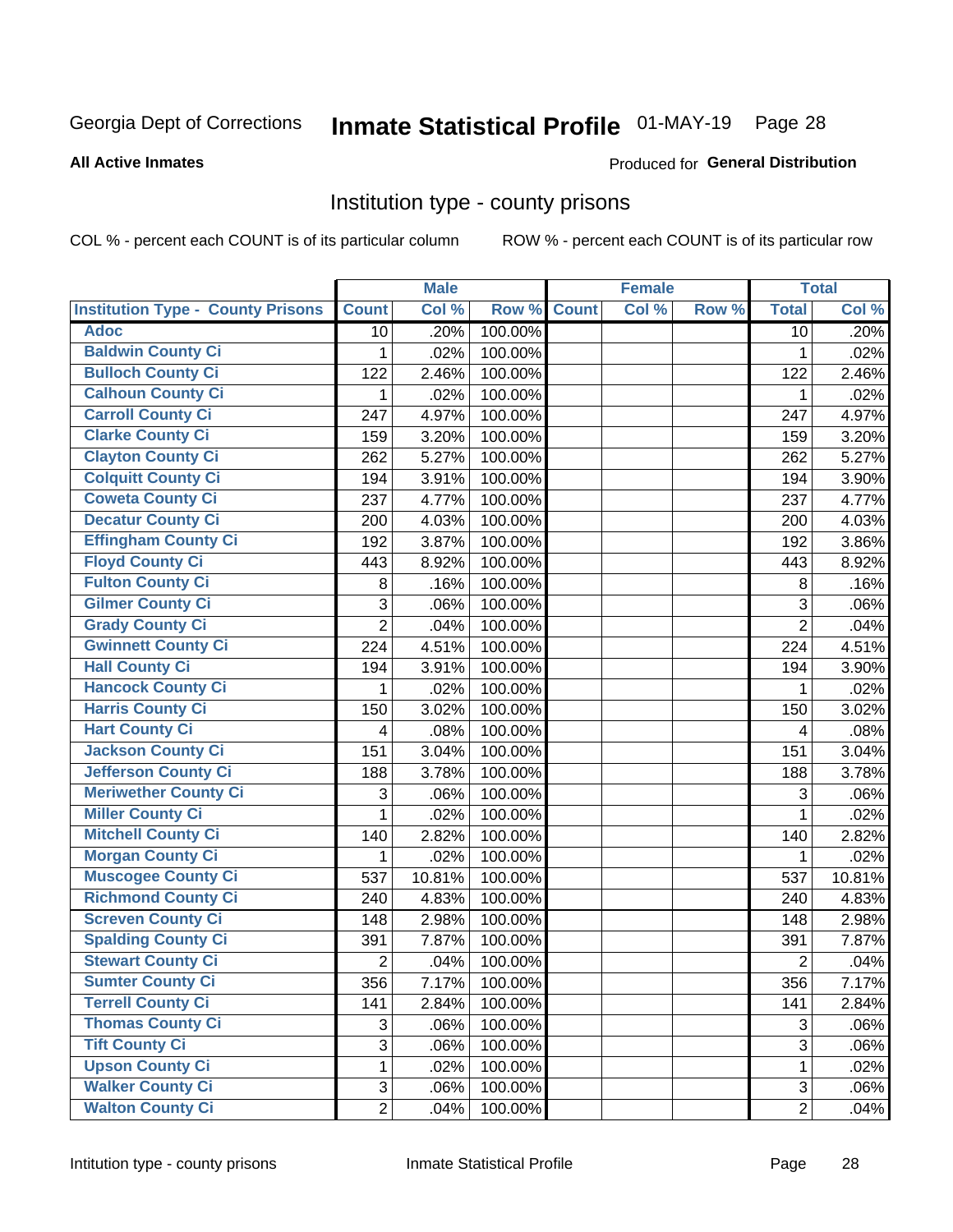## Inmate Statistical Profile 01-MAY-19 Page 29

**All Active Inmates** 

#### Produced for General Distribution

### Institution type - county prisons

COL % - percent each COUNT is of its particular column

|                                          |              | <b>Male</b> |                    | <b>Female</b> |         |       | <b>Total</b> |
|------------------------------------------|--------------|-------------|--------------------|---------------|---------|-------|--------------|
| <b>Institution Type - County Prisons</b> | <b>Count</b> | Col%        | <b>Row % Count</b> | Col%          | Row %   | Total | Col %        |
| <b>Wilkes County Ci</b>                  |              | .02%        | 100.00%            |               |         |       | $.02\%$      |
| <b>Womens Ci</b>                         |              |             |                    | 100.00%       | 100.00% |       | .02%         |
| <b>Worth County Ci</b>                   |              | $.02\%$     | 100.00%            |               |         |       | $.02\%$      |
| <b>Total Reported</b>                    | 4.967        | 100%        | $99.98\%$          | 100%          | $.02\%$ | 4,968 | 100%         |

| τeα                         |       |      |
|-----------------------------|-------|------|
| $\sim$ $\sim$ $\sim$ $\sim$ | l QG7 | ,968 |

| Mode (most frequent)<br><b>Muscogee County Ci</b> |  | <b>Womens CilMuscogee County</b> |
|---------------------------------------------------|--|----------------------------------|
|---------------------------------------------------|--|----------------------------------|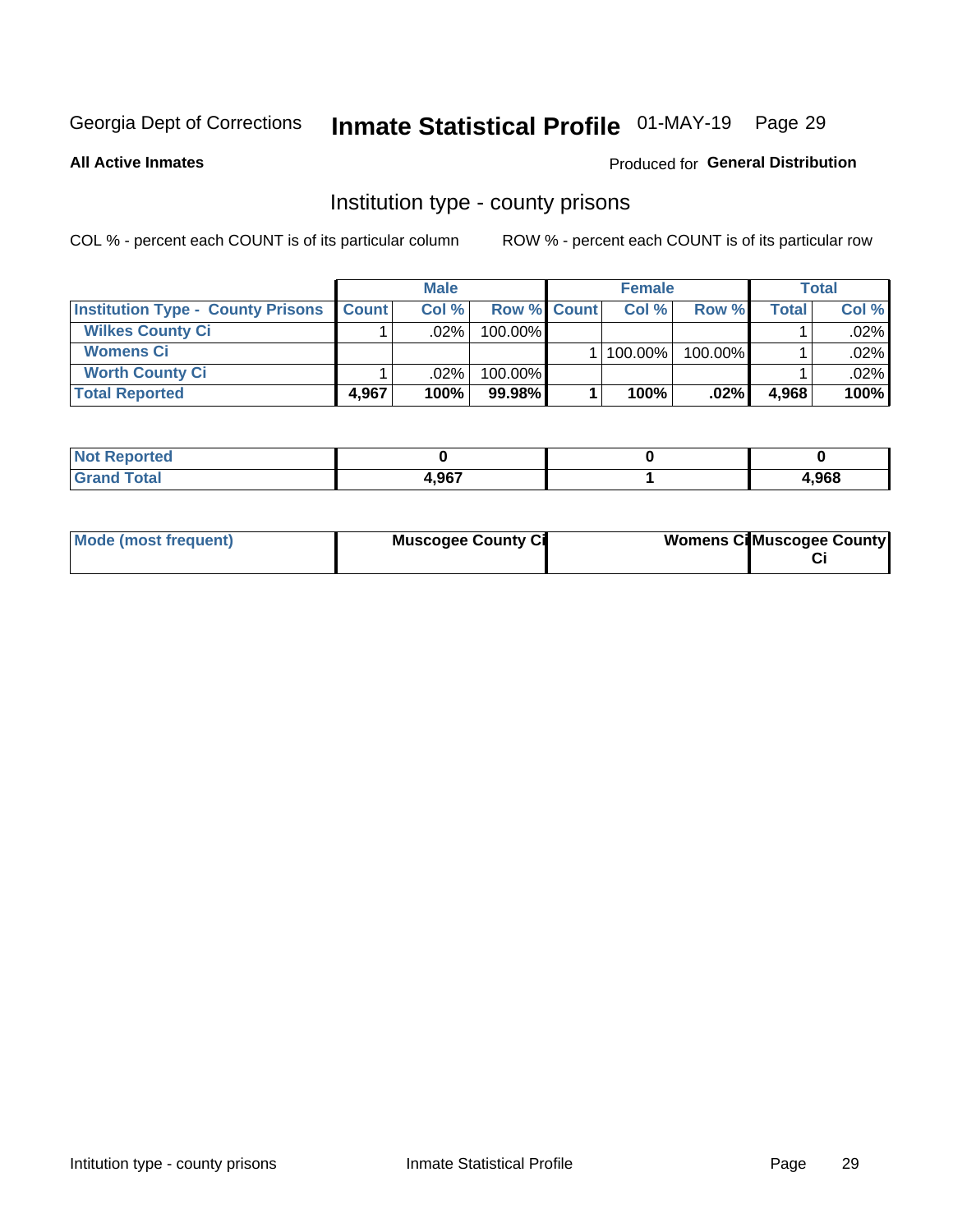## Inmate Statistical Profile 01-MAY-19 Page 30

#### **All Active Inmates**

### **Produced for General Distribution**

### Institution type - state prisons

COL % - percent each COUNT is of its particular column

|                                         |              | <b>Male</b> |         |                | <b>Female</b> |         | <b>Total</b> |       |
|-----------------------------------------|--------------|-------------|---------|----------------|---------------|---------|--------------|-------|
| <b>Institution Type - State Prisons</b> | <b>Count</b> | Col %       | Row %   | <b>Count</b>   | Col %         | Row %   | <b>Total</b> | Col % |
| <b>Arrendale State Prison</b>           |              |             |         | 1,616          | 44.20%        | 100.00% | 1,616        | 4.11% |
| <b>Augusta State Med. Prison</b>        | 1,170        | 3.28%       | 99.91%  | 1              | .03%          | .09%    | 1,171        | 2.98% |
| <b>Autry State Prison</b>               | 1,639        | 4.60%       | 100.00% |                |               |         | 1,639        | 4.17% |
| <b>Baldwin State Prison</b>             | 963          | 2.70%       | 100.00% |                |               |         | 963          | 2.45% |
| <b>Burruss Correctional Training</b>    | 684          | 1.92%       | 100.00% |                |               |         | 684          | 1.74% |
| <b>Ctr</b>                              |              |             |         |                |               |         |              |       |
| <b>Calhoun State Prison</b>             | 1,643        | 4.61%       | 100.00% |                |               |         | 1,643        | 4.18% |
| <b>Central State Prison</b>             | 1,146        | 3.21%       | 100.00% |                |               |         | 1,146        | 2.91% |
| <b>Chatham State Prison</b>             | 5            | .01%        | 100.00% |                |               |         | 5            | .01%  |
| <b>Coastal State Prison</b>             | 1,727        | 4.84%       | 100.00% |                |               |         | 1,727        | 4.39% |
| <b>Dodge State Prison</b>               | 1,242        | 3.48%       | 100.00% |                |               |         | 1,242        | 3.16% |
| <b>Dooly State Prison</b>               | 1,673        | 4.69%       | 100.00% |                |               |         | 1,673        | 4.26% |
| <b>Emanuel Womens Facility</b>          |              |             |         | 415            | 11.35%        | 100.00% | 415          | 1.06% |
| <b>Ga Diag Class Prison</b>             | 3,109        | 8.72%       | 99.94%  | $\overline{2}$ | .05%          | .06%    | 3,111        | 7.91% |
| <b>Ga State Prison</b>                  | 1,407        | 3.95%       | 100.00% |                |               |         | 1,407        | 3.58% |
| <b>Hancock State Prison</b>             | 1,141        | 3.20%       | 100.00% |                |               |         | 1,141        | 2.90% |
| <b>Hays State Prison</b>                | 1,033        | 2.90%       | 100.00% |                |               |         | 1,033        | 2.63% |
| <b>Helms Facility</b>                   | 15           | .04%        | 55.56%  | 12             | .33%          | 44.44%  | 27           | .07%  |
| <b>Johnson State Prison</b>             | 1,527        | 4.28%       | 100.00% |                |               |         | 1,527        | 3.88% |
| <b>Lee State Prison</b>                 | 739          | 2.07%       | 100.00% |                |               |         | 739          | 1.88% |
| <b>Long Unit</b>                        | 203          | .57%        | 100.00% |                |               |         | 203          | .52%  |
| <b>Lowndes Unit</b>                     | 5            | .01%        | 100.00% |                |               |         | 5            | .01%  |
| <b>Macon State Prison</b>               | 1,691        | 4.74%       | 100.00% |                |               |         | 1,691        | 4.30% |
| <b>Metro Reentry Facility</b>           | 316          | .89%        | 100.00% |                |               |         | 316          | .80%  |
| <b>Metro State Prison (W)</b>           |              |             |         | 1              | .03%          | 100.00% | 1            | .01%  |
| <b>Montgomery State Prison</b>          | 412          | 1.16%       | 100.00% |                |               |         | 412          | 1.05% |
| <b>Phillips State Prison</b>            | 1,063        | 2.98%       | 100.00% |                |               |         | 1,063        | 2.70% |
| <b>Pulaski State Prison</b>             |              |             |         | 1,163          | 31.81%        | 100.00% | 1,163        | 2.96% |
| <b>Putnam State Prison</b>              | 1            | .01%        | 100.00% |                |               |         | 1            | .01%  |
| <b>Rogers State Prison</b>              | 1,431        | 4.01%       | 100.00% |                |               |         | 1,431        | 3.64% |
| <b>Rutledge State Prison</b>            | 608          | 1.70%       | 100.00% |                |               |         | 608          | 1.55% |
| <b>Smith State Prison</b>               | 1,485        | 4.16%       | 100.00% |                |               |         | 1,485        | 3.78% |
| <b>Telfair State Prison</b>             | 1,370        | 3.84%       | 100.00% |                |               |         | 1,370        | 3.48% |
| <b>Valdosta State Prison</b>            | 893          | 2.50%       | 100.00% |                |               |         | 893          | 2.27% |
| <b>Walker State Prison</b>              | 404          | 1.13%       | 100.00% |                |               |         | 404          | 1.03% |
| <b>Ware State Prison</b>                | 1,502        | 4.21%       | 100.00% |                |               |         | 1,502        | 3.82% |
| <b>Washington State Prison</b>          | 1,574        | 4.41%       | 100.00% |                |               |         | 1,574        | 4.00% |
| <b>Wayne State Prison</b>               | 1            | .01%        | 100.00% |                |               |         | 1            | .01%  |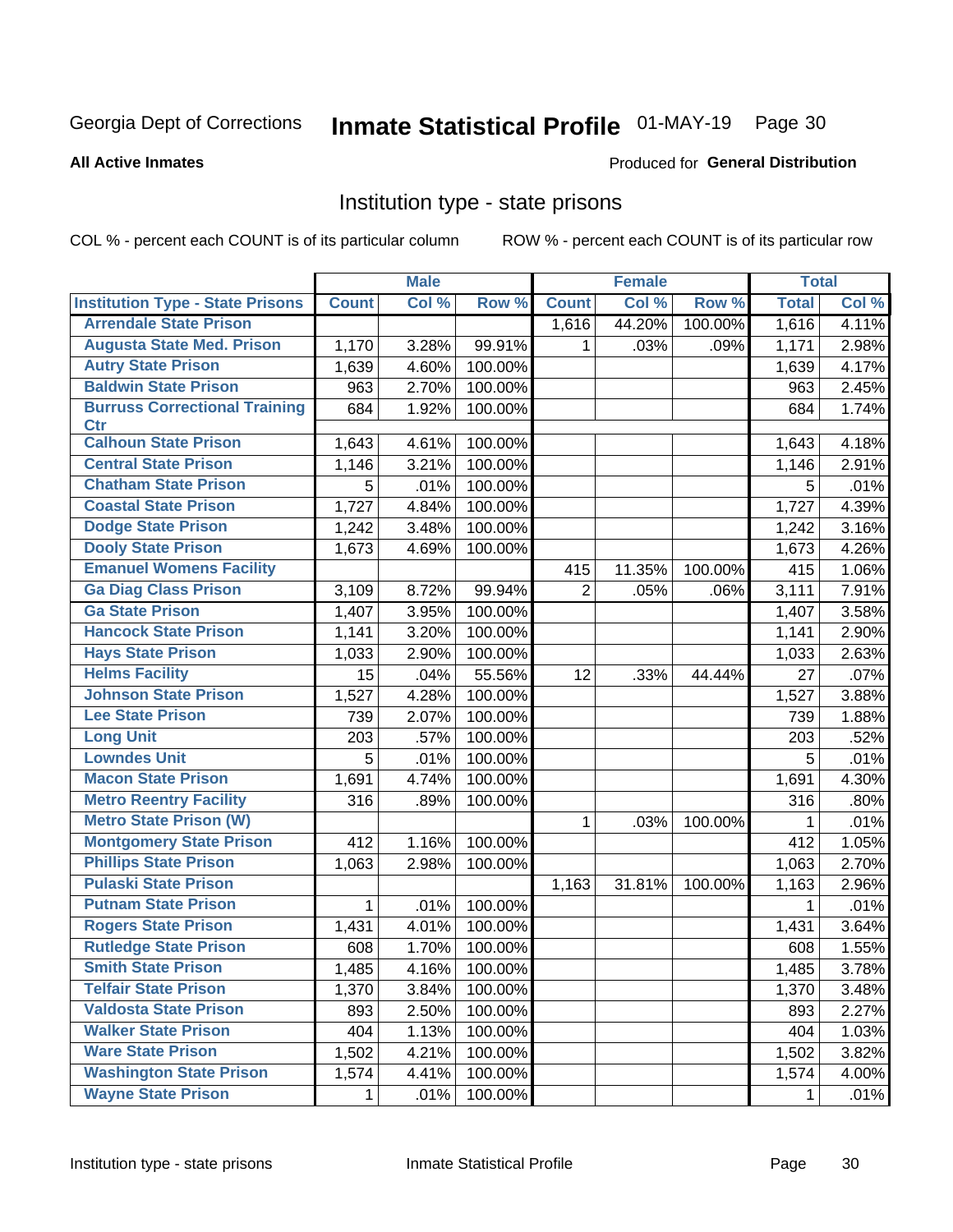## Inmate Statistical Profile 01-MAY-19 Page 31

**All Active Inmates** 

#### Produced for General Distribution

### Institution type - state prisons

COL % - percent each COUNT is of its particular column ROW % - percent each COUNT is of its particular row

|                                         | <b>Male</b>                 |        | <b>Female</b>                 |              |        | <b>Total</b>                          |              |        |  |
|-----------------------------------------|-----------------------------|--------|-------------------------------|--------------|--------|---------------------------------------|--------------|--------|--|
| <b>Institution Type - State Prisons</b> | <b>Count</b>                | Col %  | Row %                         | <b>Count</b> | Col %  | Row %                                 | <b>Total</b> | Col %  |  |
| <b>Whitworth Women'S Facility</b>       |                             | .01%   | $.22\%$                       | 446          | 12.20% | 99.78%                                | 447          | 1.14%  |  |
| <b>Wilcox State Prison</b>              | 1,839                       | 5.16%  | 100.00%                       |              |        |                                       | 1,839        | 4.68%  |  |
| <b>Total Reported</b>                   | 35,662                      | 100%   | 90.7%                         | 3,656        | 100%   | 9.3%                                  | 39,318       | 100%   |  |
|                                         |                             |        |                               |              |        |                                       |              |        |  |
| <b>Not Reported</b>                     |                             |        |                               |              | 0      |                                       | 0            |        |  |
| <b>Grand Total</b>                      |                             | 35,662 |                               |              | 3,656  |                                       |              | 39,318 |  |
| <b>Mode (most frequent)</b>             | <b>Ga Diag Class Prison</b> |        | <b>Arrendale State Prison</b> |              |        | <b>Ga Diag Class</b><br><b>Prison</b> |              |        |  |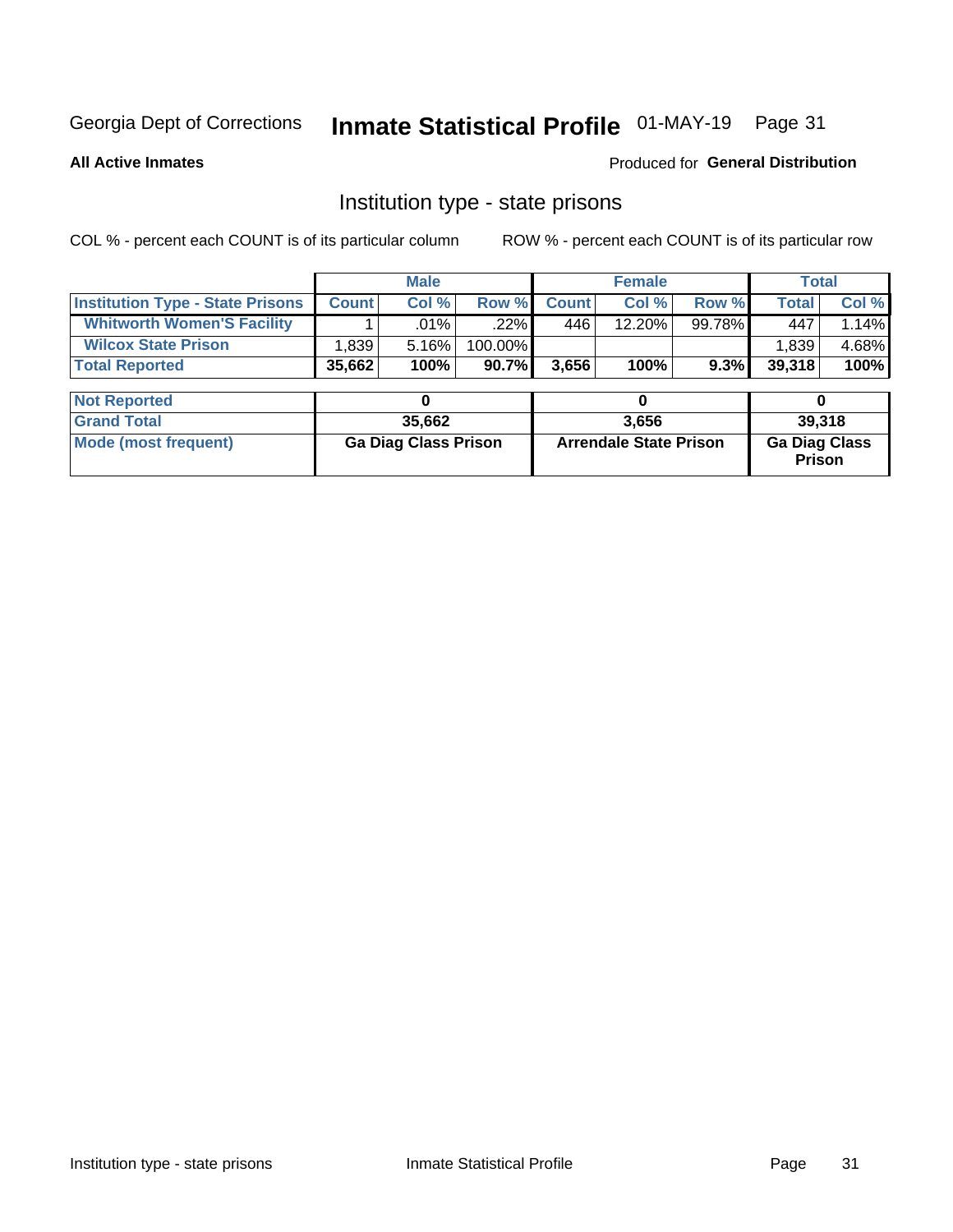## Inmate Statistical Profile 01-MAY-19 Page 32

**All Active Inmates** 

#### Produced for General Distribution

### Institution type - private prisons

COL % - percent each COUNT is of its particular column

|                                           |              | <b>Male</b> |                    | <b>Female</b> |       |       | <b>Total</b> |
|-------------------------------------------|--------------|-------------|--------------------|---------------|-------|-------|--------------|
| <b>Institution Type - Private Prisons</b> | <b>Count</b> | Col %       | <b>Row % Count</b> | Col %         | Row % | Total | Col %        |
| <b>Coffee Corr Facility</b>               | 2,667        | 33.33%      | 100.00%            |               |       | 2,667 | 33.33%       |
| <b>Jenkins Corr Facility</b>              | 1,135        | 14.18%      | $100.00\%$         |               |       | 1,135 | 14.18%       |
| <b>Riverbend Corr Facility</b>            | 1.536        | 19.20%      | 100.00%            |               |       | 1,536 | 19.20%       |
| <b>Wheeler Corr Facility</b>              | 2.664        | 33.29%      | 100.00%            |               |       | 2,664 | 33.29%       |
| <b>Total Reported</b>                     | 8,002        | 100%        | 100%               |               | %     | 8,002 | 100%         |

| <b>Not</b><br>Reported |       |       |
|------------------------|-------|-------|
| <b>Total</b>           | 8,002 | 8,002 |

| Mode (most frequent) | <b>Coffee Corr Facility</b> | <b>Null</b> | <b>Coffee Corr</b><br><b>Facility</b> |
|----------------------|-----------------------------|-------------|---------------------------------------|
|----------------------|-----------------------------|-------------|---------------------------------------|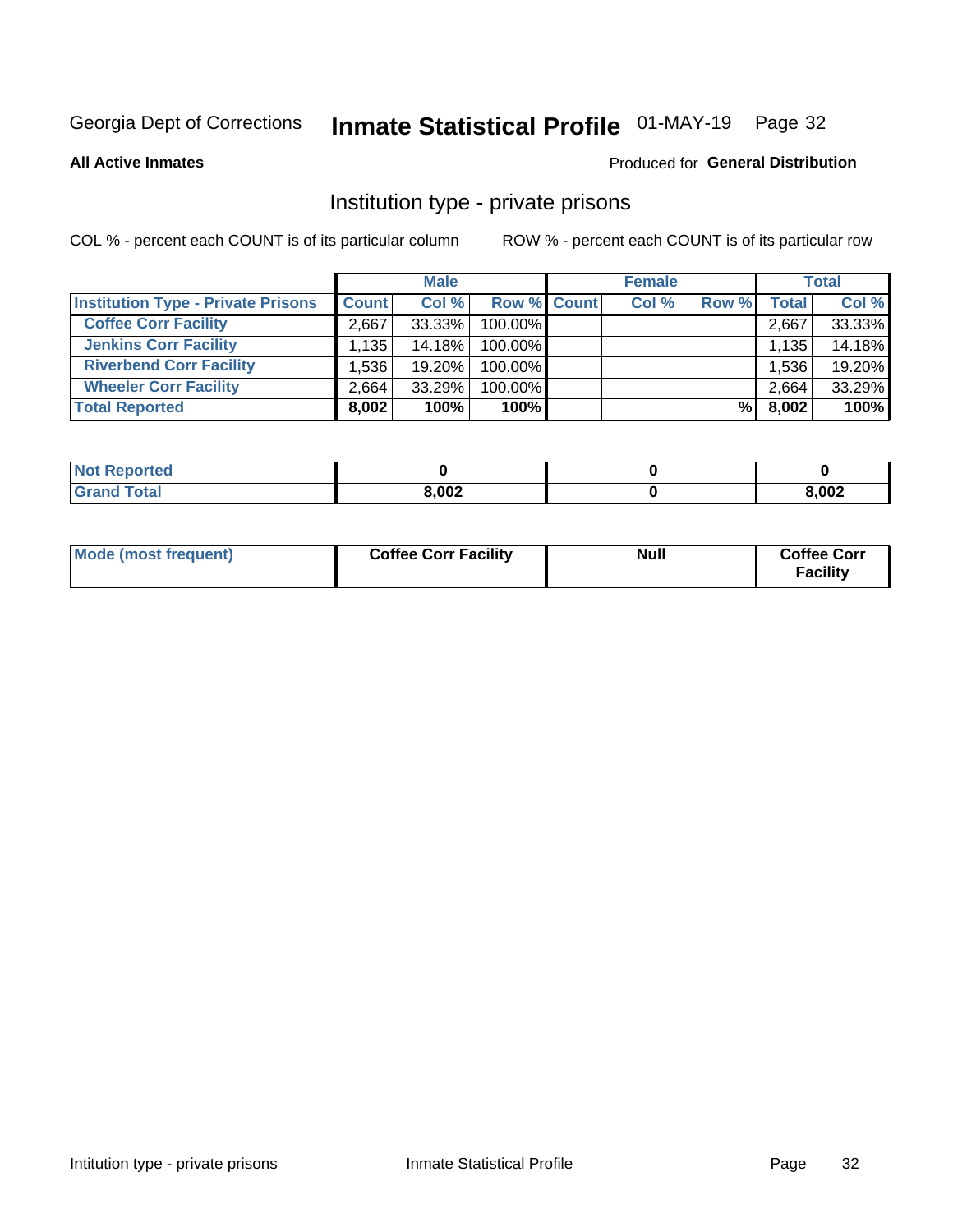## Inmate Statistical Profile 01-MAY-19 Page 33

**All Active Inmates** 

### Produced for General Distribution

## Institution type - inmate boot camp

COL % - percent each COUNT is of its particular column

|                                      |              | <b>Male</b> |               |              | <b>Female</b> |             | <b>Total</b> |
|--------------------------------------|--------------|-------------|---------------|--------------|---------------|-------------|--------------|
| <b>Institution Type - Boot Camps</b> | <b>Count</b> | Col %       | <b>Row %I</b> | <b>Count</b> | Col %         | Row % Total | Col %        |
| <b>Total Rported</b>                 |              |             |               |              |               |             |              |

| <b>Not Reported</b>            |  |  |
|--------------------------------|--|--|
| <b>Total</b><br>C <sub>r</sub> |  |  |

| Mod<br>uamo | Nul.<br>$- - - - - -$ | <b>Null</b> | . .<br>uu.<br>------ |
|-------------|-----------------------|-------------|----------------------|
|             |                       |             |                      |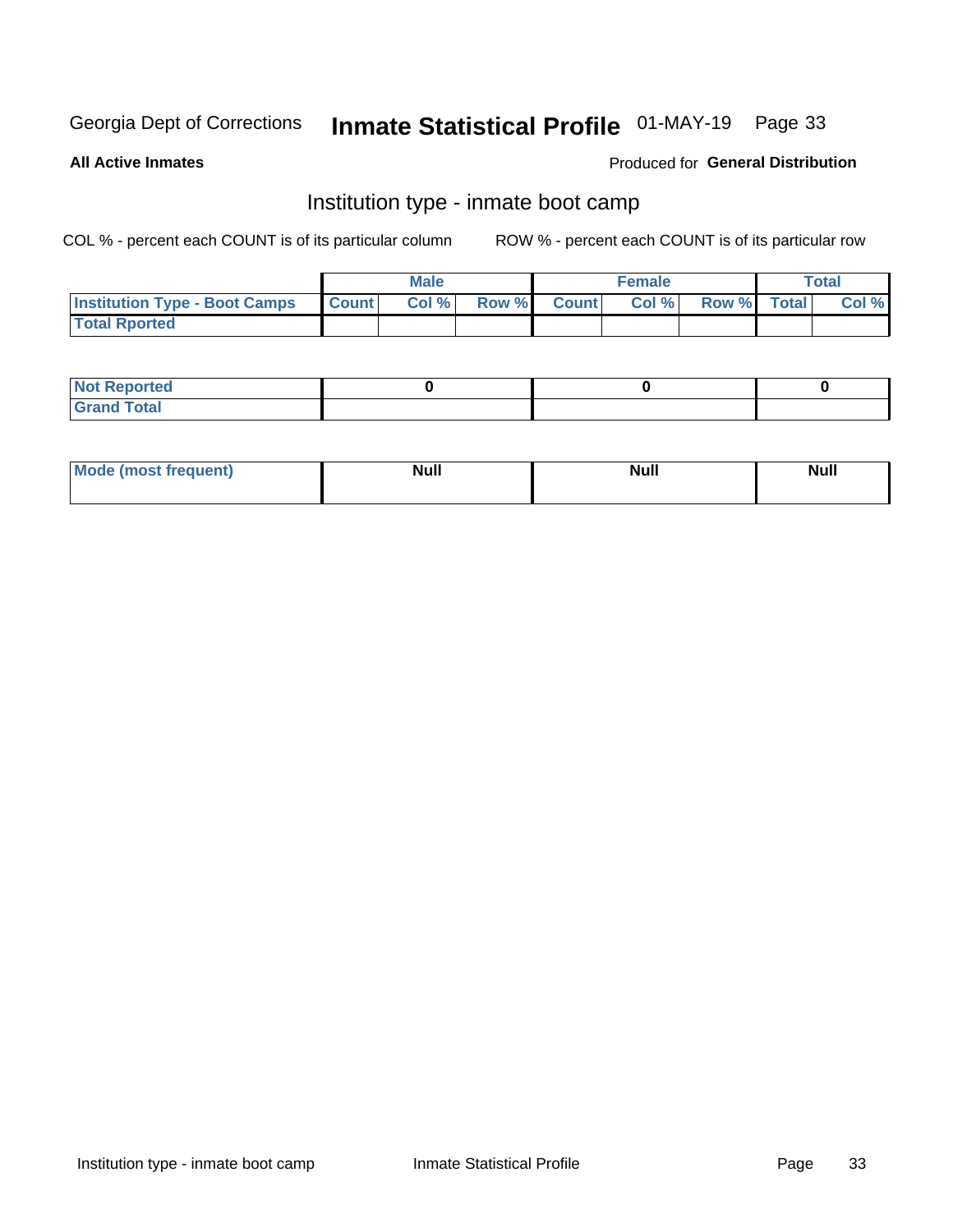## Inmate Statistical Profile 01-MAY-19 Page 34

#### **All Active Inmates**

#### Produced for General Distribution

## Number of disciplinary reports

COL % - percent each COUNT is of its particular column

|                                       |              | <b>Male</b> |             |       | <b>Female</b> |          |        | <b>Total</b> |
|---------------------------------------|--------------|-------------|-------------|-------|---------------|----------|--------|--------------|
| <b>Number of Disciplinary Reports</b> | <b>Count</b> | Col %       | Row % Count |       | Col %         | Row %    | Total  | Col %        |
| $\bf{0}$                              | 24,115       | 47.18%      | 89.83%      | 2,730 | 69.27%        | 10.17%   | 26,845 | 48.76%       |
|                                       | 6,311        | 12.35%      | 93.72%      | 423   | 10.73%        | 6.28%    | 6,734  | 12.23%       |
| $\mathbf{2}$                          | 3,589        | 7.02%       | 95.00%      | 189   | 4.80%         | $5.00\%$ | 3,778  | 6.86%        |
| 3                                     | 2,560        | 5.01%       | 95.59%      | 118   | 2.99%         | 4.41%    | 2,678  | 4.86%        |
|                                       | 1,830        | 3.58%       | 96.16%      | 73    | 1.85%         | 3.84%    | 1,903  | 3.46%        |
| 5                                     | 1,516        | 2.97%       | 96.75%      | 51    | 1.29%         | 3.25%    | 1,567  | 2.85%        |
| <b>More Than 5</b>                    | 11,188       | 21.89%      | 96.91%      | 357   | $9.06\%$      | 3.09%    | 11,545 | 20.97%       |
| <b>Total Reported</b>                 | 51,109       | 100%        | 92.84%      | 3,941 | 100%          | 7.16%    | 55,050 | 100%         |

| Reported<br>Not <b>F</b> |      |       |        |
|--------------------------|------|-------|--------|
| Total                    | .109 | 3,941 | 55.050 |

| Mean (average)       | 4.80 | 2.08 | 4.61 |
|----------------------|------|------|------|
| Median (middle)      |      |      |      |
| Mode (most frequent) |      |      |      |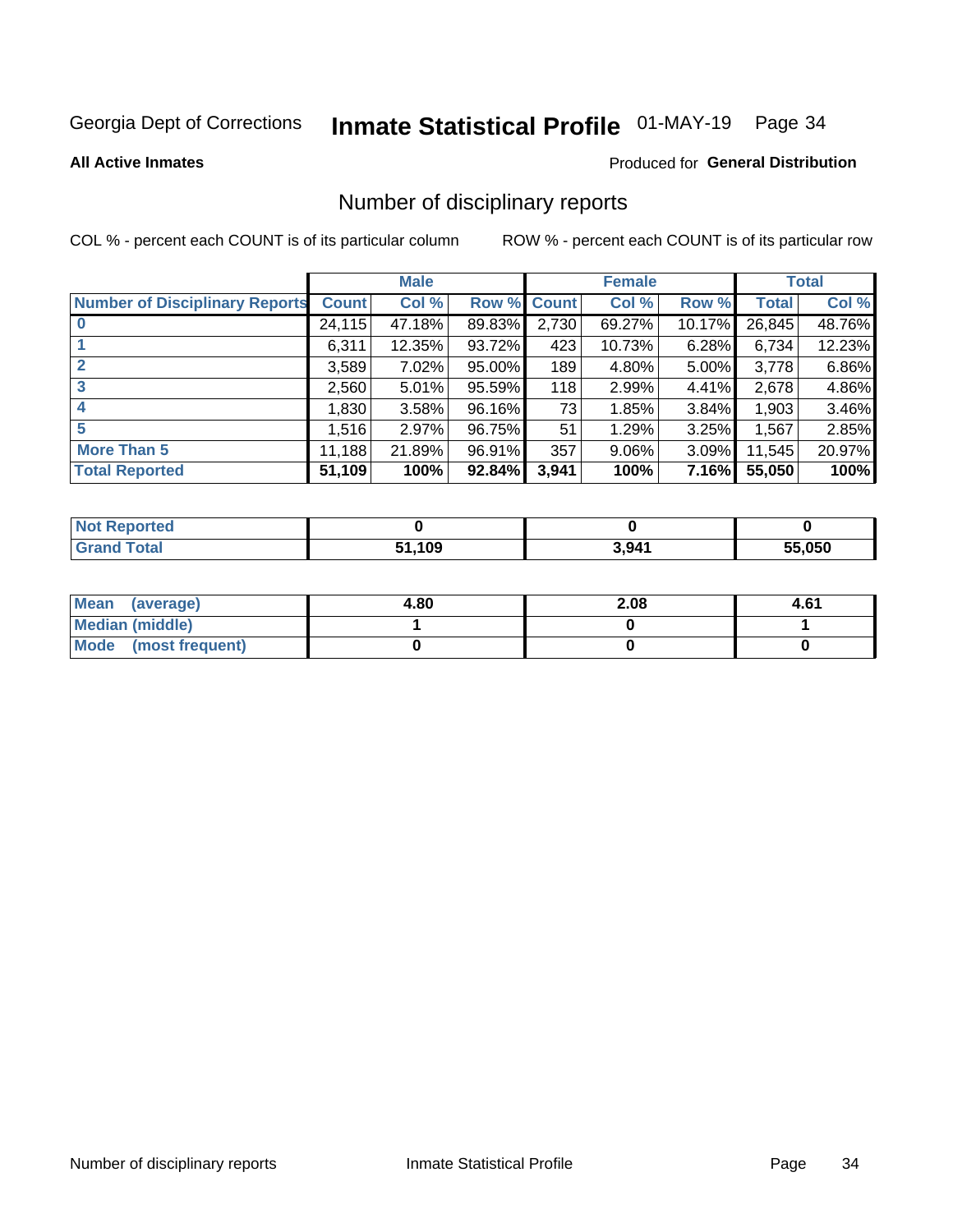## Inmate Statistical Profile 01-MAY-19 Page 35

#### **All Active Inmates**

### **Produced for General Distribution**

## Number of transfers

COL % - percent each COUNT is of its particular column

|                            |         | <b>Male</b> |        |              | <b>Female</b> |          |              | <b>Total</b> |
|----------------------------|---------|-------------|--------|--------------|---------------|----------|--------------|--------------|
| <b>Number of Transfers</b> | Count l | Col %       | Row %  | <b>Count</b> | Col %         | Row %    | <b>Total</b> | Col %        |
|                            | 4,415   | 8.64%       | 83.60% | 866          | 21.97%        | 16.40%   | 5,281        | 9.59%        |
|                            | 15,655  | 30.63%      | 90.28% | 1,686        | 42.78%        | $9.72\%$ | 17,341       | 31.50%       |
| $\mathbf{2}$               | 8,110   | 15.87%      | 91.81% | 723          | 18.35%        | 8.19%    | 8,833        | 16.05%       |
| 3                          | 5,433   | 10.63%      | 95.55% | 253          | 6.42%         | 4.45%    | 5,686        | 10.33%       |
|                            | 3,503   | 6.85%       | 96.26% | 136          | 3.45%         | $3.74\%$ | 3,639        | 6.61%        |
| 5                          | 2,553   | $5.00\%$    | 96.74% | 86           | 2.18%         | $3.26\%$ | 2,639        | 4.79%        |
| <b>More Than 5</b>         | 11,440  | 22.38%      | 98.36% | 191          | 4.85%         | 1.64%    | 11,631       | 21.13%       |
| <b>Total Reported</b>      | 51,109  | 100%        | 92.84% | 3,941        | 100%          | 7.16%    | 55,050       | 100%         |

| orted<br><b>NOT</b> |            |       |        |
|---------------------|------------|-------|--------|
| Total               | .109<br>54 | 3,941 | 55.050 |

| Mean (average)       | 4.18 | 65.، | 4.00 |
|----------------------|------|------|------|
| Median (middle)      |      |      |      |
| Mode (most frequent) |      |      |      |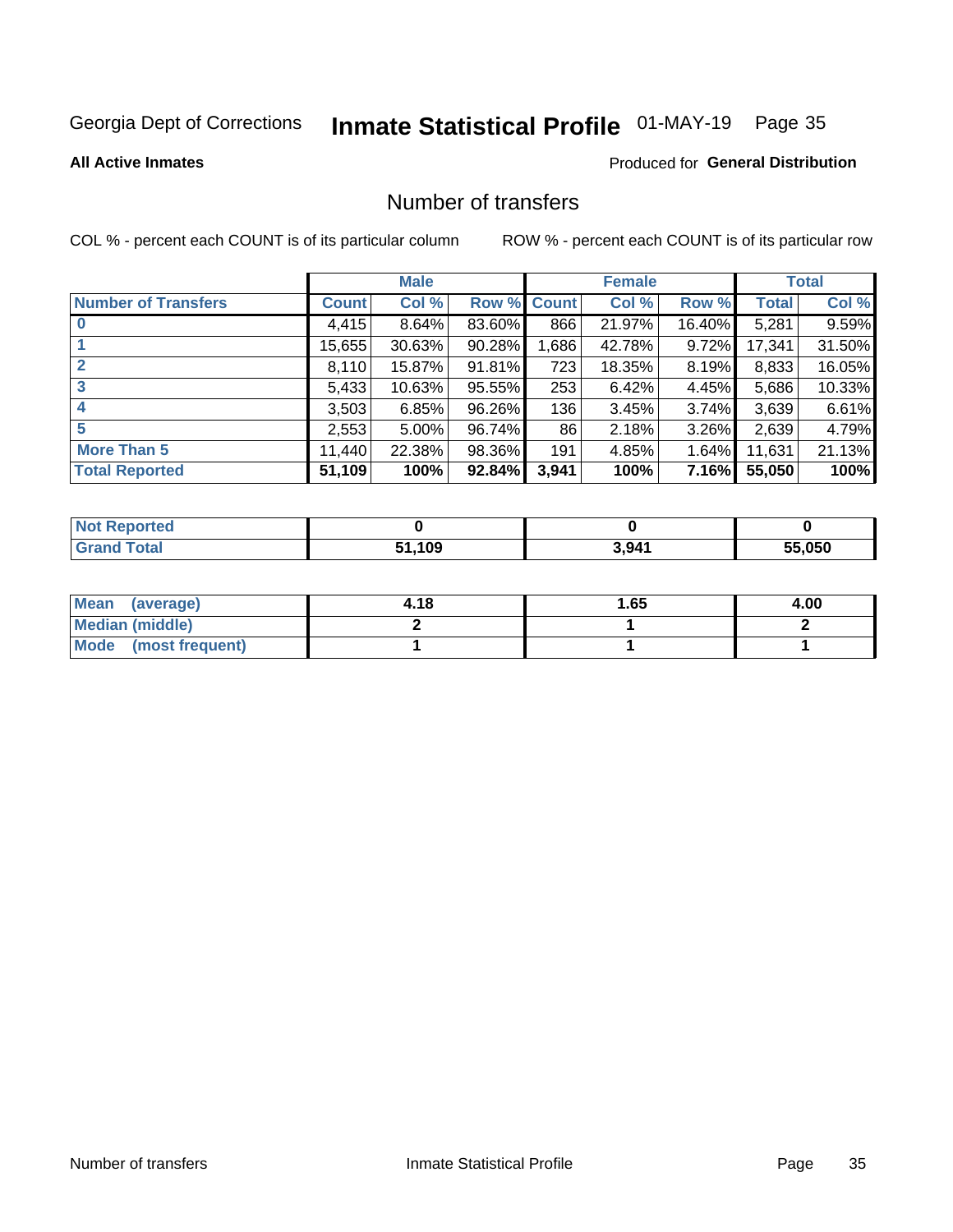## Inmate Statistical Profile 01-MAY-19 Page 36

**All Active Inmates** 

#### Produced for General Distribution

## Number of escapes

COL % - percent each COUNT is of its particular column

|                          |              | <b>Male</b> |             |       | <b>Female</b> |              |        | <b>Total</b> |
|--------------------------|--------------|-------------|-------------|-------|---------------|--------------|--------|--------------|
| <b>Number of Escapes</b> | <b>Count</b> | Col %       | Row % Count |       | Col %         | Row %        | Total  | Col %        |
|                          | 50,548       | 98.90%      | 92.79%      | 3,928 | 99.67%        | 7.21%        | 54,476 | 98.96%       |
|                          | 532          | 1.04%       | 97.61%      | 13    | 0.33%         | 2.39%        | 545    | 0.99%        |
| 2                        | 25           | 0.05%       | 100.00%     |       |               |              | 25     | 0.05%        |
| 3                        | 3            | 0.01%       | 100.00%     |       |               |              | 3      | 0.01%        |
|                          |              | 0.01%       | 100.00%     |       |               |              |        | 0.01%        |
| <b>Total Reported</b>    | 51,109       | 100%        | 92.84%      | 3,941 | 100%          | <b>7.16%</b> | 55,050 | 100.0%       |

| тео |             |       |        |
|-----|-------------|-------|--------|
|     | .109<br>EA. | 3,941 | 55.050 |

| Mean (average)       |  | .0 <sup>1</sup> |
|----------------------|--|-----------------|
| Median (middle)      |  |                 |
| Mode (most frequent) |  |                 |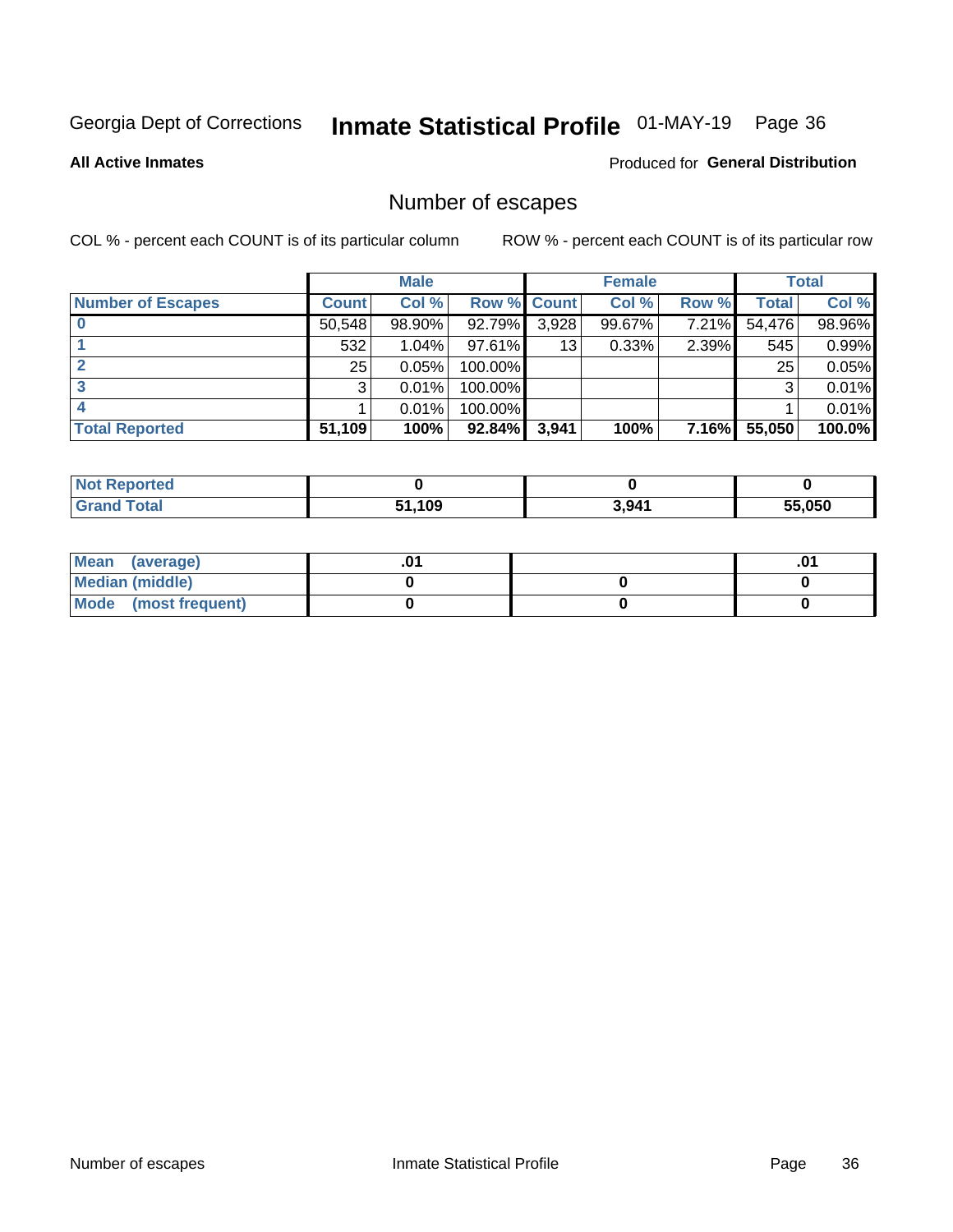## Inmate Statistical Profile 01-MAY-19 Page 37

**All Active Inmates** 

#### Produced for General Distribution

## Split sentences - Probation to follow

COL % - percent each COUNT is of its particular column

|                            |              | <b>Male</b> |                 |     | <b>Female</b> |          |              | <b>Total</b> |
|----------------------------|--------------|-------------|-----------------|-----|---------------|----------|--------------|--------------|
| <b>Probation to follow</b> | <b>Count</b> | Col%        | Row % Count     |     | Col %         | Row %    | <b>Total</b> | Col %        |
| <b>Yes</b>                 | 38.424       | 75.18%      | $92.62\%$ 3.061 |     | 77.67%        | $7.38\%$ | 41,485       | 75.36%       |
| <b>No</b>                  | 12.685       | 24.82%      | $93.51\%$       | 880 | 22.33%        | $6.49\%$ | 13,565       | 24.64%       |
| <b>Total Reported</b>      | 51,109       | 100%        | $92.84\%$ 3,941 |     | 100%          |          | 7.16% 55,050 | 100%         |

| .<br>_______ | 109 | .941 | 55.050 |
|--------------|-----|------|--------|
|              |     |      |        |

| M<br>reauent)<br>/٥<br>$\sim$<br>v.,<br>.<br>w<br>$\cdot$ - $\cdot$ |  |  |  |  |  |
|---------------------------------------------------------------------|--|--|--|--|--|
|---------------------------------------------------------------------|--|--|--|--|--|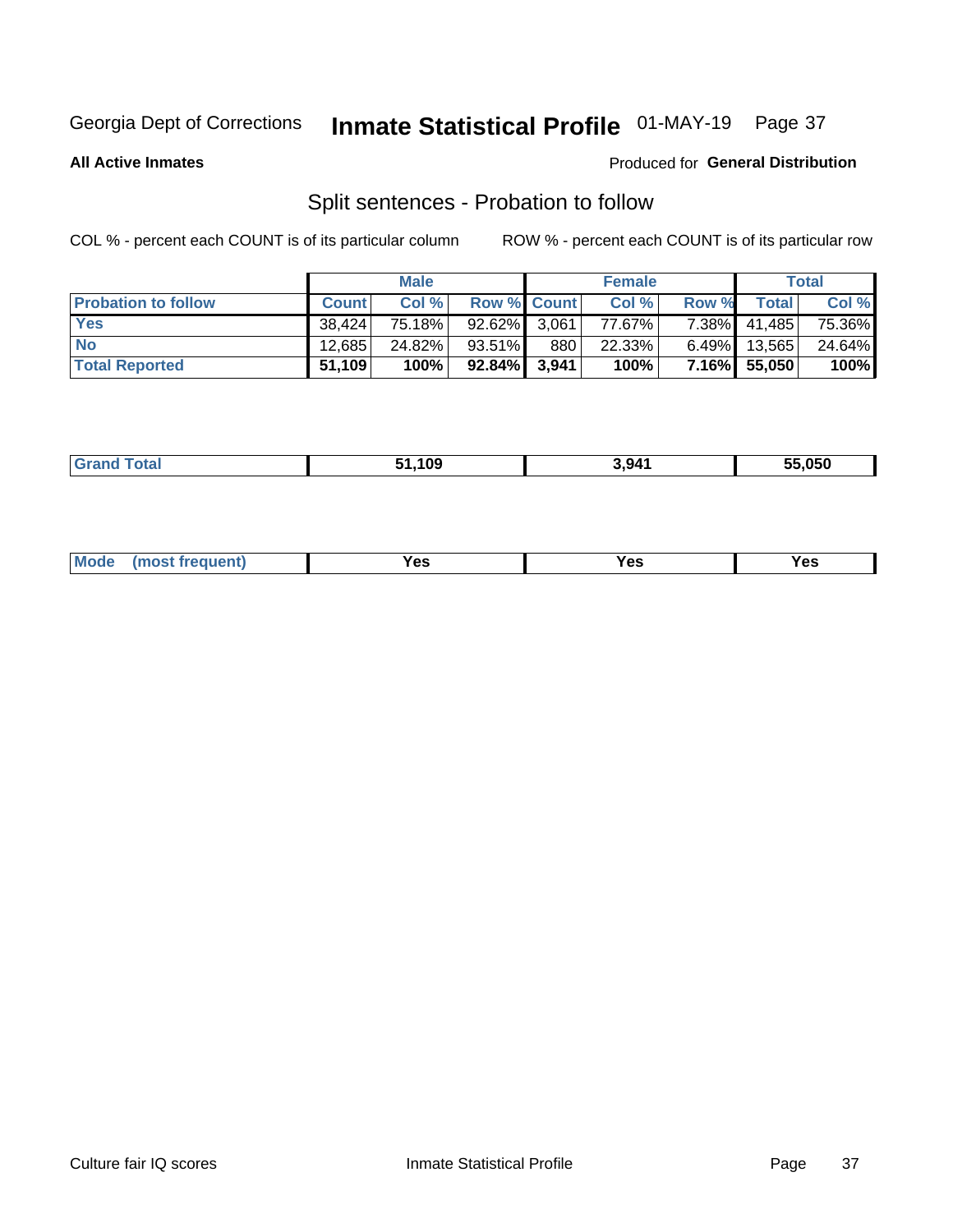## Inmate Statistical Profile 01-MAY-19 Page 38

**All Active Inmates** 

#### Produced for General Distribution

## Probable future release type of still active inmates

COL % - percent each COUNT is of its particular column

|                                         |              | <b>Male</b> |                    |     | <b>Female</b> |          | <b>Total</b> |        |
|-----------------------------------------|--------------|-------------|--------------------|-----|---------------|----------|--------------|--------|
| <b>Probable Future Release Type</b>     | <b>Count</b> | Col %       | <b>Row % Count</b> |     | Col %         | Row %    | <b>Total</b> | Col %  |
| <b>Paroled with probation to follow</b> | 20,393       | 41.56%      | 91.22% 1.963       |     | 50.92%        | 8.78%    | 22,356       | 42.24% |
| Paroled w/o probation to follow         | 5,752        | 11.72%      | 91.65%             | 524 | 13.59%        | 8.35%    | 6,276        | 11.86% |
| <b>Maxout with probation to follow</b>  | 15.122       | 30.82%      | 93.76% 1.007       |     | 26.12%        | 6.24%    | 16,129       | 30.48% |
| <b>Maxout w/o probation to follow</b>   | 2,183        | 4.45%       | 94.18%             | 135 | 3.50%         | 5.82%    | 2,318        | 4.38%  |
| Life, LWOP or death sentence            | 5,618        | 11.45%      | 96.13%             | 226 | 5.86%         | $3.87\%$ | 5,844        | 11.04% |
| <b>Total Reported</b>                   | 49,068       | 100%        | $92.72\%$ 3.855    |     | 100%          | 7.28%    | 52,923       | 100%   |

| 456U                  |        |       |                 |
|-----------------------|--------|-------|-----------------|
| $f \wedge f \wedge f$ | 49,068 | 3.855 | כפח ה<br>34,943 |

| <b>Mode (most frequent)</b> | <b>PAR with PROB follow</b> | <b>PAR with PROB follow</b> | <b>PAR with PROB</b> |
|-----------------------------|-----------------------------|-----------------------------|----------------------|
|                             |                             |                             | follow               |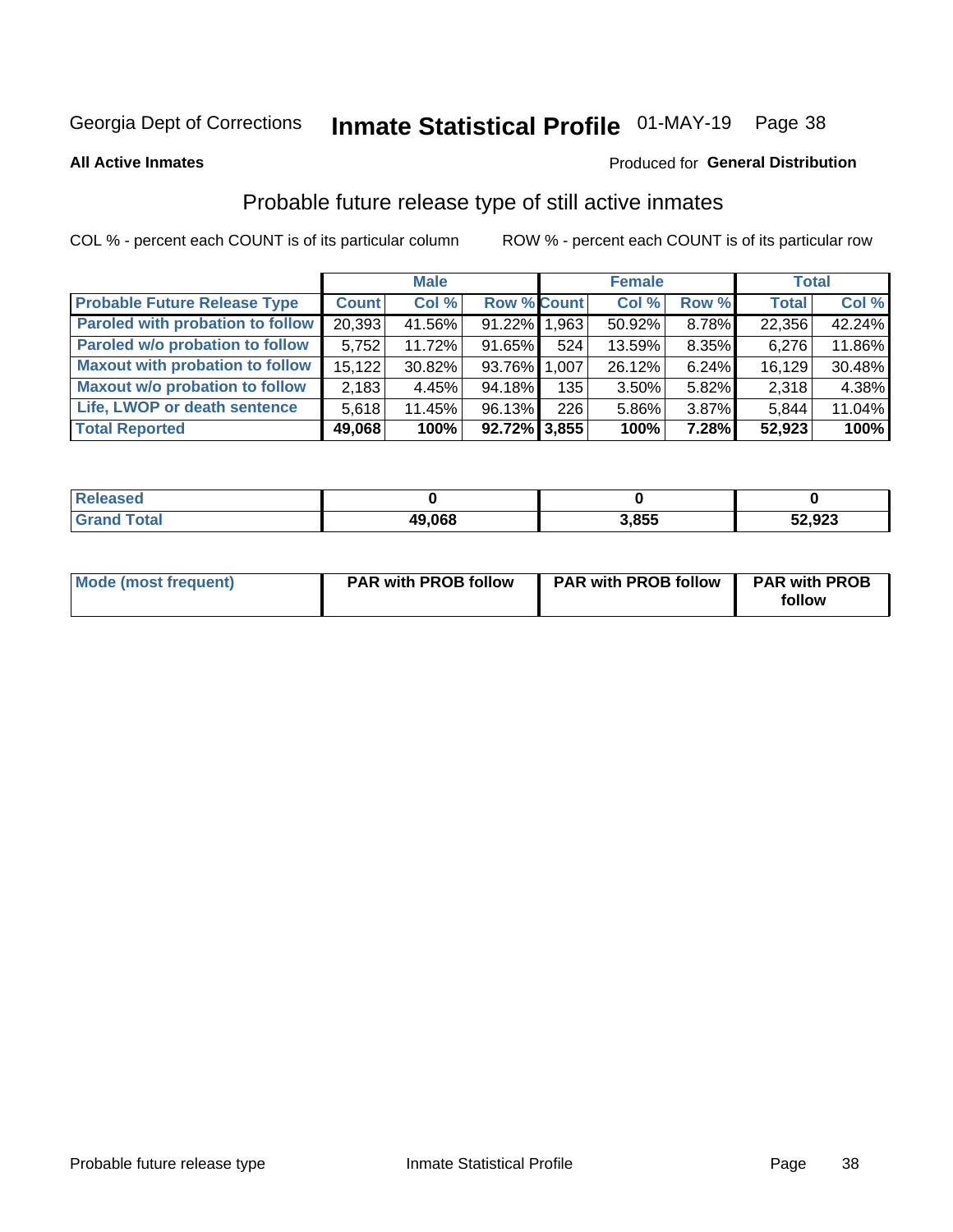### **All Active Inmates**

### **Produced for General Distribution**

# Time served in current (or last) institution

COL % - percent each COUNT is of its particular column

|                            |              | <b>Male</b> |        |              | <b>Female</b> |        |              | <b>Total</b> |
|----------------------------|--------------|-------------|--------|--------------|---------------|--------|--------------|--------------|
| <b>Time In Institution</b> | <b>Count</b> | Col %       | Row %  | <b>Count</b> | Col %         | Row %  | <b>Total</b> | Col %        |
| 0 to 3 months              | 14,361       | 28.10%      | 92.54% | 1,158        | 29.38%        | 7.46%  | 15,519       | 28.19%       |
| 3.01 to 6 months           | 6,369        | 12.46%      | 92.05% | 550          | 13.96%        | 7.95%  | 6,919        | 12.57%       |
| 6.01 to 9 months           | 5,304        | 10.38%      | 91.97% | 463          | 11.75%        | 8.03%  | 5,767        | 10.48%       |
| 9.01 to 12 months          | 4,336        | 8.48%       | 92.79% | 337          | 8.55%         | 7.21%  | 4,673        | 8.49%        |
| 12.01 to 18 months         | 5,211        | 10.20%      | 92.97% | 394          | 10.00%        | 7.03%  | 5,605        | 10.18%       |
| <b>18.01 to 24 months</b>  | 3,654        | 7.15%       | 94.52% | 212          | 5.38%         | 5.48%  | 3,866        | 7.02%        |
| 2.01 to 3 years            | 3,890        | 7.61%       | 94.39% | 231          | 5.86%         | 5.61%  | 4,121        | 7.49%        |
| 3.01 to 4 years            | 2,682        | 5.25%       | 94.57% | 154          | 3.91%         | 5.43%  | 2,836        | 5.15%        |
| $4.01$ to 5 years          | 1,695        | 3.32%       | 94.59% | 97           | 2.46%         | 5.41%  | 1,792        | 3.26%        |
| 5.01 to 6 years            | 1,010        | 1.98%       | 94.22% | 62           | 1.57%         | 5.78%  | 1,072        | 1.95%        |
| 6.01 to 7 years            | 613          | 1.20%       | 89.75% | 70           | 1.78%         | 10.25% | 683          | 1.24%        |
| 7.01 to 8 years            | 537          | 1.05%       | 93.72% | 36           | 0.91%         | 6.28%  | 573          | 1.04%        |
| $8.01$ to 9 years          | 316          | 0.62%       | 78.80% | 85           | 2.16%         | 21.20% | 401          | 0.73%        |
| 9.01 to 10 years           | 182          | 0.36%       | 92.39% | 15           | 0.38%         | 7.61%  | 197          | 0.36%        |
| Over 10 years              | 949          | 1.86%       | 92.50% | 77           | 1.95%         | 7.50%  | 1,026        | 1.86%        |
| <b>Total Reported</b>      | 51,109       | 100%        | 92.84% | 3,941        | 100%          | 7.16%  | 55,050       | 100.0%       |

| <b>Penorted</b><br><b>Not</b> |      |       |        |
|-------------------------------|------|-------|--------|
| ⊺ิ∩tal                        | .109 | . Q41 | 55.050 |

| <b>Mean</b><br>(average) | 24 months | 19 months | 24 months |
|--------------------------|-----------|-----------|-----------|
| Median (middle)          | 9 months  | 7 months  | 9 months  |
| Mode (most frequent)     | 0 months  | months    | 1 months  |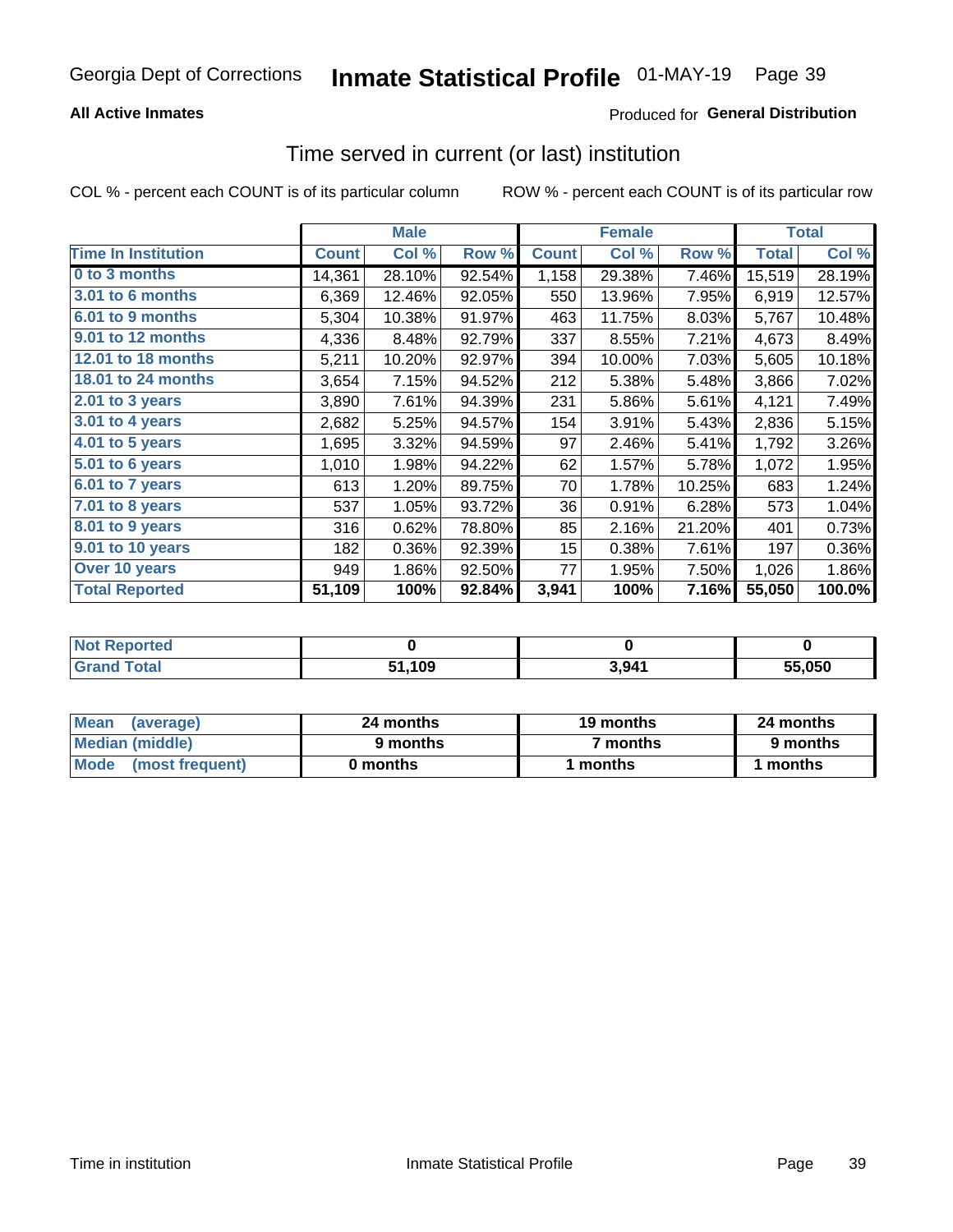# Inmate Statistical Profile 01-MAY-19 Page 40

#### **All Active Inmates**

#### Produced for General Distribution

### Highest grade level attained

COL % - percent each COUNT is of its particular column

|                              |                 | <b>Male</b> |         |                | <b>Female</b> |        |                 | <b>Total</b> |
|------------------------------|-----------------|-------------|---------|----------------|---------------|--------|-----------------|--------------|
| <b>Grade Level</b>           | <b>Count</b>    | Col %       | Row %   | <b>Count</b>   | Col %         | Row %  | <b>Total</b>    | Col %        |
| No school at all             | $\overline{14}$ | 0.04%       | 100.00% |                |               |        | $\overline{14}$ | 0.04%        |
| <b>Grade 1</b>               | 20              | 0.06%       | 95.24%  | 1              | 0.04%         | 4.76%  | 21              | 0.05%        |
| <b>Grade 2</b>               | 22              | 0.06%       | 95.65%  | 1              | 0.04%         | 4.35%  | 23              | 0.06%        |
| Grade 3                      | 66              | 0.18%       | 98.51%  | 1              | 0.04%         | 1.49%  | 67              | 0.17%        |
| Grade 4                      | 73              | 0.20%       | 92.41%  | 6              | 0.25%         | 7.59%  | 79              | 0.21%        |
| Grade 5                      | 90              | 0.25%       | 95.74%  | 4              | 0.17%         | 4.26%  | 94              | 0.24%        |
| Grade 6                      | 332             | 0.92%       | 95.95%  | 14             | 0.59%         | 4.05%  | 346             | 0.90%        |
| <b>Grade 7</b>               | 654             | 1.81%       | 94.24%  | 40             | 1.68%         | 5.76%  | 694             | 1.80%        |
| Grade 8                      | 2,384           | 6.60%       | 94.42%  | 141            | 5.91%         | 5.58%  | 2,525           | 6.55%        |
| Grade 9                      | 4,544           | 12.57%      | 95.54%  | 212            | 8.89%         | 4.46%  | 4,756           | 12.34%       |
| Grade 10                     | 6,214           | 17.19%      | 95.51%  | 292            | 12.24%        | 4.49%  | 6,506           | 16.89%       |
| Grade 11                     | 6,089           | 16.85%      | 95.11%  | 313            | 13.12%        | 4.89%  | 6,402           | 16.62%       |
| <b>Grade 12 or GED</b>       | 12,254          | 33.91%      | 93.13%  | 904            | 37.89%        | 6.87%  | 13,158          | 34.15%       |
| <b>Some tech school</b>      | 249             | 0.69%       | 83.56%  | 49             | 2.05%         | 16.44% | 298             | 0.77%        |
| <b>Completed tech school</b> | 248             | 0.69%       | 81.85%  | 55             | 2.31%         | 18.15% | 303             | 0.79%        |
| College, 1 year              | 995             | 2.75%       | 90.29%  | 107            | 4.48%         | 9.71%  | 1,102           | 2.86%        |
| College, 2 year              | 1,136           | 3.14%       | 88.13%  | 153            | 6.41%         | 11.87% | 1,289           | 3.35%        |
| College, 3 year              | 286             | 0.79%       | 88.00%  | 39             | 1.63%         | 12.00% | 325             | 0.84%        |
| <b>Bachelor's degree</b>     | 371             | 1.03%       | 89.18%  | 45             | 1.89%         | 10.82% | 416             | 1.08%        |
| <b>Master's degree</b>       | 65              | 0.18%       | 91.55%  | $\,6$          | 0.25%         | 8.45%  | 71              | 0.18%        |
| Ph.D. degree                 | 10              | 0.03%       | 83.33%  | $\overline{c}$ | 0.08%         | 16.67% | 12              | 0.03%        |
| Law degree                   | 16              | 0.04%       | 94.12%  | 1              | 0.04%         | 5.88%  | 17              | 0.04%        |
| <b>Some medical school</b>   | $\overline{2}$  | 0.01%       | 100.00% |                |               |        | 2               | 0.01%        |
| <b>Medical degree</b>        | 7               | 0.02%       | 100.00% |                |               |        | $\overline{7}$  | 0.02%        |
|                              | 1.              | 0.01%       | 100.00% |                |               |        | 1               | 0.01%        |
| <b>Total Reported</b>        | 36,142          | 100%        | 93.81%  | 2,386          | 100%          | 6.19%  | 38,528          | 100%         |

| 0 <sub>5</sub><br>ıл<br>4.JU | <b>1.555</b> | <b>FOO</b><br>⊿∆כ,סי |
|------------------------------|--------------|----------------------|
| ,109                         | 3,941        | 55.050               |

| Mean<br>(average)    | 10.83           | 11.35           | 10.86           |  |
|----------------------|-----------------|-----------------|-----------------|--|
| Median (middle)      | Grade 11        | Grade 12 or GED | Grade 11        |  |
| Mode (most frequent) | Grade 12 or GED | Grade 12 or GED | Grade 12 or GED |  |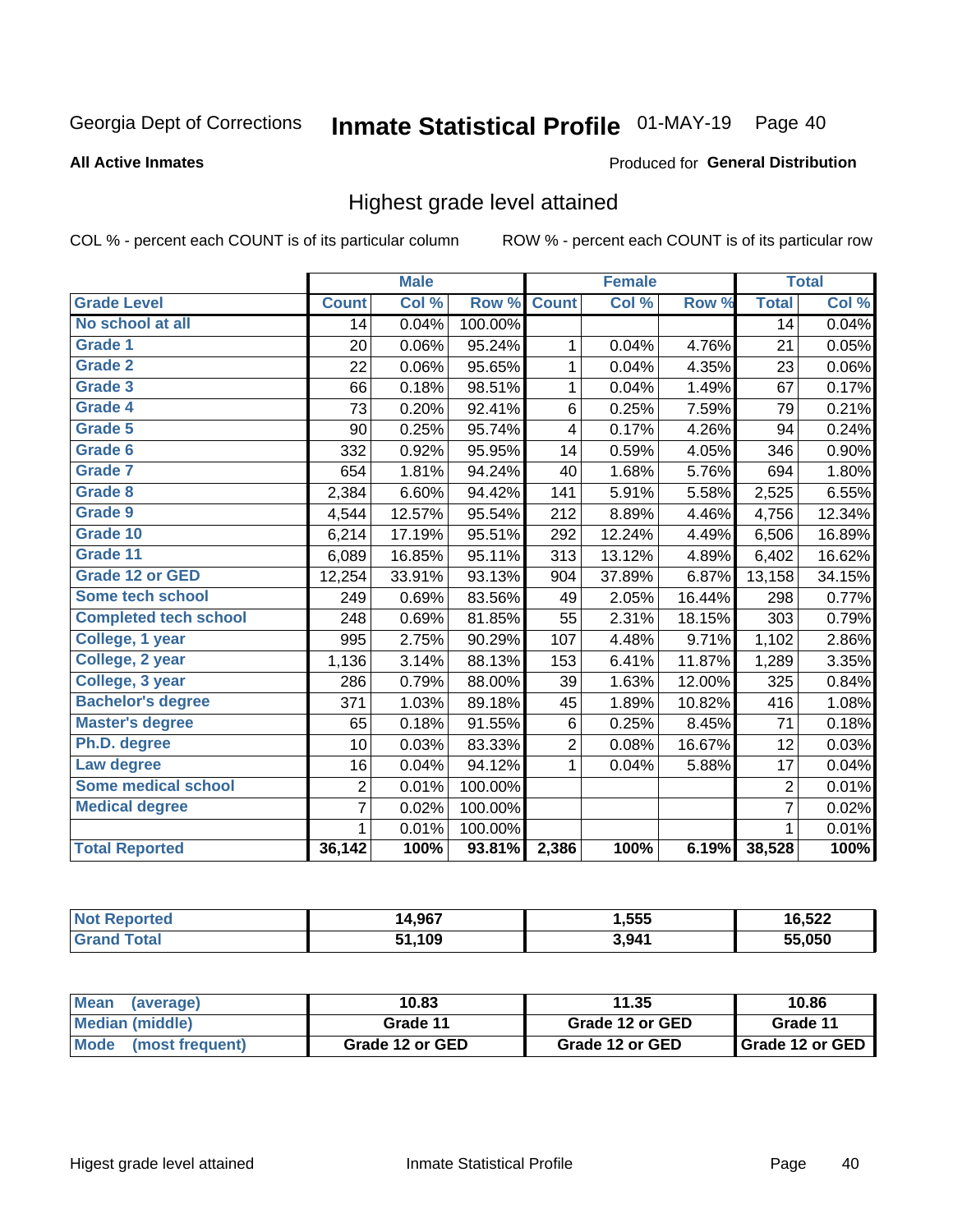# Inmate Statistical Profile 01-MAY-19 Page 41

#### **All Active Inmates**

### **Produced for General Distribution**

## Culture fair IQ scores

COL % - percent each COUNT is of its particular column

|                       |              | <b>Male</b> |             |       | <b>Female</b> |        |        | <b>Total</b> |
|-----------------------|--------------|-------------|-------------|-------|---------------|--------|--------|--------------|
| <b>IQ Scores</b>      | <b>Count</b> | Col %       | Row % Count |       | Col %         | Row %  | Total  | Col %        |
| $60 - 69$             | 943          | 2.37%       | 92.72%      | 74    | 2.18%         | 7.28%  | 1,017  | 2.36%        |
| $70 - 79$             | 2,671        | 6.71%       | 91.66%      | 243   | 7.17%         | 8.34%  | 2,914  | 6.75%        |
| $80 - 89$             | 5,869        | 14.75%      | 87.94%      | 805   | 23.75%        | 12.06% | 6,674  | 15.46%       |
| $90 - 99$             | 11,046       | 27.76%      | 89.71%      | 1,267 | 37.39%        | 10.29% | 12,313 | 28.51%       |
| $100 - 109$           | 11,049       | 27.77%      | 95.02%      | 579   | 17.08%        | 4.98%  | 11,628 | 26.93%       |
| $110 - 119$           | 6,781        | 17.04%      | 96.71%      | 231   | 6.82%         | 3.29%  | 7,012  | 16.24%       |
| $120 - 129$           | 1,379        | 3.47%       | 91.69%      | 125   | 3.69%         | 8.31%  | 1,504  | 3.48%        |
| $130 - 139$           | 48           | 0.12%       | 51.06%      | 46    | 1.36%         | 48.94% | 94     | 0.22%        |
| 140 & Up              | 6            | 0.02%       | 24.00%      | 19    | 0.56%         | 76.00% | 25     | 0.06%        |
| <b>Total Reported</b> | 39,792       | 100%        | 92.15%      | 3,389 | 100%          | 7.85%  | 43,181 | 100.0%       |

| <b>Not Reported</b>  | 10,585 | 371   | 10,956 |
|----------------------|--------|-------|--------|
| Not Valid (under 60) | 732    | 181   | 913    |
| <b>Grand Total</b>   | 51,109 | 3,941 | 55,050 |

| <b>Mean</b><br>(average) | 98  | 96  | 98 |
|--------------------------|-----|-----|----|
| <b>Median (middle)</b>   | 99  | 94  | 99 |
| Mode<br>(most frequent)  | 103 | 102 | 99 |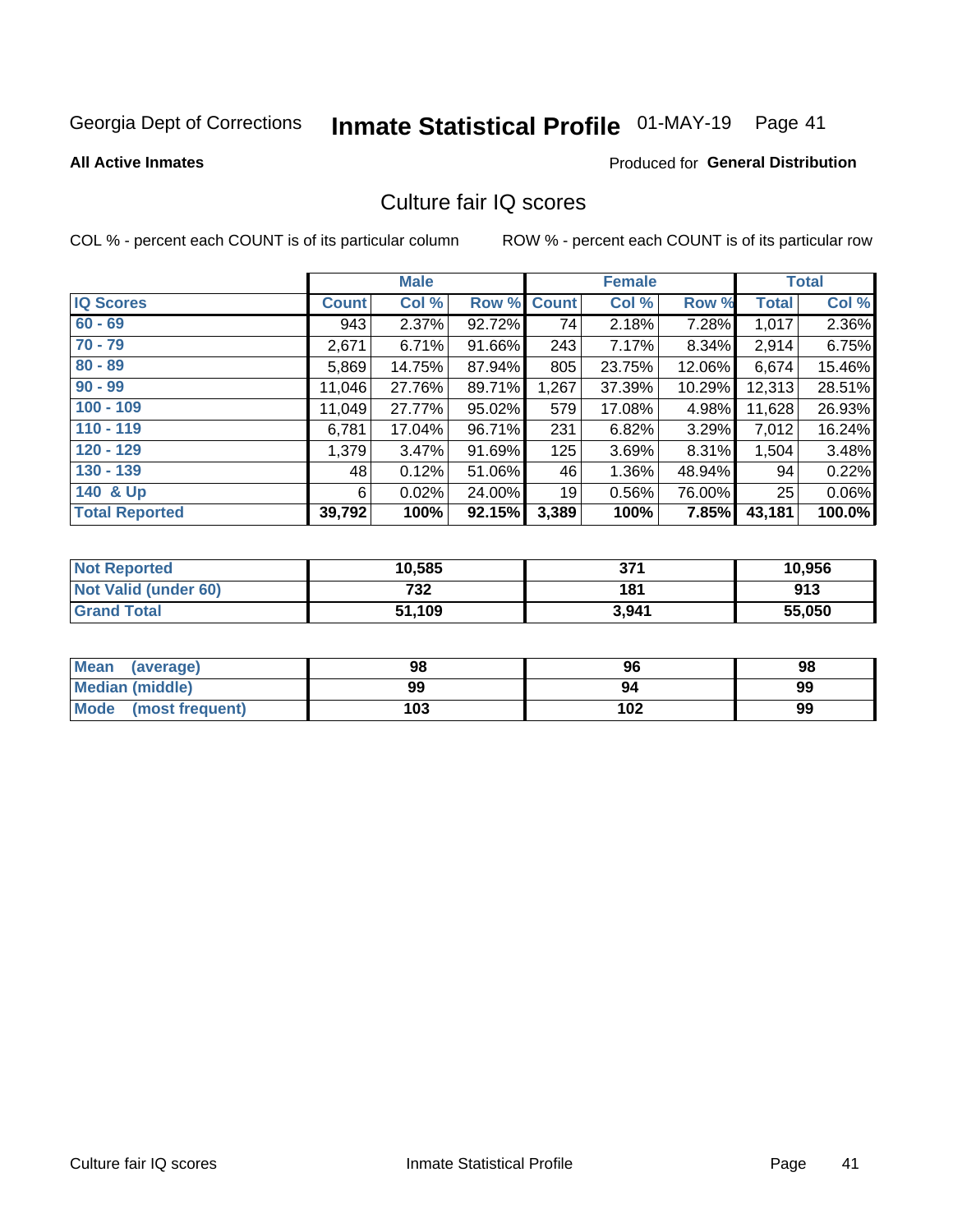# Inmate Statistical Profile 01-MAY-19 Page 42

#### **All Active Inmates**

#### Produced for General Distribution

# Wide Range Achievement Test (WRAT) reading score

COL % - percent each COUNT is of its particular column

|                           |         | <b>Male</b> |        |              | <b>Female</b> |        |              | <b>Total</b> |
|---------------------------|---------|-------------|--------|--------------|---------------|--------|--------------|--------------|
| <b>WRAT Reading Score</b> | Count l | Col %       | Row %  | <b>Count</b> | Col %         | Row %  | <b>Total</b> | Col %        |
| $0.1$ to $0.9$            | 839     | 1.85%       | 99.53% | 4            | 0.11%         | 0.47%  | 843          | 1.72%        |
| 1.0 to 1.9                | 857     | 1.89%       | 98.62% | 12           | 0.34%         | 1.38%  | 869          | 1.78%        |
| 2.0 to 2.9                | 1,536   | 3.39%       | 97.46% | 40           | 1.12%         | 2.54%  | 1,576        | 3.22%        |
| 3.0 to 3.9                | 3,331   | 7.35%       | 96.89% | 107          | 3.00%         | 3.11%  | 3,438        | 7.03%        |
| 4.0 to 4.9                | 4,089   | 9.02%       | 95.38% | 198          | 5.54%         | 4.62%  | 4,287        | 8.76%        |
| 5.0 to 5.9                | 3,777   | 8.33%       | 95.89% | 162          | 4.54%         | 4.11%  | 3,939        | 8.05%        |
| 6.0 to 6.9                | 4,153   | 9.16%       | 94.52% | 241          | 6.75%         | 5.48%  | 4,394        | 8.98%        |
| 7.0 to 7.9                | 1,843   | 4.06%       | 94.51% | 107          | 3.00%         | 5.49%  | 1,950        | 3.99%        |
| 8.0 to 8.9                | 3,474   | 7.66%       | 94.81% | 190          | 5.32%         | 5.19%  | 3,664        | 7.49%        |
| 9.0 to 9.9                | 1,922   | 4.24%       | 94.49% | 112          | 3.14%         | 5.51%  | 2,034        | 4.16%        |
| 10.0 to 10.9              | 2,991   | 6.60%       | 92.77% | 233          | 6.52%         | 7.23%  | 3,224        | 6.59%        |
| 11.0 to 11.9              | 4,037   | 8.90%       | 91.21% | 389          | 10.89%        | 8.79%  | 4,426        | 9.05%        |
| 12.0 to 12.9              | 11,929  | 26.31%      | 87.50% | 1,704        | 47.70%        | 12.50% | 13,633       | 27.87%       |
| 13                        | 565     | 1.25%       | 88.56% | 73           | 2.04%         | 11.44% | 638          | 1.30%        |
| <b>Total Reported</b>     | 45,343  | 100%        | 92.70% | 3,572        | 100.0%        | 7.30%  | 48,915       | 100%         |

| <u>orteo</u><br>' NOT | 5,766 | 369   | 6,135  |
|-----------------------|-------|-------|--------|
| $f \wedge f \wedge f$ | ,109  | 3,941 | 55.050 |

| <b>Mean</b><br>(average) | 8.41 | 10.35 | 8.55 |
|--------------------------|------|-------|------|
| Median (middle)          | 8.8  | 11.9  | 8.9  |
| Mode<br>(most frequent)  | 12.9 | 12.9  | 12.9 |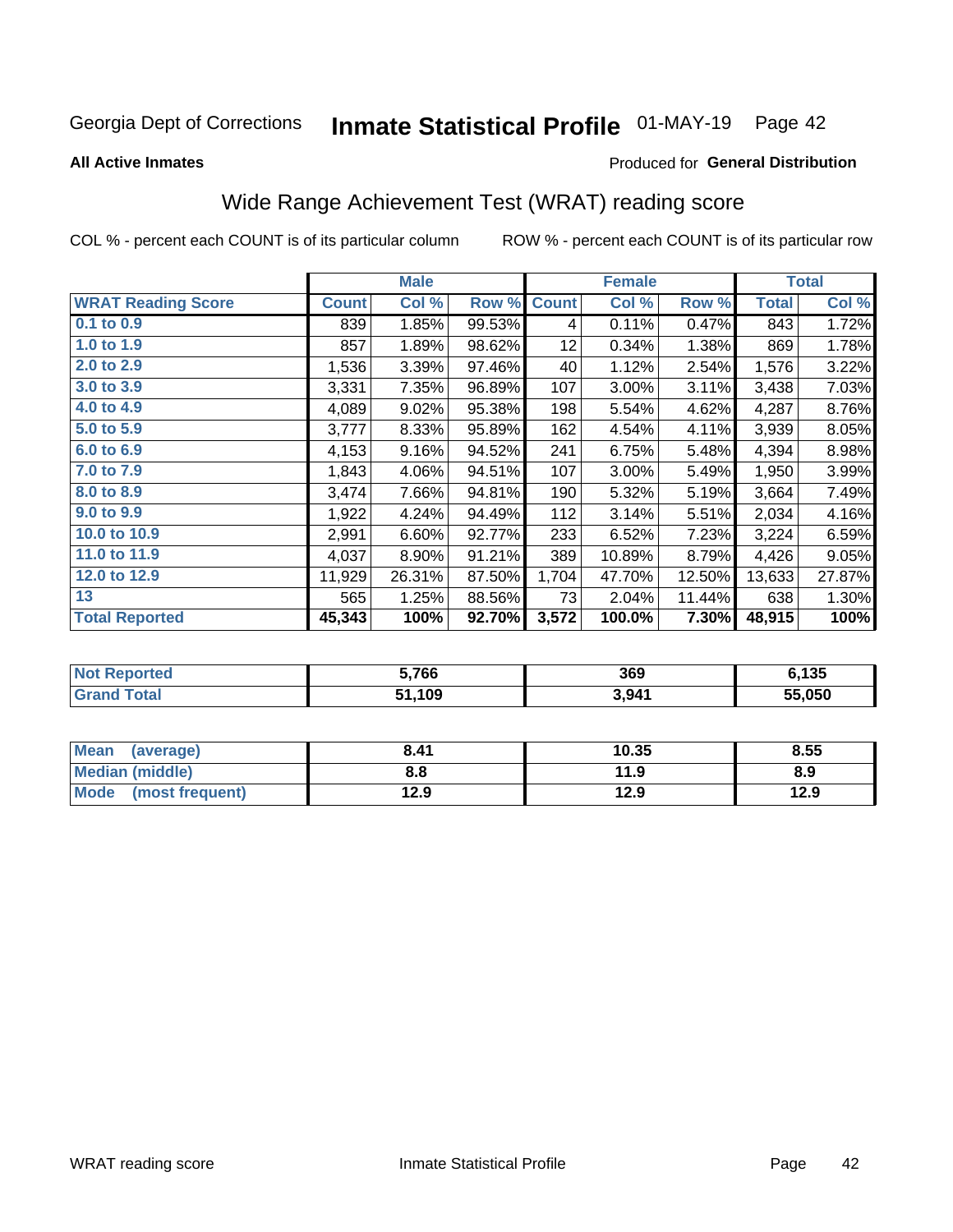# Inmate Statistical Profile 01-MAY-19 Page 43

**All Active Inmates** 

#### Produced for General Distribution

# Wide Range Achievement Test (WRAT) math score

COL % - percent each COUNT is of its particular column

|                              |              | <b>Male</b> |         |              | <b>Female</b> |        |              | <b>Total</b> |
|------------------------------|--------------|-------------|---------|--------------|---------------|--------|--------------|--------------|
| <b>WRAT Mathematic Score</b> | <b>Count</b> | Col %       | Row %   | <b>Count</b> | Col %         | Row %  | <b>Total</b> | Col %        |
| $0.1$ to $0.9$               | 223          | 0.49%       | 100.00% |              |               |        | 223          | 0.46%        |
| 1.0 to 1.9                   | 447          | 0.99%       | 98.24%  | 8            | 0.22%         | 1.76%  | 455          | 0.93%        |
| 2.0 to 2.9                   | 1,125        | 2.48%       | 96.24%  | 44           | 1.23%         | 3.76%  | 1,169        | 2.39%        |
| 3.0 to 3.9                   | 2,466        | 5.44%       | 95.88%  | 106          | 2.97%         | 4.12%  | 2,572        | 5.26%        |
| 4.0 to 4.9                   | 5,709        | 12.59%      | 94.01%  | 364          | 10.19%        | 5.99%  | 6,073        | 12.42%       |
| 5.0 to 5.9                   | 7,091        | 15.64%      | 91.72%  | 640          | 17.91%        | 8.28%  | 7,731        | 15.81%       |
| 6.0 to 6.9                   | 8,893        | 19.61%      | 92.22%  | 750          | 20.99%        | 7.78%  | 9,643        | 19.71%       |
| 7.0 to 7.9                   | 3,590        | 7.92%       | 93.13%  | 265          | 7.42%         | 6.87%  | 3,855        | 7.88%        |
| 8.0 to 8.9                   | 4,642        | 10.24%      | 91.18%  | 449          | 12.57%        | 8.82%  | 5,091        | 10.41%       |
| 9.0 to 9.9                   | 2,581        | 5.69%       | 92.48%  | 210          | 5.88%         | 7.52%  | 2,791        | 5.71%        |
| 10.0 to 10.9                 | 653          | 1.44%       | 97.61%  | 16           | 0.45%         | 2.39%  | 669          | 1.37%        |
| 11.0 to 11.9                 | 1,628        | 3.59%       | 91.82%  | 145          | 4.06%         | 8.18%  | 1,773        | 3.62%        |
| 12.0 to 12.9                 | 6,224        | 13.73%      | 91.77%  | 558          | 15.62%        | 8.23%  | 6,782        | 13.87%       |
| 13                           | 68           | 0.15%       | 79.07%  | 18           | 0.50%         | 20.93% | 86           | 0.18%        |
| <b>Total Reported</b>        | 45,340       | 100%        | 92.70%  | 3,573        | 100.0%        | 7.30%  | 48,913       | 100.0%       |

| <b>Reported</b>        | 5,769   | 368   | 127    |
|------------------------|---------|-------|--------|
| ' Not I                | <b></b> |       | 0,131  |
| <b>Total</b><br>'Grano | ,109    | 3,941 | 55.050 |

| <b>Mean</b><br>(average) | 7.28 | 7.67 | 7.30 |
|--------------------------|------|------|------|
| Median (middle)          | כ.ס  | 6.9  | ס.ס  |
| Mode<br>(most frequent)  | 12.9 | 12.9 | 12.9 |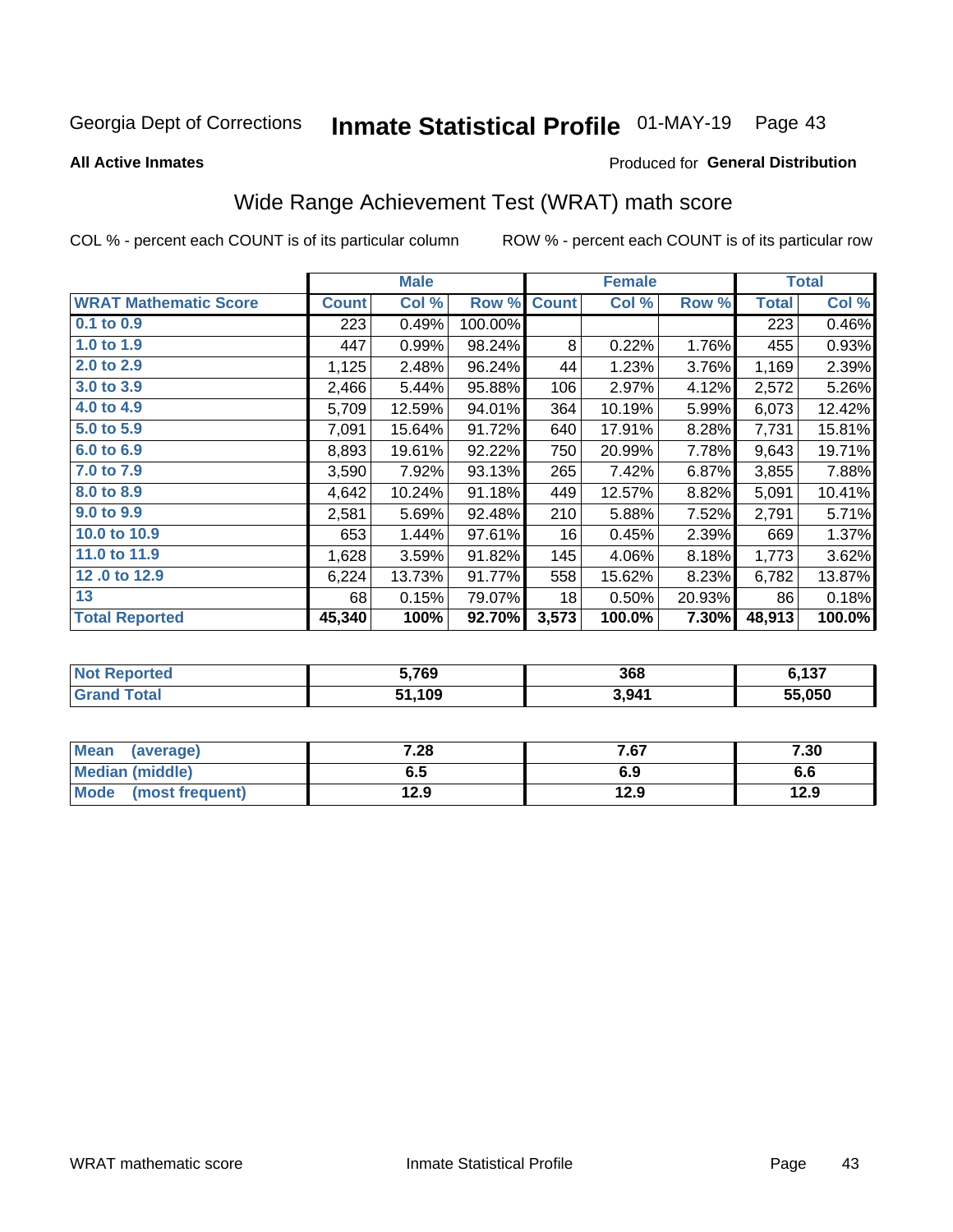#### Inmate Statistical Profile 01-MAY-19 Page 44

#### **All Active Inmates**

### **Produced for General Distribution**

## Wide Range Achievement Test (WRAT) spelling score

COL % - percent each COUNT is of its particular column

|                            |              | <b>Male</b> |        |              | <b>Female</b> |        |              | <b>Total</b> |
|----------------------------|--------------|-------------|--------|--------------|---------------|--------|--------------|--------------|
| <b>WRAT Spelling Score</b> | <b>Count</b> | Col %       | Row %  | <b>Count</b> | Col %         | Row %  | <b>Total</b> | Col %        |
| 0.1 to 0.9                 | 958          | 2.11%       | 99.27% | 7            | 0.20%         | 0.73%  | 965          | 1.97%        |
| 1.0 to 1.9                 | 1,192        | 2.63%       | 98.76% | 15           | 0.42%         | 1.24%  | 1,207        | 2.47%        |
| 2.0 to 2.9                 | 2,161        | 4.76%       | 98.23% | 39           | 1.09%         | 1.77%  | 2,200        | 4.50%        |
| 3.0 to 3.9                 | 3,338        | 7.36%       | 97.77% | 76           | 2.13%         | 2.23%  | 3,414        | 6.98%        |
| 4.0 to 4.9                 | 2,986        | 6.58%       | 96.60% | 105          | 2.94%         | 3.40%  | 3,091        | 6.32%        |
| 5.0 to 5.9                 | 4,757        | 10.49%      | 95.27% | 236          | 6.61%         | 4.73%  | 4,993        | 10.20%       |
| 6.0 to 6.9                 | 4,174        | 9.20%       | 94.86% | 226          | 6.33%         | 5.14%  | 4,400        | 8.99%        |
| 7.0 to 7.9                 | 3,933        | 8.67%       | 93.96% | 253          | 7.08%         | 6.04%  | 4,186        | 8.56%        |
| 8.0 to 8.9                 | 3,880        | 8.55%       | 92.89% | 297          | 8.31%         | 7.11%  | 4,177        | 8.54%        |
| 9.0 to 9.9                 | 2,191        | 4.83%       | 93.04% | 164          | 4.59%         | 6.96%  | 2,355        | 4.81%        |
| 10.0 to 10.9               | 2,167        | 4.78%       | 92.65% | 172          | 4.81%         | 7.35%  | 2,339        | 4.78%        |
| 11.0 to 11.9               | 3,374        | 7.44%       | 90.29% | 363          | 10.16%        | 9.71%  | 3,737        | 7.64%        |
| 12.0 to 12.9               | 9,979        | 22.00%      | 86.35% | 1,578        | 44.16%        | 13.65% | 11,557       | 23.62%       |
| 13                         | 264          | 0.58%       | 86.27% | 42           | 1.18%         | 13.73% | 306          | 0.63%        |
| <b>Total Reported</b>      | 45,354       | 100%        | 92.70% | 3,573        | 100.0%        | 7.30%  | 48,927       | 100.0%       |

| -тес<br>NO | 5,755 | 368   | $\sqrt{2}$<br>1 Z J<br>$\sim$ |
|------------|-------|-------|-------------------------------|
|            | ,109  | 3,941 | 55.050                        |

| Mean<br>(average)      | 7.94 | 10.15 | 8.10 |
|------------------------|------|-------|------|
| <b>Median (middle)</b> | .    | 11.6  |      |
| Mode (most frequent)   | 12.9 | 12.9  | 12.9 |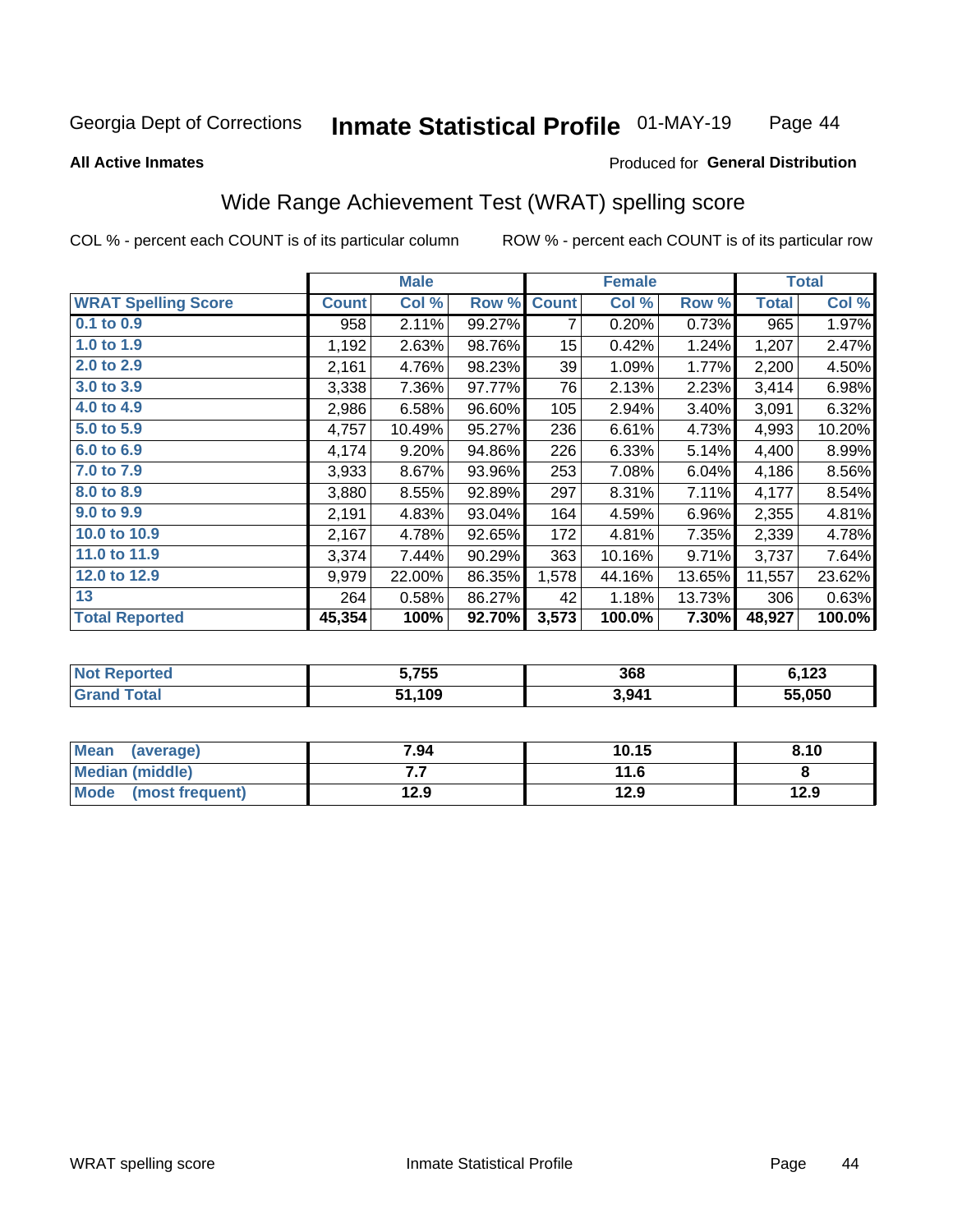# Inmate Statistical Profile 01-MAY-19 Page 45

#### **All Active Inmates**

#### Produced for General Distribution

## Current / last mental health treatment level

COL % - percent each COUNT is of its particular column

|                                    |              | <b>Male</b> |         |              | <b>Female</b> |        |        | <b>Total</b> |
|------------------------------------|--------------|-------------|---------|--------------|---------------|--------|--------|--------------|
| <b>Mental Health Treatment Lev</b> | <b>Count</b> | Col%        | Row %   | <b>Count</b> | Col %         | Row %  | Total  | Col %        |
| 1 No problem at current time       | 8,526        | 49.75%      | 92.55%  | 686          | 22.36%        | 7.45%  | 9,212  | 45.59%       |
| <b>2 Receiving outpatient</b>      | 6,838        | 39.90%      | 74.59%  | 2,329        | 75.91%        | 25.41% | 9,167  | 45.37%       |
| <b>Treatment</b>                   |              |             |         |              |               |        |        |              |
| 3 Inpatient, moderate              | 1,419        | 8.28%       | 97.39%  | 38           | 1.24%         | 2.61%  | 1,457  | 7.21%        |
| <b>Treatment</b>                   |              |             |         |              |               |        |        |              |
| 4 Inpatient, intensive             | 324          | 1.89%       | 95.58%  | 15           | 0.49%         | 4.42%  | 339    | 1.68%        |
| <b>Treatment</b>                   |              |             |         |              |               |        |        |              |
| <b>5 Undergoing crisis</b>         | 28           | 0.16%       | 100.00% |              |               |        | 28     | 0.14%        |
| <b>stabilization</b>               |              |             |         |              |               |        |        |              |
| <b>6 Hospital for criminally</b>   |              | 0.01%       | 100.00% |              |               |        |        | 0.01%        |
| <b>Tinsane</b>                     |              |             |         |              |               |        |        |              |
| <b>Total Evaluated</b>             | 17,136       | 100%        | 84.81%  | 3,068        | 100%          | 15.19% | 20,204 | 100%         |

| Never had MH evaluation | 33,973 | 873   | 34,846 |
|-------------------------|--------|-------|--------|
| <b>Grand Total</b>      | 51,109 | 3,941 | 55,050 |

| Median (middle) | <b>Receiving outpatient</b><br>treatment | <b>Receiving outpatient</b><br>treatment | <b>Receiving</b><br>outpatient<br>treatment |  |  |
|-----------------|------------------------------------------|------------------------------------------|---------------------------------------------|--|--|
| <b>Mode</b>     | No problem at current time               | <b>Receiving outpatient</b>              | No problem at                               |  |  |
| (most frequent) |                                          | treatment                                | current time                                |  |  |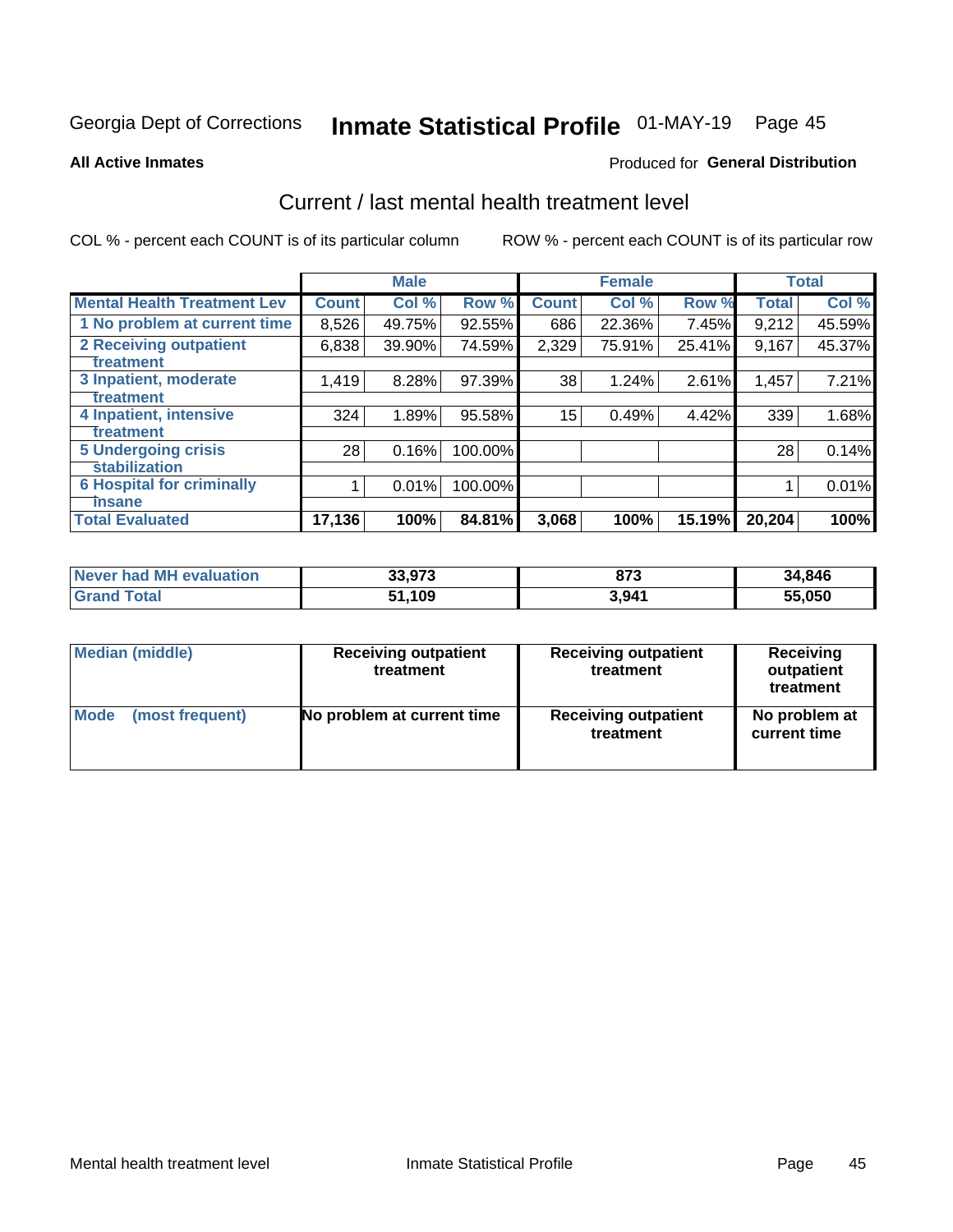### **All Active Inmates**

### Produced for General Distribution

# PULHESDWIT medical scale - 'P' overall condition ('P'hysical)

COL % - percent each COUNT is of its particular column

|                                  |              | <b>Male</b> |         |              | <b>Female</b> |        |              | <b>Total</b> |
|----------------------------------|--------------|-------------|---------|--------------|---------------|--------|--------------|--------------|
| <b>P' Overall Condition</b>      | <b>Count</b> | Col %       | Row %   | <b>Count</b> | Col %         | Row %  | <b>Total</b> | Col %        |
| 1 No medical illness             | 34,863       | 75.40%      | 93.84%  | 2,289        | 63.09%        | 6.16%  | 37,152       | 74.50%       |
| 2 Well-controlled chronic        | 10,389       | 22.47%      | 89.40%  | 1,232        | 33.96%        | 10.60% | 11,621       | 23.30%       |
| <b>lilness</b>                   |              |             |         |              |               |        |              |              |
| 3 Poorly-controlled chronic      | 907          | $1.96\%$    | 92.36%  | 75           | 2.07%         | 7.64%  | 982          | 1.97%        |
| <b>illness</b>                   |              |             |         |              |               |        |              |              |
| 4 Significant problems requiring | 74           | 0.16%       | 82.22%  | 16           | 0.44%         | 17.78% | 90           | 0.18%        |
| special housing                  |              |             |         |              |               |        |              |              |
| 5 Terminal illness, < 6 months   | 6            | 0.01%       | 100.00% |              |               |        | 6            | 0.01%        |
| to live                          |              |             |         |              |               |        |              |              |
| 6 Inmate is pregnant             |              | 0.01%       | 5.88%   | 16           | 0.44%         | 94.12% | 17           | 0.03%        |
| <b>Total Reported</b>            | 46,240       | 100%        | 92.72%  | 3,628        | 100%          | 7.28%  | 49,868       | 100%         |

| тео | .869 | 24c<br>UIV | ,182   |
|-----|------|------------|--------|
|     | ,109 | 3.94'      | 55.050 |

| Mode | (most frequent) | 1 No medical illness | 1 No medical illness | 1 No medical<br>illness |
|------|-----------------|----------------------|----------------------|-------------------------|
|------|-----------------|----------------------|----------------------|-------------------------|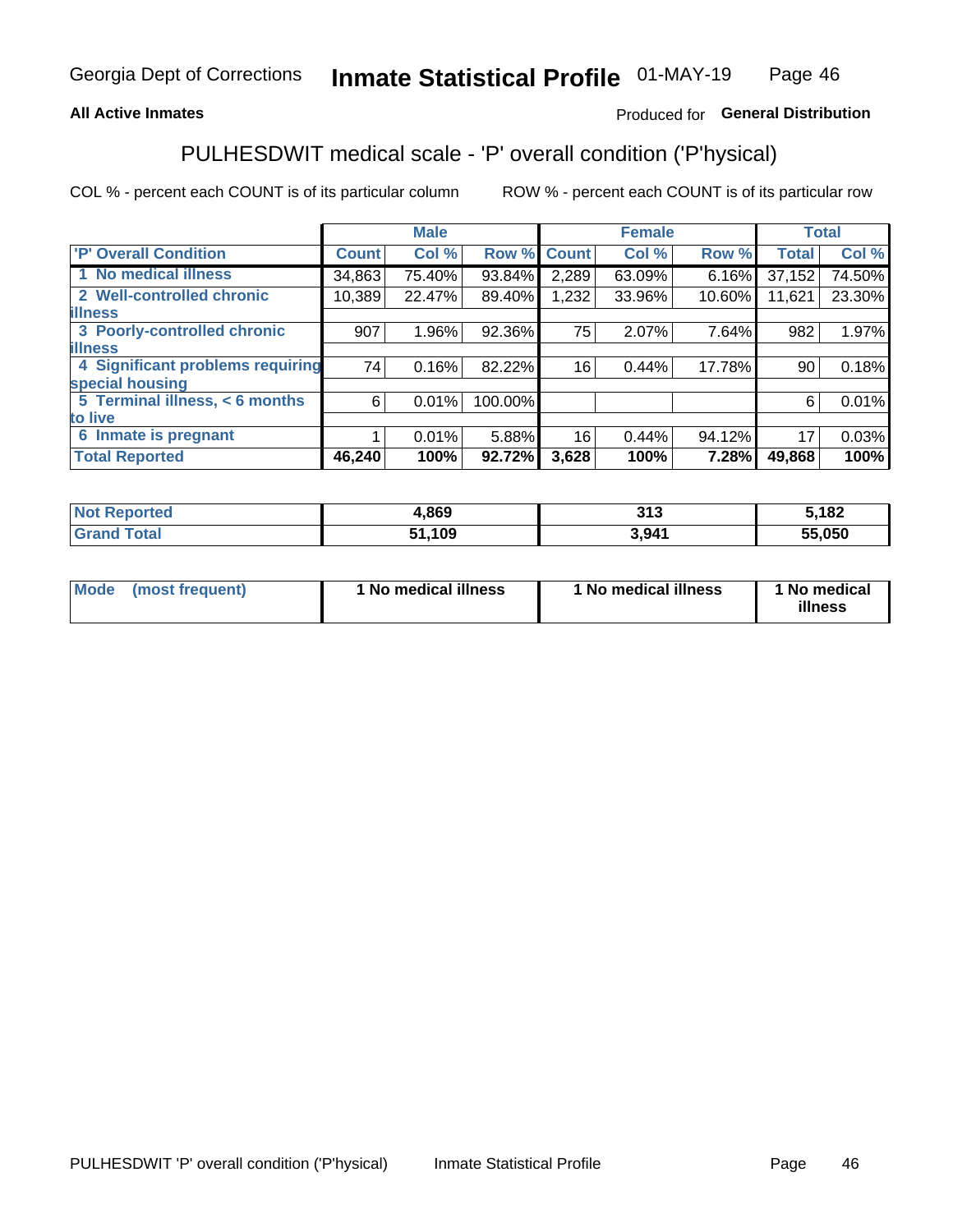#### **All Active Inmates**

### Produced for General Distribution

# PULHESDWIT medical scale - 'U' upper body

COL % - percent each COUNT is of its particular column

|                              |              | <b>Male</b> |         |              | <b>Female</b> |       |              | <b>Total</b> |
|------------------------------|--------------|-------------|---------|--------------|---------------|-------|--------------|--------------|
| <b>U' Upper Body</b>         | <b>Count</b> | Col %       | Row %   | <b>Count</b> | Col %         | Row % | <b>Total</b> | Col %        |
| 1 Upper bones, joints,       | 44,088       | 95.71%      | 92.81%  | 3,416        | 94.13%        | 7.19% | 47,504       | 95.59%       |
| muscles all OK               |              |             |         |              |               |       |              |              |
| 2 One or both arms minimally | 1,710        | 3.71%       | 90.05%  | 189          | 5.21%         | 9.95% | 1,899        | 3.82%        |
| limited                      |              |             |         |              |               |       |              |              |
| 3 One or both arms           | 215          | 0.47%       | 90.72%  | 22           | 0.61%         | 9.28% | 237          | 0.48%        |
| <b>moderately limited</b>    |              |             |         |              |               |       |              |              |
| 4 One arm disabled,          | 50           | 0.11%       | 96.15%  | 2            | 0.06%         | 3.85% | 52           | 0.10%        |
| paralyzed, or amputated      |              |             |         |              |               |       |              |              |
| 5 Both arms disabled,        | 3            | 0.01%       | 100.00% |              |               |       | 3            | 0.01%        |
| paralyzed, or amputated      |              |             |         |              |               |       |              |              |
| <b>Total Reported</b>        | 46,066       | 100%        | 92.70%  | 3,629        | 100%          | 7.30% | 49,695       | 100%         |

| Reported<br><b>Not</b> | 5.043        | つイク<br>ے ا ت | 5,355  |
|------------------------|--------------|--------------|--------|
| <b>Total</b>           | 51,109<br>E4 | 3,941        | 55.050 |

|  | Mode (most frequent) | 1 Upper bones, joints,<br>muscles all OK | 1 Upper bones, joints,<br>muscles all OK | 1 Upper bones,<br>ljoints, muscles all<br>ОK |
|--|----------------------|------------------------------------------|------------------------------------------|----------------------------------------------|
|--|----------------------|------------------------------------------|------------------------------------------|----------------------------------------------|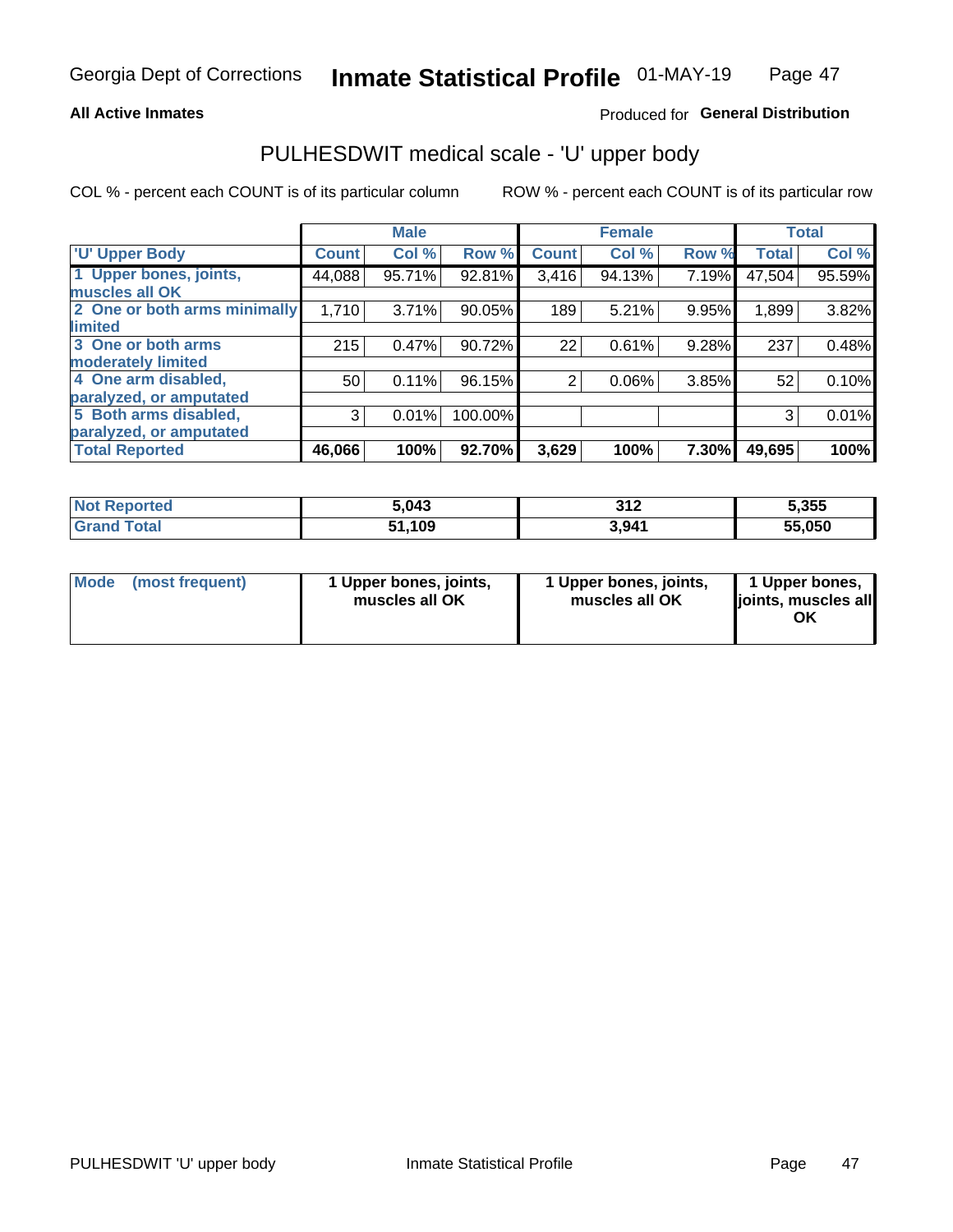#### **All Active Inmates**

### Produced for General Distribution

### PULHESDWIT medical scale - 'L' lower body

COL % - percent each COUNT is of its particular column

|                                |              | <b>Male</b> |         |              | <b>Female</b> |       |                 | <b>Total</b> |
|--------------------------------|--------------|-------------|---------|--------------|---------------|-------|-----------------|--------------|
| 'L' Lower Body                 | <b>Count</b> | Col %       | Row %   | <b>Count</b> | Col %         | Row % | <b>Total</b>    | Col %        |
| 1 Lower bones, joints,         | 41,647       | 90.42%      | 92.86%  | 3,202        | 88.31%        | 7.14% | 44,849          | 90.26%       |
| muscles all OK                 |              |             |         |              |               |       |                 |              |
| 2 One or both legs minimally   | 3,685        | 8.00%       | 90.76%  | 375          | 10.34%        | 9.24% | 4,060           | 8.17%        |
| limited                        |              |             |         |              |               |       |                 |              |
| 3 One or both legs             | 591          | 1.28%       | 93.66%  | 40           | 1.10%         | 6.34% | 631             | 1.27%        |
| moderately limited             |              |             |         |              |               |       |                 |              |
| 4 One leg disabled, paralyzed, | 120          | 0.26%       | 93.02%  | 9            | 0.25%         | 6.98% | 129             | 0.26%        |
| or amputated                   |              |             |         |              |               |       |                 |              |
| 5 Both legs disabled,          | 18           | 0.04%       | 100.00% |              |               |       | 18 <sub>1</sub> | 0.04%        |
| paralyzed, or amputated        |              |             |         |              |               |       |                 |              |
| <b>Total Reported</b>          | 46,061       | 100%        | 92.70%  | 3,626        | 100%          | 7.30% | 49,687          | 100%         |

| <b>Not Reported</b> | 5,048  | 315   | 5,363  |
|---------------------|--------|-------|--------|
| <b>Grand Total</b>  | 51,109 | 3,941 | 55,050 |

|  | Mode (most frequent) | 1 Lower bones, joints,<br>muscles all OK | 1 Lower bones, joints,<br>muscles all OK | 1 Lower bones,<br>joints, muscles all<br>ΟK |
|--|----------------------|------------------------------------------|------------------------------------------|---------------------------------------------|
|--|----------------------|------------------------------------------|------------------------------------------|---------------------------------------------|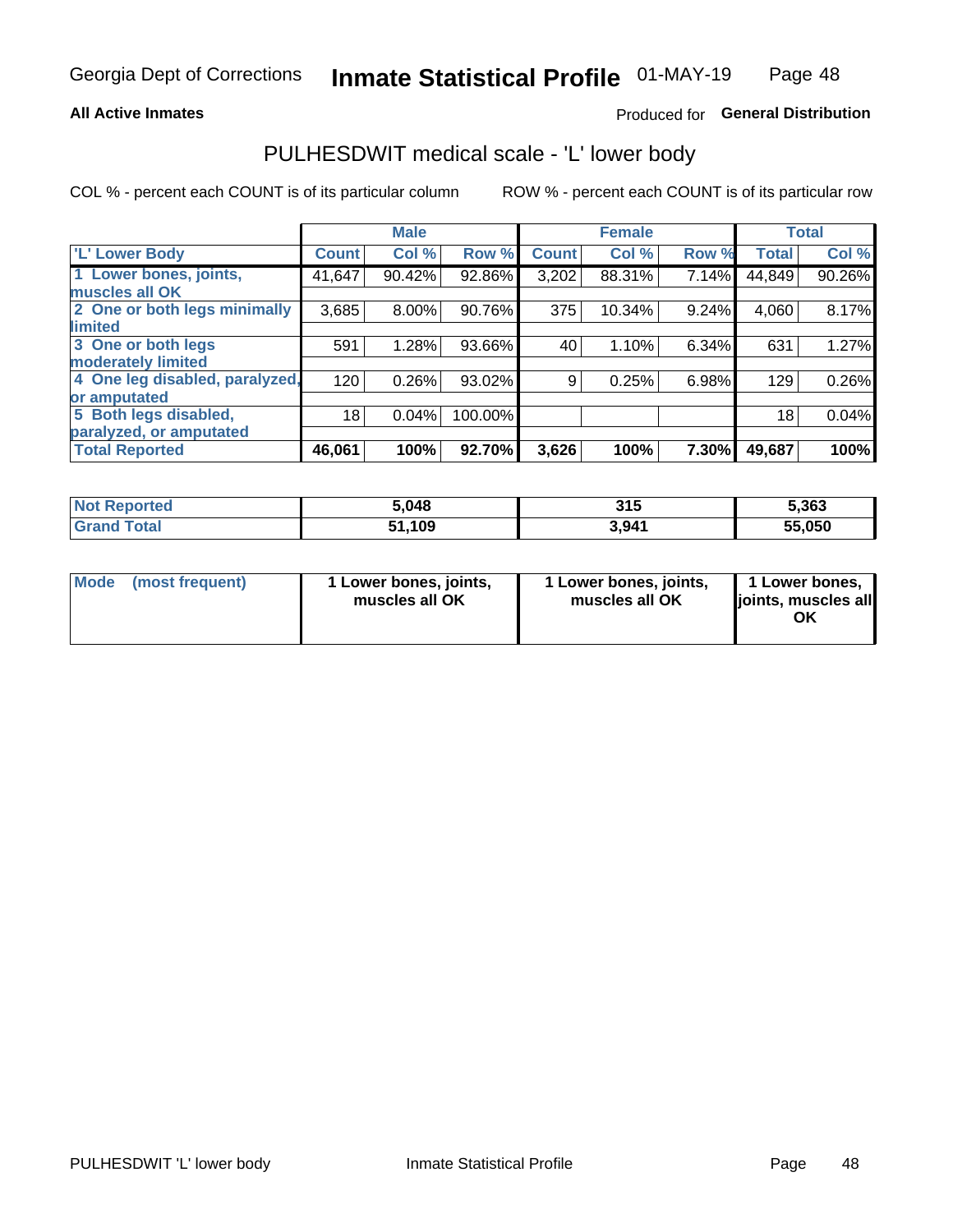#### **All Active Inmates**

### Produced for General Distribution

### PULHESDWIT medical scale - 'H' hearing

COL % - percent each COUNT is of its particular column

|                                |              | <b>Male</b> |                    |       | <b>Female</b> |        | <b>Total</b> |        |
|--------------------------------|--------------|-------------|--------------------|-------|---------------|--------|--------------|--------|
| <b>'H' Hearing</b>             | <b>Count</b> | Col %       | <b>Row % Count</b> |       | Col %         | Row %  | <b>Total</b> | Col %  |
| 1 Normal hearing both ears     | 45,424       | 98.68%      | 92.71%             | 3,570 | 98.48%        | 7.29%  | 48,994       | 98.67% |
| 2 Some loss in one ear with    | 468          | 1.02%       | 90.70%             | 48    | 1.32%         | 9.30%  | 516          | 1.04%  |
| other OK, or mild loss in both |              |             |                    |       |               |        |              |        |
| 3 Total loss in one ear with   | 89           | 0.19%       | 97.80%             | 2     | $0.06\%$      | 2.20%  | 91           | 0.18%  |
| mild loss in other             |              |             |                    |       |               |        |              |        |
| 4 Severe loss in both ears     | 33           | 0.07%       | 91.67%             | 3     | $0.08\%$      | 8.33%  | 36           | 0.07%  |
| 5 Total loss in both ears,     | 16           | 0.03%       | 88.89%             | 2     | 0.06%         | 11.11% | 18           | 0.04%  |
| requiring special housing      |              |             |                    |       |               |        |              |        |
| <b>Total Reported</b>          | 46,030       | 100%        | 92.70%             | 3,625 | 100%          | 7.30%  | 49,655       | 100%   |

| <b>Not Renc</b><br><b>roorted</b> | 070    | <u>та.</u><br>JIV | 5,395  |
|-----------------------------------|--------|-------------------|--------|
| Total                             | 51,109 | 3,941             | 55,050 |

| Mode (most frequent) | 1 Normal hearing both ears 11 Normal hearing both ears 1 Normal hearing | both ears |
|----------------------|-------------------------------------------------------------------------|-----------|
|                      |                                                                         |           |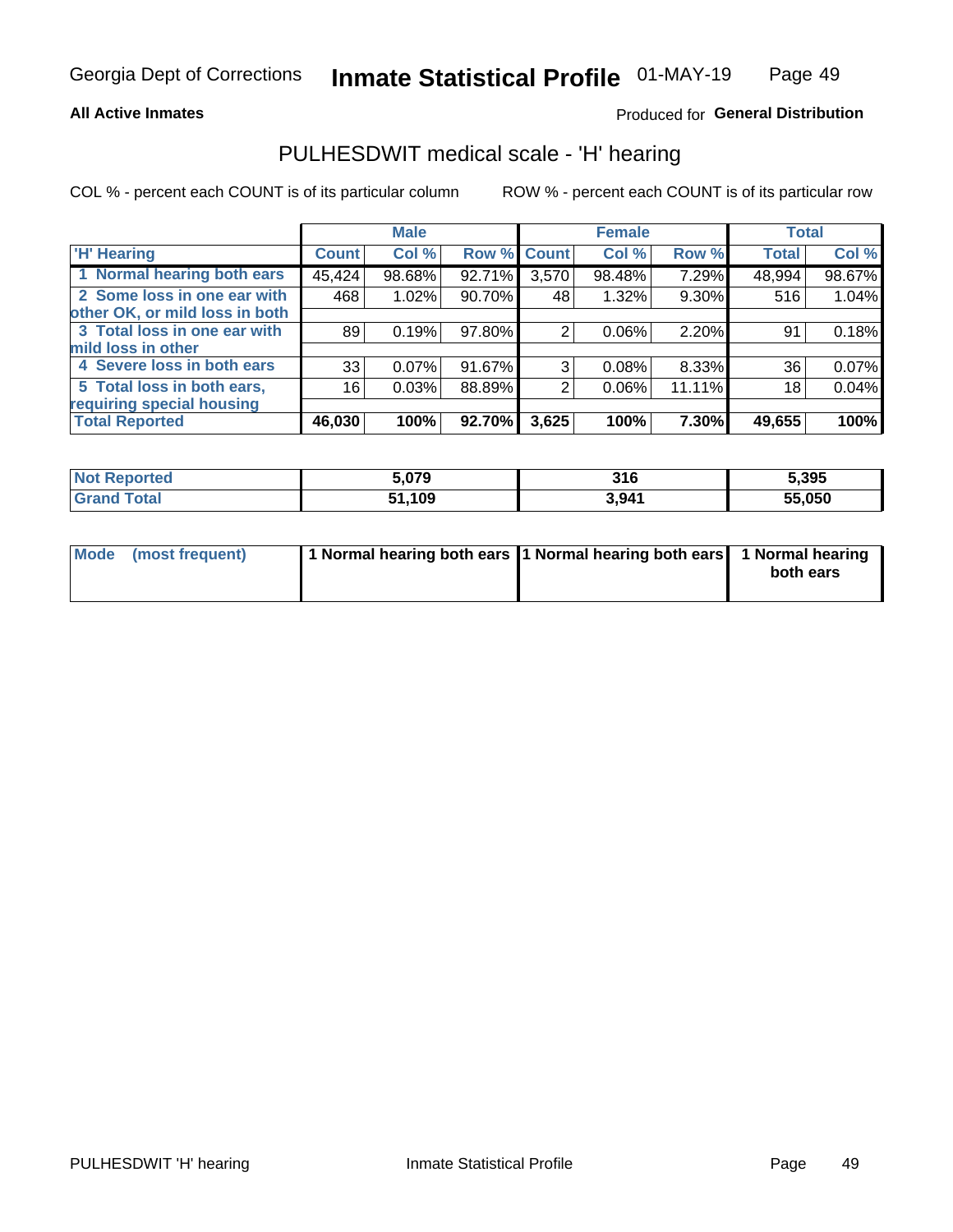#### **All Active Inmates**

### Produced for General Distribution

### PULHESDWIT medical scale - 'E' vision

COL % - percent each COUNT is of its particular column

|                                 |              | <b>Male</b> |        |              | <b>Female</b> |        |              | <b>Total</b> |
|---------------------------------|--------------|-------------|--------|--------------|---------------|--------|--------------|--------------|
| <b>E' Vision</b>                | <b>Count</b> | Col %       | Row %  | <b>Count</b> | Col %         | Row %  | <b>Total</b> | Col %        |
| 1 Correctable to 20/40 in both  | 35,796       | 78.53%      | 95.10% | .844         | 51.47%        | 4.90%  | 37,640       | 76.56%       |
| eyes                            |              |             |        |              |               |        |              |              |
| 2 Correctable to 20/70 in one   | 8,816        | 19.34%      | 84.80% | 1,580        | 44.10%        | 15.20% | 10,396       | 21.15%       |
| eye, may be blind in other      |              |             |        |              |               |        |              |              |
| 3 Correctable to 20/200 in one  | 785          | 1.72%       | 85.42% | 134          | 3.74%         | 14.58% | 919          | 1.87%        |
| eye, may be blind in other      |              |             |        |              |               |        |              |              |
| 4 One eye not correctable to    | 166          | 0.36%       | 87.37% | 24           | 0.67%         | 12.63% | 190          | 0.39%        |
| 20/200, other may be blind      |              |             |        |              |               |        |              |              |
| 5 Blind in both eyes, requiring | 18           | 0.04%       | 94.74% |              | 0.03%         | 5.26%  | 19           | 0.04%        |
| special housing                 |              |             |        |              |               |        |              |              |
| <b>Total Reported</b>           | 45,581       | 100%        | 92.71% | 3,583        | 100%          | 7.29%  | 49,164       | 100.0%       |

| <b>Not Reported</b> | 5,528       | 358   | 5,886  |
|---------------------|-------------|-------|--------|
| ™∩tal               | 109,<br>64. | 3,941 | 55,050 |

| Mode (most frequent) | 1 Correctable to 20/40 in both<br>eves | 1 Correctable to 20/40 in   1 Correctable to  <br>both eves | 20/40 in both eyes |
|----------------------|----------------------------------------|-------------------------------------------------------------|--------------------|
|                      |                                        |                                                             |                    |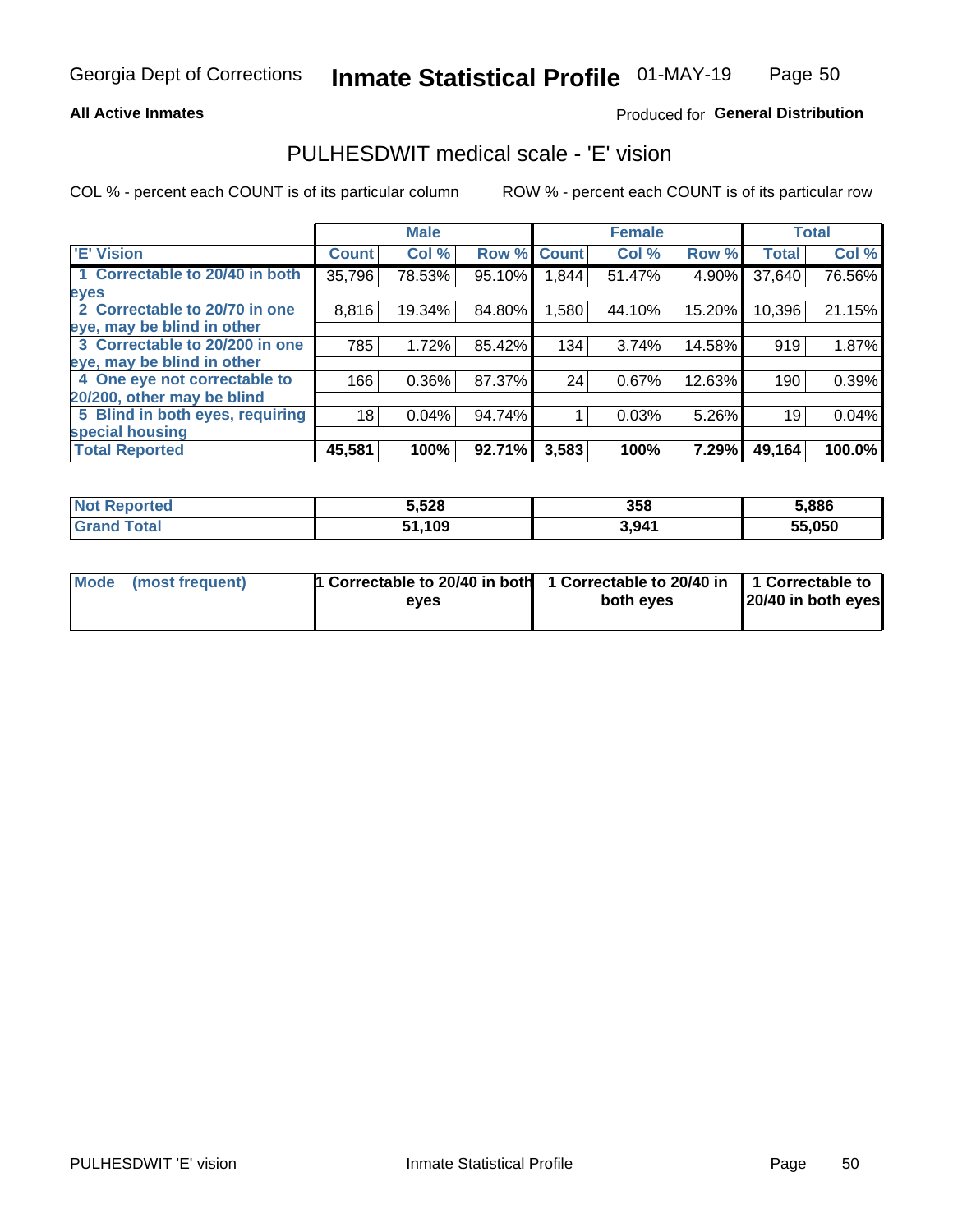#### **All Active Inmates**

### Produced for General Distribution

# PULHESDWIT medical scale - 'S' pSychiatric

COL % - percent each COUNT is of its particular column

|                                        |              | <b>Male</b> |        |              | <b>Female</b> |          |              | <b>Total</b> |
|----------------------------------------|--------------|-------------|--------|--------------|---------------|----------|--------------|--------------|
| 'S' pSychiatric                        | <b>Count</b> | Col %       | Row %  | <b>Count</b> | Col %         | Row %    | <b>Total</b> | Col %        |
| 1 No impairment or disorders           | 40,896       | 89.00%      | 96.98% | 1,273        | 38.05%        | 3.02%    | 42,169       | 85.54%       |
| 2 Stable, or in remission, or          | 4,022        | 8.75%       | 66.24% | 2,050        | 61.27%        | 33.76%   | 6,072        | 12.32%       |
| mild impairment or retardation         |              |             |        |              |               |          |              |              |
| 3 Requires moderate inpatient          | 847          | 1.84%       | 98.26% | 15           | 0.45%         | 1.74%    | 862          | 1.75%        |
| treatment                              |              |             |        |              |               |          |              |              |
| 4 Requires intensive inpatient         | 182          | 0.40%       | 96.30% |              | 0.21%         | $3.70\%$ | 189          | 0.38%        |
| treatment                              |              |             |        |              |               |          |              |              |
| <b>5 Requires Crisis Stabilization</b> | 6            | 0.01%       | 85.71% |              | 0.03%         | 14.29%   |              | 0.01%        |
| Unit (CSU) inpatient care              |              |             |        |              |               |          |              |              |
| <b>Total Reported</b>                  | 45,953       | 100%        | 93.21% | 3,346        | 100%          | 6.79%    | 49,299       | 100%         |

| <b>Not Reported</b>          | 5,156  | 595   | 5,751  |
|------------------------------|--------|-------|--------|
| <b>Total</b><br><b>Grand</b> | 51,109 | 3,941 | 55,050 |

| Mode (most frequent) | <b>1 No impairment or disorders 2 Stable, or in remission, 1 No impairment or</b> |                       |           |
|----------------------|-----------------------------------------------------------------------------------|-----------------------|-----------|
|                      |                                                                                   | or mild impairment or | disorders |
|                      |                                                                                   | retardation           |           |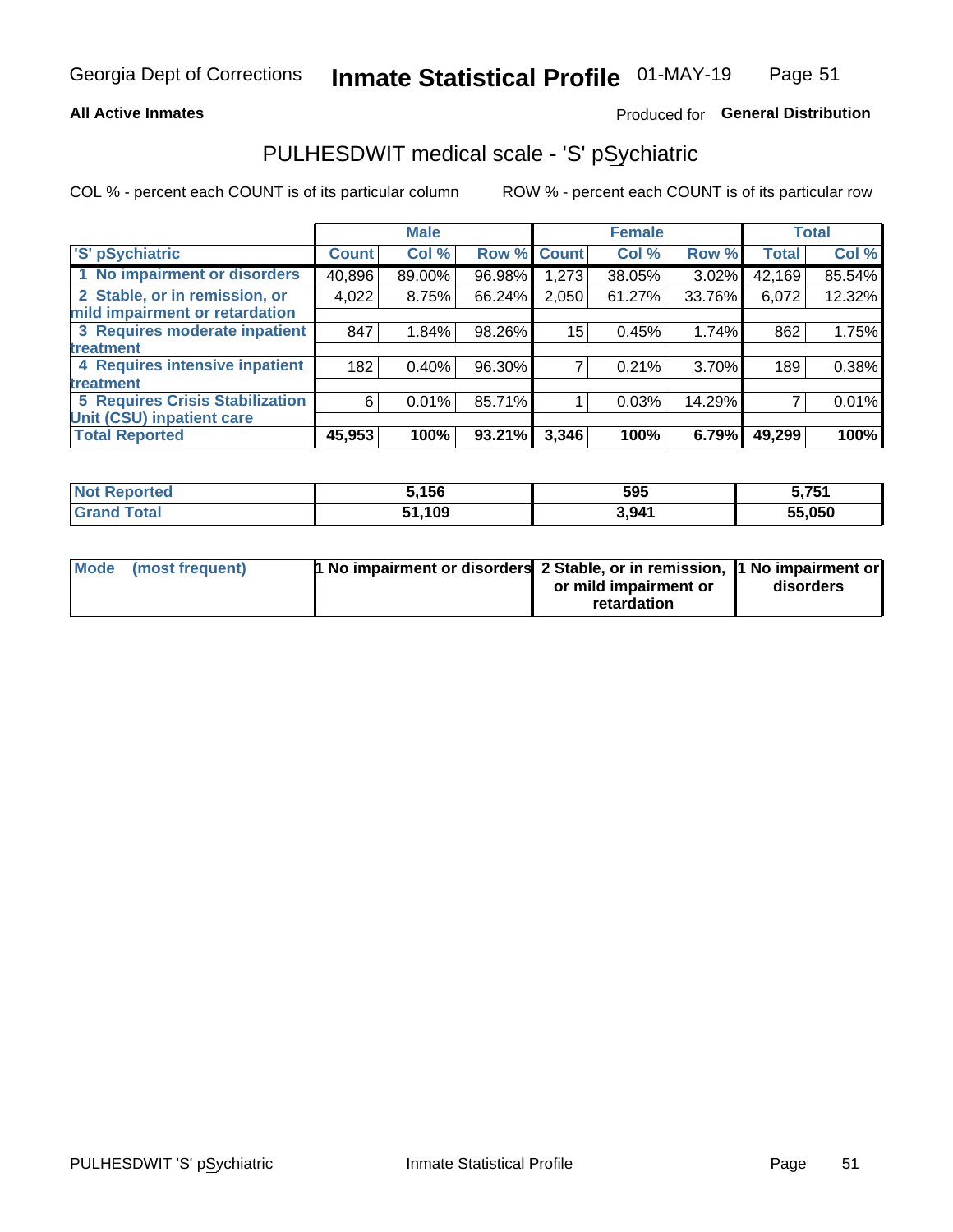#### **All Active Inmates**

### Produced for General Distribution

### PULHESDWIT medical scale - 'D' dental

COL % - percent each COUNT is of its particular column

|                                 |              | <b>Male</b> |         |              | <b>Female</b> |          |              | <b>Total</b> |
|---------------------------------|--------------|-------------|---------|--------------|---------------|----------|--------------|--------------|
| <b>D'</b> Dental                | <b>Count</b> | Col %       | Row %   | <b>Count</b> | Col %         | Row %    | <b>Total</b> | Col %        |
| 1 Minimal routine dental health | 25,937       | 59.73%      | 91.51%  | 2,407        | 70.67%        | 8.49%    | 28,344       | 60.53%       |
| <b>needs</b>                    |              |             |         |              |               |          |              |              |
| 2 Moderate cavities and/or gum  | 14,946       | 34.42%      | 95.86%  | 645          | 18.94%        | 4.14%    | 15,591       | 33.29%       |
| disease                         |              |             |         |              |               |          |              |              |
| 3 Extensive gum disease         | 2,494        | 5.74%       | 87.63%  | 352          | 10.33%        | 12.37%   | 2,846        | 6.08%        |
| and/or widespread decay         |              |             |         |              |               |          |              |              |
| 4 Urgent need for dental        | 43           | 0.10%       | 95.56%  | 2            | $0.06\%$      | $4.44\%$ | 45           | 0.10%        |
| <b>services</b>                 |              |             |         |              |               |          |              |              |
| 5 Life-threatening disease or   |              | 0.01%       | 100.00% |              |               |          |              | 0.01%        |
| extreme pain or infection       |              |             |         |              |               |          |              |              |
| <b>Total Reported</b>           | 43,421       | 100%        | 92.73%  | 3,406        | 100%          | 7.27%    | 46,827       | 100.0%       |

| <b>Not Reported</b> | 7,688        | 535   | 8,223  |
|---------------------|--------------|-------|--------|
| <b>Total</b>        | 51,109<br>51 | 3,941 | 55,050 |

| 1 Minimal routine dental<br>Mode<br>(most frequent)<br>health needs | 1 Minimal routine dental 1 Minimal routine<br>health needs | dental health<br>needs |
|---------------------------------------------------------------------|------------------------------------------------------------|------------------------|
|---------------------------------------------------------------------|------------------------------------------------------------|------------------------|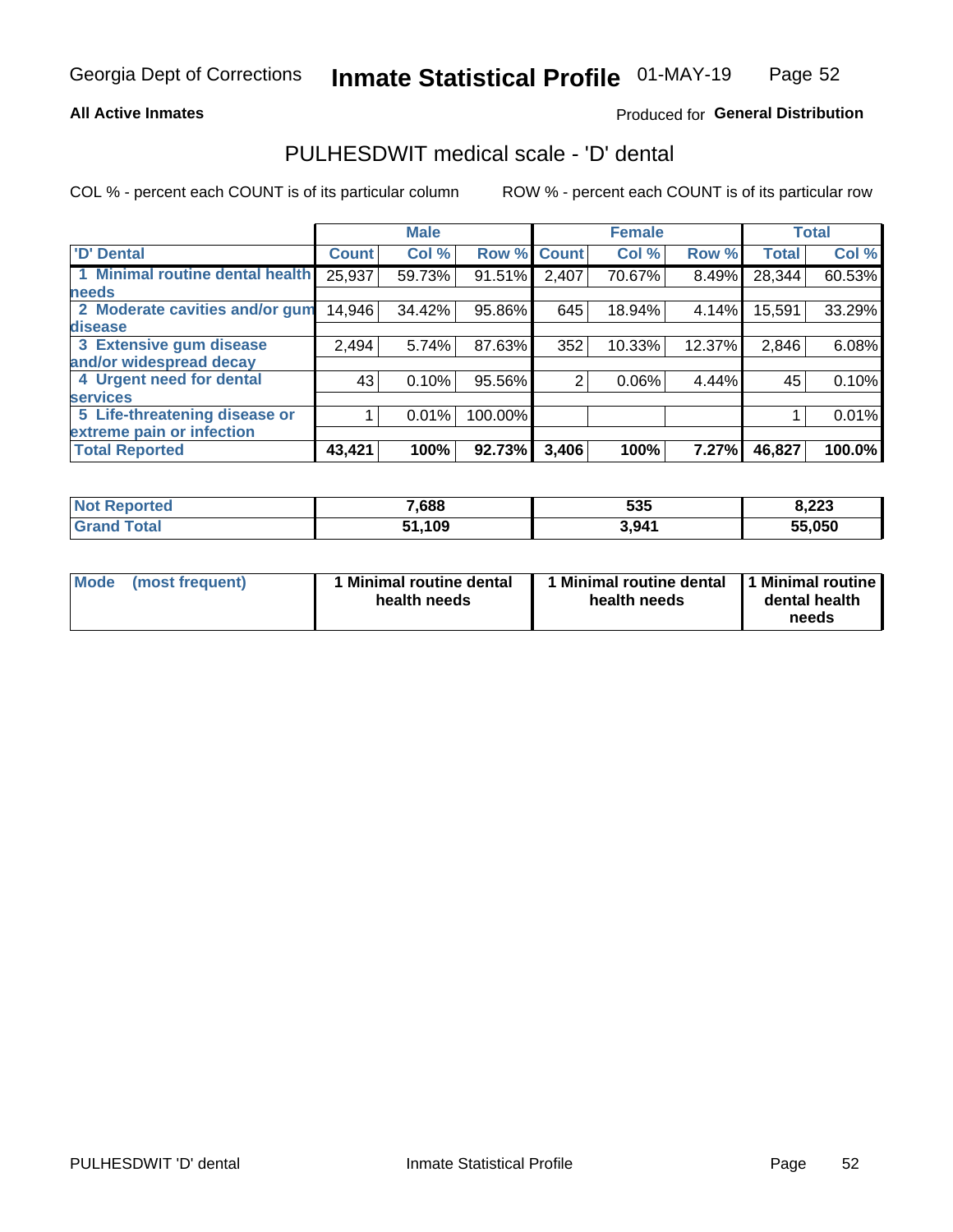#### **All Active Inmates**

### Produced for General Distribution

## PULHESDWIT medical scale - 'W' work ability

COL % - percent each COUNT is of its particular column

|                                 |              | <b>Male</b> |        |             | <b>Female</b> |          |              | <b>Total</b> |
|---------------------------------|--------------|-------------|--------|-------------|---------------|----------|--------------|--------------|
| <b>W' work ability</b>          | <b>Count</b> | Col %       |        | Row % Count | Col %         | Row %    | <b>Total</b> | Col %        |
| 1 Unrestricted work or activity | 39,391       | 85.53%      | 93.45% | 2,762       | 76.19%        | $6.55\%$ | 42,153       | 84.85%       |
| 2 Minor restrictions on type of | 5,291        | 11.49%      | 87.45% | 759         | 20.94%        | 12.55%   | 6,050        | 12.18%       |
| <b>work</b>                     |              |             |        |             |               |          |              |              |
| 3 Moderate restrictions on type | 928          | 2.02%       | 93.36% | 66          | 1.82%         | 6.64%    | 994          | 2.00%        |
| lof work                        |              |             |        |             |               |          |              |              |
| 4 Major restrictions on type of | 312          | 0.68%       | 92.04% | 27          | 0.74%         | 7.96%    | 339          | 0.68%        |
| <b>work</b>                     |              |             |        |             |               |          |              |              |
| 5 Cannot work under any         | 131          | 0.28%       | 92.25% | 11          | 0.30%         | 7.75%    | 142          | 0.29%        |
| <b>circumstances</b>            |              |             |        |             |               |          |              |              |
| <b>Total Reported</b>           | 46,053       | 100%        | 92.70% | 3,625       | 100%          | 7.30%    | 49,678       | 100%         |

| <b>Not Reported</b> | 5.056       | 316   | מדה ה<br><b>J.JIZ</b> |
|---------------------|-------------|-------|-----------------------|
| Total<br>Grand      | ,109<br>- 4 | 3,941 | 55,050                |

| Mode            | 1 Unrestricted work or | 1 Unrestricted work or | 1 Unrestricted   |
|-----------------|------------------------|------------------------|------------------|
| (most frequent) | activity               | activity               | work or activity |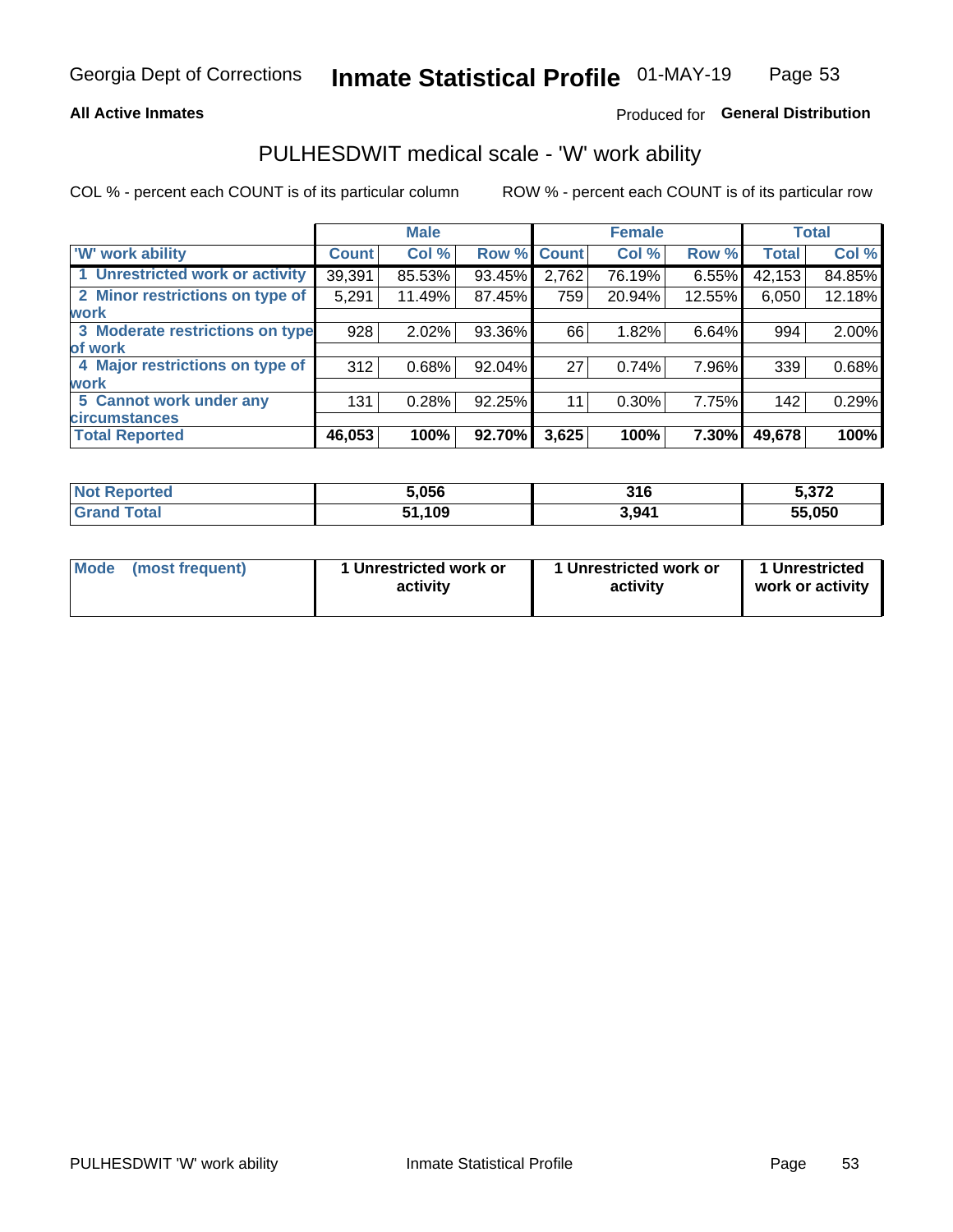#### **All Active Inmates**

### Produced for General Distribution

# PULHESDWIT medical scale - 'I' impairment

COL % - percent each COUNT is of its particular column

|                                                              |              | <b>Male</b> |             |       | <b>Female</b> |       |              | <b>Total</b> |
|--------------------------------------------------------------|--------------|-------------|-------------|-------|---------------|-------|--------------|--------------|
| <b>T' Impairment</b>                                         | <b>Count</b> | Col %       | Row % Count |       | Col %         | Row % | <b>Total</b> | Col %        |
| 1 No impairments or<br>disabilities                          | 45,638       | 99.13%      | 92.67%      | 3,610 | 99.56%        | 7.33% | 49,248       | 99.16%       |
| 2 Wheelchair-bound but<br>otherwise OK                       | 260          | 0.56%       | 96.65%      | 9     | 0.25%         | 3.35% | 269          | 0.54%        |
| <b>3 Needs low-level Assisted</b><br>Living (level I)        | 48           | 0.10%       | 92.31%      | 4     | 0.11%         | 7.69% | 52           | 0.10%        |
| 4 Needs moderate Assisted<br>Living (level II)               | 23           | 0.05%       | 100.00%     |       |               |       | 23           | 0.05%        |
| <b>5 Needs maximal Assisted</b><br><b>Living (level III)</b> | 69           | 0.15%       | 95.83%      | 3     | 0.08%         | 4.17% | 72           | 0.14%        |
| <b>Total Reported</b>                                        | 46,038       | 100%        | 92.70%      | 3,626 | 100%          | 7.30% | 49,664       | 100%         |

| Not is<br><b>Reported</b> | 5,07 <sup>4</sup> | 315               | 5,386  |
|---------------------------|-------------------|-------------------|--------|
| <b>Total</b><br>' Grand   | 51,109            | 3.94 <sup>4</sup> | 55,050 |

| Mode | (most frequent) | 1 No impairments or<br>disabilities | 1 No impairments or<br>disabilities | 1 No impairments<br>or disabilities |
|------|-----------------|-------------------------------------|-------------------------------------|-------------------------------------|
|------|-----------------|-------------------------------------|-------------------------------------|-------------------------------------|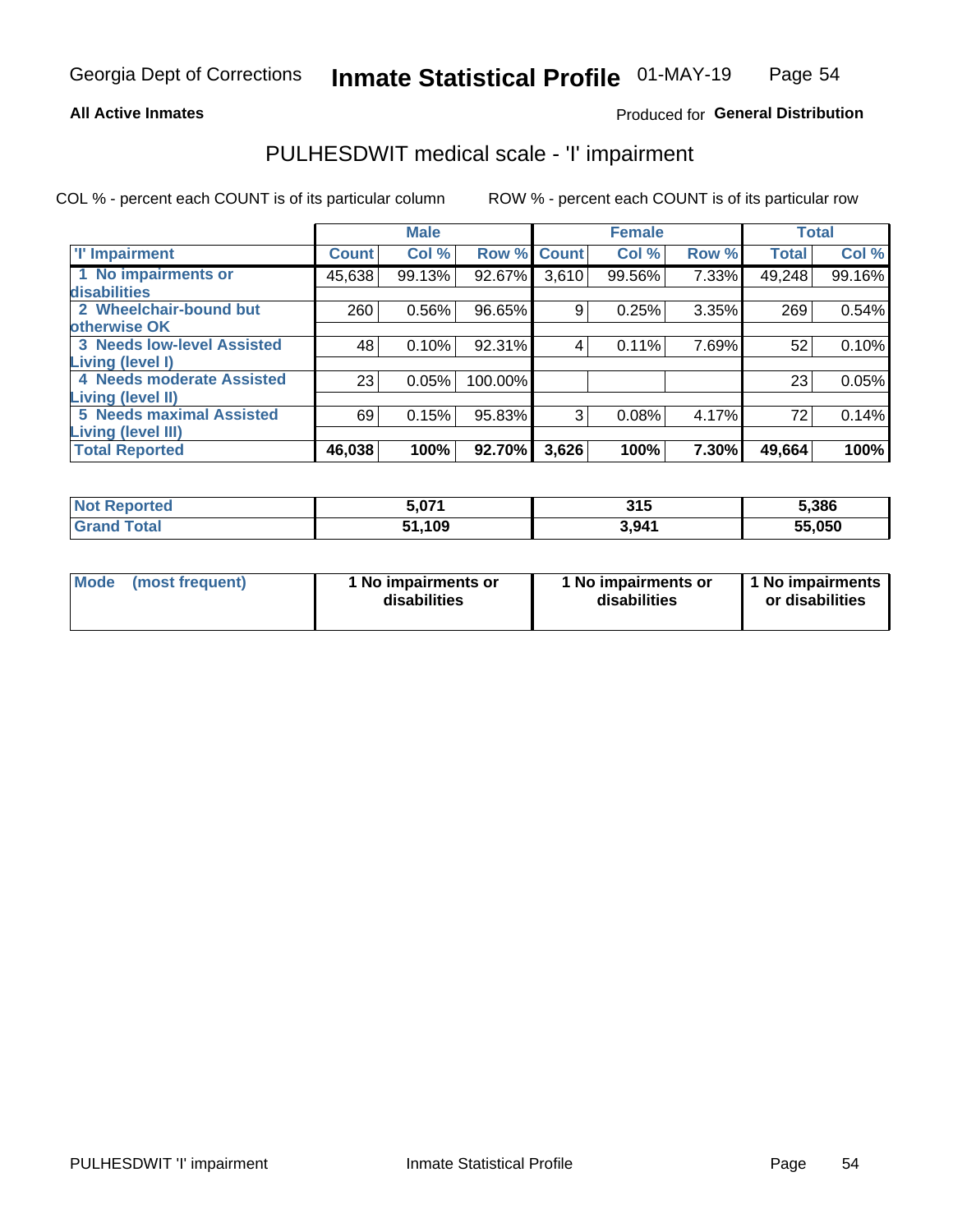#### **All Active Inmates**

### Produced fo General Distribution

## PULHESDWIT medical scale - 'T' transportability

COL % - percent each COUNT is of its particular column

|                              |                    | <b>Male</b> |         |              | <b>Female</b> |       | <b>Total</b> |        |
|------------------------------|--------------------|-------------|---------|--------------|---------------|-------|--------------|--------|
| <b>T' Transportability</b>   | Count <sup>!</sup> | Col %       | Row %   | <b>Count</b> | Col %         | Row % | <b>Total</b> | Col %  |
| 1 Can be transported in any  | 45,807             | 99.24%      | 92.70%  | 3,609        | 99.67%        | 7.30% | 49,416       | 99.27% |
| ordinary approved vehicle    |                    |             |         |              |               |       |              |        |
| 2 Wheelchair-bound, not      | 62                 | 0.13%       | 95.38%  | 3            | 0.08%         | 4.62% | 65           | 0.13%  |
| needing special vehicle      |                    |             |         |              |               |       |              |        |
| 3 Wheelchair-bound, requires | 9                  | 0.02%       | 100.00% |              |               |       | 9            | 0.02%  |
| special vehicle              |                    |             |         |              |               |       |              |        |
| 4 Needs specially-equipped   | 6                  | 0.01%       | 100.00% |              |               |       | 6            | 0.01%  |
| medical vehicle              |                    |             |         |              |               |       |              |        |
| <b>5 Requires ambulance</b>  | 274                | 0.59%       | 96.82%  | 9            | 0.25%         | 3.18% | 283          | 0.57%  |
| transport                    |                    |             |         |              |               |       |              |        |
| <b>Total Reported</b>        | 46,158             | 100%        | 92.73%  | 3,621        | 100%          | 7.27% | 49,779       | 100%   |

| <b>Not</b><br>Reported | 4.951      | 320   | 5,271  |
|------------------------|------------|-------|--------|
| Total                  | .109<br>51 | 3,941 | 55,050 |

|  | Mode (most frequent) | 1 Can be transported in any 1 Can be transported in any<br>ordinary approved vehicle   ordinary approved vehicle   transported in any |  | 1 Can be<br>  ordinary approved  <br>vehicle |
|--|----------------------|---------------------------------------------------------------------------------------------------------------------------------------|--|----------------------------------------------|
|--|----------------------|---------------------------------------------------------------------------------------------------------------------------------------|--|----------------------------------------------|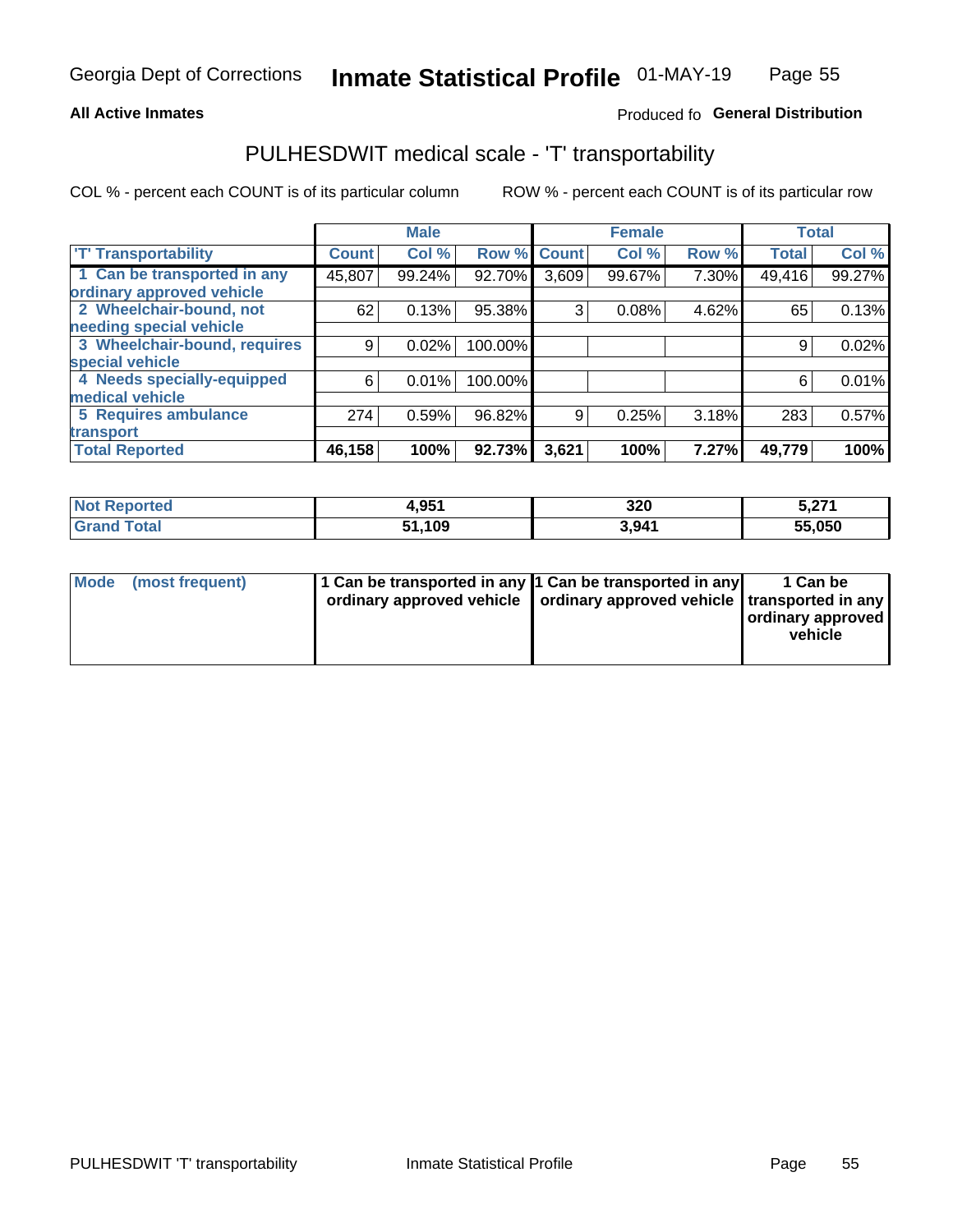# Inmate Statistical Profile 01-MAY-19 Page 56

**All Active Inmates** 

#### Produced for General Distribution

### Number of prior Georgia incarcerations

COL % - percent each COUNT is of its particular column

|                                       |              | <b>Male</b> |             |       | <b>Female</b> |          |        | <b>Total</b> |
|---------------------------------------|--------------|-------------|-------------|-------|---------------|----------|--------|--------------|
| <b>Num of Prior GA Incarcerations</b> | <b>Count</b> | Col %       | Row % Count |       | Col %         | Row %    | Total  | Col %        |
|                                       | 28,348       | 55.47%      | $90.89\%$   | 2,842 | 72.11%        | 9.11%    | 31,190 | 56.66%       |
|                                       | 9,473        | 18.53%      | 94.31%      | 572   | 14.51%        | 5.69%    | 10,045 | 18.25%       |
| $\overline{2}$                        | 5,470        | 10.70%      | 95.06%      | 284   | 7.21%         | 4.94%    | 5,754  | 10.45%       |
| 3                                     | 3,241        | 6.34%       | 96.86%      | 105   | 2.66%         | 3.14%    | 3,346  | 6.08%        |
| $\boldsymbol{4}$                      | 1,878        | 3.67%       | 97.46%      | 49    | 1.24%         | 2.54%    | 1,927  | 3.50%        |
| 5                                     | 1,093        | 2.14%       | 96.38%      | 41    | 1.04%         | 3.62%    | 1,134  | 2.06%        |
| <b>More Than 5</b>                    | 1,606        | 3.14%       | 97.10%      | 48    | 1.22%         | $2.90\%$ | 1,654  | $3.00\%$     |
| <b>Total Reported</b>                 | 51,109       | 100%        | 92.84%      | 3,941 | 100%          | 7.16%    | 55,050 | 100%         |

| orted<br>NO.      |      |                   |        |
|-------------------|------|-------------------|--------|
| <b>otal</b><br>Gr | ,109 | 3.94 <sup>′</sup> | 55,050 |

| Mean (average)       | . .07 | .56 | 1.04 |
|----------------------|-------|-----|------|
| Median (middle)      |       |     |      |
| Mode (most frequent) |       |     |      |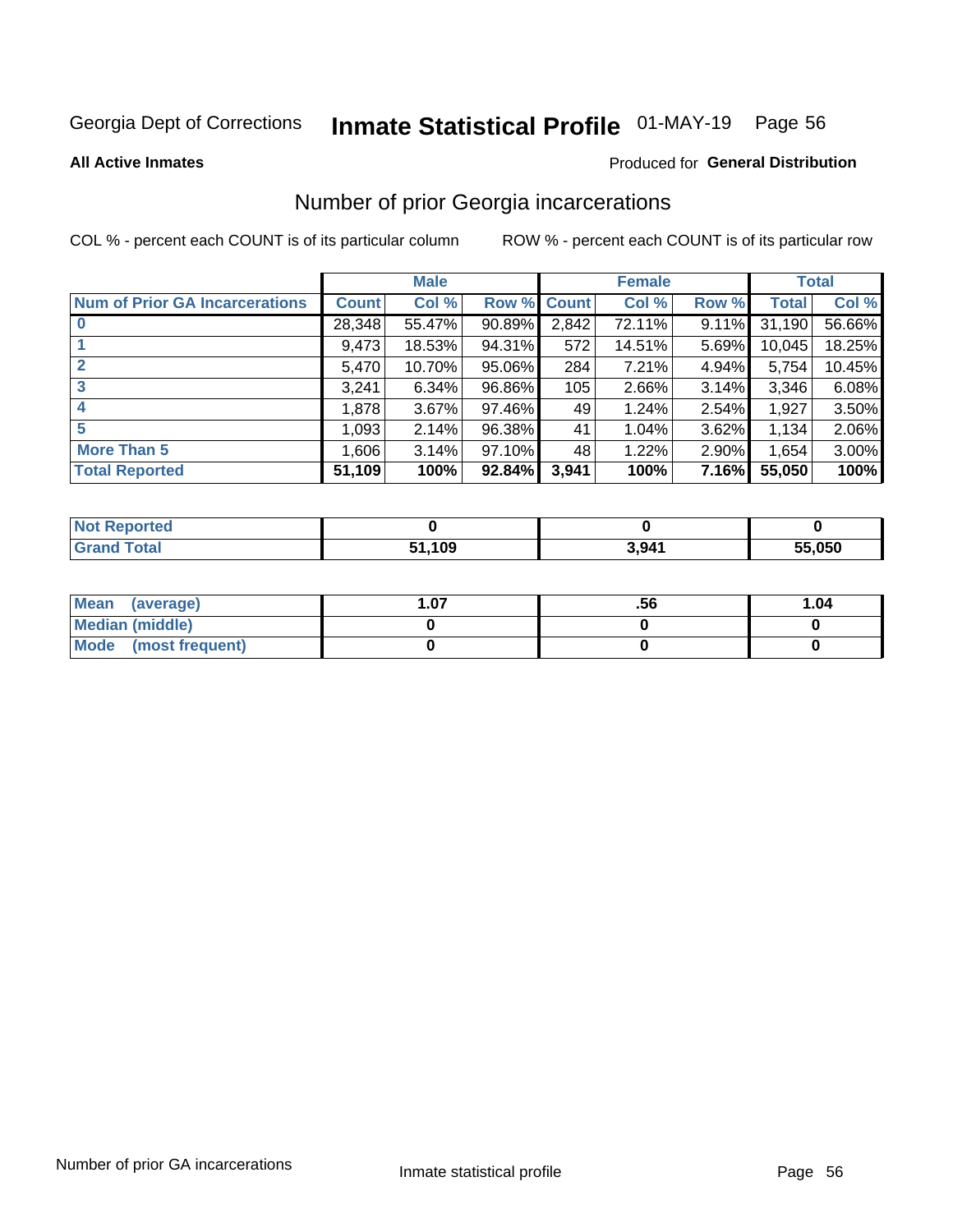#### **Inmate Statistical Profile 01-MAY-19** Page 57

#### **All Active Inmates**

### **Produced for General Distribution**

### Prison sentence in years

COL % - percent each COUNT is of its particular column

ROW % - percent each COUNT is of its particular row

|                                 |              | <b>Male</b> |         |              | <b>Female</b> |        |              | <b>Total</b> |
|---------------------------------|--------------|-------------|---------|--------------|---------------|--------|--------------|--------------|
| <b>Prison Sentence In Years</b> | <b>Count</b> | Col %       | Row %   | <b>Count</b> | Col %         | Row %  | <b>Total</b> | Col %        |
| $0 - 1$                         | 527          | 1.03%       | 91.02%  | 52           | 1.32%         | 8.98%  | 579          | 1.05%        |
| $1.1 - 2$                       | 802          | 1.57%       | 90.32%  | 86           | 2.18%         | 9.68%  | 888          | 1.61%        |
| $2.1 - 3$                       | 1,099        | 2.15%       | 87.29%  | 160          | 4.06%         | 12.71% | 1,259        | 2.29%        |
| $3.1 - 4$                       | 920          | 1.80%       | 87.54%  | 131          | 3.32%         | 12.46% | 1,051        | 1.91%        |
| $4.1 - 5$                       | 1,922        | 3.76%       | 89.23%  | 232          | 5.89%         | 10.77% | 2,154        | 3.91%        |
| $5.1 - 6$                       | 1,095        | 2.14%       | 90.12%  | 120          | 3.04%         | 9.88%  | 1,215        | 2.21%        |
| $6.1 - 7$                       | 1,097        | 2.15%       | 91.19%  | 106          | 2.69%         | 8.81%  | 1,203        | 2.19%        |
| $7.1 - 8$                       | 1,149        | 2.25%       | 91.70%  | 104          | 2.64%         | 8.30%  | 1,253        | 2.28%        |
| $8.1 - 9$                       | 1,281        | 2.51%       | 92.83%  | 99           | 2.51%         | 7.17%  | 1,380        | 2.51%        |
| $9.1 - 10$                      | 3,668        | 7.18%       | 89.84%  | 415          | 10.53%        | 10.16% | 4,083        | 7.42%        |
| $10.1 - 12$                     | 2,311        | 4.52%       | 91.02%  | 228          | 5.79%         | 8.98%  | 2,539        | 4.61%        |
| $12.1 - 15$                     | 5,119        | 10.02%      | 92.52%  | 414          | 10.50%        | 7.48%  | 5,533        | 10.05%       |
| $15.1 - 20$                     | 9,479        | 18.55%      | 93.34%  | 676          | 17.15%        | 6.66%  | 10,155       | 18.45%       |
| 20.1 - Over                     | 11,555       | 22.61%      | 94.42%  | 683          | 17.33%        | 5.58%  | 12,238       | 22.23%       |
| <b>Life</b>                     | 7,424        | 14.53%      | 95.18%  | 376          | 9.54%         | 4.82%  | 7,800        | 14.17%       |
| <b>Life Without Parole</b>      | 1,504        | 2.94%       | 96.47%  | 55           | 1.40%         | 3.53%  | 1,559        | 2.83%        |
| <b>Death</b>                    | 89           | 0.17%       | 100.00% |              |               |        | 89           | 0.16%        |
| <b>Youthful Offenders</b>       | 68           | 0.13%       | 94.44%  | 4            | 0.10%         | 5.56%  | 72           | 0.13%        |
| <b>Total Reported</b>           | 51,109       | 100%        | 92.84%  | 3,941        | 100%          | 7.16%  | 55,050       | 100.0%       |

| <b>Not Reported</b> |      |       |                  |
|---------------------|------|-------|------------------|
| $\sim$<br>. Caro    | ,109 | 3,941 | 55,050<br>$\sim$ |

#### **Determinate (numeric) sentences only**

| <b>Mean</b> | . .<br>--<br>. .<br>20.IU | --<br>$\overline{\phantom{a}}$<br>1 J<br>2J. I J | --<br>ግዱ ነ<br>20.IJ |
|-------------|---------------------------|--------------------------------------------------|---------------------|
|             |                           |                                                  |                     |

All sentences (including determinate), with life, life without parole, and death sentences figured at 45 years

| <b>Me</b> | 36.00 | ЛF<br>38 | 36.07 |
|-----------|-------|----------|-------|
|           |       |          |       |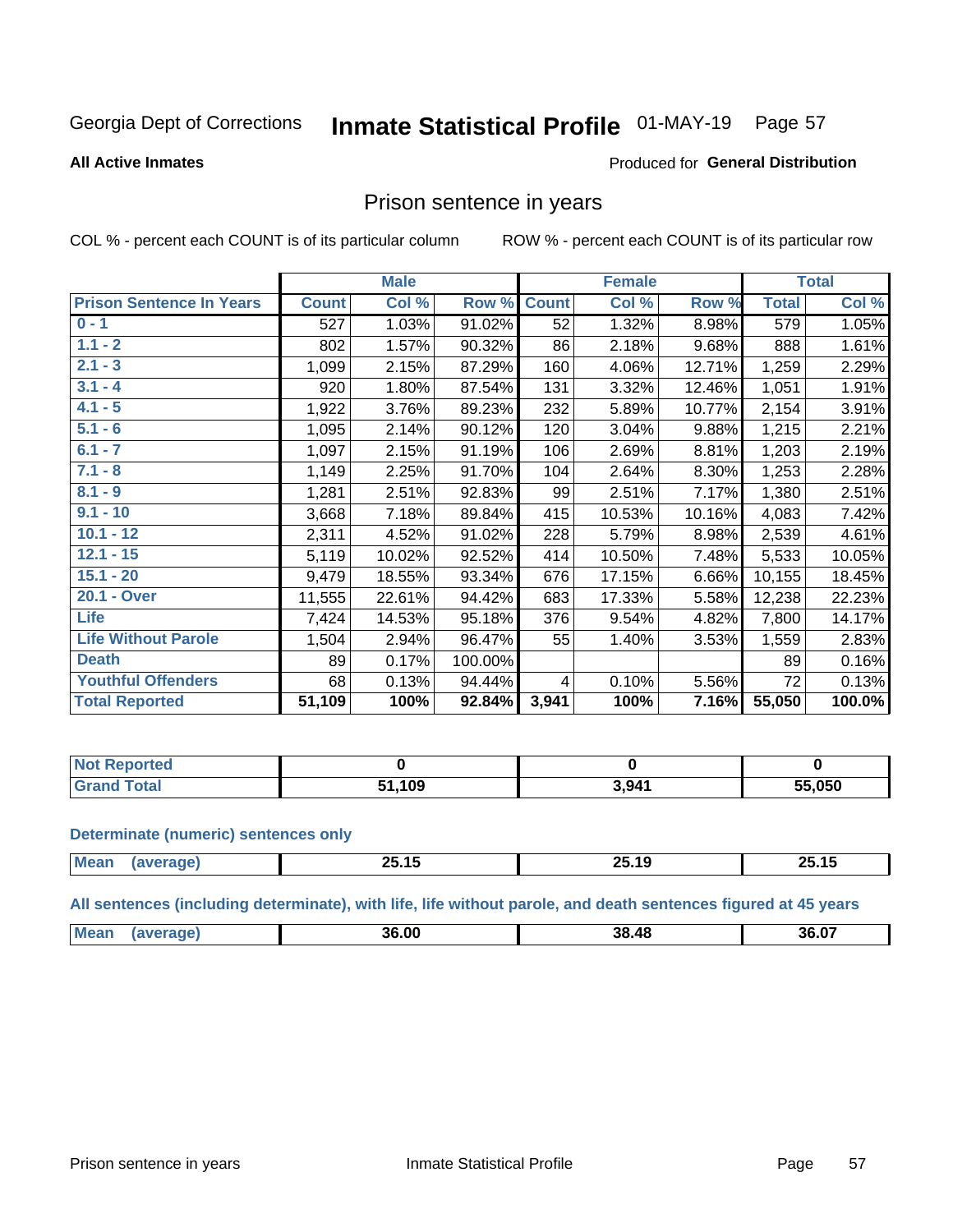# Inmate Statistical Profile 01-MAY-19 Page 58

#### **All Active Inmates**

### **Produced for General Distribution**

### Primary offense, broken out into felonies vs misdemeanors

COL % - percent each COUNT is of its particular column

|                                  |              | <b>Male</b> |           |                    | <b>Female</b> |       | Total  |        |
|----------------------------------|--------------|-------------|-----------|--------------------|---------------|-------|--------|--------|
| <b>Felonies and Misdemeanors</b> | <b>Count</b> | Col%        |           | <b>Row % Count</b> | Col%          | Row % | Total, | Col %  |
| <b>Felonies</b>                  | 50,883       | 99.82%      | 92.83%    | 3.930              | 99.92%        | 7.17% | 54.813 | 99.83% |
| <b>Misdemeanors</b>              | 93           | 18%         | 96.88%    |                    | .08%          | 3.13% | 96     | .17%   |
| <b>Total Reported</b>            | 50,976       | 100%        | $92.84\%$ | 3,933              | 100%          | 7.16% | 54.909 | 100%   |

| <b>Not</b><br>ted. | ,<br>נט ו  |        |        |
|--------------------|------------|--------|--------|
| ™otaï<br>Gran      | .109<br>-4 | 50.984 | 55.050 |

| Mo | ____ | 11 C.S<br>. | onies<br>. |
|----|------|-------------|------------|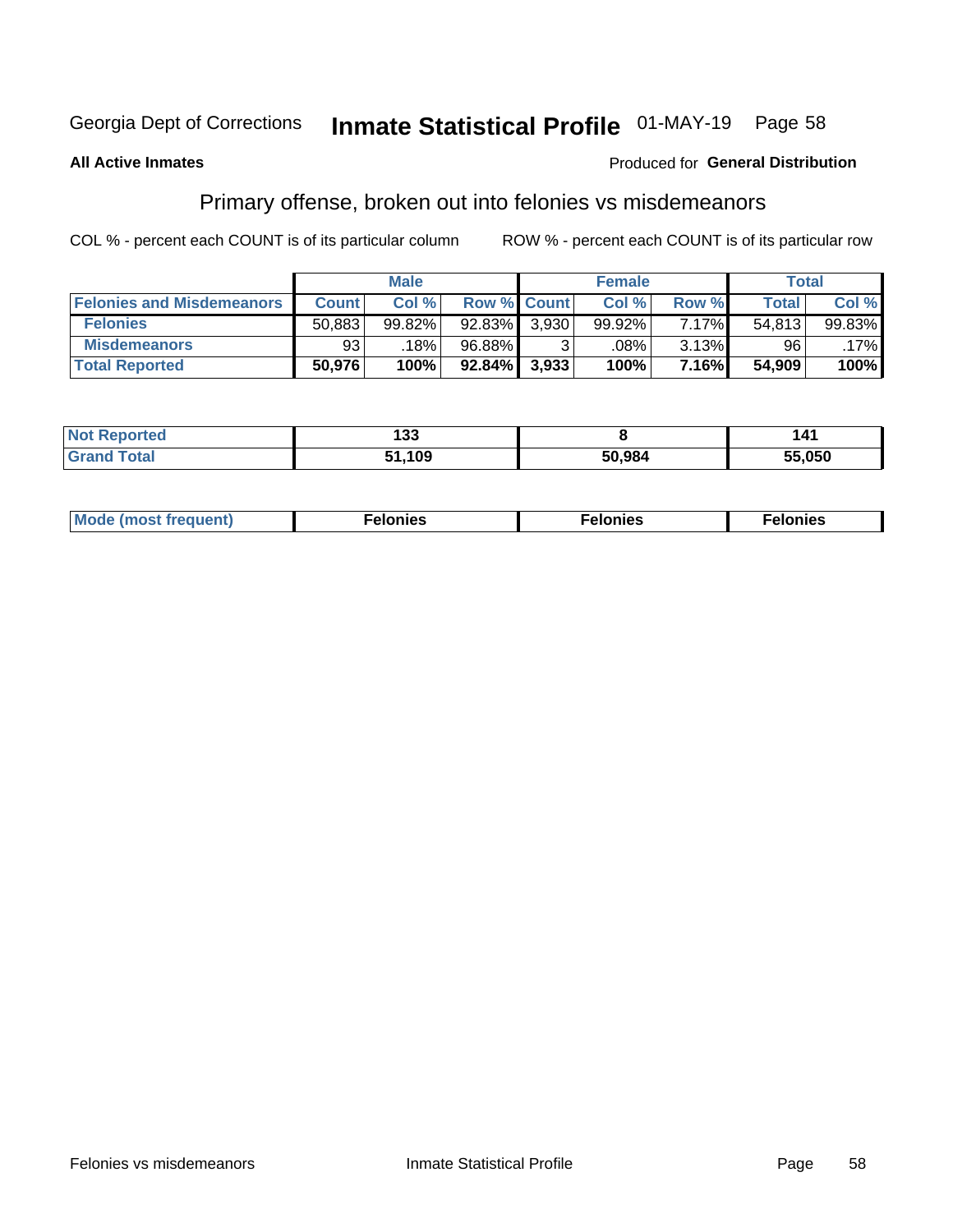# Inmate Statistical Profile 01-MAY-19 Page 59

#### **All Active Inmates**

#### Produced for General Distribution

### Primary offense, broken out into six broad crime categories

COL % - percent each COUNT is of its particular column

|                                 | <b>Male</b>  |        |        |             | <b>Female</b> |        | <b>Total</b> |        |  |
|---------------------------------|--------------|--------|--------|-------------|---------------|--------|--------------|--------|--|
| <b>Crime Categories</b>         | <b>Count</b> | Col %  |        | Row % Count | Col %         | Row %  | <b>Total</b> | Col %  |  |
| <b>Violent</b>                  | 26,762       | 52.45% | 93.82% | 1,763       | 44.75%        | 6.18%  | 28,525       | 51.90% |  |
| <b>Sex Crime</b><br>2           | 8,641        | 16.94% | 98.39% | 141         | 3.58%         | 1.61%  | 8,782        | 15.98% |  |
| $\mathbf{3}$<br><b>Property</b> | 7,524        | 14.75% | 89.15% | 916         | 23.25%        | 10.85% | 8,440        | 15.36% |  |
| <b>Drug</b><br>4                | 5,337        | 10.46% | 85.76% | 886         | 22.49%        | 14.24% | 6,223        | 11.32% |  |
| <b>Habit/DUI</b><br>5           | 99           | .19%   | 88.39% | 13          | .33%          | 11.61% | 112          | .20%   |  |
| <b>Other</b><br>6               | 2,656        | 5.21%  | 92.32% | 221         | 5.61%         | 7.68%  | 2,877        | 5.23%  |  |
| <b>Total Reported</b>           | 51,019       | 100%   | 92.83% | 3,940       | 100%          | 7.17%  | 54,959       | 100%   |  |

| <b>reco</b><br>NO. | ΩC<br>ิ่มน |       | nи     |
|--------------------|------------|-------|--------|
| $F_{\mathbf{A}}$   | 109<br>E 4 | 3,941 | 55,050 |

| M | - --<br>100011 | .<br><b>VIOIGIIL</b> | 1.91311 |
|---|----------------|----------------------|---------|
|   |                |                      |         |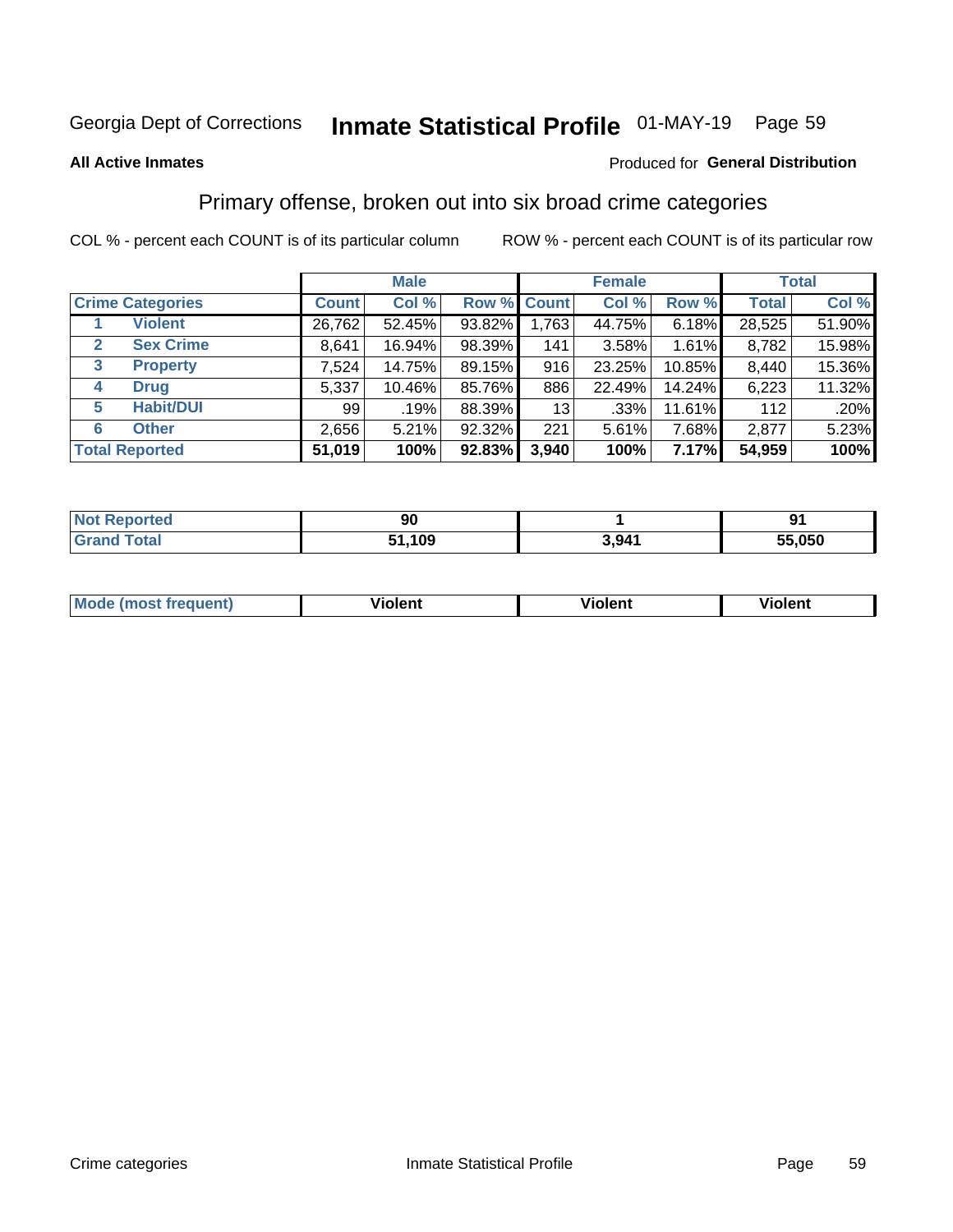#### Inmate Statistical Profile 01-MAY-19 Page 60

#### **All Active Inmates**

#### Produced for General Distribution

# Primary offense, detailed offense code

COL % - percent each COUNT is of its particular column

|                                               | <b>Male</b>                                        |                                                                |                                                                                 | <b>Female</b> |                                               |                                                         | <b>Total</b>                                                                                            |
|-----------------------------------------------|----------------------------------------------------|----------------------------------------------------------------|---------------------------------------------------------------------------------|---------------|-----------------------------------------------|---------------------------------------------------------|---------------------------------------------------------------------------------------------------------|
| <b>Count</b>                                  | Col %                                              | Row %                                                          | <b>Count</b>                                                                    | Col %         | Row %                                         | <b>Total</b>                                            | Col %                                                                                                   |
| <b>Abuse Neglect Elder/Disab (2812)</b><br>45 | .09%                                               | 64.29%                                                         | 25                                                                              | .63%          | 35.71%                                        | 70                                                      | .13%                                                                                                    |
| 71                                            | .14%                                               | 100.00%                                                        |                                                                                 |               |                                               | 71                                                      | .13%                                                                                                    |
| 3                                             | .01%                                               | 100.00%                                                        |                                                                                 |               |                                               | 3                                                       | .01%                                                                                                    |
| 5,313                                         | 10.41%                                             | 94.59%                                                         | 304                                                                             | 7.72%         | 5.41%                                         | 5,617                                                   | 10.22%                                                                                                  |
| 347                                           | .68%                                               | 94.81%                                                         | 19                                                                              | .48%          | 5.19%                                         | 366                                                     | .67%                                                                                                    |
| 1,355                                         | 2.66%                                              | 93.77%                                                         | 90                                                                              | 2.28%         | 6.23%                                         | 1,445                                                   | 2.63%                                                                                                   |
| 28                                            | .05%                                               | 96.55%                                                         | 1                                                                               | .03%          | 3.45%                                         | 29                                                      | .05%                                                                                                    |
| 5                                             | .01%                                               | 100.00%                                                        |                                                                                 |               |                                               | 5                                                       | .01%                                                                                                    |
| 1,290                                         | 2.53%                                              | 98.32%                                                         | 22                                                                              | .56%          | 1.68%                                         | 1,312                                                   | 2.39%                                                                                                   |
| 14                                            | .03%                                               | 93.33%                                                         | 1                                                                               | .03%          | 6.67%                                         | 15                                                      | .03%                                                                                                    |
| 238                                           | .47%                                               | 99.17%                                                         | $\overline{2}$                                                                  | .05%          | .83%                                          | 240                                                     | .44%                                                                                                    |
| 222                                           | .44%                                               | 98.67%                                                         | 3                                                                               | .08%          | 1.33%                                         | 225                                                     | .41%                                                                                                    |
| 311                                           | .61%                                               | 94.53%                                                         | 18                                                                              | .46%          | 5.47%                                         | 329                                                     | .60%                                                                                                    |
| 6                                             | .01%                                               | 75.00%                                                         | $\overline{2}$                                                                  | .05%          | 25.00%                                        | 8                                                       | .01%                                                                                                    |
|                                               |                                                    |                                                                |                                                                                 |               |                                               |                                                         | .01%                                                                                                    |
|                                               |                                                    |                                                                |                                                                                 |               |                                               |                                                         | .01%                                                                                                    |
|                                               |                                                    |                                                                |                                                                                 |               |                                               |                                                         | 11.01%                                                                                                  |
|                                               |                                                    |                                                                |                                                                                 |               |                                               |                                                         | .13%                                                                                                    |
|                                               |                                                    |                                                                | 1                                                                               |               |                                               |                                                         | .02%                                                                                                    |
|                                               |                                                    |                                                                |                                                                                 |               |                                               |                                                         | .01%                                                                                                    |
|                                               |                                                    |                                                                |                                                                                 |               |                                               |                                                         | .01%                                                                                                    |
| $\mathbf{1}$                                  |                                                    |                                                                | 1                                                                               |               |                                               |                                                         | .01%                                                                                                    |
|                                               |                                                    |                                                                | 1                                                                               |               |                                               |                                                         | .02%                                                                                                    |
| 4                                             | .01%                                               | 100.00%                                                        |                                                                                 |               |                                               | $\overline{4}$                                          | .01%                                                                                                    |
| 92                                            | .18%                                               | 93.88%                                                         | 6                                                                               | .15%          | 6.12%                                         | 98                                                      | .18%                                                                                                    |
| 24                                            | .05%                                               | 96.00%                                                         | 1                                                                               | .03%          | 4.00%                                         | 25                                                      | .05%                                                                                                    |
| 46                                            | .09%                                               | 100.00%                                                        |                                                                                 |               |                                               | 46                                                      | .08%                                                                                                    |
| 1                                             | .01%                                               | 100.00%                                                        |                                                                                 |               |                                               | $\mathbf 1$                                             | .01%                                                                                                    |
| $\overline{3}$                                | .01%                                               | 100.00%                                                        |                                                                                 |               |                                               |                                                         | .01%                                                                                                    |
| 139                                           | .27%                                               | 91.45%                                                         | 13                                                                              | .33%          | 8.55%                                         | 152                                                     | .28%                                                                                                    |
| 49                                            | .10%                                               | 98.00%                                                         | 1                                                                               | .03%          | 2.00%                                         | 50                                                      | .09%                                                                                                    |
| 35                                            | .07%                                               | 97.22%                                                         | 1                                                                               | .03%          | 2.78%                                         | 36                                                      | .07%                                                                                                    |
| $\overline{\mathbf{c}}$                       | .01%                                               | 100.00%                                                        |                                                                                 |               |                                               | $\overline{2}$                                          | .01%                                                                                                    |
| 17                                            | .03%                                               | 85.00%                                                         | 3                                                                               | .08%          | 15.00%                                        | 20                                                      | .04%                                                                                                    |
| 48                                            | .09%                                               | 87.27%                                                         | $\overline{7}$                                                                  | .18%          | 12.73%                                        | 55                                                      | .10%                                                                                                    |
|                                               | 1<br>5,831<br>60<br>10<br>5<br>$\overline{2}$<br>9 | .01%<br>11.43%<br>.12%<br>.02%<br>.01%<br>.01%<br>.01%<br>.02% | 100.00%<br>96.36%<br>86.96%<br>90.91%<br>100.00%<br>100.00%<br>50.00%<br>90.00% | 1<br>220<br>9 | .03%<br>5.58%<br>.23%<br>.03%<br>.03%<br>.03% | 100.00%<br>3.64%<br>13.04%<br>9.09%<br>50.00%<br>10.00% | 1<br>$\mathbf{1}$<br>6,051<br>69<br>11<br>5<br>$\overline{2}$<br>$\overline{2}$<br>10<br>$\overline{3}$ |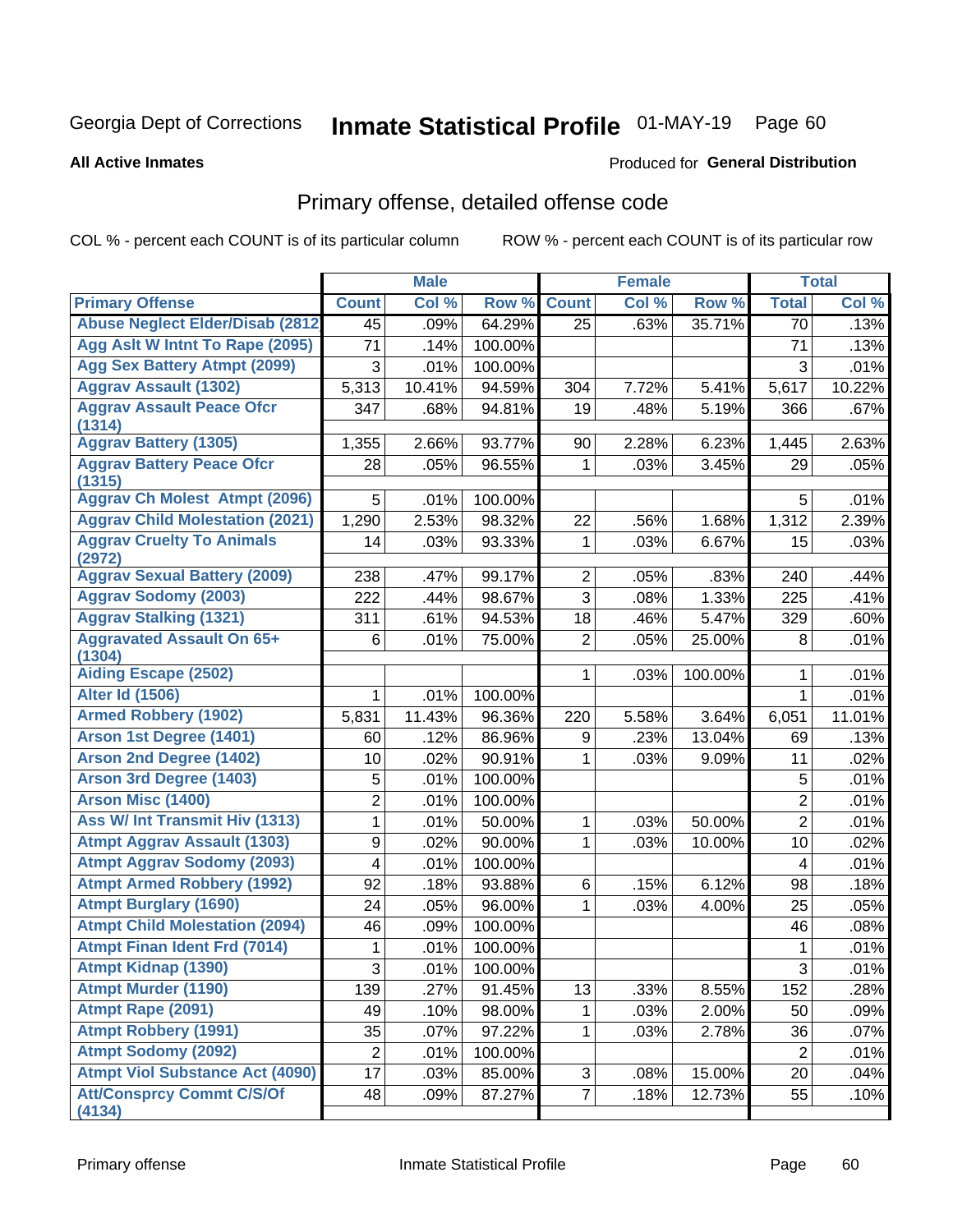# Inmate Statistical Profile 01-MAY-19 Page 61

**All Active Inmates** 

#### Produced for General Distribution

# Primary offense, detailed offense code

COL % - percent each COUNT is of its particular column

|                                            |                | <b>Male</b> |         |                | <b>Female</b> |         |                | <b>Total</b> |
|--------------------------------------------|----------------|-------------|---------|----------------|---------------|---------|----------------|--------------|
| <b>Primary Offense</b>                     | <b>Count</b>   | Col %       | Row %   | <b>Count</b>   | Col %         | Row %   | <b>Total</b>   | Col %        |
| <b>Bad Checks (1704)</b>                   | 2              | .01%        | 100.00% |                |               |         | 2              | .01%         |
| <b>Bail Jumping (2511)</b>                 | 5              | .01%        | 100.00% |                |               |         | 5              | .01%         |
| <b>Bestiality (2004)</b>                   | 1              | .01%        | 100.00% |                |               |         | $\mathbf 1$    | .01%         |
| <b>Bigamy (2007)</b>                       | 3              | .01%        | 100.00% |                |               |         | 3              | .01%         |
| <b>Bribery Govt Officer (2301)</b>         | $\mathbf{1}$   | .01%        | 100.00% |                |               |         | $\mathbf{1}$   | .01%         |
| <b>Bribery Of Contestant (2711)</b>        |                |             |         | $\mathbf{1}$   | .03%          | 100.00% | $\mathbf{1}$   | .01%         |
| Burg 1st Aft 6/30/12 (1611)                | 1,988          | 3.90%       | 91.53%  | 184            | 4.67%         | 8.47%   | 2,172          | 3.95%        |
| Burg 2nd Aft 6/30/12 (1612)                | 730            | 1.43%       | 96.05%  | 30             | .76%          | 3.95%   | 760            | 1.38%        |
| <b>Burg Bef 7/1/12 (1601)</b>              | 2,101          | 4.12%       | 96.82%  | 69             | 1.75%         | 3.18%   | 2,170          | 3.95%        |
| <b>Carry Pistl Without Licns (2903)</b>    | 1              | .01%        | 100.00% |                |               |         |                | .01%         |
| <b>Carry Weapon At School (2915)</b>       | $\overline{2}$ | .01%        | 100.00% |                |               |         | $\overline{2}$ | .01%         |
| <b>Child Molestation (2019)</b>            | 2,666          | 5.23%       | 97.91%  | 57             | 1.45%         | 2.09%   | 2,723          | 4.95%        |
| <b>Cnspire Traffic Cntrl Sub (4130)</b>    | 6              | .01%        | 100.00% |                |               |         | 6              | .01%         |
| <b>Cntrbtng Delingency Minor</b><br>(2854) | 1              | .01%        | 100.00% |                |               |         | 1              | .01%         |
| <b>Computer Pornography (1760)</b>         | 99             | .19%        | 99.00%  | $\mathbf{1}$   | .03%          | 1.00%   | 100            | .18%         |
| <b>Computer Theft (1761)</b>               | 1              | .01%        | 11.11%  | 8              | .20%          | 88.89%  | 9              | .02%         |
| <b>Computer Trespass (1762)</b>            |                |             |         | $\overline{2}$ | .05%          | 100.00% | $\overline{2}$ | .01%         |
| <b>Conceal Death Of Another (1125)</b>     | 15             | .03%        | 68.18%  | $\overline{7}$ | .18%          | 31.82%  | 22             | .04%         |
| <b>Conspiracy (9901)</b>                   | 26             | .05%        | 81.25%  | 6              | .15%          | 18.75%  | 32             | .06%         |
| <b>Convynce Handle Contrabnd</b><br>(5174) | 1              | .01%        | 100.00% |                |               |         | 1              | .01%         |
| Crim Use W/Alt Id Mark (7010)              | 4              | .01%        | 100.00% |                |               |         | 4              | .01%         |
| Crmnl Atmpt (9905)                         | $\overline{2}$ | .01%        | 100.00% |                |               |         | $\overline{2}$ | .01%         |
| <b>Crmnl Damage 1st Degree (1501)</b>      | 21             | .04%        | 100.00% |                |               |         | 21             | .04%         |
| <b>Crmnl Damage 2nd Degree</b><br>(1502)   | 72             | .14%        | 88.89%  | 9              | .23%          | 11.11%  | 81             | .15%         |
| <b>Crmnl Interfere Govt Prop (2613)</b>    | 24             | .05%        | 92.31%  | $\overline{2}$ | .05%          | 7.69%   | 26             | .05%         |
| <b>Crmnl Solicitation (9910)</b>           | 2              | .01%        | 100.00% |                |               |         | $\overline{2}$ | .01%         |
| <b>Cruelty To An Inmate (2810)</b>         | 1              | .01%        | 100.00% |                |               |         | $\mathbf{1}$   | .01%         |
| <b>Cruelty To Animals (2971)</b>           | 1              | .01%        | 100.00% |                |               |         | 1              | .01%         |
| <b>Cruelty To Children (2801)</b>          | 300            | .59%        | 73.53%  | 108            | 2.74%         | 26.47%  | 408            | .74%         |
| <b>Cruelty To Elder Person (2811)</b>      | 27             | .05%        | 65.85%  | 14             | .36%          | 34.15%  | 41             | .07%         |
| <b>Damage Destroy Secr Prop</b><br>(1504)  | 1              | .01%        | 100.00% |                |               |         | 1              | .01%         |
| <b>Distr Mat Depict Nudity (2102)</b>      | 1              | .01%        | 100.00% |                |               |         | 1              | .01%         |
| Dogfighting (2718)                         | $\overline{2}$ | .01%        | 100.00% |                |               |         | $\overline{c}$ | .01%         |
| Drv W/ Improp Veh Reg (7013)               | 6              | .01%        | 85.71%  | 1              | .03%          | 14.29%  | $\overline{7}$ | .01%         |
| <b>Drvng Habtl Violator (5004)</b>         | 3              | .01%        | 75.00%  | $\mathbf{1}$   | .03%          | 25.00%  | 4              | .01%         |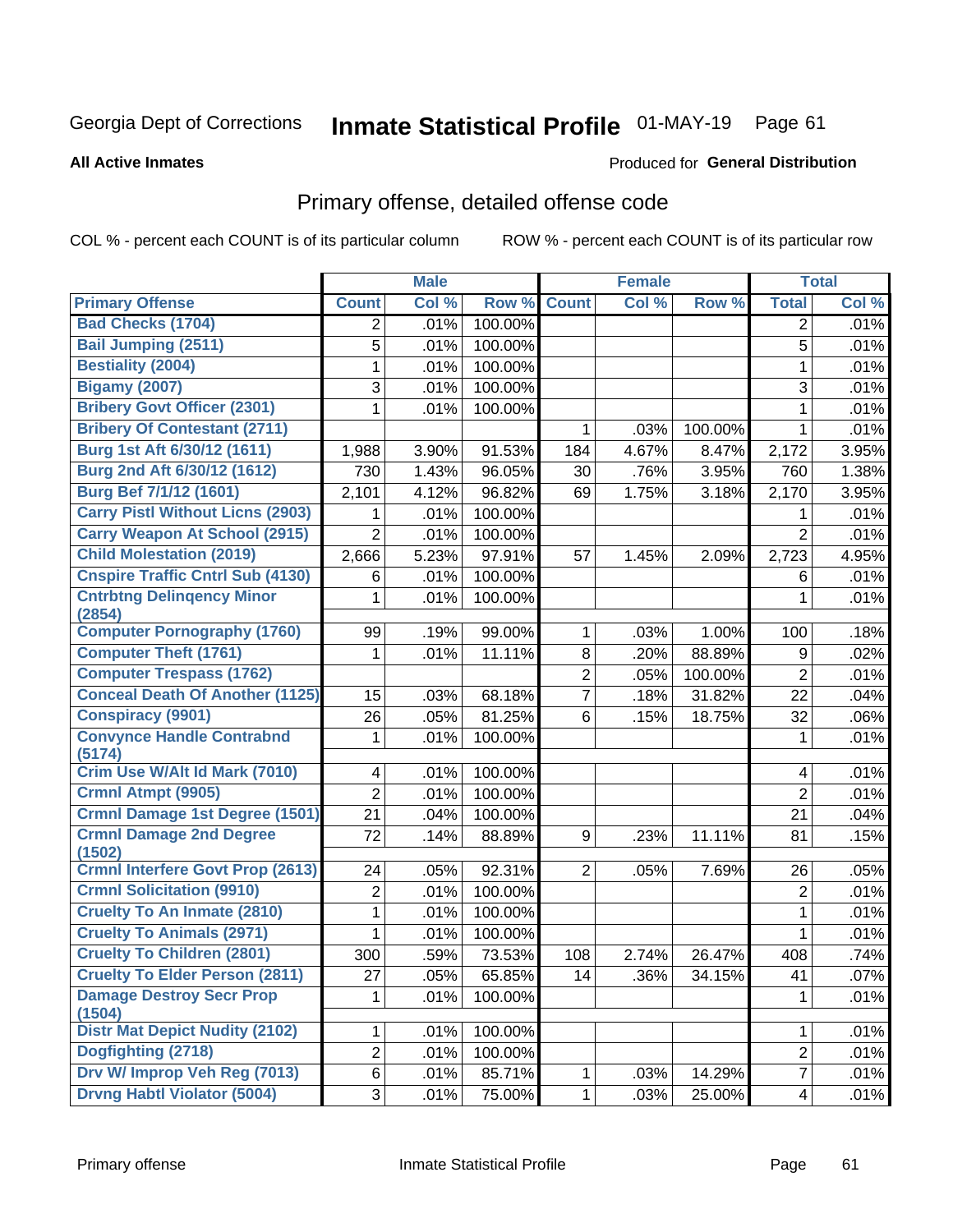# Inmate Statistical Profile 01-MAY-19 Page 62

#### **All Active Inmates**

#### Produced for General Distribution

# Primary offense, detailed offense code

COL % - percent each COUNT is of its particular column

|                                            |                | <b>Male</b> |         |                | <b>Female</b> |         |                | <b>Total</b> |
|--------------------------------------------|----------------|-------------|---------|----------------|---------------|---------|----------------|--------------|
| <b>Primary Offense</b>                     | <b>Count</b>   | Col %       | Row %   | <b>Count</b>   | Col %         | Row %   | <b>Total</b>   | Col %        |
| <b>Eavesdrop &amp; Surveillance (3001)</b> | 1.             | .01%        | 100.00% |                |               |         | 1              | .01%         |
| <b>Embracery (2407)</b>                    | 1              | .01%        | 100.00% |                |               |         | 1              | .01%         |
| <b>Entering Vehicle (1880)</b>             | 104            | .20%        | 96.30%  | 4              | .10%          | 3.70%   | 108            | .20%         |
| <b>Entice Child Attempted (2090)</b>       | 4              | .01%        | 100.00% |                |               |         | 4              | .01%         |
| <b>Enticing Child-Indec Purp (2020)</b>    | 80             | .16%        | 93.02%  | 6              | .15%          | 6.98%   | 86             | .16%         |
| <b>Escape (2501)</b>                       | 31             | .06%        | 86.11%  | 5              | .13%          | 13.89%  | 36             | .07%         |
| <b>Exploit Disabled/Elder (7022)</b>       | $\,6$          | .01%        | 66.67%  | 3              | .08%          | 33.33%  | 9              | .02%         |
| <b>False Certificates (2311)</b>           | $\overline{2}$ | .01%        | 100.00% |                |               |         | $\overline{2}$ | .01%         |
| <b>False Imprisonment (1308)</b>           | 205            | .40%        | 95.35%  | 10             | .25%          | 4.65%   | 215            | .39%         |
| <b>False Public Alarm (2609)</b>           | 1              | .01%        | 100.00% |                |               |         | 1              | .01%         |
| <b>False Statements Govt (2408)</b>        | 23             | .05%        | 85.19%  | 4              | .10%          | 14.81%  | 27             | .05%         |
| <b>False Swearing (2402)</b>               |                |             |         | $\mathbf{1}$   | .03%          | 100.00% | 1              | .01%         |
| <b>Family Violence Battery (1301)</b>      | 153            | .30%        | 98.08%  | 3              | .08%          | 1.92%   | 156            | .28%         |
| Feticide (1121)                            | 1              | .01%        | 100.00% |                |               |         | 1              | .01%         |
| <b>Feticide By Vehicle (1118)</b>          | 7              | .01%        | 100.00% |                |               |         | 7              | .01%         |
| <b>Financial Identity Fraud (1756)</b>     | 64             | .13%        | 75.29%  | 21             | .53%          | 24.71%  | 85             | .15%         |
| <b>Fleeing/Eluding Police (2316)</b>       | 488            | .96%        | 94.39%  | 29             | .74%          | 5.61%   | 517            | .94%         |
| Forg 1st Aft 6/30/12 (1711)                | 103            | .20%        | 71.03%  | 42             | 1.07%         | 28.97%  | 145            | .26%         |
| Forg 1st Bef 7/1/12 (1701)                 | 185            | .36%        | 71.98%  | 72             | 1.83%         | 28.02%  | 257            | .47%         |
| Forg 2nd Aft 6/30/12 (1712)                | 32             | .06%        | 80.00%  | 8              | .20%          | 20.00%  | 40             | .07%         |
| Forg 2nd Bef 7/1/12 (1702)                 | $\overline{2}$ | .01%        | 66.67%  | $\mathbf{1}$   | .03%          | 33.33%  | 3              | .01%         |
| Forg 3rd Aft 6/30/12 (1713)                | 56             | .11%        | 83.58%  | 11             | .28%          | 16.42%  | 67             | .12%         |
| Forg 4th Aft 6/30/12 (1714)                | 13             | .03%        | 56.52%  | 10             | .25%          | 43.48%  | 23             | .04%         |
| <b>Forgery Credit Card (1752)</b>          | 4              | .01%        | 80.00%  | 1              | .03%          | 20.00%  | 5              | .01%         |
| <b>Fraudulent Access Compute</b>           | $\overline{2}$ | .01%        | 66.67%  | 1              | .03%          | 33.33%  | 3              | .01%         |
| (1796)<br><b>Fraudulent Checks (1750)</b>  | 1              | .01%        | 50.00%  | 1              | .03%          | 50.00%  | $\overline{2}$ | .01%         |
| <b>Fraudulent Credit Card (1753)</b>       | 58             | .11%        | 66.67%  | 29             | .74%          | 33.33%  | 87             | .16%         |
| <b>Gang Participation (9914)</b>           | 47             | .09%        | 95.92%  | 2              | .05%          | 4.08%   | 49             | .09%         |
| <b>Guard Line W/Weapon/Drugs</b>           | 17             | .03%        | 60.71%  | 11             | .28%          | 39.29%  | 28             | .05%         |
| (2963)                                     |                |             |         |                |               |         |                |              |
| <b>Habit Traf Viol/Impaired (5005)</b>     | 6 <sup>1</sup> | .01%        | 100.00% |                |               |         | 6              | .01%         |
| <b>Habit Traf Viol/Other (5006)</b>        | 5              | .01%        | 71.43%  | $\overline{2}$ | .05%          | 28.57%  | $\overline{7}$ | .01%         |
| <b>Hijacking Motor Vehicle (1911)</b>      | 41             | .08%        | 97.62%  | $\mathbf 1$    | .03%          | 2.38%   | 42             | .08%         |
| <b>Hindering Appreh Or Pun (2503)</b>      | 5              | .01%        | 71.43%  | $\overline{2}$ | .05%          | 28.57%  | $\overline{7}$ | .01%         |
| Hit-Run W/Injury/Fatality (5007)           | 42             | .08%        | 84.00%  | 8              | .20%          | 16.00%  | 50             | .09%         |
| Home Invasion 1st Degree (7007)            | 19             | .04%        | 86.36%  | 3              | .08%          | 13.64%  | 22             | .04%         |
| <b>Homicide By Vessel (1124)</b>           | 43             | .08%        | 87.76%  | 6              | .15%          | 12.24%  | 49             | .09%         |
| <b>Illegal Attm To Obt Drugs (4011)</b>    | 5              | .01%        | 100.00% |                |               |         | 5              | .01%         |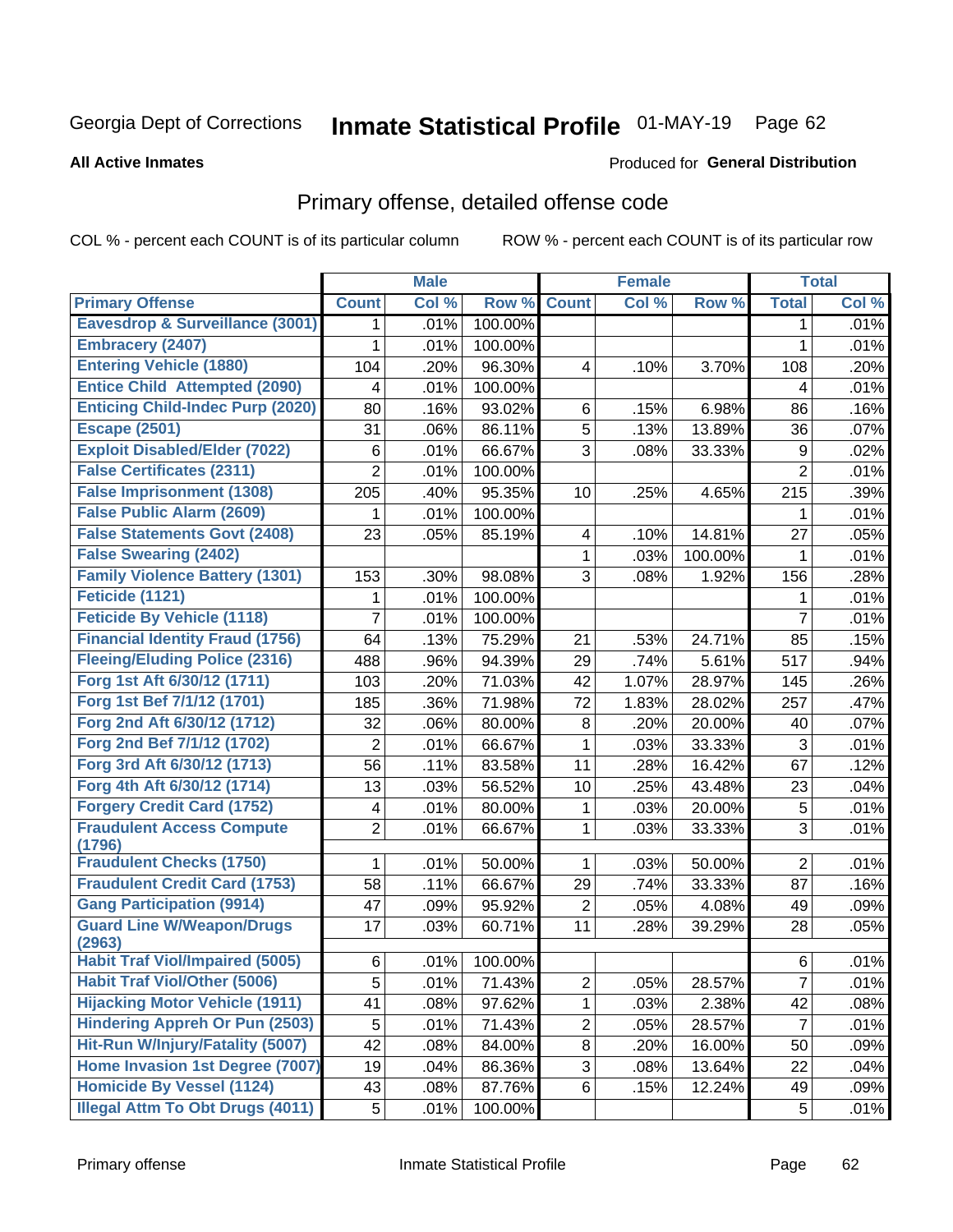# Inmate Statistical Profile 01-MAY-19 Page 63

#### **All Active Inmates**

### **Produced for General Distribution**

### Primary offense, detailed offense code

COL % - percent each COUNT is of its particular column

|                                            |                         | <b>Male</b> |         |                | <b>Female</b> |        |                | <b>Total</b> |
|--------------------------------------------|-------------------------|-------------|---------|----------------|---------------|--------|----------------|--------------|
| <b>Primary Offense</b>                     | <b>Count</b>            | Col %       | Row %   | <b>Count</b>   | Col %         | Row %  | <b>Total</b>   | Col %        |
| <b>Impersonating Officer (2405)</b>        | 1                       | .01%        | 100.00% |                |               |        | 1              | .01%         |
| <b>Impersonation (2404)</b>                | 4                       | .01%        | 100.00% |                |               |        | 4              | .01%         |
| <b>Incest (2006)</b>                       | 211                     | .41%        | 99.53%  | 1              | .03%          | .47%   | 212            | .39%         |
| <b>Incest Atmpt (2098)</b>                 | 1                       | .01%        | 100.00% |                |               |        | 1              | .01%         |
| <b>Inciting To Insurrection (2203)</b>     | 3                       | .01%        | 100.00% |                |               |        | 3              | .01%         |
| <b>Influencing Witness (2313)</b>          | 5                       | .01%        | 62.50%  | 3              | .08%          | 37.50% | 8              | .01%         |
| <b>Injury By Vehicle (1318)</b>            | 98                      | .19%        | 80.33%  | 24             | .61%          | 19.67% | 122            | .22%         |
| <b>Insurance Fraud (7023)</b>              | 1                       | .01%        | 50.00%  | 1              | .03%          | 50.00% | 2              | .01%         |
| <b>Insurrection (2202)</b>                 | 3                       | .01%        | 100.00% |                |               |        | 3              | .01%         |
| <b>Interference With Custody (1312)</b>    | 13                      | .03%        | 100.00% |                |               |        | 13             | .02%         |
| <b>Involuntary Manslaughter (1103)</b>     | 172                     | .34%        | 86.43%  | 27             | .69%          | 13.57% | 199            | .36%         |
| Kidnapping (1311)                          | 1,467                   | 2.88%       | 96.96%  | 46             | 1.17%         | 3.04%  | 1,513          | 2.75%        |
| <b>Livestock Theft (1817)</b>              | 5                       | .01%        | 100.00% |                |               |        | 5              | .01%         |
| <b>Lottery Violation (2730)</b>            | $\overline{2}$          | .01%        | 100.00% |                |               |        | $\overline{2}$ | .01%         |
| <b>Machine Gun Activities (2906)</b>       | 1                       | .01%        | 100.00% |                |               |        | $\mathbf{1}$   | .01%         |
| Manf Methamph 200-399 Gm<br>(4144)         | 6                       | .01%        | 100.00% |                |               |        | 6              | .01%         |
| Manf Methamph 28-199 Gm                    | 13                      | .03%        | 86.67%  | $\overline{2}$ | .05%          | 13.33% | 15             | .03%         |
| (4143)                                     |                         |             |         |                |               |        |                |              |
| Manf Methamph 400+ Gm (4145)               | 1                       | .01%        | 100.00% |                |               |        | 1              | .01%         |
| <b>Manf Methamph Unspec Amt</b><br>(4147)  | 102                     | .20%        | 90.27%  | 11             | .28%          | 9.73%  | 113            | .21%         |
| <b>Manufac Marijuana (7012)</b>            | 27                      | .05%        | 90.00%  | 3              | .08%          | 10.00% | 30             | .05%         |
| <b>Manufact Meth Near Child (2803)</b>     | 12                      | .02%        | 80.00%  | 3              | .08%          | 20.00% | 15             | .03%         |
| <b>Misc Assault/Battery (1300)</b>         | 12                      | .02%        | 100.00% |                |               |        | 12             | .02%         |
| <b>Misc Correctionl Inst Off (6200)</b>    | 7                       | .01%        | 100.00% |                |               |        | $\overline{7}$ | .01%         |
| <b>Misc Drugs Trafficking (4100)</b>       | 5                       | .01%        | 100.00% |                |               |        | 5              | .01%         |
| <b>Misc Forgery (1700)</b>                 | $\overline{2}$          | .01%        | 100.00% |                |               |        | $\overline{2}$ | .01%         |
| <b>Misc Fraud (1799)</b>                   | 10                      | .02%        | 62.50%  | 6              | .15%          | 37.50% | 16             | .03%         |
| <b>Misc Homicide Offense (1100)</b>        | 6                       | .01%        | 85.71%  | $\mathbf 1$    | .03%          | 14.29% | $\overline{7}$ | .01%         |
| <b>Misc Invasion Of Privacy (3000)</b>     | 5                       | .01%        | 100.00% |                |               |        | $\sqrt{5}$     | .01%         |
| <b>Misc Obscenity (2100)</b>               | 3                       | .01%        | 100.00% |                |               |        | 3              | .01%         |
| <b>Misc Public Order (2200)</b>            | $\overline{\mathbf{c}}$ | .01%        | 100.00% |                |               |        | $\overline{c}$ | .01%         |
| <b>Misc Sexual Offense (2000)</b>          | 22                      | .04%        | 95.65%  | $\mathbf{1}$   | .03%          | 4.35%  | 23             | .04%         |
| <b>Misuse Firearm Hunting (2970)</b>       | 1                       | .01%        | 100.00% |                |               |        | 1              | .01%         |
| <b>Murder (1101)</b>                       | 6,216                   | 12.18%      | 93.67%  | 420            | 10.66%        | 6.33%  | 6,636          | 12.07%       |
| <b>Murder Conspire To Commit</b><br>(1191) | 16                      | .03%        | 100.00% |                |               |        | 16             | .03%         |
| <b>Mutiny In Penal Inst (2507)</b>         | 9 <sup>1</sup>          | .02%        | 100.00% |                |               |        | 9              | .02%         |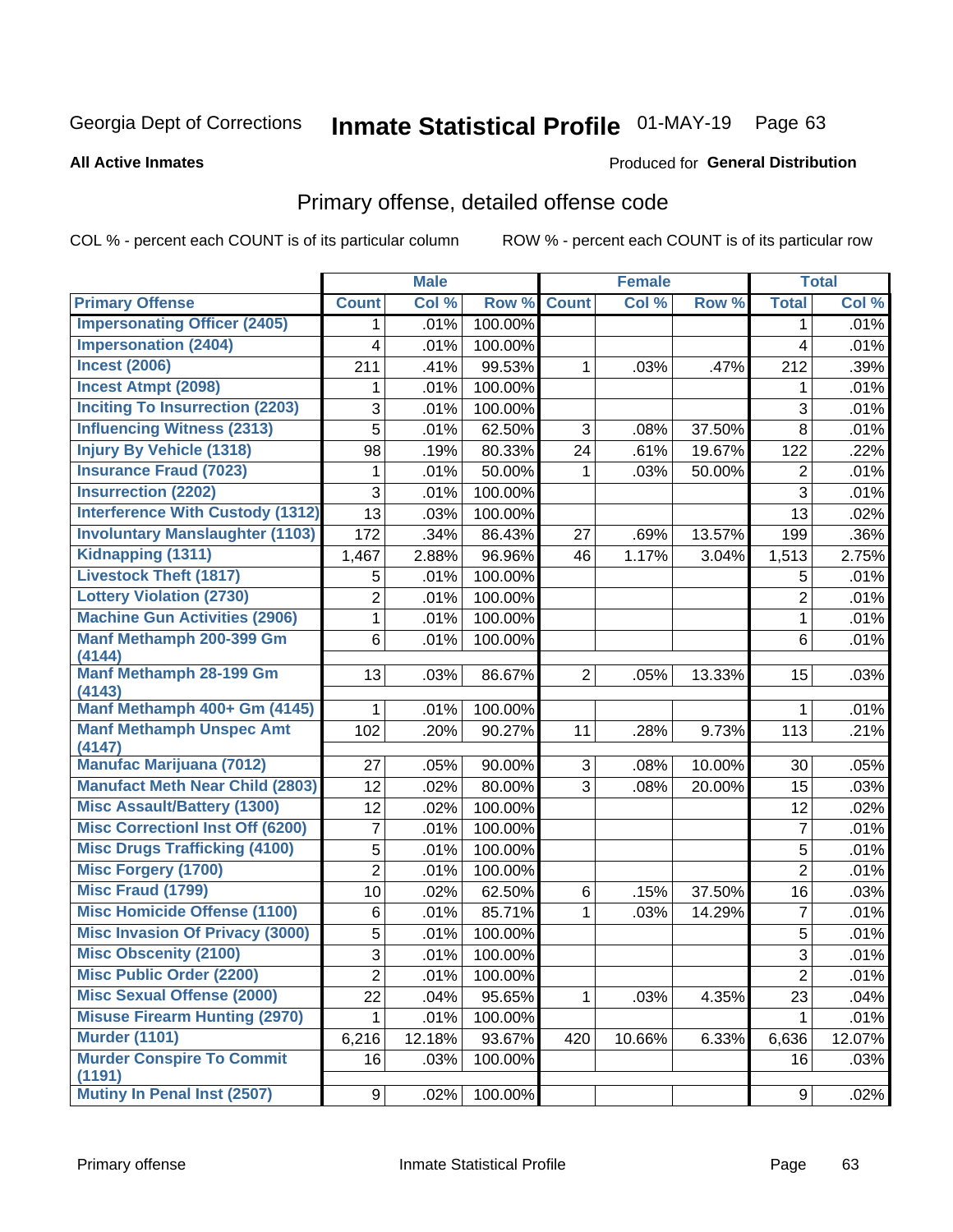# Inmate Statistical Profile 01-MAY-19 Page 64

#### **All Active Inmates**

#### Produced for General Distribution

# Primary offense, detailed offense code

COL % - percent each COUNT is of its particular column

|                                            |                | <b>Male</b> |         |                | <b>Female</b> |        |                | <b>Total</b> |
|--------------------------------------------|----------------|-------------|---------|----------------|---------------|--------|----------------|--------------|
| <b>Primary Offense</b>                     | <b>Count</b>   | Col %       | Row %   | <b>Count</b>   | Col %         | Row %  | <b>Total</b>   | Col %        |
| Necrophilia (2022)                         | 1              | .01%        | 100.00% |                |               |        | $\mathbf 1$    | .01%         |
| <b>Obstr Of Law Enf Officer (2314)</b>     | 411            | .81%        | 90.33%  | 44             | 1.12%         | 9.67%  | 455            | .83%         |
| <b>Pandering By Compulsion (2017)</b>      | 3              | .01%        | 100.00% |                |               |        | 3              | .01%         |
| Party To A Crime (9911)                    | 1              | .01%        | 100.00% |                |               |        | 1              | .01%         |
| Peeping Tom (3002)                         | 17             | .03%        | 100.00% |                |               |        | 17             | .03%         |
| <b>Perjury (2401)</b>                      | 4              | .01%        | 100.00% |                |               |        | 4              | .01%         |
| <b>Pimping A Minor Under 18 (2016)</b>     | 7              | .01%        | 87.50%  | 1              | .03%          | 12.50% | 8              | .01%         |
| Poss Alprazolam (7003)                     | $\overline{7}$ | .01%        | 70.00%  | 3              | .08%          | 30.00% | 10             | .02%         |
| Poss By Inm Proh Items (7015)              | 5              | .01%        | 71.43%  | $\overline{2}$ | .05%          | 28.57% | $\overline{7}$ | .01%         |
| <b>Poss Contraband Articles (5171)</b>     | $\overline{2}$ | .01%        | 100.00% |                |               |        | $\overline{2}$ | .01%         |
| <b>Poss Dep Stim Cntrf Drugs</b>           | 66             | .13%        | 72.53%  | 25             | .63%          | 27.47% | 91             | .17%         |
| (4007)                                     |                |             |         |                |               |        |                |              |
| <b>Poss Drug Related Matri (4016)</b>      | 19             | .04%        | 86.36%  | 3              | .08%          | 13.64% | 22             | .04%         |
| Poss Ephedrine (4030)                      | $\overline{2}$ | .01%        | 100.00% |                |               |        | $\overline{2}$ | .01%         |
| Poss Firearm 1st Offender (2913)           | 130            | .25%        | 92.20%  | 11             | .28%          | 7.80%  | 141            | .26%         |
| <b>Poss Firearm Convct Felon</b><br>(2914) | 1,162          | 2.28%       | 96.35%  | 44             | 1.12%         | 3.65%  | 1,206          | 2.19%        |
| Poss Hydrocodone (7004)                    | 18             | .04%        | 75.00%  | 6              | .15%          | 25.00% | 24             | .04%         |
| <b>Poss Knife During Crime (2911)</b>      | 2              | .01%        | 100.00% |                |               |        | $\overline{2}$ | .01%         |
| Poss Mda/Extsy (4033)                      | $\overline{5}$ | .01%        | 100.00% |                |               |        | 5              | .01%         |
| Poss Methamphetamine (4031)                | 510            | 1.00%       | 75.22%  | 168            | 4.26%         | 24.78% | 678            | 1.23%        |
| <b>Poss Narcotics Opiates (4006)</b>       | 73             | .14%        | 70.87%  | 30             | .76%          | 29.13% | 103            | .19%         |
| <b>Poss Of Certain Weapons (2912)</b>      | 26             | .05%        | 92.86%  | $\overline{c}$ | .05%          | 7.14%  | 28             | .05%         |
| <b>Poss Of Cocaine (4022)</b>              | 322            | .63%        | 88.46%  | 42             | 1.07%         | 11.54% | 364            | .66%         |
| <b>Poss Of Firearm Dur Crime</b><br>(2910) | 926            | 1.82%       | 95.37%  | 45             | 1.14%         | 4.63%  | 971            | 1.77%        |
| Poss Of Marijuana (4009)                   | 68             | .13%        | 97.14%  | $\overline{c}$ | .05%          | 2.86%  | 70             | .13%         |
| <b>Poss Tools Commit Crime (1602)</b>      | 21             | .04%        | 95.45%  | $\mathbf{1}$   | .03%          | 4.55%  | 22             | .04%         |
| Poss W Int Dis Other Drug (4053)           | 132            | .26%        | 86.27%  | 21             | .53%          | 13.73% | 153            | .28%         |
| Poss W Int Dist Cocaine (4050)             | 260            | .51%        | 97.01%  | 8              | .20%          | 2.99%  | 268            | .49%         |
| Poss W Int Dist Marijuana (4051)           | 618            | 1.21%       | 93.49%  | 43             | 1.09%         | 6.51%  | 661            | 1.20%        |
| Poss W Int Dist Meth (4052)                | 518            | 1.02%       | 76.97%  | 155            | 3.93%         | 23.03% | 673            | 1.22%        |
| Poss Within 1000 Hous Pjt (7009)           | 6              | .01%        | 85.71%  | 1              | .03%          | 14.29% | $\overline{7}$ | .01%         |
| <b>Poss Wpn Drugs By Prisnr</b><br>(2965)  | 31             | .06%        | 83.78%  | 6              | .15%          | 16.22% | 37             | .07%         |
| <b>Prov Sex Mater To Minors (2110)</b>     | 1              | .01%        | 100.00% |                |               |        |                | .01%         |
| <b>Racketeering (3404)</b>                 | 127            | .25%        | 75.15%  | 42             | 1.07%         | 24.85% | 169            | .31%         |
| <b>Rape (2001)</b>                         | 1,840          | 3.61%       | 99.51%  | 9              | .23%          | .49%   | 1,849          | 3.36%        |
| <b>Reck Cond Infected Person</b><br>(1317) | 5 <sup>1</sup> | .01%        | 62.50%  | 3              | .08%          | 37.50% | 8              | .01%         |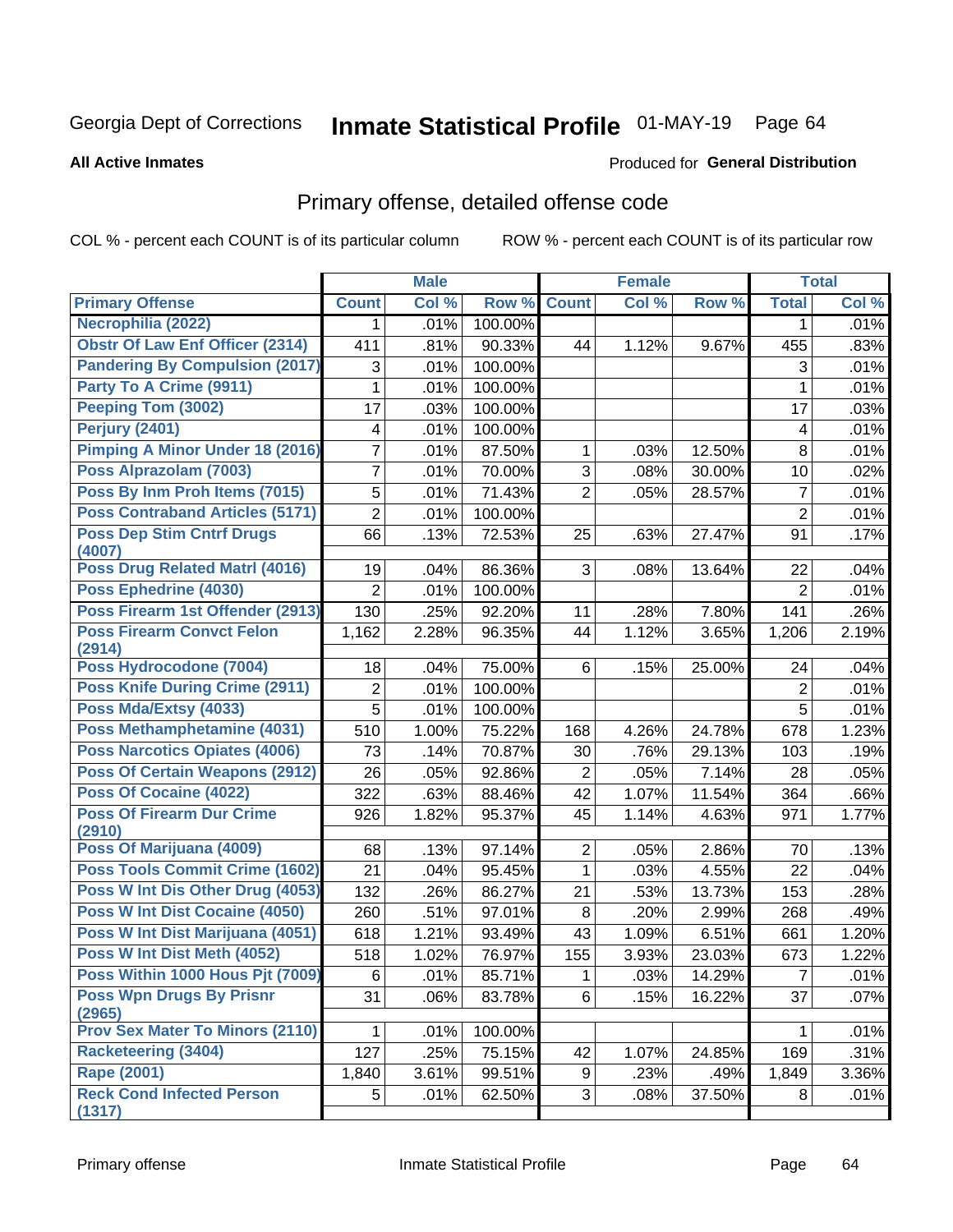# Inmate Statistical Profile 01-MAY-19 Page 65

#### **All Active Inmates**

#### Produced for General Distribution

# Primary offense, detailed offense code

COL % - percent each COUNT is of its particular column

|                                            |                | <b>Male</b> |         |                | <b>Female</b> |        |                | <b>Total</b> |
|--------------------------------------------|----------------|-------------|---------|----------------|---------------|--------|----------------|--------------|
| <b>Primary Offense</b>                     | <b>Count</b>   | Col %       | Row %   | <b>Count</b>   | CoI%          | Row %  | <b>Total</b>   | Col %        |
| <b>Reckless Abandonment (1120)</b>         | 1              | .01%        | 100.00% |                |               |        | 1              | .01%         |
| <b>Recv Gds Srvs Fraud Obtnd</b><br>(1755) | 1              | .01%        | 100.00% |                |               |        | 1              | .01%         |
| <b>Remov/Atmpt Wpn Pub Offl</b><br>(7021)  | 1              | .01%        | 100.00% |                |               |        | 1              | .01%         |
| <b>Removal Baggage Cargo Etc</b><br>(2761) | $\overline{2}$ | .01%        | 100.00% |                |               |        | $\overline{2}$ | .01%         |
| <b>Robbery (1901)</b>                      | 1,108          | 2.17%       | 93.82%  | 73             | 1.85%         | 6.18%  | 1,181          | 2.15%        |
| <b>Robbery By Force (1903)</b>             | 218            | .43%        | 96.89%  | $\overline{7}$ | .18%          | 3.11%  | 225            | .41%         |
| <b>Robbery By Intimidation (1904)</b>      | 261            | .51%        | 93.21%  | 19             | .48%          | 6.79%  | 280            | .51%         |
| <b>Robbery By Sudden Snatch</b><br>(1905)  | 130            | .25%        | 94.89%  | $\overline{7}$ | .18%          | 5.11%  | 137            | .25%         |
| <b>S/D Cocaine (4021)</b>                  | 361            | .71%        | 96.78%  | 12             | .30%          | 3.22%  | 373            | .68%         |
| S/D Cont Sub Public (4017)                 | 31             | .06%        | 100.00% |                |               |        | 31             | .06%         |
| S/D Cont Sub School (4018)                 | 25             | .05%        | 89.29%  | 3              | .08%          | 10.71% | 28             | .05%         |
| S/D Dep Stim Cntrf Drugs (4002)            | 54             | .11%        | 88.52%  | $\overline{7}$ | .18%          | 11.48% | 61             | .11%         |
| <b>S/D Narcotics Opiates (4001)</b>        | 13             | .03%        | 54.17%  | 11             | .28%          | 45.83% | 24             | .04%         |
| S/D Of Marijuana (4004)                    | 208            | .41%        | 97.20%  | 6              | .15%          | 2.80%  | 214            | .39%         |
| Sale Mda/Extsy (4034)                      | 2              | .01%        | 100.00% |                |               |        | $\overline{2}$ | .01%         |
| Sale Methamphetamine (4032)                | 228            | .45%        | 79.72%  | 58             | 1.47%         | 20.28% | 286            | .52%         |
| <b>Sex Exploitation Child (2843)</b>       | 226            | .44%        | 99.56%  | $\mathbf{1}$   | .03%          | .44%   | 227            | .41%         |
| <b>Sex Offender Fail Registr (2026)</b>    | 541            | 1.06%       | 98.36%  | 9              | .23%          | 1.64%  | 550            | 1.00%        |
| <b>Sex Offender Fail To Move (2028)</b>    | 4              | .01%        | 100.00% |                |               |        | 4              | .01%         |
| Sexl/Asslt/Agn/Pers/Cstdy (2023)           | 21             | .04%        | 95.45%  | $\mathbf{1}$   | .03%          | 4.55%  | 22             | .04%         |
| <b>Sexual Aslt By Therapist (2024)</b>     | $\overline{2}$ | .01%        | 66.67%  | $\mathbf{1}$   | .03%          | 33.33% | 3              | .01%         |
| <b>Sexual Battery (2011)</b>               | 178            | .35%        | 98.34%  | 3              | .08%          | 1.66%  | 181            | .33%         |
| <b>Simple Battery (1316)</b>               | 14             | .03%        | 93.33%  | $\mathbf{1}$   | .03%          | 6.67%  | 15             | .03%         |
| <b>Sodomy (2002)</b>                       | 19             | .04%        | 100.00% |                |               |        | 19             | .03%         |
| <b>Solicit Sodomy From Minor</b><br>(2025) | 7              | .01%        | 87.50%  | $\mathbf{1}$   | .03%          | 12.50% | 8              | .01%         |
| <b>Stalking (1320)</b>                     | $\overline{2}$ | .01%        | 66.67%  | $\mathbf{1}$   | .03%          | 33.33% | 3              | .01%         |
| <b>Statutory Rape (2018)</b>               | 756            | 1.48%       | 97.42%  | 20             | .51%          | 2.58%  | 776            | 1.41%        |
| <b>Tampering With Evidence (2315)</b>      | 11             | .02%        | 64.71%  | 6              | .15%          | 35.29% | 17             | .03%         |
| <b>Terrorist Threats &amp; Acts (1307)</b> | 324            | .64%        | 93.91%  | 21             | .53%          | 6.09%  | 345            | .63%         |
| <b>Theft Bring Prop In State (1815)</b>    | 8              | .02%        | 80.00%  | $\overline{2}$ | .05%          | 20.00% | 10             | .02%         |
| <b>Theft By Conversion (1808)</b>          | 28             | .05%        | 84.85%  | 5              | .13%          | 15.15% | 33             | .06%         |
| <b>Theft By Deception (1803)</b>           | 33             | .06%        | 78.57%  | 9              | .23%          | 21.43% | 42             | .08%         |
| <b>Theft By Extortion (1804)</b>           | $\overline{c}$ | .01%        | 50.00%  | $\overline{2}$ | .05%          | 50.00% | 4              | .01%         |
| Theft By Rec Stolen Prop (1806)            | 462            | .91%        | 90.77%  | 47             | 1.19%         | 9.23%  | 509            | .93%         |
| <b>Theft By Shoplifting (1821)</b>         | 428            | .84%        | 73.16%  | 157            | 3.98%         | 26.84% | 585            | 1.06%        |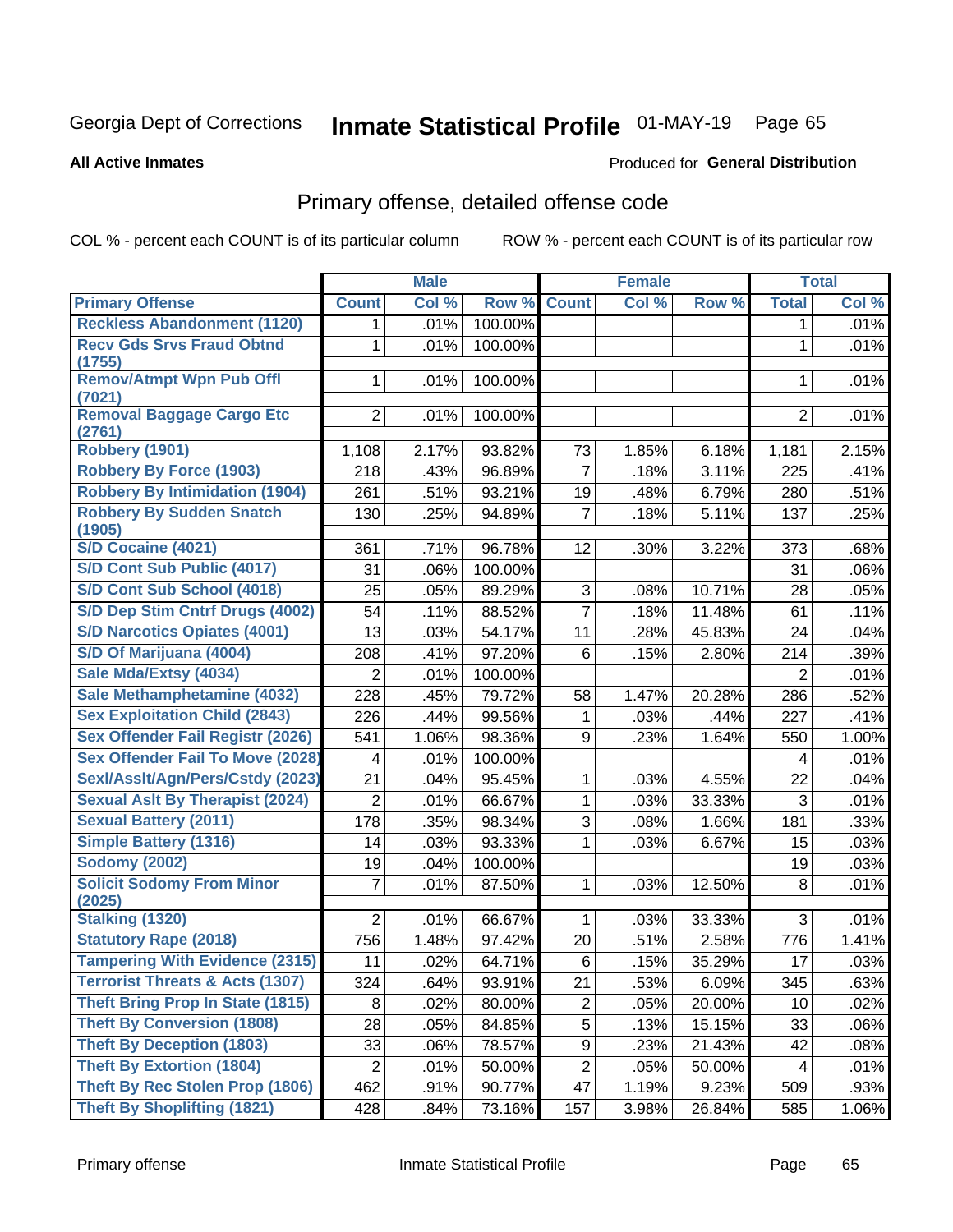# Inmate Statistical Profile 01-MAY-19 Page 66

#### **All Active Inmates**

#### Produced for General Distribution

# Primary offense, detailed offense code

COL % - percent each COUNT is of its particular column

|                                                |                         | <b>Male</b> |         |                | <b>Female</b> |         |                | <b>Total</b> |
|------------------------------------------------|-------------------------|-------------|---------|----------------|---------------|---------|----------------|--------------|
| <b>Primary Offense</b>                         | <b>Count</b>            | Col %       | Row %   | <b>Count</b>   | Col %         | Row %   | <b>Total</b>   | Col %        |
| <b>Theft By Taking (1802)</b>                  | $\overline{639}$        | 1.25%       | 84.30%  | 119            | 3.02%         | 15.70%  | 758            | 1.38%        |
| <b>Theft Credit Card (1751)</b>                | 14                      | .03%        | 70.00%  | 6              | .15%          | 30.00%  | 20             | .04%         |
| <b>Theft Motorveh Or Part (1813)</b>           | 33                      | .06%        | 97.06%  | 1              | .03%          | 2.94%   | 34             | .06%         |
| <b>Theft Of Lost Property (1805)</b>           | 1                       | .01%        | 50.00%  | 1              | .03%          | 50.00%  | $\overline{2}$ | .01%         |
| <b>Theft Of Services (1807)</b>                |                         |             |         | 1              | .03%          | 100.00% | 1              | .01%         |
| <b>Theft Recv Prop Out State (1816)</b>        | $\overline{2}$          | .01%        | 100.00% |                |               |         | $\overline{2}$ | .01%         |
| <b>Traf Amphtmine 200-399 Gm</b><br>(4127)     | 4                       | .01%        | 80.00%  | 1              | .03%          | 20.00%  | 5              | .01%         |
| <b>Traf Amphtmine 28-199 Gm</b><br>(4126)      | 8                       | .02%        | 72.73%  | 3              | .08%          | 27.27%  | 11             | .02%         |
| Traf Amphtmine 400+ Gm (4128)                  | $\overline{\mathbf{4}}$ | .01%        | 100.00% |                |               |         | 4              | .01%         |
| <b>Traf Cocaine 201-400 Gm (4102)</b>          | 92                      | .18%        | 98.92%  | 1              | .03%          | 1.08%   | 93             | .17%         |
| <b>Traf Cocaine 401+ Gm (4103)</b>             | 83                      | .16%        | 94.32%  | 5              | .13%          | 5.68%   | 88             | .16%         |
| Traf Cocaine Less 200 Gm (4101)                | 199                     | .39%        | 97.55%  | 5              | .13%          | 2.45%   | 204            | .37%         |
| <b>Traf Marijna 10-2000 Lb (4121)</b>          | 48                      | .09%        | 92.31%  | 4              | .10%          | 7.69%   | 52             | .09%         |
| <b>Traf Mda/Extsy 200-399gm</b>                | 3                       | .01%        | 100.00% |                |               |         | 3              | .01%         |
| (4151)                                         |                         |             |         |                |               |         |                |              |
| <b>Traf Mda/Extsy 28-199gm (4150)</b>          | 10 <sup>1</sup>         | .02%        | 83.33%  | $\overline{2}$ | .05%          | 16.67%  | 12             | .02%         |
| Traf Mda/Extsy 400+Gm (4152)                   | 4                       | .01%        | 100.00% |                |               |         | 4              | .01%         |
| Traf Methamph 200-399 Gm<br>(4141)             | 132                     | .26%        | 85.71%  | 22             | .56%          | 14.29%  | 154            | .28%         |
| <b>Traf Methamph 28-199 Gm</b><br>(4140)       | 439                     | .86%        | 79.24%  | 115            | 2.92%         | 20.76%  | 554            | 1.01%        |
| Traf Methamph 400+ Gm (4142)                   | 90                      | .18%        | 84.11%  | 17             | .43%          | 15.89%  | 107            | .19%         |
| <b>Traf Methamph Unspec Amt</b>                | 117                     | .23%        | 83.57%  | 23             | .58%          | 16.43%  | 140            | .25%         |
| (4146)                                         |                         |             |         |                |               |         |                |              |
| <b>Traf Methaqualone&lt; 400 Gm</b>            | $\overline{2}$          | .01%        | 100.00% |                |               |         | $\overline{2}$ | .01%         |
| (4124)<br><b>Traf Narcotic 15-28 Gm (4112)</b> | 37                      | .07%        | 88.10%  | 5              | .13%          | 11.90%  | 42             | .08%         |
| Traf Narcotic 29+ Gm (4113)                    | 33                      | .06%        | 94.29%  | $\overline{2}$ | .05%          | 5.71%   | 35             | .06%         |
| <b>Traf Narcotic Less 14 Gm (4111)</b>         | 41                      | .08%        | 82.00%  | 9              | .23%          | 18.00%  | 50             | .09%         |
| <b>Traffick Labor Servitude (1330)</b>         | 1                       | .01%        | 100.00% |                |               |         | 1              | .01%         |
| <b>Traffick Sexual Servitude (1331)</b>        | 19                      | .04%        | 86.36%  | 3              | .08%          | 13.64%  | 22             | .04%         |
| <b>Transactions Cntrft Drugs (4132)</b>        | 1                       | .01%        | 100.00% |                |               |         | $\mathbf{1}$   | .01%         |
| <b>Unauth Dist Recrd Devices</b>               | 1                       | .01%        | 100.00% |                |               |         | 1              | .01%         |
| (9907)                                         |                         |             |         |                |               |         |                |              |
| <b>Unknown Offense (9999)</b>                  | 15                      | .03%        | 83.33%  | 3              | .08%          | 16.67%  | 18             | .03%         |
| Uniwfl Mfg/Del/Dist N-C S (4014)               | 5                       | .01%        | 100.00% |                |               |         | 5              | .01%         |
| <b>Use Comm Facity Vio C Sub</b><br>(4133)     | 12                      | .02%        | 85.71%  | 2 <sup>1</sup> | .05%          | 14.29%  | 14             | .03%         |
| Vandalism To Church Etc (1505)                 | 1                       | .01%        | 100.00% |                |               |         | $\mathbf{1}$   | .01%         |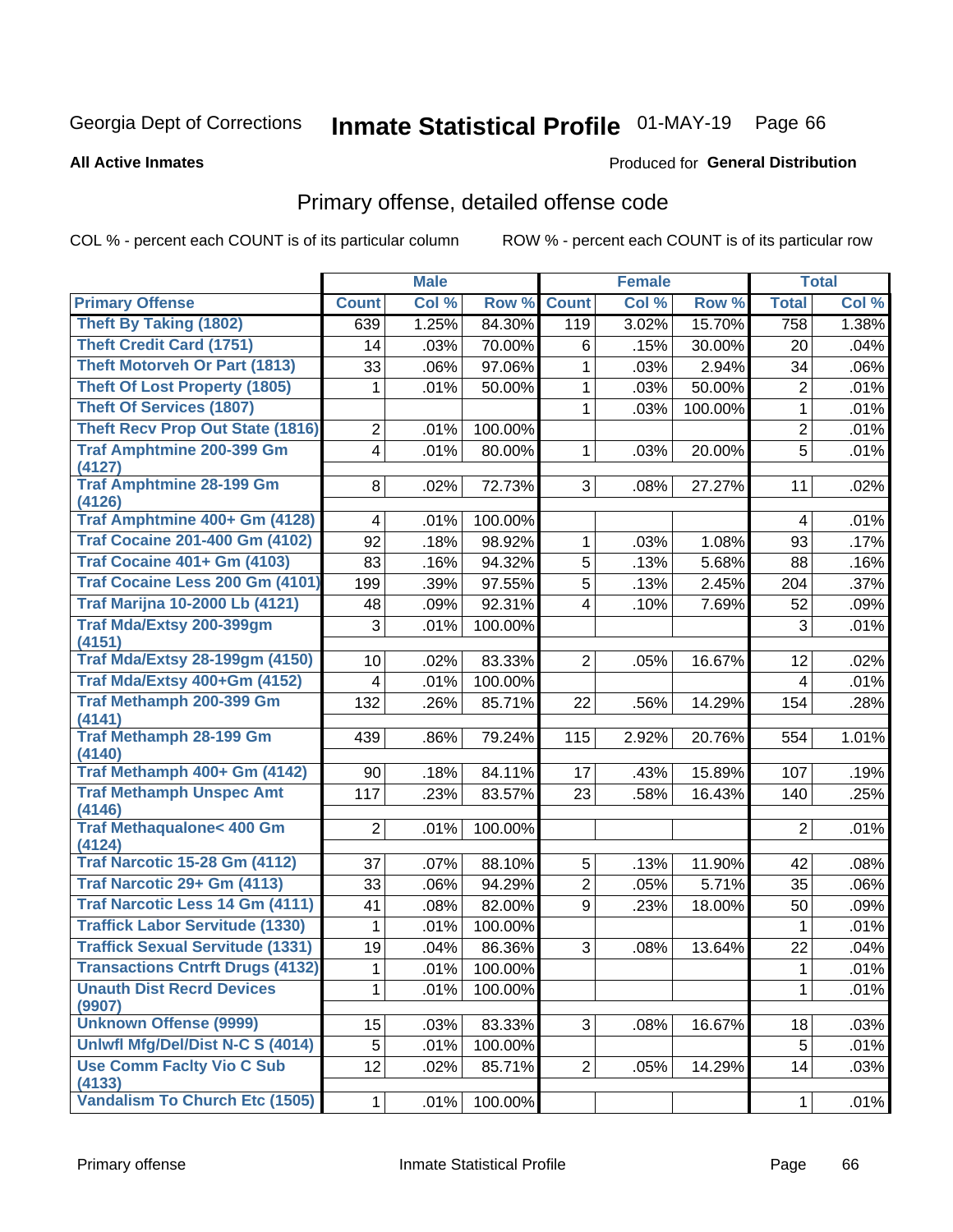# Inmate Statistical Profile 01-MAY-19 Page 67

#### **All Active Inmates**

#### Produced for General Distribution

# Primary offense, detailed offense code

COL % - percent each COUNT is of its particular column

|                                            |                         | <b>Male</b> |         |              | <b>Female</b> |         |                  | <b>Total</b> |
|--------------------------------------------|-------------------------|-------------|---------|--------------|---------------|---------|------------------|--------------|
| <b>Primary Offense</b>                     | <b>Count</b>            | Col %       | Row %   | <b>Count</b> | Col %         | Row %   | <b>Total</b>     | Col %        |
| <b>Vehicular Homicide (1123)</b>           | 315                     | .62%        | 78.36%  | 87           | 2.21%         | 21.64%  | $\overline{402}$ | .73%         |
| <b>Viol Dngrous Drgs Act (4013)</b>        | 182                     | .36%        | 83.11%  | 37           | .94%          | 16.89%  | 219              | .40%         |
| Viol Ga Cntrl Sbst Act (4012)              | 3                       | .01%        | 100.00% |              |               |         | 3                | .01%         |
| <b>Viol Ga Securities Act (1800)</b>       | 1                       | .01%        | 100.00% |              |               |         | $\mathbf{1}$     | .01%         |
| <b>Viol Motor Vehicle Laws (5001)</b>      | $\overline{38}$         | .07%        | 95.00%  | 2            | .05%          | 5.00%   | 40               | .07%         |
| <b>Viol Oath Public Offer (2302)</b>       | $\overline{4}$          | .01%        | 100.00% |              |               |         | 4                | .01%         |
| <b>Violatn Othr States Law (8001)</b>      | 47                      | .09%        | 87.04%  | 7            | .18%          | 12.96%  | 54               | .10%         |
| <b>Vol Manslaughter Of Fetus</b><br>(1119) | 3                       | .01%        | 100.00% |              |               |         | 3                | .01%         |
| <b>Voluntary Manslaughter (1102)</b>       | 1,123                   | 2.20%       | 88.29%  | 149          | 3.78%         | 11.71%  | 1,272            | 2.31%        |
| <b>Abandonment Of Dep Child (11)</b>       | $\overline{\mathbf{4}}$ | .01%        | 100.00% |              |               |         | 4                | .01%         |
| <b>Assault &amp; Battery (21)</b>          | 5                       | .01%        | 100.00% |              |               |         | 5                | .01%         |
| <b>Bad Checks (52)</b>                     | $\overline{2}$          | .01%        | 66.67%  | 1            | .03%          | 33.33%  | 3                | .01%         |
| <b>Burglary (45)</b>                       | $\overline{7}$          | .01%        | 100.00% |              |               |         | $\overline{7}$   | .01%         |
| <b>Cheating &amp; Swindling (51)</b>       | $\overline{2}$          | .01%        | 100.00% |              |               |         | $\overline{2}$   | .01%         |
| <b>Cpwl &amp; Concealed Weapon (93)</b>    | $\overline{5}$          | .01%        | 100.00% |              |               |         | $\overline{5}$   | .01%         |
| <b>Crmnl Attempt (98)</b>                  | $\mathbf{1}$            | .01%        | 100.00% |              |               |         | $\mathbf{1}$     | .01%         |
| <b>Dui</b> (72)                            | 5                       | .01%        | 100.00% |              |               |         | $\overline{5}$   | .01%         |
| Escape (92)                                | 3                       | .01%        | 100.00% |              |               |         | 3                | .01%         |
| Forgery (55)                               | 3                       | .01%        | 100.00% |              |               |         | 3                | .01%         |
| Lottery (54)                               | $\mathbf{1}$            | .01%        | 100.00% |              |               |         | $\mathbf 1$      | .01%         |
| <b>Misc Misdemeanor (500)</b>              | $\overline{2}$          | .01%        | 100.00% |              |               |         | $\overline{2}$   | .01%         |
| <b>Other Misdemeanor (99)</b>              | $\overline{16}$         | .03%        | 94.12%  | 1            | .03%          | 5.88%   | 17               | .03%         |
| <b>Pointing Gun At Another (96)</b>        | 1                       | .01%        | 100.00% |              |               |         | $\mathbf 1$      | .01%         |
| Poss Ntp Whiskey (64)                      | $\overline{2}$          | .01%        | 100.00% |              |               |         | $\overline{2}$   | .01%         |
| <b>Prostitution (81)</b>                   |                         |             |         | 1            | .03%          | 100.00% | 1                | .01%         |
| <b>Public Drunkenness (61)</b>             | $\overline{2}$          | .01%        | 100.00% |              |               |         | $\overline{2}$   | .01%         |
| <b>Simple Assault (24)</b>                 | $\mathbf{1}$            | .01%        | 100.00% |              |               |         | $\mathbf 1$      | .01%         |
| <b>Simple Battery (25)</b>                 | $\mathbf{1}$            | .01%        | 100.00% |              |               |         | $\mathbf{1}$     | .01%         |
| <b>Theft By Taking - Larceny (41)</b>      | 25                      | .05%        | 100.00% |              |               |         | 25               | .05%         |
| Viol Motor Veh Law (71)                    | 3                       | .01%        | 100.00% |              |               |         | $\overline{3}$   | .01%         |
| <b>Wife Beating (28)</b>                   | $\overline{2}$          | .01%        | 100.00% |              |               |         | $\overline{2}$   | .01%         |
| <b>Total Rported</b>                       | 51,019                  | 101%        | 92.83%  | 3,940        | 100%          | 7.17%   | 54,959           | 101%         |

| Reported<br>' NOT | 90   |       | Q1<br>◡ |
|-------------------|------|-------|---------|
| ™otar             | ,109 | 3,941 | 55.050  |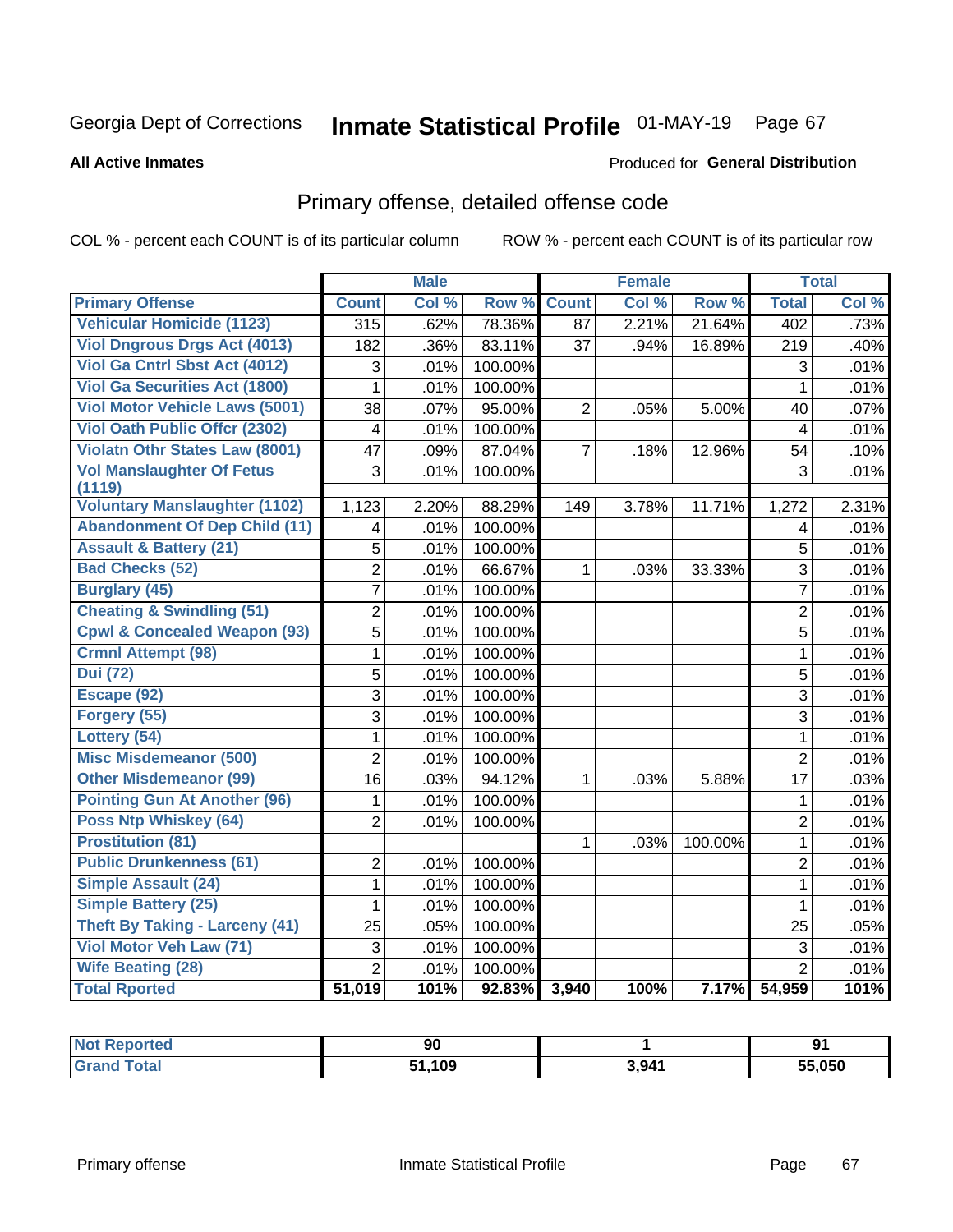# Inmate Statistical Profile 01-MAY-19 Page 68

#### **All Active Inmates**

#### Produced for General Distribution

# Primary offense, detailed offense code

COL % - percent each COUNT is of its particular column

|                      | <b>Male</b> | <b>Female</b> | Total       |
|----------------------|-------------|---------------|-------------|
| Mode (most frequent) | 1101 Murder | 1101 Murder   | 1101 Murder |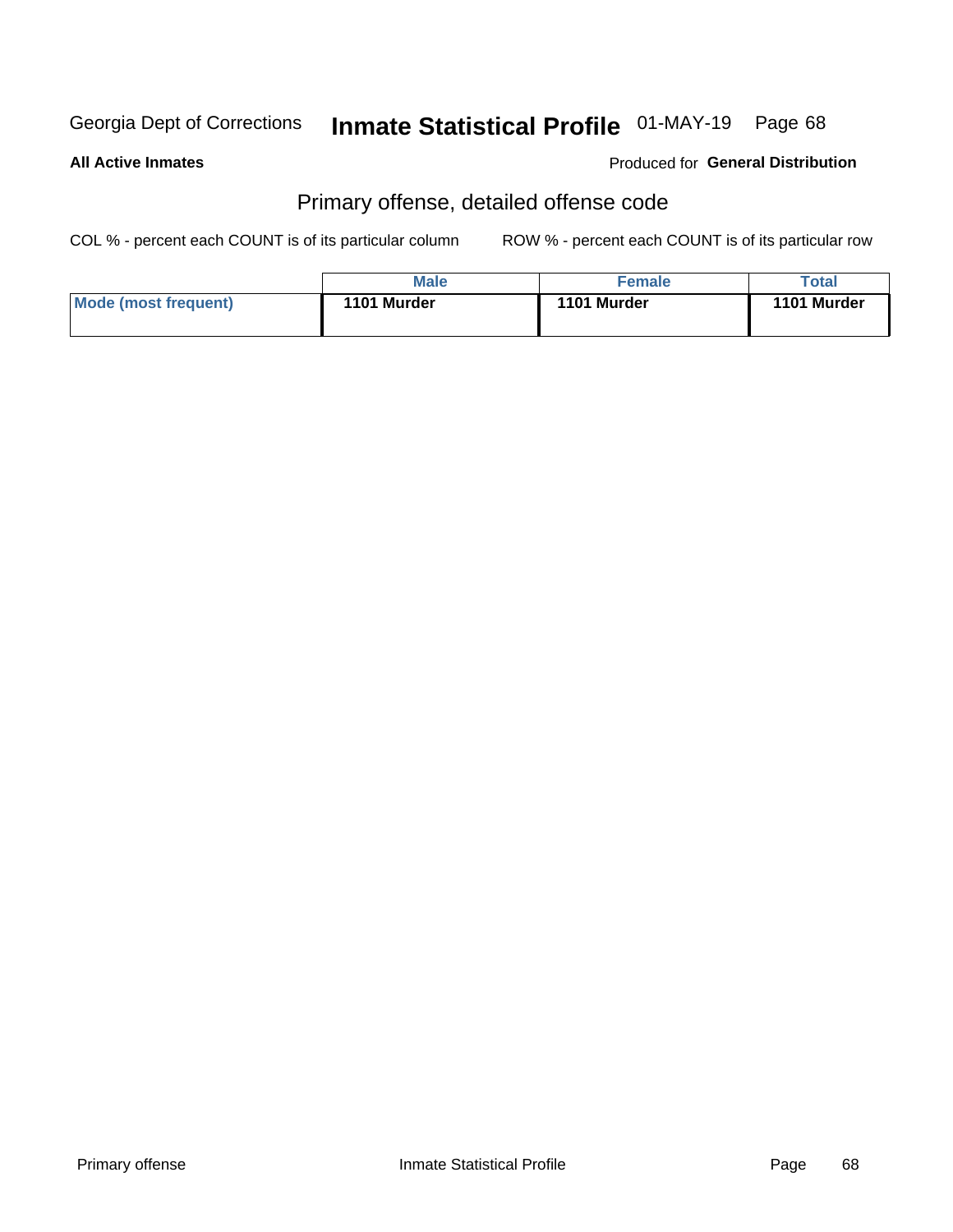# Inmate Statistical Profile 01-MAY-19 Page 68

#### **All Active Inmates**

#### Produced for General Distribution

# County of conviction of primary offense

COL % - percent each COUNT is of its particular column

|     |                             |              | <b>Male</b> |         |                         | <b>Female</b> |        |              | <b>Total</b> |
|-----|-----------------------------|--------------|-------------|---------|-------------------------|---------------|--------|--------------|--------------|
|     | <b>County of Conviction</b> | <b>Count</b> | Col %       | Row %   | <b>Count</b>            | Col %         | Row %  | <b>Total</b> | Col %        |
| 000 | <b>Unknown</b>              | 184          | .36%        | 92.46%  | 15                      | .38%          | 7.54%  | 199          | .36%         |
| 001 | <b>Appling County</b>       | 118          | .23%        | 95.93%  | 5                       | .13%          | 4.07%  | 123          | .22%         |
| 002 | <b>Atkinson County</b>      | 61           | .12%        | 87.14%  | $\boldsymbol{9}$        | .23%          | 12.86% | 70           | .13%         |
| 003 | <b>Bacon County</b>         | 78           | .15%        | 90.70%  | 8                       | .20%          | 9.30%  | 86           | .16%         |
| 004 | <b>Baker County</b>         | 13           | .03%        | 86.67%  | $\overline{2}$          | .05%          | 13.33% | 15           | .03%         |
| 005 | <b>Baldwin County</b>       | 328          | .64%        | 93.18%  | 24                      | .61%          | 6.82%  | 352          | .64%         |
| 006 | <b>Banks County</b>         | 73           | .14%        | 92.41%  | $\,6$                   | .15%          | 7.59%  | 79           | .14%         |
| 007 | <b>Barrow County</b>        | 351          | .69%        | 91.17%  | 34                      | .86%          | 8.83%  | 385          | .70%         |
| 008 | <b>Bartow County</b>        | 618          | 1.21%       | 88.03%  | 84                      | 2.13%         | 11.97% | 702          | 1.28%        |
| 009 | <b>Ben Hill County</b>      | 265          | .52%        | 92.98%  | 20                      | .51%          | 7.02%  | 285          | .52%         |
| 010 | <b>Berrien County</b>       | 93           | .18%        | 97.89%  | $\mathbf 2$             | .05%          | 2.11%  | 95           | .17%         |
| 011 | <b>Bibb County</b>          | 1,156        | 2.26%       | 94.14%  | 72                      | 1.83%         | 5.86%  | 1,228        | 2.23%        |
| 012 | <b>Bleckley County</b>      | 66           | .13%        | 89.19%  | 8                       | .20%          | 10.81% | 74           | .13%         |
| 013 | <b>Brantley County</b>      | 75           | .15%        | 86.21%  | 12                      | .30%          | 13.79% | 87           | .16%         |
| 014 | <b>Brooks County</b>        | 52           | .10%        | 98.11%  | 1                       | .03%          | 1.89%  | 53           | .10%         |
| 015 | <b>Bryan County</b>         | 62           | .12%        | 96.88%  | $\overline{2}$          | .05%          | 3.13%  | 64           | .12%         |
| 016 | <b>Bulloch County</b>       | 522          | 1.02%       | 91.26%  | 50                      | 1.27%         | 8.74%  | 572          | 1.04%        |
| 017 | <b>Burke County</b>         | 237          | .46%        | 97.13%  | $\overline{7}$          | .18%          | 2.87%  | 244          | .44%         |
| 018 | <b>Butts County</b>         | 117          | .23%        | 94.35%  | $\overline{7}$          | .18%          | 5.65%  | 124          | .23%         |
| 019 | <b>Calhoun County</b>       | 33           | .06%        | 94.29%  | $\overline{2}$          | .05%          | 5.71%  | 35           | .06%         |
| 020 | <b>Camden County</b>        | 212          | .41%        | 92.58%  | 17                      | .43%          | 7.42%  | 229          | .42%         |
| 021 | <b>Candler County</b>       | 114          | .22%        | 93.44%  | 8                       | .20%          | 6.56%  | 122          | .22%         |
| 022 | <b>Carroll County</b>       | 656          | 1.28%       | 92.52%  | 53                      | 1.34%         | 7.48%  | 709          | 1.29%        |
| 023 | <b>Catoosa County</b>       | 378          | .74%        | 90.21%  | 41                      | 1.04%         | 9.79%  | 419          | .76%         |
| 024 | <b>Charlton County</b>      | 52           | .10%        | 88.14%  | $\overline{7}$          | .18%          | 11.86% | 59           | .11%         |
| 025 | <b>Chatham County</b>       | 1,896        | 3.71%       | 95.37%  | 92                      | 2.33%         | 4.63%  | 1,988        | 3.61%        |
| 026 | <b>Chattahoochee County</b> | 26           | .05%        | 100.00% |                         |               |        | 26           | .05%         |
| 027 | <b>Chattooga County</b>     | 220          | .43%        | 88.00%  | 30                      | .76%          | 12.00% | 250          | .45%         |
| 028 | <b>Cherokee County</b>      | 565          | 1.11%       | 93.23%  | 41                      | 1.04%         | 6.77%  | 606          | 1.10%        |
| 029 | <b>Clarke County</b>        | 565          | 1.11%       | 93.08%  | 42                      | 1.07%         | 6.92%  | 607          | 1.10%        |
| 030 | <b>Clay County</b>          | 27           | .05%        | 87.10%  | $\overline{\mathbf{4}}$ | .10%          | 12.90% | 31           | .06%         |
| 031 | <b>Clayton County</b>       | 1,372        | 2.68%       | 92.95%  | 104                     | 2.64%         | 7.05%  | 1,476        | 2.68%        |
| 032 | <b>Clinch County</b>        | 48           | .09%        | 88.89%  | 6                       | .15%          | 11.11% | 54           | .10%         |
| 033 | <b>Cobb County</b>          | 2,545        | 4.98%       | 91.94%  | 223                     | 5.66%         | 8.06%  | 2,768        | 5.03%        |
| 034 | <b>Coffee County</b>        | 216          | .42%        | 93.51%  | 15                      | .38%          | 6.49%  | 231          | .42%         |
| 035 | <b>Colquitt County</b>      | 209          | .41%        | 95.43%  | 10                      | .25%          | 4.57%  | 219          | .40%         |
| 036 | <b>Columbia County</b>      | 438          | .86%        | 91.82%  | 39                      | .99%          | 8.18%  | 477          | .87%         |
| 037 | <b>Cook County</b>          | 118          | .23%        | 92.91%  | 9                       | .23%          | 7.09%  | 127          | .23%         |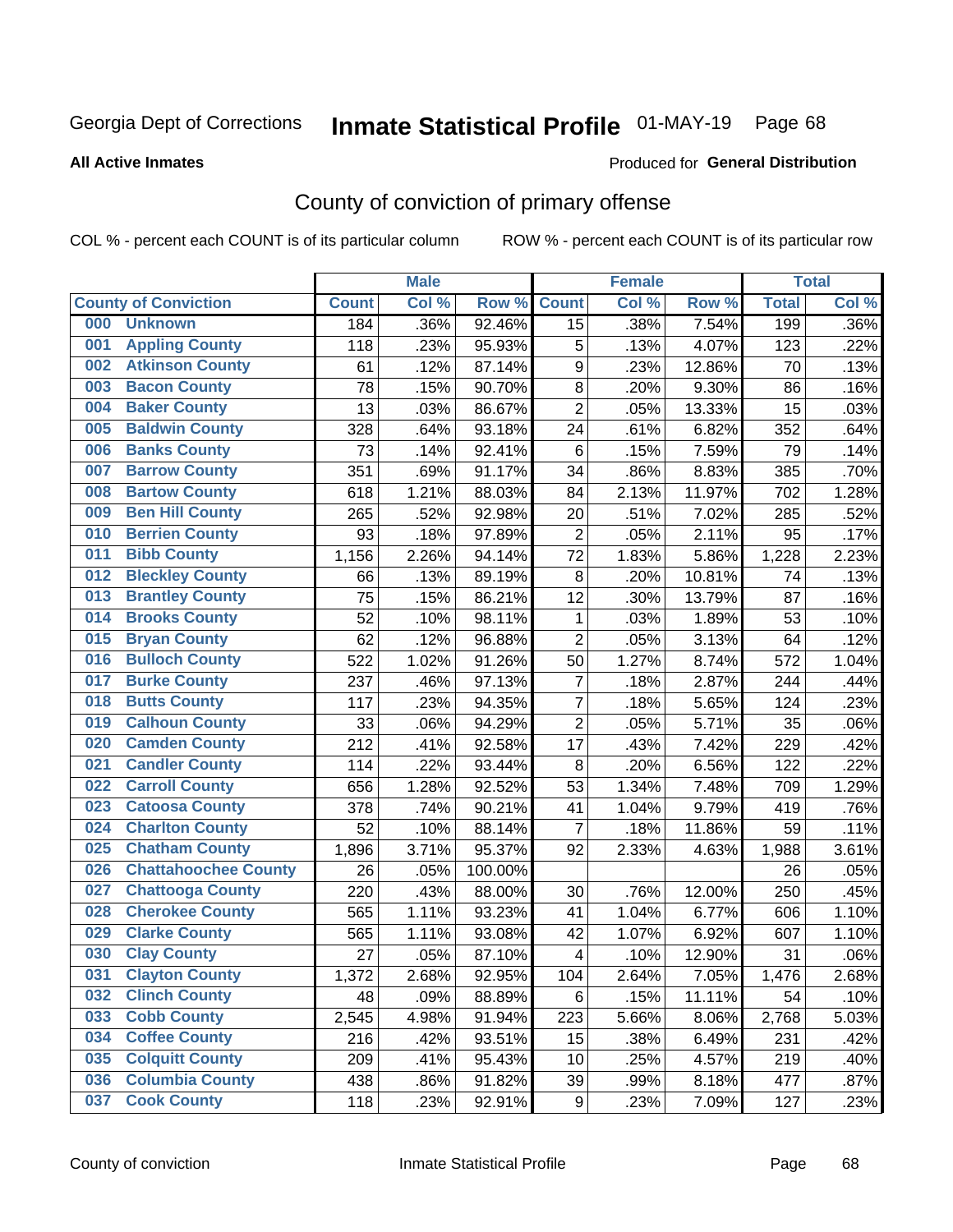# Inmate Statistical Profile 01-MAY-19 Page 69

**All Active Inmates** 

#### Produced for General Distribution

# County of conviction of primary offense

COL % - percent each COUNT is of its particular column

|     |                             |              | <b>Male</b> |         |                | <b>Female</b> |        |              | <b>Total</b> |
|-----|-----------------------------|--------------|-------------|---------|----------------|---------------|--------|--------------|--------------|
|     | <b>County of Conviction</b> | <b>Count</b> | Col %       | Row %   | <b>Count</b>   | Col %         | Row %  | <b>Total</b> | Col %        |
| 038 | <b>Coweta County</b>        | 650          | 1.27%       | 92.72%  | 51             | 1.29%         | 7.28%  | 701          | 1.27%        |
| 039 | <b>Crawford County</b>      | 26           | .05%        | 96.30%  | 1              | .03%          | 3.70%  | 27           | .05%         |
| 040 | <b>Crisp County</b>         | 316          | .62%        | 94.05%  | 20             | .51%          | 5.95%  | 336          | .61%         |
| 041 | <b>Dade County</b>          | 104          | .20%        | 92.86%  | 8              | .20%          | 7.14%  | 112          | .20%         |
| 042 | <b>Dawson County</b>        | 92           | .18%        | 87.62%  | 13             | .33%          | 12.38% | 105          | .19%         |
| 043 | <b>Decatur County</b>       | 231          | .45%        | 95.06%  | 12             | .30%          | 4.94%  | 243          | .44%         |
| 044 | <b>Dekalb County</b>        | 3,038        | 5.94%       | 95.32%  | 149            | 3.78%         | 4.68%  | 3,187        | 5.79%        |
| 045 | <b>Dodge County</b>         | 149          | .29%        | 93.71%  | 10             | .25%          | 6.29%  | 159          | .29%         |
| 046 | <b>Dooly County</b>         | 113          | .22%        | 94.17%  | $\overline{7}$ | .18%          | 5.83%  | 120          | .22%         |
| 047 | <b>Dougherty County</b>     | 838          | 1.64%       | 95.12%  | 43             | 1.09%         | 4.88%  | 881          | 1.60%        |
| 048 | <b>Douglas County</b>       | 1,040        | 2.03%       | 90.20%  | 113            | 2.87%         | 9.80%  | 1,153        | 2.09%        |
| 049 | <b>Early County</b>         | 92           | .18%        | 95.83%  | 4              | .10%          | 4.17%  | 96           | .17%         |
| 050 | <b>Echols County</b>        | 13           | .03%        | 92.86%  | $\mathbf{1}$   | .03%          | 7.14%  | 14           | .03%         |
| 051 | <b>Effingham County</b>     | 255          | .50%        | 93.07%  | 19             | .48%          | 6.93%  | 274          | .50%         |
| 052 | <b>Elbert County</b>        | 141          | .28%        | 92.76%  | 11             | .28%          | 7.24%  | 152          | .28%         |
| 053 | <b>Emanuel County</b>       | 170          | .33%        | 90.43%  | 18             | .46%          | 9.57%  | 188          | .34%         |
| 054 | <b>Evans County</b>         | 88           | .17%        | 94.62%  | 5              | .13%          | 5.38%  | 93           | .17%         |
| 055 | <b>Fannin County</b>        | 103          | .20%        | 85.12%  | 18             | .46%          | 14.88% | 121          | .22%         |
| 056 | <b>Fayette County</b>       | 344          | .67%        | 90.77%  | 35             | .89%          | 9.23%  | 379          | .69%         |
| 057 | <b>Floyd County</b>         | 872          | 1.71%       | 89.80%  | 99             | 2.51%         | 10.20% | 971          | 1.76%        |
| 058 | <b>Forsyth County</b>       | 356          | .70%        | 91.99%  | 31             | .79%          | 8.01%  | 387          | .70%         |
| 059 | <b>Franklin County</b>      | 178          | .35%        | 89.00%  | 22             | .56%          | 11.00% | 200          | .36%         |
| 060 | <b>Fulton County</b>        | 4,916        | 9.62%       | 95.87%  | 212            | 5.38%         | 4.13%  | 5,128        | 9.32%        |
| 061 | <b>Gilmer County</b>        | 103          | .20%        | 91.15%  | 10             | .25%          | 8.85%  | 113          | .21%         |
| 062 | <b>Glascock County</b>      | 10           | .02%        | 100.00% |                |               |        | 10           | .02%         |
| 063 | <b>Glynn County</b>         | 565          | 1.11%       | 94.64%  | 32             | .81%          | 5.36%  | 597          | 1.08%        |
| 064 | <b>Gordon County</b>        | 397          | .78%        | 89.62%  | 46             | 1.17%         | 10.38% | 443          | .80%         |
| 065 | <b>Grady County</b>         | 143          | .28%        | 96.62%  | 5              | .13%          | 3.38%  | 148          | .27%         |
| 066 | <b>Greene County</b>        | 125          | .24%        | 94.70%  | $\overline{7}$ | .18%          | 5.30%  | 132          | .24%         |
| 067 | <b>Gwinnett County</b>      | 2,708        | 5.30%       | 93.57%  | 186            | 4.72%         | 6.43%  | 2,894        | 5.26%        |
| 068 | <b>Habersham County</b>     | 124          | .24%        | 89.21%  | 15             | .38%          | 10.79% | 139          | .25%         |
| 069 | <b>Hall County</b>          | 715          | 1.40%       | 91.08%  | 70             | 1.78%         | 8.92%  | 785          | 1.43%        |
| 070 | <b>Hancock County</b>       | 37           | .07%        | 92.50%  | 3              | .08%          | 7.50%  | 40           | .07%         |
| 071 | <b>Haralson County</b>      | 104          | .20%        | 87.39%  | 15             | .38%          | 12.61% | 119          | .22%         |
| 072 | <b>Harris County</b>        | 135          | .26%        | 92.47%  | 11             | .28%          | 7.53%  | 146          | .27%         |
| 073 | <b>Hart County</b>          | 183          | .36%        | 91.50%  | 17             | .43%          | 8.50%  | 200          | .36%         |
| 074 | <b>Heard County</b>         | 47           | .09%        | 92.16%  | 4              | .10%          | 7.84%  | 51           | .09%         |
| 075 | <b>Henry County</b>         | 684          | 1.34%       | 89.53%  | 80             | 2.03%         | 10.47% | 764          | 1.39%        |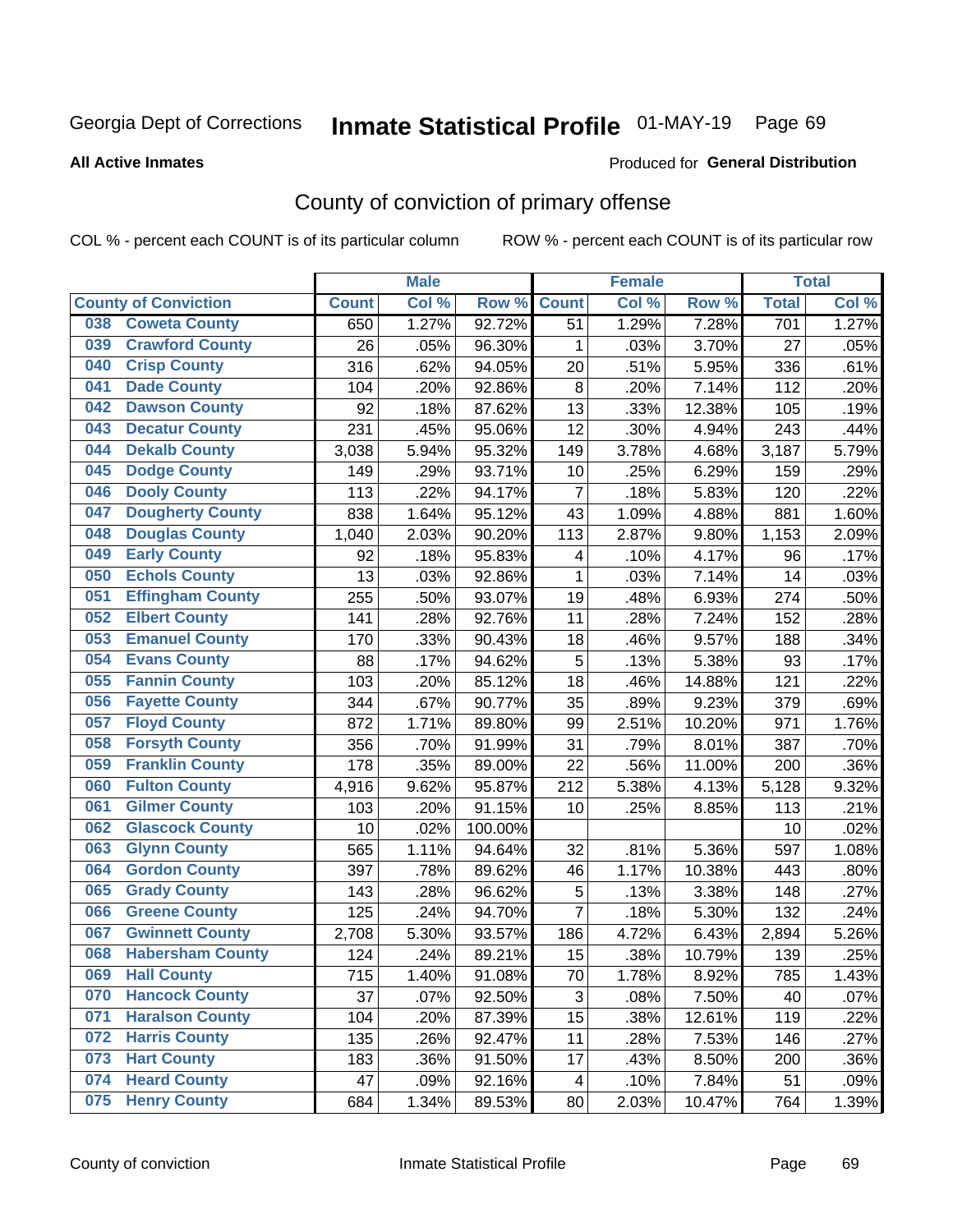# Inmate Statistical Profile 01-MAY-19 Page 70

#### **All Active Inmates**

### **Produced for General Distribution**

# County of conviction of primary offense

COL % - percent each COUNT is of its particular column

|     |                             |              | <b>Male</b> |         |                         | <b>Female</b> |        |                  | <b>Total</b> |
|-----|-----------------------------|--------------|-------------|---------|-------------------------|---------------|--------|------------------|--------------|
|     | <b>County of Conviction</b> | <b>Count</b> | Col %       | Row %   | <b>Count</b>            | Col %         | Row %  | <b>Total</b>     | Col %        |
| 076 | <b>Houston County</b>       | 686          | 1.34%       | 92.20%  | 58                      | 1.47%         | 7.80%  | $\overline{744}$ | 1.35%        |
| 077 | <b>Irwin County</b>         | 67           | .13%        | 97.10%  | $\overline{2}$          | .05%          | 2.90%  | 69               | .13%         |
| 078 | <b>Jackson County</b>       | 280          | .55%        | 93.33%  | 20                      | .51%          | 6.67%  | 300              | .54%         |
| 079 | <b>Jasper County</b>        | 59           | .12%        | 89.39%  | $\overline{7}$          | .18%          | 10.61% | 66               | .12%         |
| 080 | <b>Jeff Davis County</b>    | 91           | .18%        | 91.92%  | 8                       | .20%          | 8.08%  | 99               | .18%         |
| 081 | <b>Jefferson County</b>     | 167          | .33%        | 92.78%  | 13                      | .33%          | 7.22%  | 180              | .33%         |
| 082 | <b>Jenkins County</b>       | 79           | .15%        | 94.05%  | $\mathbf 5$             | .13%          | 5.95%  | 84               | .15%         |
| 083 | <b>Johnson County</b>       | 41           | .08%        | 91.11%  | 4                       | .10%          | 8.89%  | 45               | .08%         |
| 084 | <b>Jones County</b>         | 198          | .39%        | 88.79%  | 25                      | .63%          | 11.21% | 223              | .41%         |
| 085 | <b>Lamar County</b>         | 72           | .14%        | 90.00%  | 8                       | .20%          | 10.00% | 80               | .15%         |
| 086 | <b>Lanier County</b>        | 45           | .09%        | 95.74%  | $\overline{2}$          | .05%          | 4.26%  | 47               | .09%         |
| 087 | <b>Laurens County</b>       | 285          | .56%        | 92.23%  | 24                      | .61%          | 7.77%  | 309              | .56%         |
| 088 | <b>Lee County</b>           | 71           | .14%        | 87.65%  | 10                      | .25%          | 12.35% | 81               | .15%         |
| 089 | <b>Liberty County</b>       | 232          | .45%        | 95.08%  | 12                      | .30%          | 4.92%  | 244              | .44%         |
| 090 | <b>Lincoln County</b>       | 44           | .09%        | 91.67%  | $\overline{\mathbf{4}}$ | .10%          | 8.33%  | 48               | .09%         |
| 091 | <b>Long County</b>          | 65           | .13%        | 90.28%  | $\overline{7}$          | .18%          | 9.72%  | 72               | .13%         |
| 092 | <b>Lowndes County</b>       | 458          | .90%        | 95.82%  | 20                      | .51%          | 4.18%  | 478              | .87%         |
| 093 | <b>Lumpkin County</b>       | 84           | .16%        | 91.30%  | 8                       | .20%          | 8.70%  | 92               | .17%         |
| 094 | <b>Macon County</b>         | 47           | .09%        | 92.16%  | 4                       | .10%          | 7.84%  | 51               | .09%         |
| 095 | <b>Madison County</b>       | 161          | .32%        | 92.00%  | 14                      | .36%          | 8.00%  | 175              | .32%         |
| 096 | <b>Marion County</b>        | 33           | .06%        | 91.67%  | 3                       | .08%          | 8.33%  | 36               | .07%         |
| 097 | <b>Mcduffie County</b>      | 200          | .39%        | 95.69%  | 9                       | .23%          | 4.31%  | 209              | .38%         |
| 098 | <b>Mcintosh County</b>      | 46           | .09%        | 86.79%  | $\overline{7}$          | .18%          | 13.21% | 53               | .10%         |
| 099 | <b>Meriwether County</b>    | 213          | .42%        | 91.42%  | 20                      | .51%          | 8.58%  | 233              | .42%         |
| 100 | <b>Miller County</b>        | 30           | .06%        | 93.75%  | $\overline{2}$          | .05%          | 6.25%  | 32               | .06%         |
| 101 | <b>Mitchell County</b>      | 156          | .31%        | 93.41%  | 11                      | .28%          | 6.59%  | 167              | .30%         |
| 102 | <b>Monroe County</b>        | 136          | .27%        | 91.28%  | 13                      | .33%          | 8.72%  | 149              | .27%         |
| 103 | <b>Montgomery County</b>    | 36           | .07%        | 85.71%  | 6                       | .15%          | 14.29% | 42               | .08%         |
| 104 | <b>Morgan County</b>        | 137          | .27%        | 91.33%  | 13                      | .33%          | 8.67%  | 150              | .27%         |
| 105 | <b>Murray County</b>        | 219          | .43%        | 92.02%  | 19                      | .48%          | 7.98%  | 238              | .43%         |
| 106 | <b>Muscogee County</b>      | 1,215        | 2.38%       | 95.14%  | 62                      | 1.57%         | 4.86%  | 1,277            | 2.32%        |
| 107 | <b>Newton County</b>        | 711          | 1.39%       | 91.27%  | 68                      | 1.73%         | 8.73%  | 779              | 1.42%        |
| 108 | <b>Oconee County</b>        | 53           | .10%        | 100.00% |                         |               |        | 53               | .10%         |
| 109 | <b>Oglethorpe County</b>    | 66           | .13%        | 94.29%  | 4                       | .10%          | 5.71%  | 70               | .13%         |
| 110 | <b>Paulding County</b>      | 224          | .44%        | 91.43%  | 21                      | .53%          | 8.57%  | 245              | .45%         |
| 111 | <b>Peach County</b>         | 90           | .18%        | 94.74%  | 5                       | .13%          | 5.26%  | 95               | .17%         |
| 112 | <b>Pickens County</b>       | 105          | .21%        | 85.37%  | 18                      | .46%          | 14.63% | 123              | .22%         |
| 113 | <b>Pierce County</b>        | 100          | .20%        | 93.46%  | $\overline{7}$          | .18%          | 6.54%  | 107              | .19%         |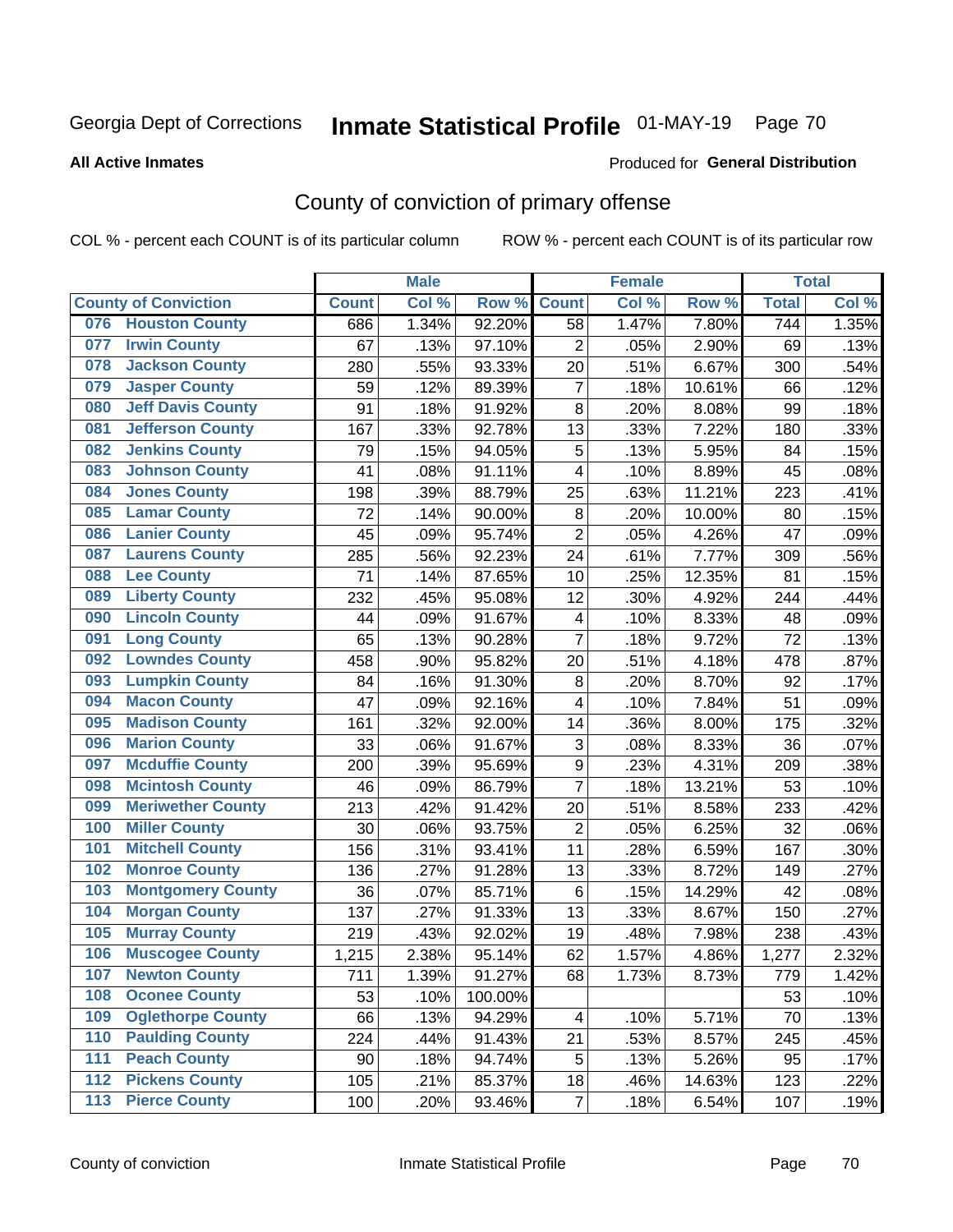# Inmate Statistical Profile 01-MAY-19 Page 71

#### **All Active Inmates**

#### **Produced for General Distribution**

# County of conviction of primary offense

COL % - percent each COUNT is of its particular column

|                                          |              | <b>Male</b> |         |                | <b>Female</b> |        |                 | <b>Total</b> |
|------------------------------------------|--------------|-------------|---------|----------------|---------------|--------|-----------------|--------------|
| <b>County of Conviction</b>              | <b>Count</b> | Col %       | Row %   | <b>Count</b>   | Col %         | Row %  | <b>Total</b>    | Col %        |
| <b>Pike County</b><br>114                | 43           | .08%        | 93.48%  | 3              | .08%          | 6.52%  | $\overline{46}$ | .08%         |
| <b>Polk County</b><br>$\overline{115}$   | 191          | .37%        | 90.09%  | 21             | .53%          | 9.91%  | 212             | .39%         |
| <b>Pulaski County</b><br>116             | 45           | .09%        | 93.75%  | 3              | .08%          | 6.25%  | 48              | .09%         |
| <b>Putnam County</b><br>117              | 161          | .32%        | 92.53%  | 13             | .33%          | 7.47%  | 174             | .32%         |
| <b>Quitman County</b><br>118             | 13           | .03%        | 100.00% |                |               |        | 13              | .02%         |
| <b>Rabun County</b><br>119               | 64           | .13%        | 90.14%  | $\overline{7}$ | .18%          | 9.86%  | 71              | .13%         |
| <b>Randolph County</b><br>120            | 64           | .13%        | 95.52%  | 3              | .08%          | 4.48%  | 67              | .12%         |
| <b>Richmond County</b><br>121            | 1,927        | 3.77%       | 93.09%  | 143            | 3.63%         | 6.91%  | 2,070           | 3.76%        |
| <b>Rockdale County</b><br>122            | 511          | 1.00%       | 92.07%  | 44             | 1.12%         | 7.93%  | 555             | 1.01%        |
| <b>Schley County</b><br>123              | 12           | .02%        | 92.31%  | 1              | .03%          | 7.69%  | 13              | .02%         |
| <b>Screven County</b><br>124             | 128          | .25%        | 97.71%  | 3              | .08%          | 2.29%  | 131             | .24%         |
| <b>Seminole County</b><br>125            | 79           | .15%        | 88.76%  | 10             | .25%          | 11.24% | 89              | .16%         |
| <b>Spalding County</b><br>126            | 487          | .95%        | 91.89%  | 43             | 1.09%         | 8.11%  | 530             | .96%         |
| <b>Stephens County</b><br>127            | 161          | .32%        | 87.03%  | 24             | .61%          | 12.97% | 185             | .34%         |
| <b>Stewart County</b><br>128             | 31           | .06%        | 96.88%  | 1              | .03%          | 3.13%  | 32              | .06%         |
| <b>Sumter County</b><br>129              | 204          | .40%        | 95.77%  | 9              | .23%          | 4.23%  | 213             | .39%         |
| <b>Talbot County</b><br>130              | 28           | .05%        | 93.33%  | $\overline{2}$ | .05%          | 6.67%  | 30              | .05%         |
| <b>Taliaferro County</b><br>131          | 19           | .04%        | 95.00%  | 1              | .03%          | 5.00%  | 20              | .04%         |
| <b>Tattnall County</b><br>132            | 207          | .41%        | 89.61%  | 24             | .61%          | 10.39% | 231             | .42%         |
| <b>Taylor County</b><br>133              | 70           | .14%        | 93.33%  | 5              | .13%          | 6.67%  | 75              | .14%         |
| <b>Telfair County</b><br>134             | 113          | .22%        | 94.17%  | $\overline{7}$ | .18%          | 5.83%  | 120             | .22%         |
| <b>Terrell County</b><br>135             | 88           | .17%        | 94.62%  | 5              | .13%          | 5.38%  | 93              | .17%         |
| <b>Thomas County</b><br>136              | 212          | .41%        | 96.80%  | $\overline{7}$ | .18%          | 3.20%  | 219             | .40%         |
| <b>Tift County</b><br>137                | 327          | .64%        | 93.70%  | 22             | .56%          | 6.30%  | 349             | .63%         |
| <b>Toombs County</b><br>138              | 325          | .64%        | 88.56%  | 42             | 1.07%         | 11.44% | 367             | .67%         |
| <b>Towns County</b><br>139               | 53           | .10%        | 74.65%  | 18             | .46%          | 25.35% | 71              | .13%         |
| <b>Treutlen County</b><br>140            | 73           | .14%        | 92.41%  | 6              | .15%          | 7.59%  | 79              | .14%         |
| <b>Troup County</b><br>141               | 687          | 1.34%       | 92.21%  | 58             | 1.47%         | 7.79%  | 745             | 1.35%        |
| <b>Turner County</b><br>142              | 67           | .13%        | 98.53%  | 1              | .03%          | 1.47%  | 68              | .12%         |
| <b>Twiggs County</b><br>$\overline{143}$ | 52           | .10%        | 98.11%  | 1              | .03%          | 1.89%  | 53              | .10%         |
| <b>Union County</b><br>144               | 115          | .23%        | 84.56%  | 21             | .53%          | 15.44% | 136             | .25%         |
| 145<br><b>Upson County</b>               | 176          | .34%        | 92.63%  | 14             | .36%          | 7.37%  | 190             | .35%         |
| <b>Walker County</b><br>146              | 421          | .82%        | 89.96%  | 47             | 1.19%         | 10.04% | 468             | .85%         |
| <b>Walton County</b><br>147              | 628          | 1.23%       | 90.75%  | 64             | 1.62%         | 9.25%  | 692             | 1.26%        |
| <b>Ware County</b><br>148                | 311          | .61%        | 92.84%  | 24             | .61%          | 7.16%  | 335             | .61%         |
| <b>Warren County</b><br>149              | 43           | .08%        | 93.48%  | 3              | .08%          | 6.52%  | 46              | .08%         |
| <b>Washington County</b><br>150          | 206          | .40%        | 91.56%  | 19             | .48%          | 8.44%  | 225             | .41%         |
| <b>Wayne County</b><br>151               | 178          | .35%        | 90.82%  | 18             | .46%          | 9.18%  | 196             | $.36\%$      |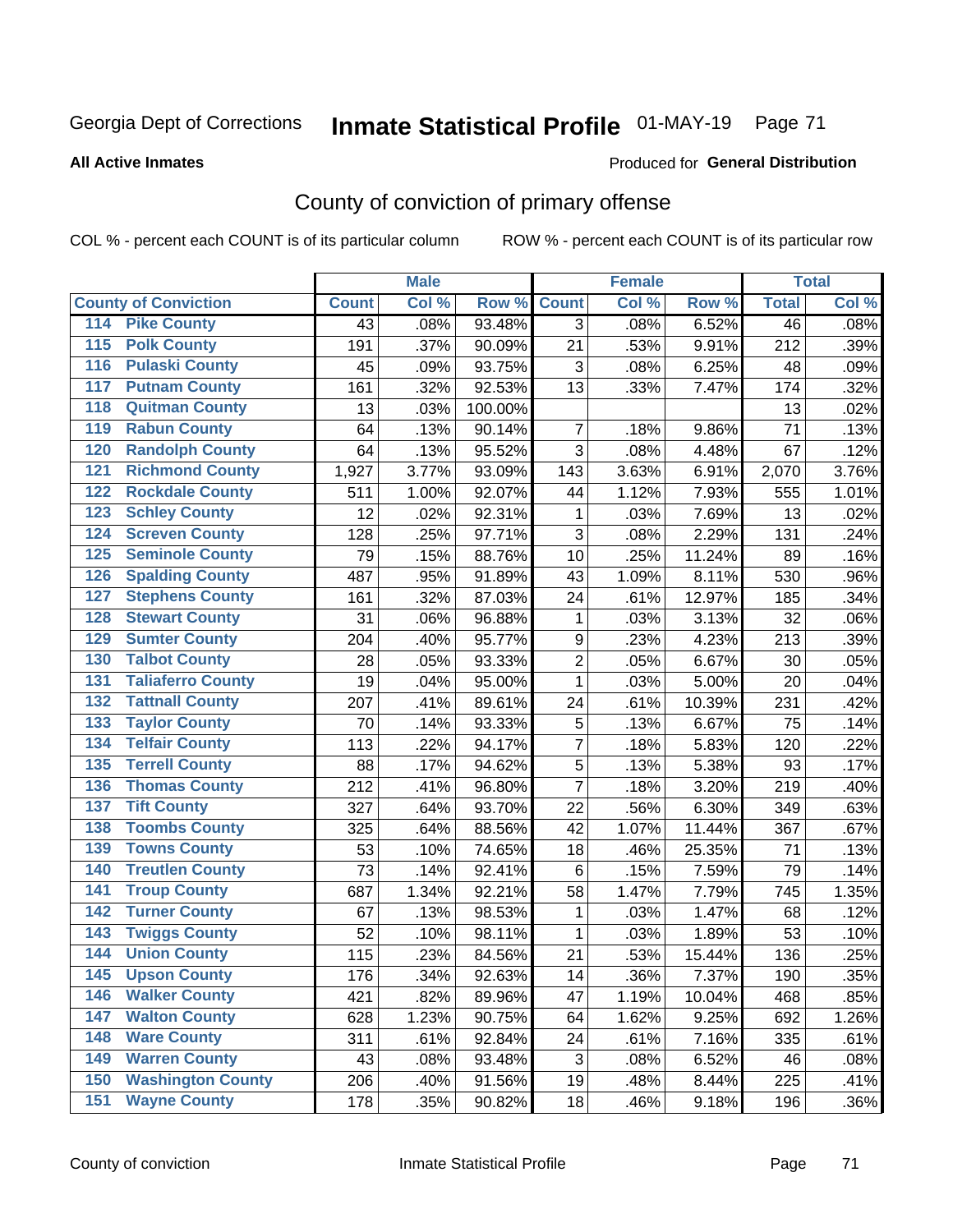# Inmate Statistical Profile 01-MAY-19 Page 72

**All Active Inmates** 

#### Produced for General Distribution

# County of conviction of primary offense

COL % - percent each COUNT is of its particular column

|                                |                    | <b>Male</b> |             |       | <b>Female</b> |          |              | <b>Total</b> |
|--------------------------------|--------------------|-------------|-------------|-------|---------------|----------|--------------|--------------|
| <b>County of Conviction</b>    | Count <sup>1</sup> | Col %       | Row % Count |       | Col %         | Row %    | <b>Total</b> | Col %        |
| <b>Webster County</b><br>152   | 4                  | .01%        | 80.00%      |       | $.03\%$       | 20.00%   | 5            | .01%         |
| <b>Wheeler County</b><br>153   | 22                 | .04%        | 95.65%      |       | .03%          | 4.35%    | 23           | .04%         |
| <b>White County</b><br>154     | 105                | .21%        | 88.98%      | 13    | .33%          | 11.02%   | 118          | .21%         |
| <b>Whitfield County</b><br>155 | 792                | 1.55%       | 87.71%      | 111   | 2.82%         | 12.29%   | 903          | 1.64%        |
| <b>Wilcox County</b><br>156    | 55                 | .11%        | 93.22%      | 4     | .10%          | $6.78\%$ | 59           | .11%         |
| <b>Wilkes County</b><br>157    | 72 <sub>1</sub>    | .14%        | 96.00%      | 3     | .08%          | 4.00%    | 75           | .14%         |
| <b>Wilkinson County</b><br>158 | 47                 | .09%        | 95.92%      | 2     | .05%          | 4.08%    | 49           | .09%         |
| <b>Worth County</b><br>159     | 126                | .25%        | 91.30%      | 12    | .30%          | 8.70%    | 138          | .25%         |
| <b>Total Rported</b>           | 51,109             | 100%        | 92.84%      | 3,941 | 100%          | 7.16%    | 55,050       | 100%         |

| <b>Not Reported</b> |        |       |        |
|---------------------|--------|-------|--------|
| $\tau$ otar         | 51,109 | 3,941 | 55,050 |

| <b>Mode (most frequent)</b> | <b>Fulton County</b> | <b>ICobb County</b> | <b>Fulton County</b> |
|-----------------------------|----------------------|---------------------|----------------------|
|                             |                      |                     |                      |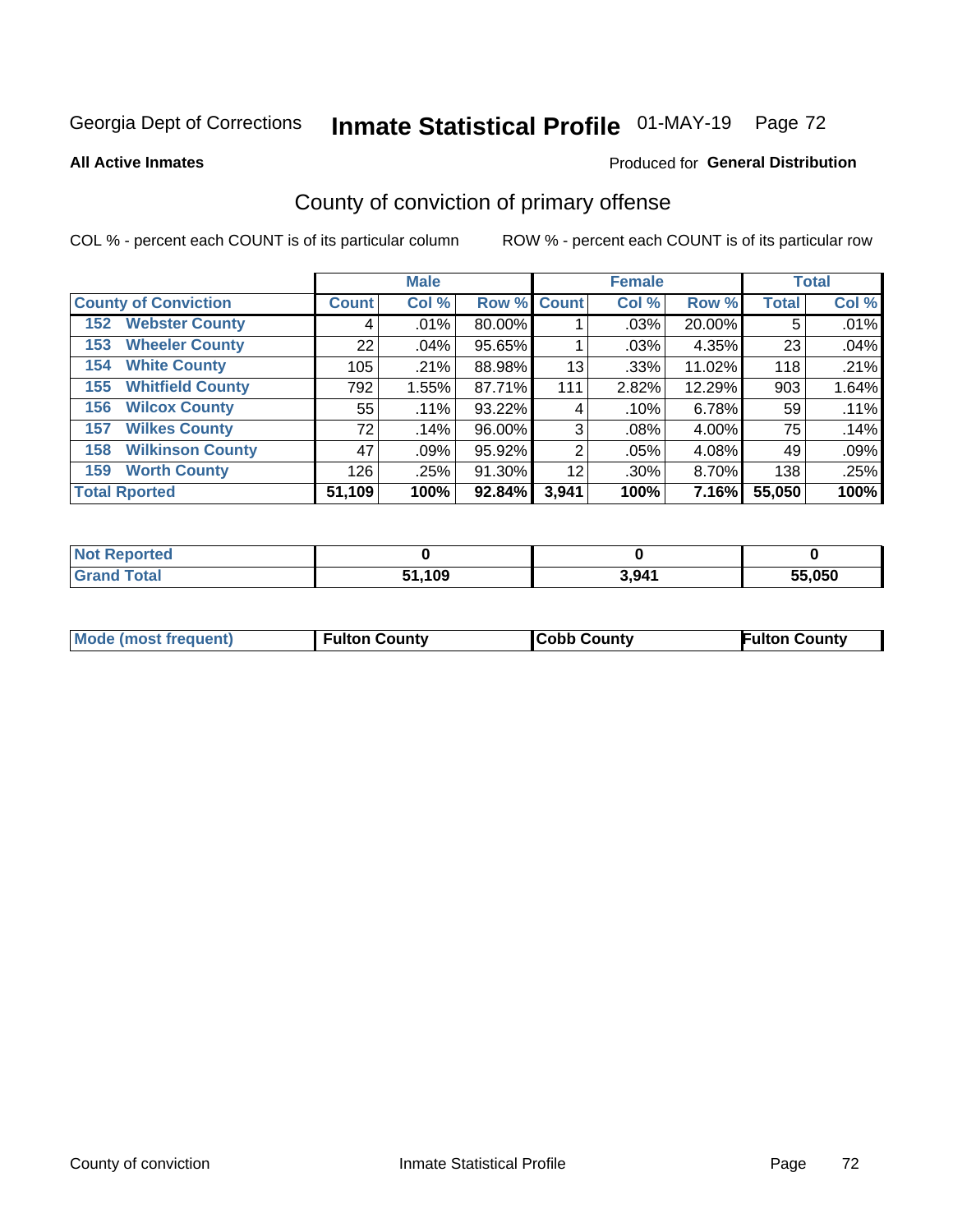### Georgia Dept of Corrections **All Active Inmates**

# Inmate Statistical Profile 01-MAY-19 Page 73

Produced for General Distribution

# Circuit of conviction of primary offense

COL % - percent each COUNT is of its particular column ROW % - percent each COUNT is of its particular row

|                         |                                 |              | <b>Male</b> |        |              | <b>Female</b> |        |              | <b>Total</b> |
|-------------------------|---------------------------------|--------------|-------------|--------|--------------|---------------|--------|--------------|--------------|
|                         | <b>Circuit of Conviction</b>    | <b>Count</b> | Col %       | Row %  | <b>Count</b> | Col %         | Row %  | <b>Total</b> | Col %        |
| 1                       | <b>Alapaha Circuit</b>          | 365          | .72%        | 92.88% | 28           | .71%          | 7.12%  | 393          | .72%         |
| $\overline{2}$          | <b>Alcovy Circuit</b>           | 1,339        | 2.63%       | 91.03% | 132          | 3.36%         | 8.97%  | 1,471        | 2.68%        |
| $\overline{\mathbf{3}}$ | <b>Atlanta Circuit</b>          | 4,916        | 9.65%       | 95.87% | 212          | 5.40%         | 4.13%  | 5,128        | 9.35%        |
| 4                       | <b>Atlantic Circuit</b>         | 700          | 1.37%       | 92.47% | 57           | 1.45%         | 7.53%  | 757          | 1.38%        |
| $\overline{5}$          | <b>Augusta Circuit</b>          | 2,602        | 5.11%       | 93.23% | 189          | 4.81%         | 6.77%  | 2,791        | 5.09%        |
| $\overline{\bf{6}}$     | <b>Blue Ridge Circuit</b>       | 565          | 1.11%       | 93.23% | 41           | 1.04%         | 6.77%  | 606          | 1.10%        |
| 7                       | <b>Brunswick Circuit</b>        | 1,164        | 2.29%       | 93.57% | 80           | 2.04%         | 6.43%  | 1,244        | 2.27%        |
| $\overline{\mathbf{8}}$ | <b>Chattahoochee Circuit</b>    | 1,507        | 2.96%       | 94.78% | 83           | 2.11%         | 5.22%  | 1,590        | 2.90%        |
| $\overline{9}$          | <b>Cherokee Circuit</b>         | 1,015        | 1.99%       | 88.65% | 130          | 3.31%         | 11.35% | 1,145        | 2.09%        |
| 10                      | <b>Clayton Circuit</b>          | 1,372        | 2.69%       | 92.95% | 104          | 2.65%         | 7.05%  | 1,476        | 2.69%        |
| $\overline{11}$         | <b>Cobb Circuit</b>             | 2,545        | 5.00%       | 91.94% | 223          | 5.68%         | 8.06%  | 2,768        | 5.05%        |
| $\overline{12}$         | <b>Conasauga Circuit</b>        | 1,011        | 1.99%       | 88.61% | 130          | 3.31%         | 11.39% | 1,141        | 2.08%        |
| 13                      | <b>Cordele Circuit</b>          | 749          | 1.47%       | 93.63% | 51           | 1.30%         | 6.38%  | 800          | 1.46%        |
| $\overline{14}$         | <b>Coweta Circuit</b>           | 2,253        | 4.42%       | 92.37% | 186          | 4.74%         | 7.63%  | 2,439        | 4.45%        |
| 15                      | <b>Dougherty Circuit</b>        | 838          | 1.65%       | 95.12% | 43           | 1.10%         | 4.88%  | 881          | 1.61%        |
| 16                      | <b>Dublin Circuit</b>           | 451          | .89%        | 92.80% | 35           | .89%          | 7.20%  | 486          | .89%         |
| 17                      | <b>Eastern Circuit</b>          | 1,896        | 3.72%       | 95.37% | 92           | 2.34%         | 4.63%  | 1,988        | 3.62%        |
| $\overline{18}$         | <b>Flint Circuit</b>            | 684          | 1.34%       | 89.53% | 80           | 2.04%         | 10.47% | 764          | 1.39%        |
| 19                      | <b>Griffin Circuit</b>          | 1,050        | 2.06%       | 91.70% | 95           | 2.42%         | 8.30%  | 1,145        | 2.09%        |
| $\overline{20}$         | <b>Gwinnett Circuit</b>         | 2,708        | 5.32%       | 93.57% | 186          | 4.74%         | 6.43%  | 2,894        | 5.28%        |
| $\overline{21}$         | <b>Houston Circuit</b>          | 686          | 1.35%       | 92.20% | 58           | 1.48%         | 7.80%  | 744          | 1.36%        |
| $\overline{22}$         | <b>Lookout Mountain Circuit</b> | 1,123        | 2.21%       | 89.91% | 126          | 3.21%         | 10.09% | 1,249        | 2.28%        |
| 23                      | <b>Macon Circuit</b>            | 1,272        | 2.50%       | 94.22% | 78           | 1.99%         | 5.78%  | 1,350        | 2.46%        |
| $\overline{24}$         | <b>Middle Circuit</b>           | 982          | 1.93%       | 90.76% | 100          | 2.55%         | 9.24%  | 1,082        | 1.97%        |
| $\overline{25}$         | <b>Mountain Circuit</b>         | 349          | .69%        | 88.35% | 46           | 1.17%         | 11.65% | 395          | .72%         |
| 26                      | <b>Northeastern Circuit</b>     | 807          | 1.58%       | 90.67% | 83           | 2.11%         | 9.33%  | 890          | 1.62%        |
| $\overline{27}$         | <b>Northern Circuit</b>         | 729          | 1.43%       | 91.47% | 68           | 1.73%         | 8.53%  | 797          | 1.45%        |
| 28                      | <b>Ocmulgee Circuit</b>         | 1,092        | 2.14%       | 92.07% | 94           | 2.39%         | 7.93%  | 1,186        | 2.16%        |
| 29                      | <b>Oconee Circuit</b>           | 431          | .85%        | 92.49% | 35           | .89%          | 7.51%  | 466          | .85%         |
| 30                      | <b>Ogeechee Circuit</b>         | 984          | 1.93%       | 92.74% | 77           | 1.96%         | 7.26%  | 1,061        | 1.93%        |
| $\overline{31}$         | <b>Pataula Circuit</b>          | 393          | .77%        | 93.35% | 28           | .71%          | 6.65%  | 421          | .77%         |
| 32                      | <b>Piedmont Circuit</b>         | 704          | 1.38%       | 92.15% | 60           | 1.53%         | 7.85%  | 764          | 1.39%        |
| 33                      | <b>Rome Circuit</b>             | 872          | 1.71%       | 89.80% | 99           | 2.52%         | 10.20% | 971          | 1.77%        |
| 34                      | <b>South Georgia Circuit</b>    | 576          | 1.13%       | 94.74% | 32           | .82%          | 5.26%  | 608          | 1.11%        |
| 35                      | <b>Southern Circuit</b>         | 944          | 1.85%       | 96.03% | 39           | .99%          | 3.97%  | 983          | 1.79%        |
| 36                      | <b>Southwestern Circuit</b>     | 369          | .72%        | 93.42% | 26           | .66%          | 6.58%  | 395          | .72%         |
| 37                      | <b>Stone Mountain Circuit</b>   | 3,038        | 5.97%       | 95.32% | 149          | 3.80%         | 4.68%  | 3,187        | 5.81%        |
| 38                      | <b>Tallapoosa Circuit</b>       | 295          | .58%        | 89.12% | 36           | .92%          | 10.88% | 331          | .60%         |
| 39                      | <b>Tifton Circuit</b>           | 587          | 1.15%       | 94.07% | 37           | .94%          | 5.93%  | 624          | 1.14%        |
| 40                      | <b>Toombs Circuit</b>           | 388          | .76%        | 95.10% | 20           | .51%          | 4.90%  | 408          | .74%         |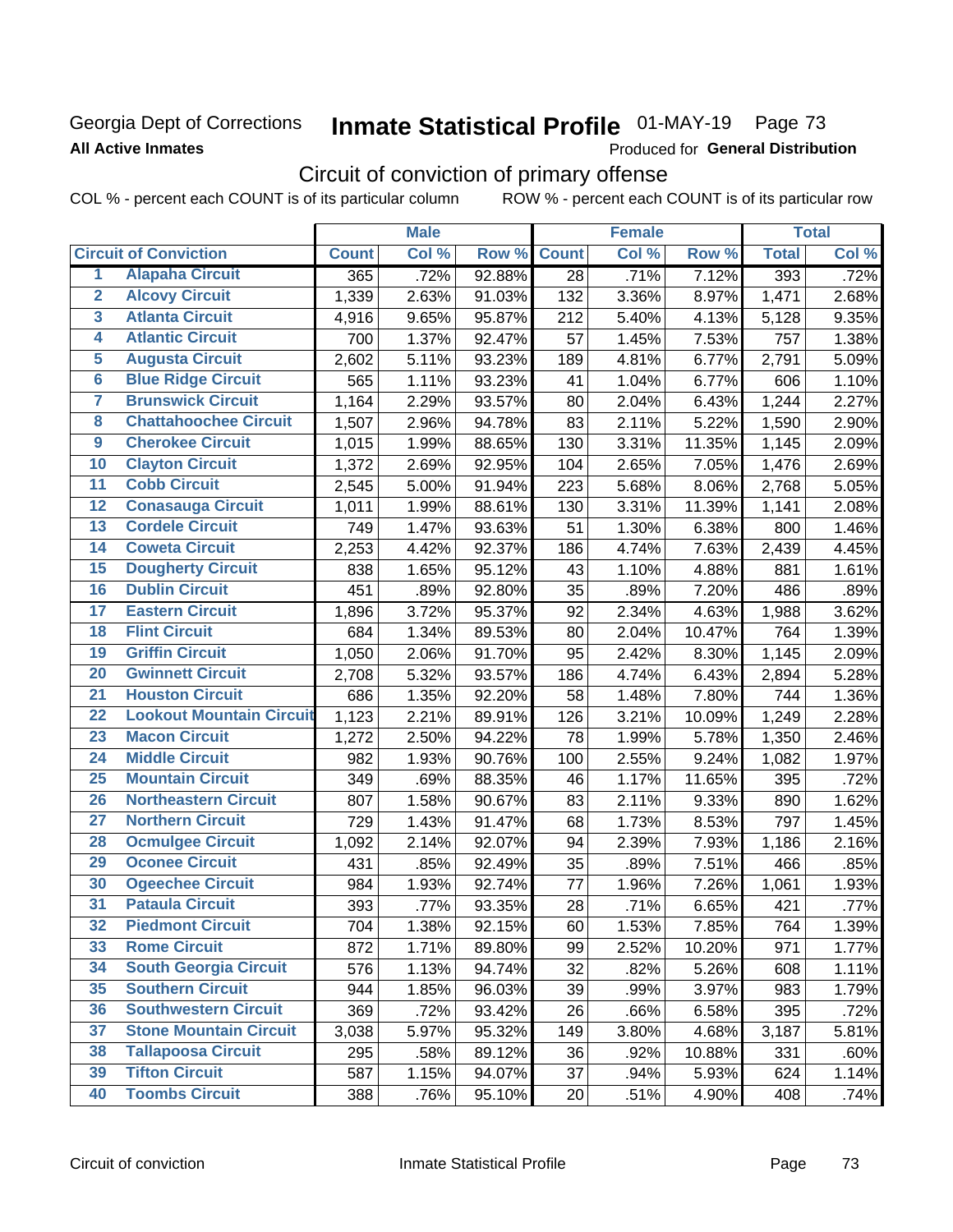### Georgia Dept of Corrections **All Active Inmates**

# Inmate Statistical Profile 01-MAY-19 Page 74

Produced for General Distribution

# Circuit of conviction of primary offense

|                                        |              | <b>Male</b> |        |              | <b>Female</b> |          |        | <b>Total</b> |
|----------------------------------------|--------------|-------------|--------|--------------|---------------|----------|--------|--------------|
| <b>Circuit of Conviction</b>           | <b>Count</b> | Col %       | Row %  | <b>Count</b> | Col %         | Row %    | Total  | Col %        |
| <b>Waycross Circuit</b><br>41          | 832          | 1.63%       | 91.93% | 73           | 1.86%         | 8.07%    | 905    | 1.65%        |
| <b>Western Circuit</b><br>42           | 618          | 1.21%       | 93.64% | 42           | $1.07\%$      | 6.36%    | 660    | 1.20%        |
| <b>Rockdale Circuit</b><br>43          | 511          | 1.00%       | 92.07% | 44           | 1.12%         | 7.93%    | 555    | 1.01%        |
| <b>Douglas Circuit</b><br>44           | 1,040        | 2.04%       | 90.20% | 113          | 2.88%         | $9.80\%$ | 1,153  | 2.10%        |
| <b>Appalachian Circuit</b><br>45       | 311          | .61%        | 87.11% | 46           | 1.17%         | 12.89%   | 357    | .65%         |
| <b>Enotah Circuit</b><br>46            | 357          | .70%        | 85.61% | 60           | 1.53%         | 14.39%   | 417    | .76%         |
| 47<br><b>Bell-Forsyth J.C.</b>         | 356          | .70%        | 91.99% | 31           | .79%          | 8.01%    | 387    | .71%         |
| <b>Towaliga Judicial Circuit</b><br>48 | 325          | .64%        | 92.07% | 28           | .71%          | 7.93%    | 353    | .64%         |
| <b>Paulding Circuit</b><br>49          | 224          | .44%        | 91.43% | 21           | .53%          | 8.57%    | 245    | .45%         |
| <b>Total Rported</b>                   | 50,925       | 100%        | 92.84% | 3,926        | 100%          | 7.16%    | 54,851 | 100%         |
| <b>Not Reported</b>                    |              | 184         |        |              | 15            |          |        | 199          |
| Concert Tradell                        |              | 21 JAO      |        |              |               |          |        | PP APA       |

| <b>Gran</b><br>⊺otaï        | 51,109         | 3,941 | 55.050  |
|-----------------------------|----------------|-------|---------|
| <b>Mode (most frequent)</b> | <b>Atlanta</b> | Cobb  | Atlanta |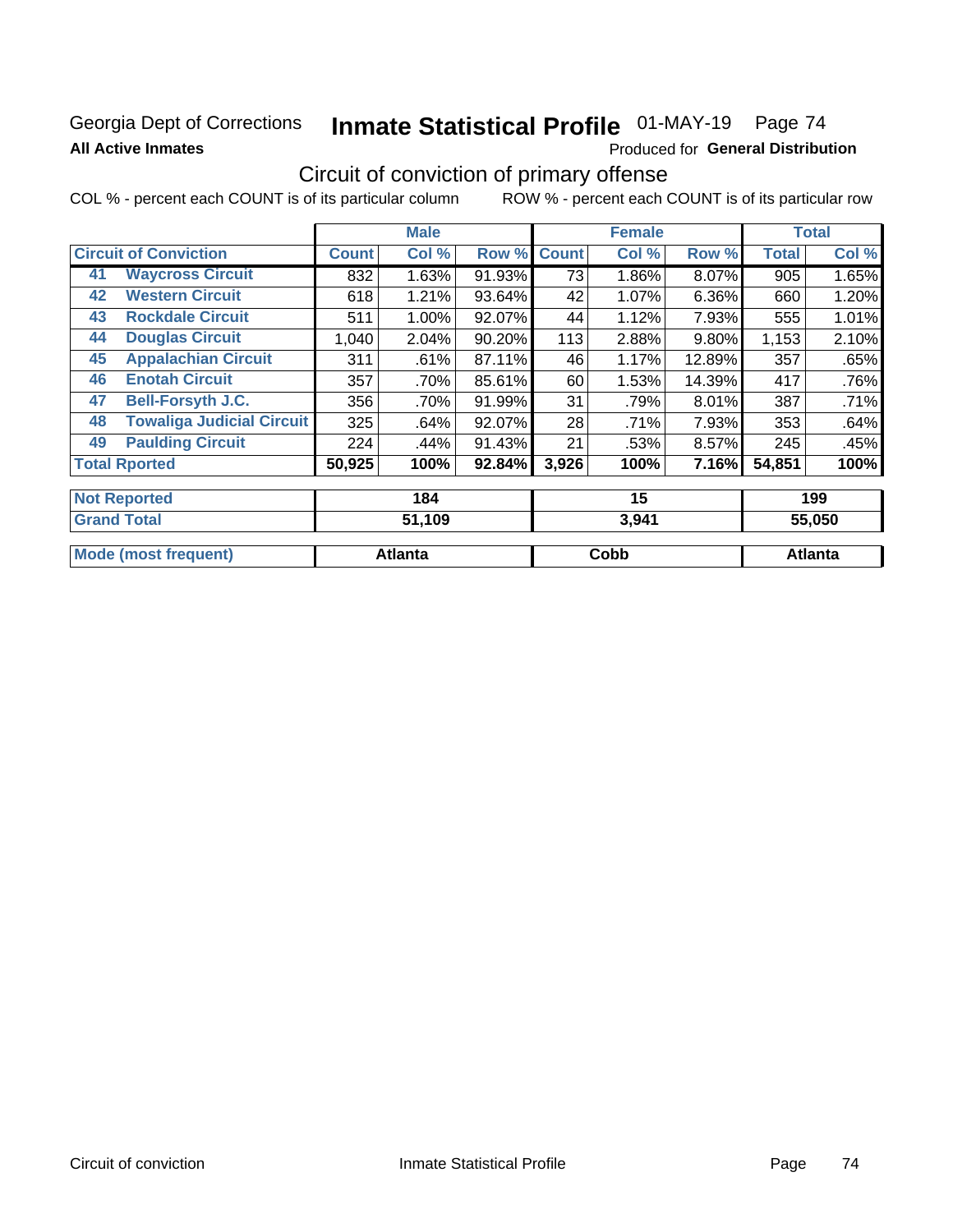### **All Active Inmates**

#### Produced for **General Distribution**

## Years served (jail + prison) in this incarceration

|                              |              | <b>Male</b> |        |              | <b>Female</b> |                  |              | <b>Total</b> |
|------------------------------|--------------|-------------|--------|--------------|---------------|------------------|--------------|--------------|
| <b>Years Served</b>          | <b>Count</b> | Col %       | Row %  | <b>Count</b> | Col %         | Row <sub>%</sub> | <b>Total</b> | Col%         |
| Less than one year           | 9,944        | 19.49%      | 90.38% | 1,059        | 26.93%        | 9.62%            | 11,003       | 20.02%       |
| 1 to 1.99 years              | 7,657        | 15.01%      | 91.32% | 728          | 18.51%        | 8.68%            | 8,385        | 15.26%       |
| $2$ to 2.99 years            | 5,264        | 10.32%      | 91.93% | 462          | 11.75%        | 8.07%            | 5,726        | 10.42%       |
| $3$ to $3.99$ years          | 4,209        | 8.25%       | 92.69% | 332          | 8.44%         | 7.31%            | 4,541        | 8.26%        |
| $\overline{4}$ to 4.99 years | 3,307        | 6.48%       | 91.96% | 289          | 7.35%         | 8.04%            | 3,596        | 6.54%        |
| 5 to 5.99 years              | 2,601        | 5.10%       | 93.26% | 188          | 4.78%         | 6.74%            | 2,789        | 5.07%        |
| 6 to 6.99 years              | 2,277        | 4.46%       | 93.05% | 170          | 4.32%         | 6.95%            | 2,447        | 4.45%        |
| 7 to 7.99 years              | 2,063        | 4.04%       | 94.29% | 125          | 3.18%         | 5.71%            | 2,188        | 3.98%        |
| <b>8 to 8.99 years</b>       | 1,766        | 3.46%       | 94.54% | 102          | 2.59%         | 5.46%            | 1,868        | 3.40%        |
| 9 to 9.99 years              | 1,376        | 2.70%       | 94.64% | 78           | 1.98%         | 5.36%            | 1,454        | 2.65%        |
| 10 to 10.99 years            | 1,058        | 2.07%       | 95.92% | 45           | 1.14%         | 4.08%            | 1,103        | 2.01%        |
| 11 to 11.99 years            | 1,126        | 2.21%       | 95.75% | 50           | 1.27%         | 4.25%            | 1,176        | 2.14%        |
| 12 to 12.99 years            | 874          | 1.71%       | 96.04% | 36           | 0.92%         | 3.96%            | 910          | 1.66%        |
| 13 to 13.99 years            | 734          | 1.44%       | 95.20% | 37           | 0.94%         | 4.80%            | 771          | 1.40%        |
| 14 to 14.99 years            | 624          | 1.22%       | 95.85% | 27           | 0.69%         | 4.15%            | 651          | 1.18%        |
| 15 to 15.99 years            | 535          | 1.05%       | 95.20% | 27           | 0.69%         | 4.80%            | 562          | 1.02%        |
| 16 to 16.99 years            | 513          | 1.01%       | 95.00% | 27           | 0.69%         | 5.00%            | 540          | 0.98%        |
| 17 to 17.99 years            | 465          | 0.91%       | 96.67% | 16           | 0.41%         | 3.33%            | 481          | 0.88%        |
| 18 to 18.99 years            | 472          | 0.92%       | 97.12% | 14           | 0.36%         | 2.88%            | 486          | 0.88%        |
| 19 to 19.99 years            | 431          | 0.84%       | 94.31% | 26           | 0.66%         | 5.69%            | 457          | 0.83%        |
| 20 to 20.99 years            | 319          | 0.63%       | 94.66% | 18           | 0.46%         | 5.34%            | 337          | 0.61%        |
| 21 to 21.99 years            | 402          | 0.79%       | 97.34% | 11           | 0.28%         | 2.66%            | 413          | 0.75%        |
| 22 to 22.99 years            | 353          | 0.69%       | 97.78% | 8            | 0.20%         | 2.22%            | 361          | 0.66%        |
| 23 to 23.99 years            | 341          | 0.67%       | 96.60% | 12           | 0.31%         | 3.40%            | 353          | 0.64%        |
| 24 to 24.99 years            | 324          | 0.63%       | 97.30% | 9            | 0.23%         | 2.70%            | 333          | 0.61%        |
| 25 to 25.99 years            | 271          | 0.53%       | 97.13% | 8            | 0.20%         | 2.87%            | 279          | 0.51%        |
| 26 to 26.99 years            | 206          | 0.40%       | 98.10% | 4            | 0.10%         | 1.90%            | 210          | 0.38%        |
| 27 to 27.99 years            | 192          | 0.38%       | 96.00% | 8            | 0.20%         | 4.00%            | 200          | 0.36%        |
| 28 to 28.99 years            | 163          | 0.32%       | 97.60% | 4            | 0.10%         | 2.40%            | 167          | 0.30%        |
| 29 to 29.99 years            | 120          | 0.24%       | 97.56% | 3            | 0.08%         | 2.44%            | 123          | 0.22%        |
| Thirty + years               | 1,041        | 2.04%       | 99.05% | 10           | 0.25%         | 0.95%            | 1,051        | 1.91%        |
| <b>Total Reported</b>        | 51,028       | 100%        | 92.84% | 3,933        | 100%          | 7.16%            | 54,961       | 100%         |

| тео   | .           | 89     |
|-------|-------------|--------|
| `nta. | ,109<br>E 4 | 55,050 |

| <b>Mean</b><br>(average) | 6.71               | 4.2                | 6.53          |
|--------------------------|--------------------|--------------------|---------------|
| Median (middle)          |                    | 2.36               | 3.5           |
| Mode<br>(most frequent)  | Less than one year | Less than one year | Less than one |
|                          |                    |                    | year          |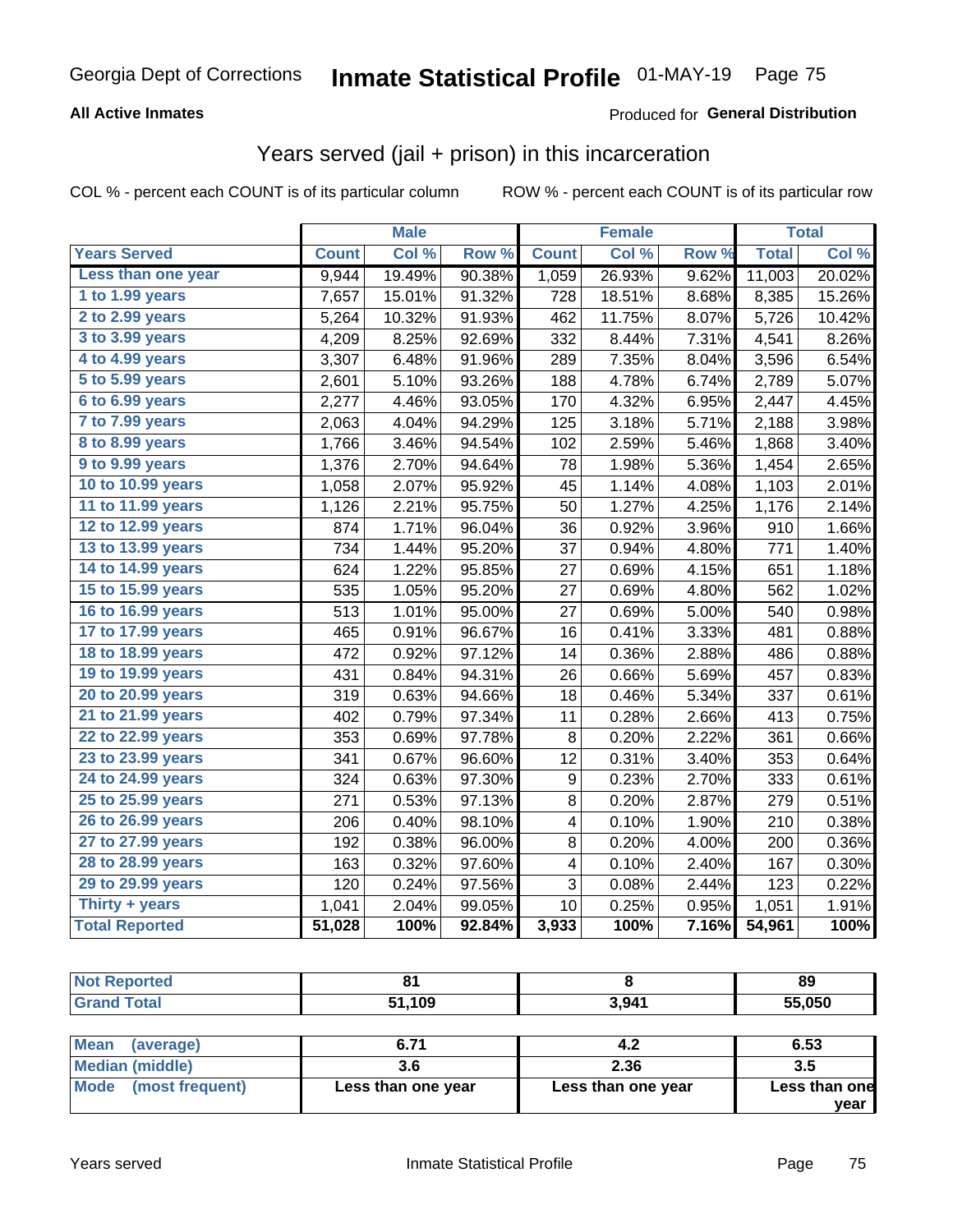#### **All Active Inmates**

Produced for **General Distribution**

### Results of most recent HIV tests

|                         | <b>Male</b>  |          |           |              | <b>Female</b> | Total |        |        |
|-------------------------|--------------|----------|-----------|--------------|---------------|-------|--------|--------|
| <b>HIV Test Results</b> | <b>Count</b> | Col%     | Row %I    | <b>Count</b> | Col %         | Row % | Total  | Col %  |
| <b>Positive</b>         | 666          | $1.46\%$ | $92.12\%$ | 57           | $1.51\%$      | 7.88% | 723    | 1.46%  |
| <b>Negative</b>         | 44,959       | 98.53%   | 92.38%    | 3,706        | 98.49%        | 7.62% | 48,665 | 98.53% |
| Indeterminate           | ົ            | 0.01%    | 100.00%   |              |               |       |        | 0.01%  |
| <b>Total Reported</b>   | 45,628       | 100%     | $92.38\%$ | 3,763        | 100%          | 7.62% | 49,391 | 100%   |

| <b>Not Reported</b> | 5,481  | 170   | 5,659  |
|---------------------|--------|-------|--------|
| Total<br>' Grand    | 51,109 | 3,941 | 55,050 |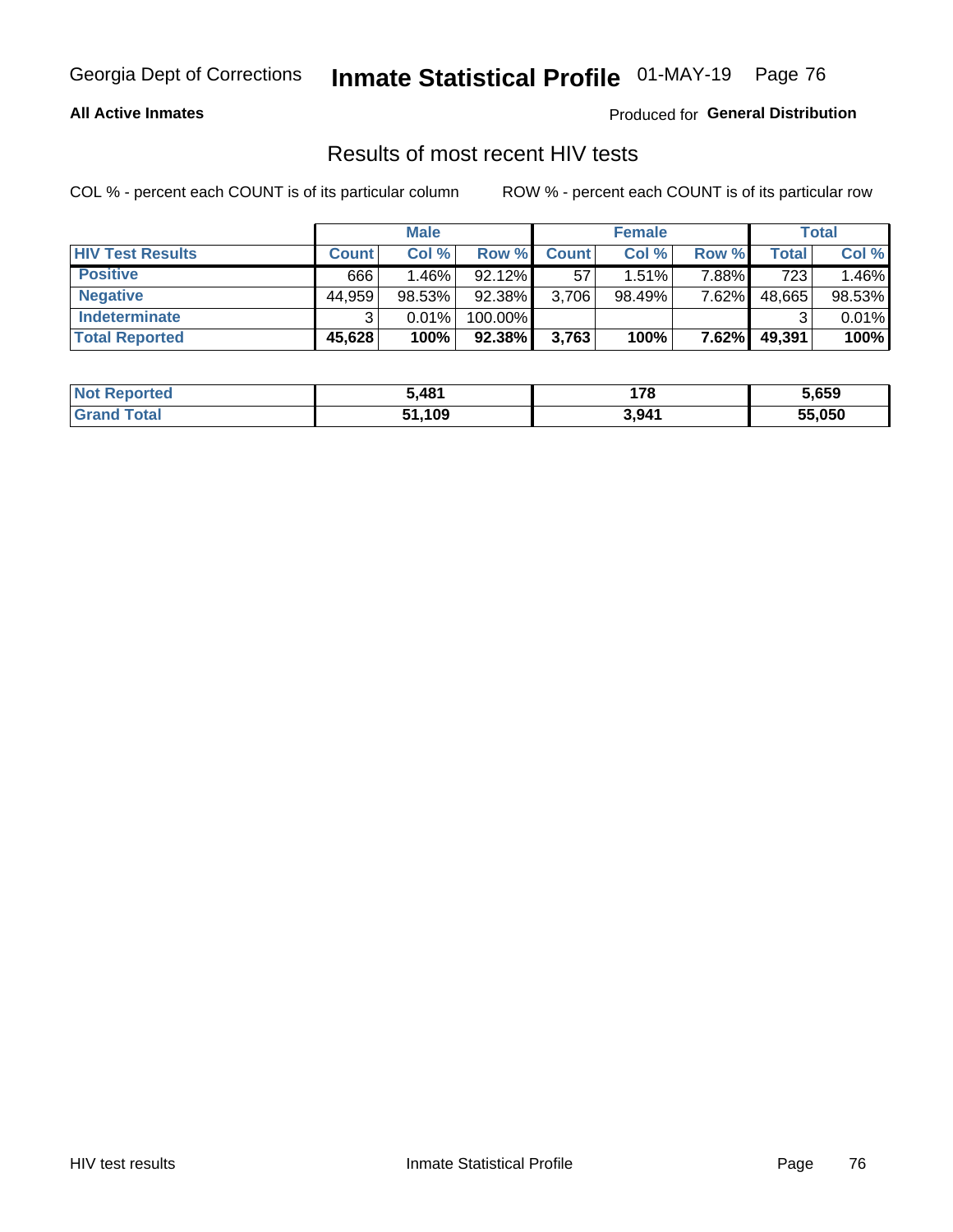#### **All Active Inmates**

#### Produced for **General Distribution**

### Results of most recent tuberculosis test

|                                  | <b>Male</b>  |        |         |              | <b>Female</b> | Total    |        |        |
|----------------------------------|--------------|--------|---------|--------------|---------------|----------|--------|--------|
| <b>Tuberculosis Test Results</b> | <b>Count</b> | Col%   | Row %   | <b>Count</b> | Col%          | Row %    | Total  | Col %  |
| <b>Positive on current test</b>  | 6,259        | 13.32% | 97.89%  | 135          | 3.55%         | 2.11%    | 6,394  | 12.59% |
| <b>Positive on previous test</b> |              | 0.01%  | 100.00% |              |               |          |        | 0.01%  |
| <b>Negative</b>                  | 40.711       | 86.67% | 91.75%  | 3,663        | $96.45\%$     | $8.25\%$ | 44,374 | 87.40% |
| <b>Total Reported</b>            | 46,972       | 100%   | 92.52%  | 3,798        | 100%          | 7.48%I   | 50,770 | 100%   |

| <b>Not Reported</b> | <b>A97</b><br>4. IJI | 143   | 4,280  |
|---------------------|----------------------|-------|--------|
| <b>Grand Total</b>  | 51,109               | 3,941 | 55,050 |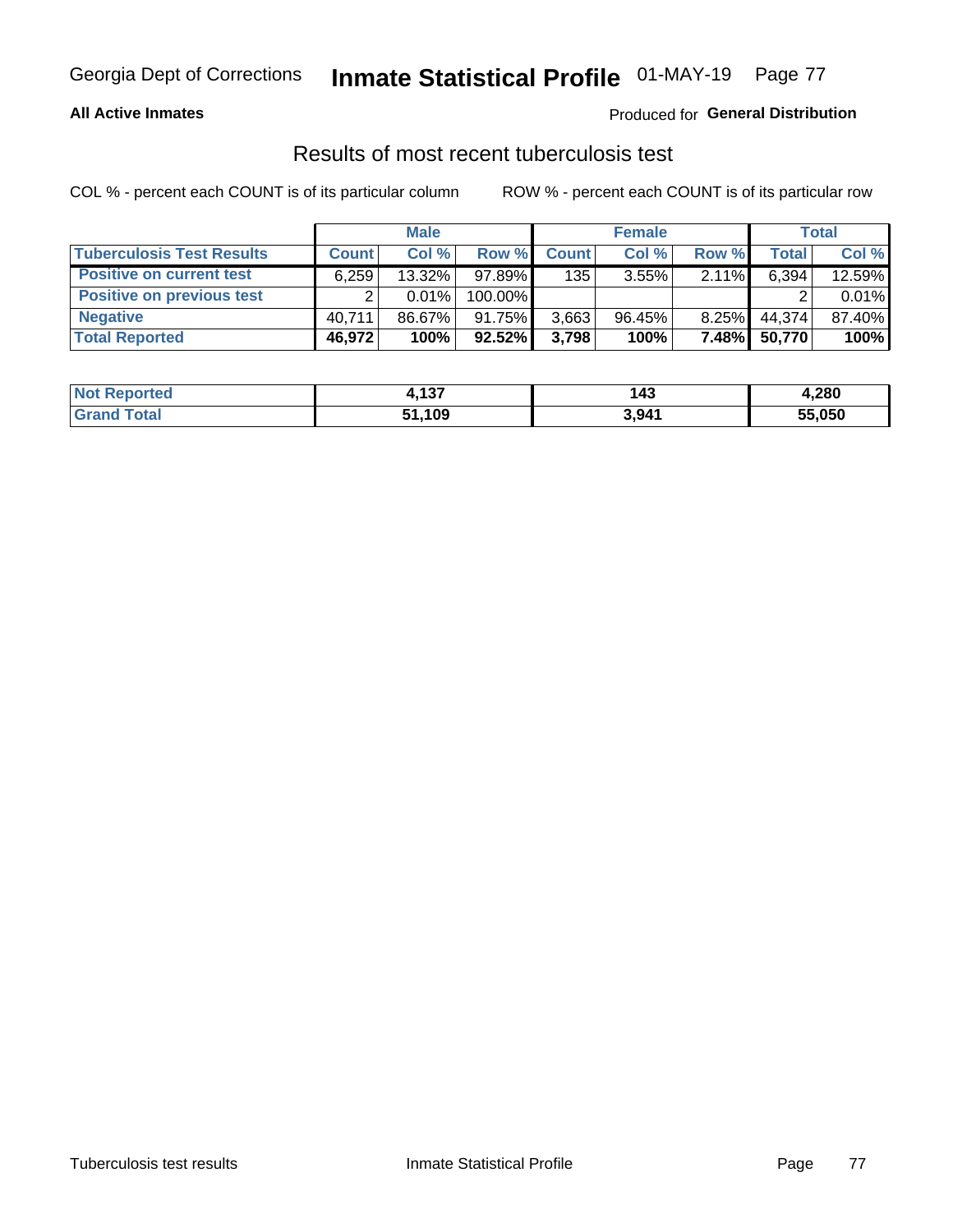#### **All Active Inmates**

Produced for **General Distribution**

### Results of most recent syphilis test

|                                 | <b>Male</b>  |          |           |              | <b>Female</b> | Total    |         |        |
|---------------------------------|--------------|----------|-----------|--------------|---------------|----------|---------|--------|
| <b>Syphilis Test Results</b>    | <b>Count</b> | Col%     | Row %     | <b>Count</b> | Col %         | Row %    | Total I | Col %  |
| <b>Positive on current test</b> | 158          | $1.35\%$ | $95.18\%$ |              | $1.92\%$      | $4.82\%$ | 166     | 1.37%  |
| <b>Negative</b>                 | 11.561       | 98.65%   | 96.59%    | 408          | $98.08\%$     | $3.41\%$ | 11.969  | 98.63% |
| <b>Total Reported</b>           | 11,719       | 100%     | 96.57%    | 416          | 100%          | $3.43\%$ | 12,135  | 100%   |

| <b>Not Reported</b> | 39,390 | 3,525 | 42,915 |
|---------------------|--------|-------|--------|
| <b>Grand Total</b>  | 51,109 | 3,941 | 55,050 |